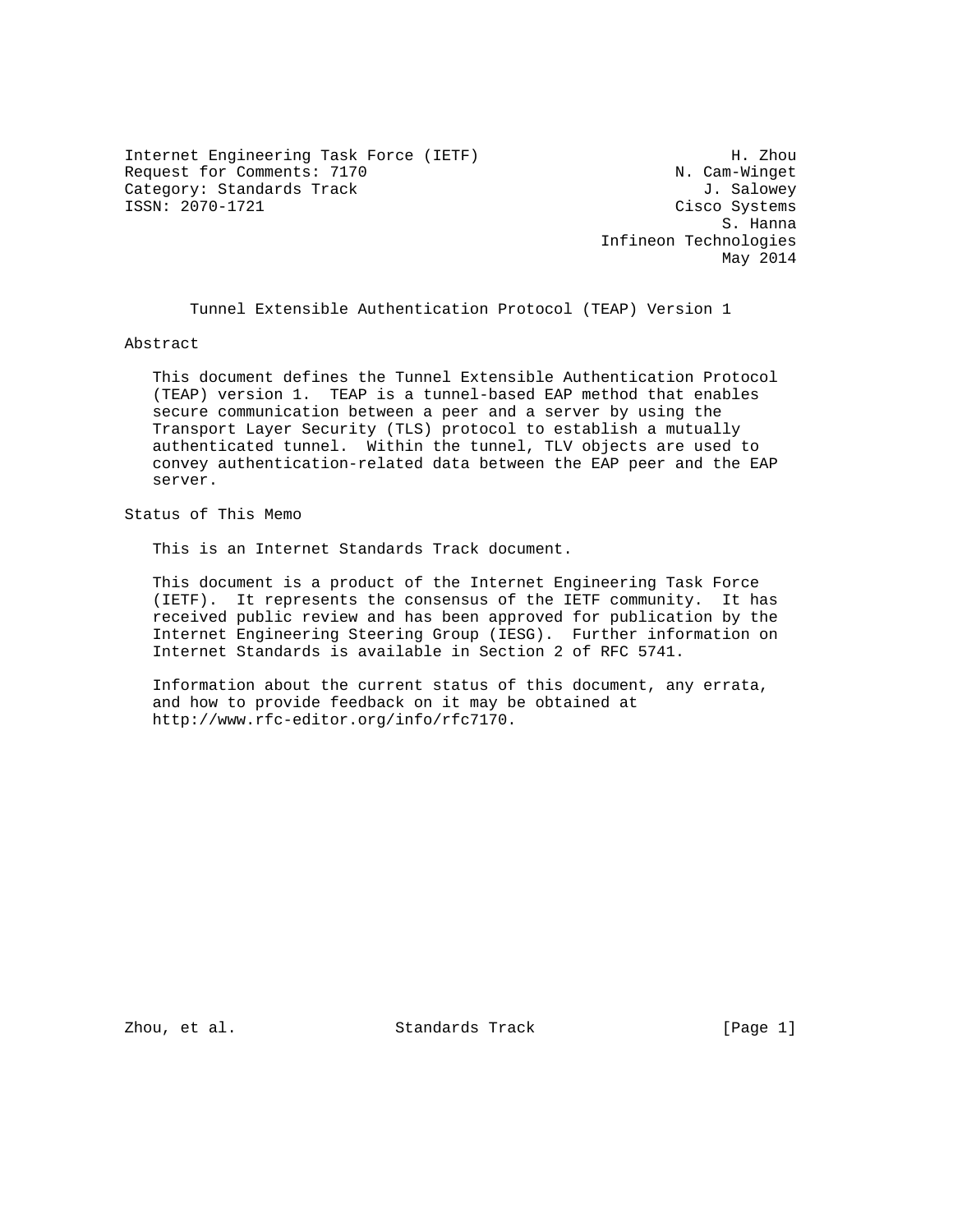# Copyright Notice

 Copyright (c) 2014 IETF Trust and the persons identified as the document authors. All rights reserved.

 This document is subject to BCP 78 and the IETF Trust's Legal Provisions Relating to IETF Documents

 (http://trustee.ietf.org/license-info) in effect on the date of publication of this document. Please review these documents carefully, as they describe your rights and restrictions with respect to this document. Code Components extracted from this document must include Simplified BSD License text as described in Section 4.e of the Trust Legal Provisions and are provided without warranty as described in the Simplified BSD License.

Table of Contents

| 1 <sup>1</sup> | 5                                                                  |
|----------------|--------------------------------------------------------------------|
| 1.1.           | 5<br>Specification Requirements                                    |
| 1.2.           | 6                                                                  |
|                | $6\,$                                                              |
| 2.1.           | $7\phantom{.0}$                                                    |
|                | 8<br>2.2. Protocol-Layering Model                                  |
|                | 9                                                                  |
| 3.1.           | 9                                                                  |
|                | 3.2. TEAP Authentication Phase 1: Tunnel Establishment<br>10       |
|                | 3.2.1. TLS Session Resume Using Server State<br>11                 |
|                | 12<br>3.2.2. TLS Session Resume Using a PAC                        |
|                | 13<br>3.2.3. Transition between Abbreviated and Full TLS Handshake |
|                | 3.3. TEAP Authentication Phase 2: Tunneled Authentication<br>14    |
|                | 14                                                                 |
|                | 3.3.2. Optional Password Authentication<br>15                      |
|                | 3.3.3. Protected Termination and Acknowledged Result               |
|                | 15                                                                 |
|                | 16                                                                 |
|                | 17<br>3.5. TEAP Session Identifier                                 |
| 3.6.           | 17                                                                 |
|                | 18                                                                 |
|                | 18<br>3.6.2. TLS Layer Errors                                      |
|                | 19                                                                 |
|                | 19                                                                 |
| 3.8.           | 20                                                                 |
|                | 21<br>3.8.1. PAC Provisioning                                      |
|                | 3.8.2. Certificate Provisioning within the Tunnel<br>22            |
|                | 3.8.3. Server Unauthenticated Provisioning Mode<br>23              |
|                | 23                                                                 |

Zhou, et al. Standards Track [Page 2]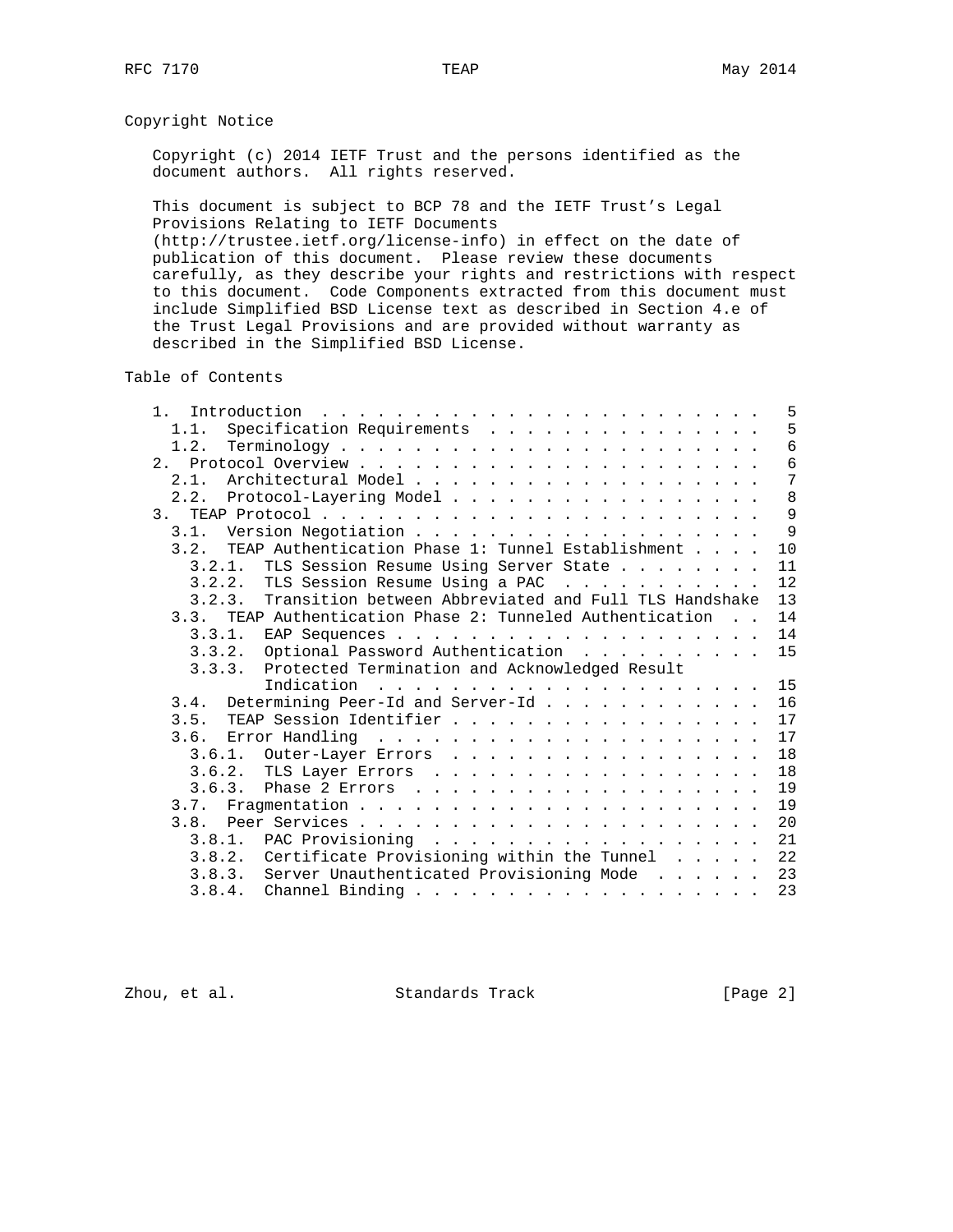| 4.                                                       |  |  | 24 |
|----------------------------------------------------------|--|--|----|
| 4.1.                                                     |  |  | 24 |
| 4.2.<br>TEAP TLV Format and Support                      |  |  | 26 |
| 4.2.1.<br>General TLV Format                             |  |  | 28 |
| 4.2.2.<br>Authority-ID TLV                               |  |  | 29 |
| 4.2.3.<br>Identity-Type TLV                              |  |  | 30 |
| 4.2.4.                                                   |  |  | 31 |
| 4.2.5.                                                   |  |  | 32 |
| 4.2.6.                                                   |  |  | 33 |
| 4.2.7.<br>Channel-Binding TLV                            |  |  | 36 |
| 4.2.8.<br>Vendor-Specific TLV                            |  |  | 37 |
| 4.2.9.<br>Request-Action TLV                             |  |  | 38 |
|                                                          |  |  | 40 |
| 4.2.11. Intermediate-Result TLV                          |  |  | 41 |
|                                                          |  |  | 42 |
|                                                          |  |  |    |
| 4.2.12.1.<br>Formats for PAC Attributes                  |  |  | 43 |
|                                                          |  |  | 44 |
| $4.2.12.3$ . PAC-Opaque                                  |  |  | 44 |
|                                                          |  |  | 45 |
| 4.2.12.5. PAC-Acknowledgement TLV                        |  |  | 47 |
| 4.2.12.6. PAC-Type TLV                                   |  |  | 48 |
|                                                          |  |  | 48 |
| 4.2.14. Basic-Password-Auth-Req TLV                      |  |  | 51 |
| 4.2.15. Basic-Password-Auth-Resp TLV                     |  |  | 52 |
|                                                          |  |  | 53 |
|                                                          |  |  | 54 |
| 4.2.18. Trusted-Server-Root TLV                          |  |  | 55 |
| 4.3.                                                     |  |  | 56 |
| 4.3.1.                                                   |  |  | 57 |
| 4.3.2.                                                   |  |  | 57 |
| Cryptographic Calculations<br>5.                         |  |  | 58 |
| TEAP Authentication Phase 1: Key Derivations<br>5.1.     |  |  | 58 |
| Intermediate Compound Key Derivations<br>5.2.            |  |  | 59 |
| 5.3.<br>Computing the Compound MAC                       |  |  | 61 |
| EAP Master Session Key Generation<br>5.4.                |  |  | 61 |
| б.                                                       |  |  | 62 |
| 7.                                                       |  |  | 66 |
| 7.1.<br>Mutual Authentication and Integrity Protection   |  |  | 67 |
| 7.2.                                                     |  |  | 67 |
| Separation of Phase 1 and Phase 2 Servers<br>7.3.        |  |  | 67 |
| Mitigation of Known Vulnerabilities and Protocol<br>7.4. |  |  |    |
|                                                          |  |  |    |
|                                                          |  |  | 68 |
| User Identity Protection and Verification<br>7.4.1.      |  |  | 69 |
| 7.4.2.<br>Dictionary Attack Resistance                   |  |  | 70 |
| 7.4.3. Protection against Man-in-the-Middle Attacks      |  |  | 70 |
| PAC Binding to User Identity<br>7.4.4.                   |  |  | 71 |

Zhou, et al. Standards Track [Page 3]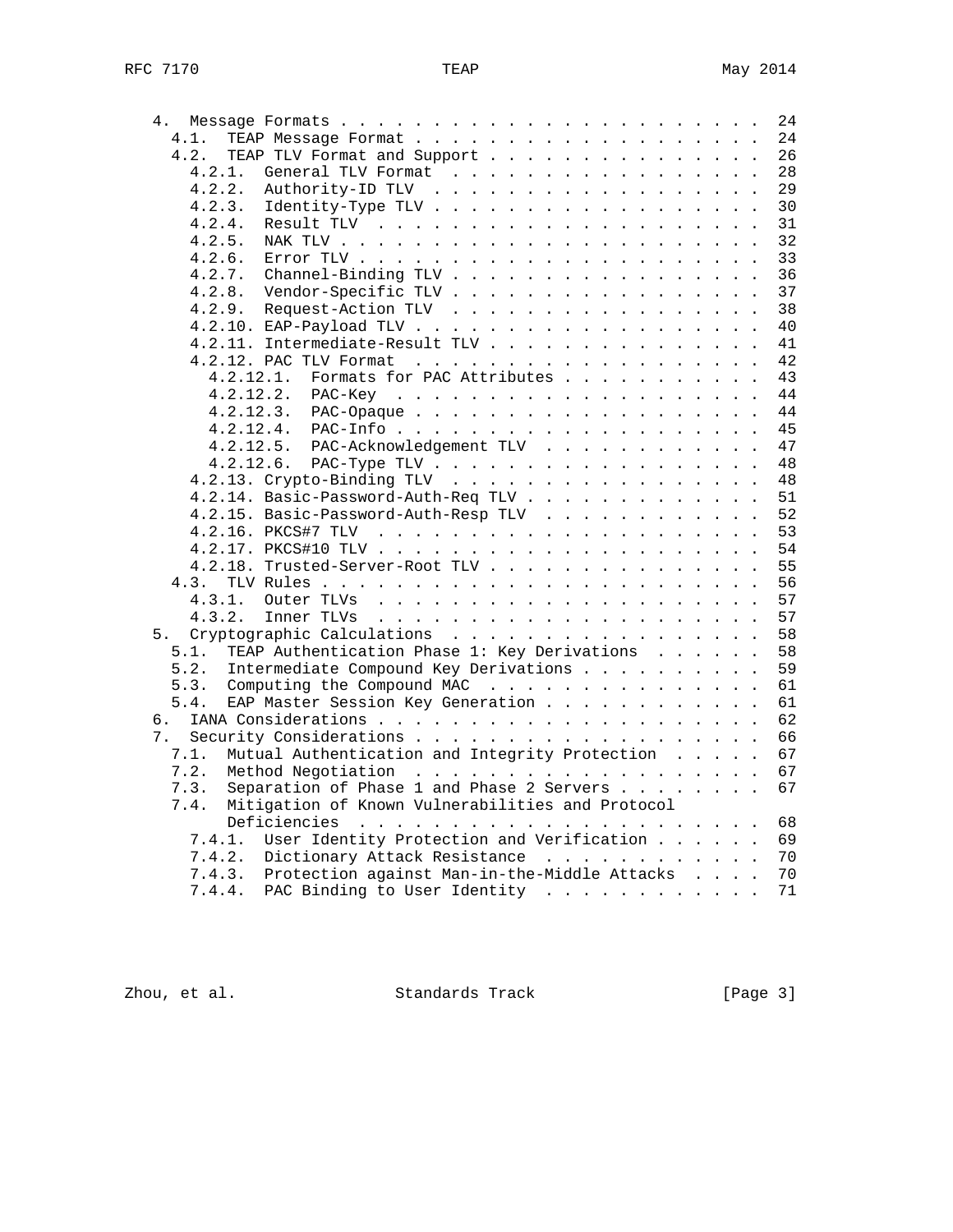| Protecting against Forged Cleartext EAP Packets<br>7.5.<br>7.6.<br>Server Certificate Validation | 71<br>72 |
|--------------------------------------------------------------------------------------------------|----------|
|                                                                                                  |          |
|                                                                                                  |          |
| 7.7.<br>Tunnel PAC Considerations                                                                | 72       |
| 7.8.                                                                                             | 73       |
| 8.                                                                                               | 74       |
|                                                                                                  | 75       |
| Normative References<br>9.1.                                                                     | 75       |
| 9.2.<br>Informative References                                                                   | 76       |
| Evaluation against Tunnel-Based EAP Method<br>Appendix A.                                        |          |
|                                                                                                  | 79       |
| Requirement 4.1.1: RFC Compliance<br>A.1.                                                        | 79       |
| Requirement 4.2.1: TLS Requirements<br>A.2.                                                      | 79       |
| Requirement 4.2.1.1.1: Ciphersuite Negotiation<br>A.3.                                           | 79       |
| Requirement 4.2.1.1.2: Tunnel Data Protection Algorithms<br>A.4.                                 | 79       |
| Requirement 4.2.1.1.3: Tunnel Authentication and Key<br>A.5.                                     |          |
|                                                                                                  | 79       |
| Requirement 4.2.1.2: Tunnel Replay Protection<br>A.6.                                            | 79       |
| Requirement 4.2.1.3: TLS Extensions<br>A.7.                                                      | 80       |
| Requirement 4.2.1.4: Peer Identity Privacy<br>A.8.                                               | 80       |
| Requirement 4.2.1.5: Session Resumption<br>A.9.                                                  | 80       |
| A.10. Requirement 4.2.2: Fragmentation                                                           | 80       |
| A.11. Requirement 4.2.3: Protection of Data External to Tunnel                                   | 80       |
| A.12. Requirement 4.3.1: Extensible Attribute Types                                              | 80       |
| A.13. Requirement 4.3.2: Request/Challenge Response Operation.                                   | 80       |
| A.14. Requirement 4.3.3: Indicating Criticality of Attributes .                                  | 80       |
| A.15. Requirement 4.3.4: Vendor-Specific Support                                                 | 81       |
| A.16. Requirement 4.3.5: Result Indication                                                       | 81       |
| A.17. Requirement 4.3.6: Internationalization of Display                                         |          |
|                                                                                                  | 81       |
| A.18. Requirement 4.4: EAP Channel-Binding Requirements                                          | 81       |
| A.19. Requirement 4.5.1.1: Confidentiality and Integrity                                         | 81       |
| A.20. Requirement 4.5.1.2: Authentication of Server                                              | 81       |
| A.21. Requirement 4.5.1.3: Server Certificate Revocation                                         |          |
|                                                                                                  | 81       |
| A.22. Requirement 4.5.2: Internationalization                                                    | 81       |
| A.23. Requirement 4.5.3: Metadata                                                                | 82       |
| A.24. Requirement 4.5.4: Password Change                                                         | 82       |
| A.25. Requirement 4.6.1: Method Negotiation                                                      | 82       |
| A.26. Requirement 4.6.2: Chained Methods                                                         | 82       |
| A.27. Requirement 4.6.3: Cryptographic Binding with the TLS                                      |          |
| Tunnel                                                                                           | 82       |
| A.28. Requirement 4.6.4: Peer-Initiated EAP Authentication                                       | 82       |
| A.29. Requirement 4.6.5: Method Metadata                                                         | 82       |
| Major Differences from EAP-FAST<br>Appendix B.                                                   | 83       |
|                                                                                                  | 83       |
| Successful Authentication<br>C.1.                                                                | 83       |
| C.2.<br>Failed Authentication                                                                    | 85       |
| Full TLS Handshake Using Certificate-Based Ciphersuite<br>C.3.                                   | 86       |

Zhou, et al. Standards Track [Page 4]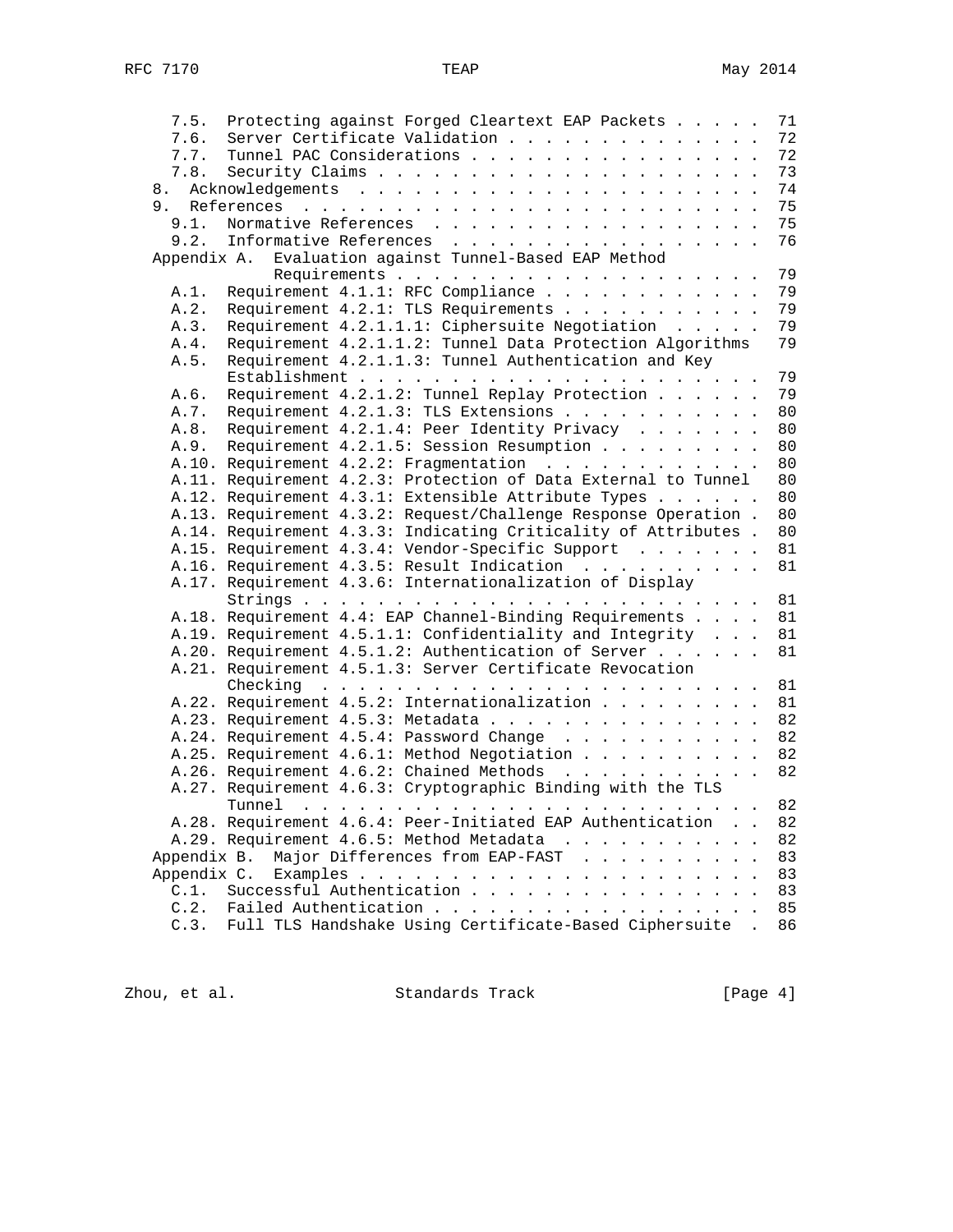| C.4. Client Authentication during Phase 1 with Identity       |    |
|---------------------------------------------------------------|----|
|                                                               |    |
| C.5. Fragmentation and Reassembly 89                          |    |
| C.6. Sequence of EAP Methods 91                               |    |
| C.7. Failed Crypto-Binding 94                                 |    |
| C.8. Sequence of EAP Method with Vendor-Specific TLV Exchange | 95 |
| C.9. Peer Requests Inner Method after Server Sends Result TLV | 97 |
|                                                               |    |

#### 1. Introduction

 A tunnel-based Extensible Authentication Protocol (EAP) method is an EAP method that establishes a secure tunnel and executes other EAP methods under the protection of that secure tunnel. A tunnel-based EAP method can be used in any lower-layer protocol that supports EAP authentication. There are several existing tunnel-based EAP methods that use Transport Layer Security (TLS) [RFC5246] to establish the secure tunnel. EAP methods supporting this include Protected EAP (PEAP) [PEAP], EAP Tunneled Transport Layer Security (EAP-TTLS) [RFC5281], and EAP Flexible Authentication via Secure Tunneling (EAP- FAST) [RFC4851]. However, they all are either vendor-specific or informational, and the industry calls for a Standards Track tunnel based EAP method. [RFC6678] outlines the list of requirements for a standard tunnel-based EAP method.

 Since its introduction, EAP-FAST [RFC4851] has been widely adopted in a variety of devices and platforms. It has been adopted by the EMU working group as the basis for the standard tunnel-based EAP method. This document describes the Tunnel Extensible Authentication Protocol (TEAP) version 1, based on EAP-FAST [RFC4851] with some minor changes to meet the requirements outlined in [RFC6678] for a standard tunnel based EAP method.

# 1.1. Specification Requirements

 The key words "MUST", "MUST NOT", "REQUIRED", "SHALL", "SHALL NOT", "SHOULD", "SHOULD NOT", "RECOMMENDED", "NOT RECOMMENDED", "MAY", and "OPTIONAL" in this document are to be interpreted as described in [RFC2119].

Zhou, et al. Standards Track [Page 5]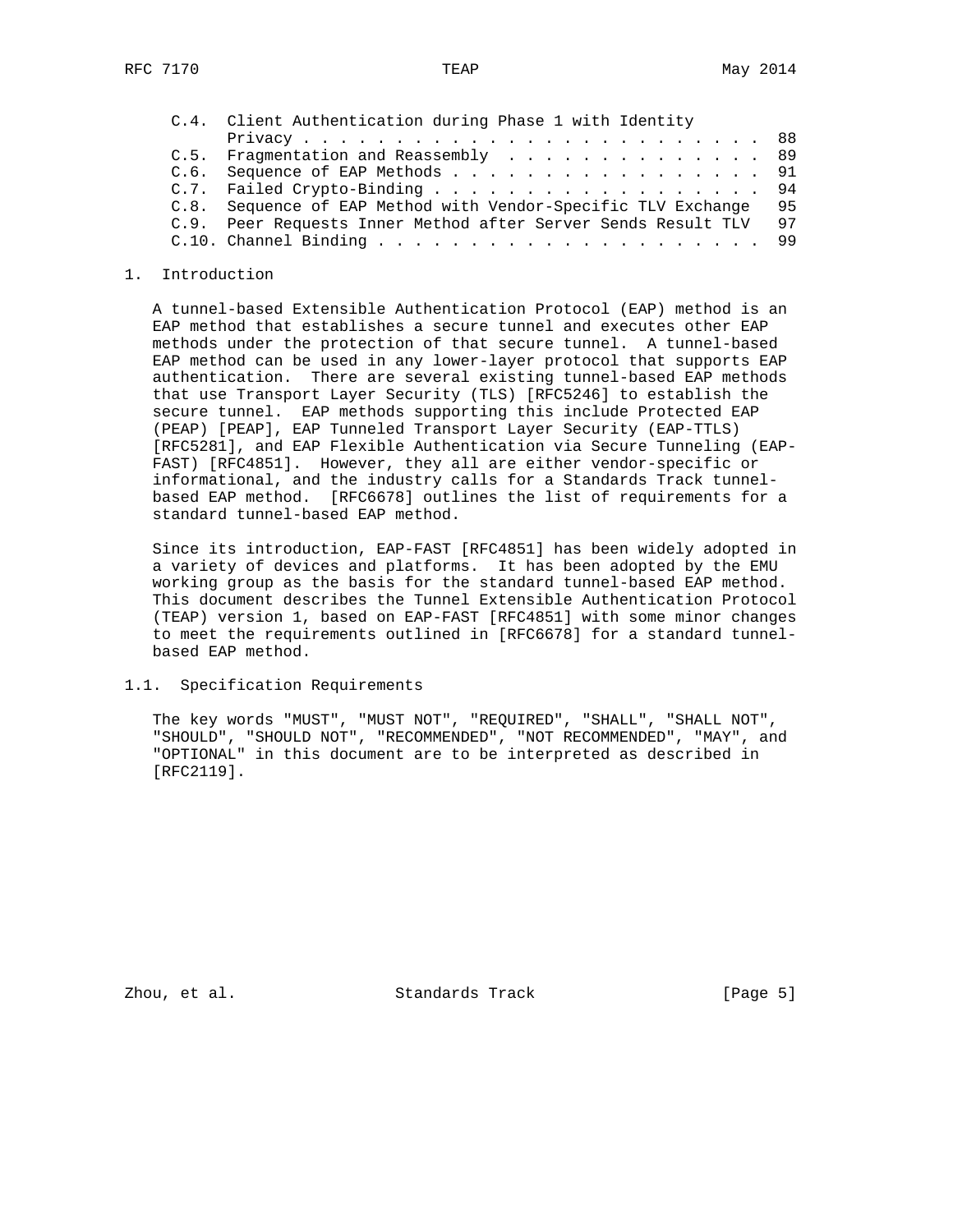# 1.2. Terminology

 Much of the terminology in this document comes from [RFC3748]. Additional terms are defined below:

Protected Access Credential (PAC)

 Credentials distributed to a peer for future optimized network authentication. The PAC consists of a minimum of two components: a shared secret and an opaque element. The shared secret component contains the pre-shared key between the peer and the authentication server. The opaque part is provided to the peer and is presented to the authentication server when the peer wishes to obtain access to network resources. The opaque element and shared secret are used with TLS stateless session resumption defined in [RFC5077] to establish a protected TLS session. The secret key and opaque part may be distributed using [RFC5077] messages or using TLVs within the TEAP tunnel. Finally, a PAC may optionally include other information that may be useful to the peer.

Type-Length-Value (TLV)

 The TEAP protocol utilizes objects in TLV format. The TLV format is defined in Section 4.2.

2. Protocol Overview

 TEAP authentication occurs in two phases after the initial EAP Identity request/response exchange. In the first phase, TEAP employs the TLS [RFC5246] handshake to provide an authenticated key exchange and to establish a protected tunnel. Once the tunnel is established, the second phase begins with the peer and server engaging in further conversations to establish the required authentication and authorization policies. TEAP makes use of TLV objects to carry out the inner authentication, results, and other information, such as channel-binding information.

 TEAP makes use of the TLS SessionTicket extension [RFC5077], which supports TLS session resumption without requiring session-specific state stored at the server. In this document, the SessionTicket is referred to as the Protected Access Credential opaque data (or PAC- Opaque). The PAC-Opaque may be distributed through the use of the NewSessionTicket message or through a mechanism that uses TLVs within Phase 2 of TEAP. The secret key used to resume the session in TEAP is referred to as the Protected Access Credential key (or PAC-Key). When the NewSessionTicket message is used to distribute the PAC- Opaque, the PAC-Key is the master secret for the session. If TEAP

Zhou, et al. Standards Track [Page 6]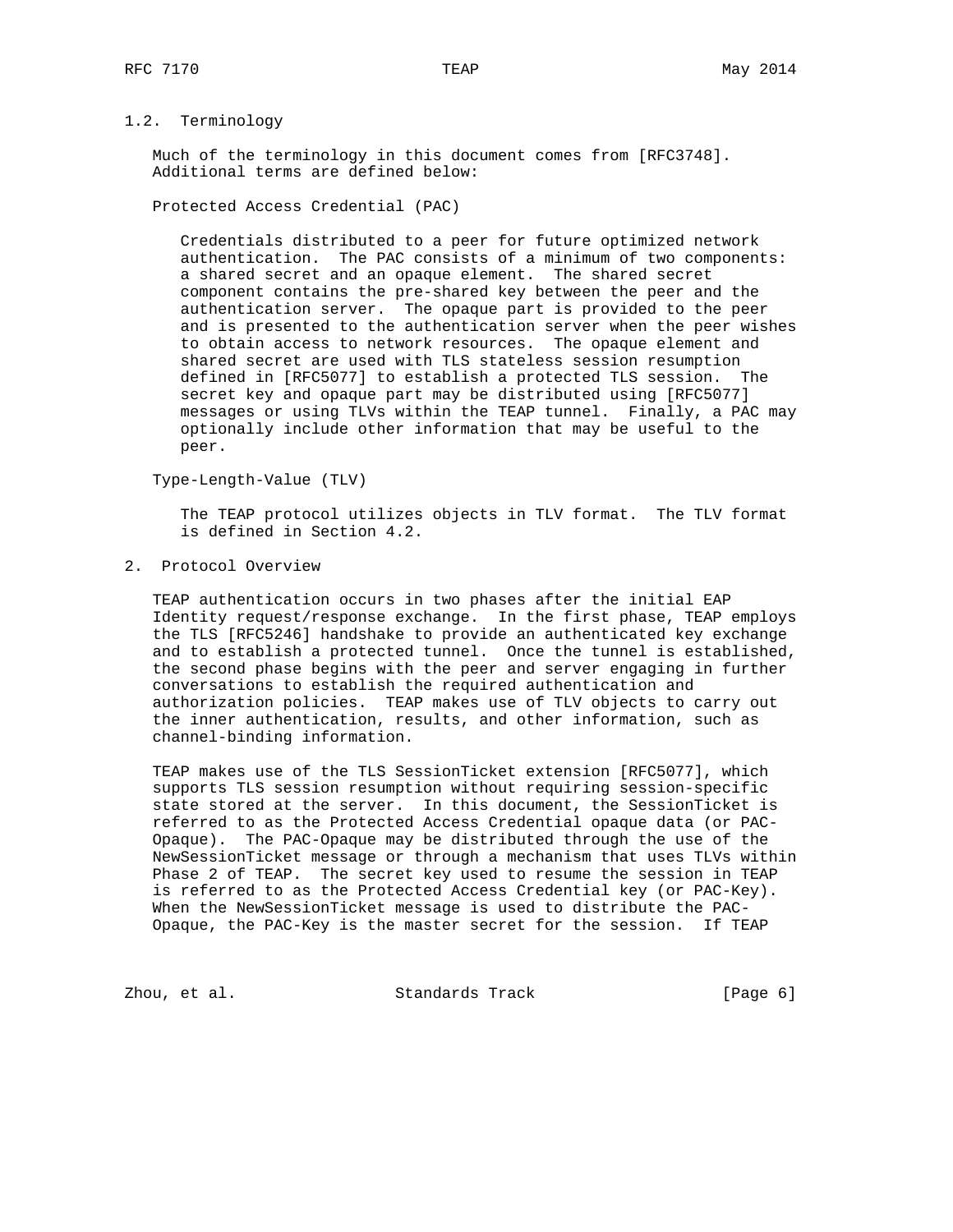Phase 2 is used to distribute the PAC-Opaque, then the PAC-Key is distributed along with the PAC-Opaque. TEAP implementations MUST support the [RFC5077] mechanism for distributing a PAC-Opaque, and it is RECOMMENDED that implementations support the capability to distribute the ticket and secret key within the TEAP tunnel.

 The TEAP conversation is used to establish or resume an existing session to typically establish network connectivity between a peer and the network. Upon successful execution of TEAP, the EAP peer and EAP server both derive strong session key material that can then be communicated to the network access server (NAS) for use in establishing a link-layer security association.

## 2.1. Architectural Model

The network architectural model for TEAP usage is shown below:

| Peer | $\left  \left  \left  \left  \right  \right  \right $ | Authen- | $ $ < - - - - > $ $ | TEAP   | < - - - -> | Inner<br>Method |
|------|-------------------------------------------------------|---------|---------------------|--------|------------|-----------------|
|      |                                                       | ticator |                     | server |            | server          |
|      |                                                       |         |                     |        |            |                 |

#### TEAP Architectural Model

 The entities depicted above are logical entities and may or may not correspond to separate network components. For example, the TEAP server and inner method server might be a single entity; the authenticator and TEAP server might be a single entity; or the functions of the authenticator, TEAP server, and inner method server might be combined into a single physical device. For example, typical IEEE 802.11 deployments place the authenticator in an access point (AP) while a RADIUS server may provide the TEAP and inner method server components. The above diagram illustrates the division of labor among entities in a general manner and shows how a distributed system might be constructed; however, actual systems might be realized more simply. The security considerations in Section 7.3 provide an additional discussion of the implications of separating the TEAP server from the inner method server.

Zhou, et al. Standards Track [Page 7]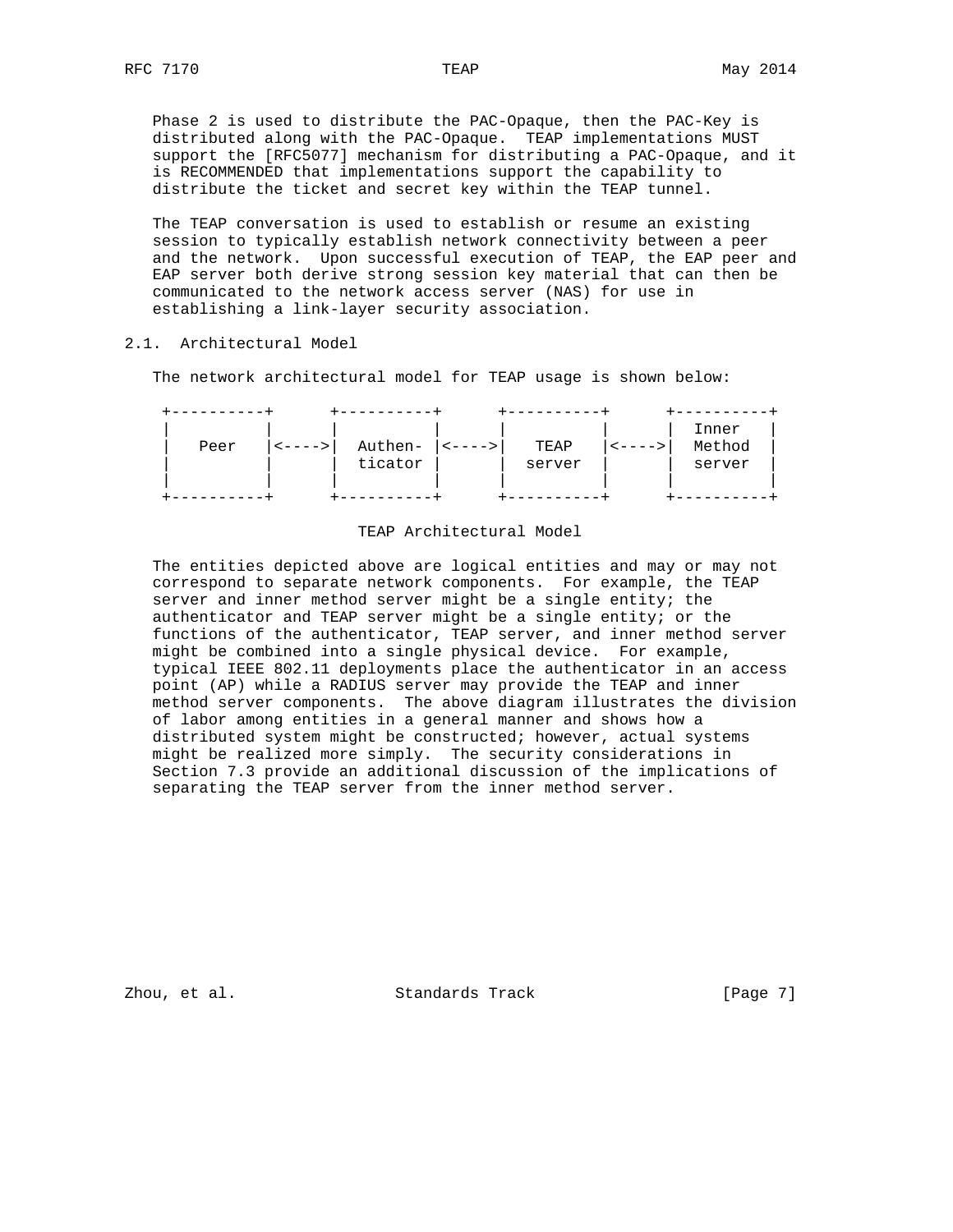## 2.2. Protocol-Layering Model

TEAP packets are encapsulated within EAP; EAP in turn requires a transport protocol. TEAP packets encapsulate TLS, which is then used to encapsulate user authentication information. Thus, TEAP messaging can be described using a layered model, where each layer encapsulates the layer above it. The following diagram clarifies the relationship between protocols:

| Inner EAP Method | and the contract         | Other TLV information                                   |
|------------------|--------------------------|---------------------------------------------------------|
|                  | TLV Encapsulation (TLVs) |                                                         |
|                  | TLS                      | Optional Outer TLVs                                     |
|                  | TEAP                     |                                                         |
|                  | EAP                      |                                                         |
|                  |                          | Carrier Protocol (EAP over LAN, RADIUS, Diameter, etc.) |

#### Protocol-Layering Model

 The TLV layer is a payload with TLV objects as defined in Section 4.2. The TLV objects are used to carry arbitrary parameters between an EAP peer and an EAP server. All conversations in the TEAP protected tunnel are encapsulated in a TLV layer.

 TEAP packets may include TLVs both inside and outside the TLS tunnel. The term "Outer TLVs" is used to refer to optional TLVs outside the TLS tunnel, which are only allowed in the first two messages in the TEAP protocol. That is the first EAP-server-to-peer message and first peer-to-EAP-server message. If the message is fragmented, the whole set of messages is counted as one message. The term "Inner TLVs" is used to refer to TLVs sent within the TLS tunnel. In TEAP Phase 1, Outer TLVs are used to help establish the TLS tunnel, but no Inner TLVs are used. In Phase 2 of the TEAP conversation, TLS records may encapsulate zero or more Inner TLVs, but no Outer TLVs.

 Methods for encapsulating EAP within carrier protocols are already defined. For example, IEEE 802.1X [IEEE.802-1X.2013] may be used to transport EAP between the peer and the authenticator; RADIUS [RFC3579] or Diameter [RFC4072] may be used to transport EAP between the authenticator and the EAP server.

Zhou, et al. Standards Track [Page 8]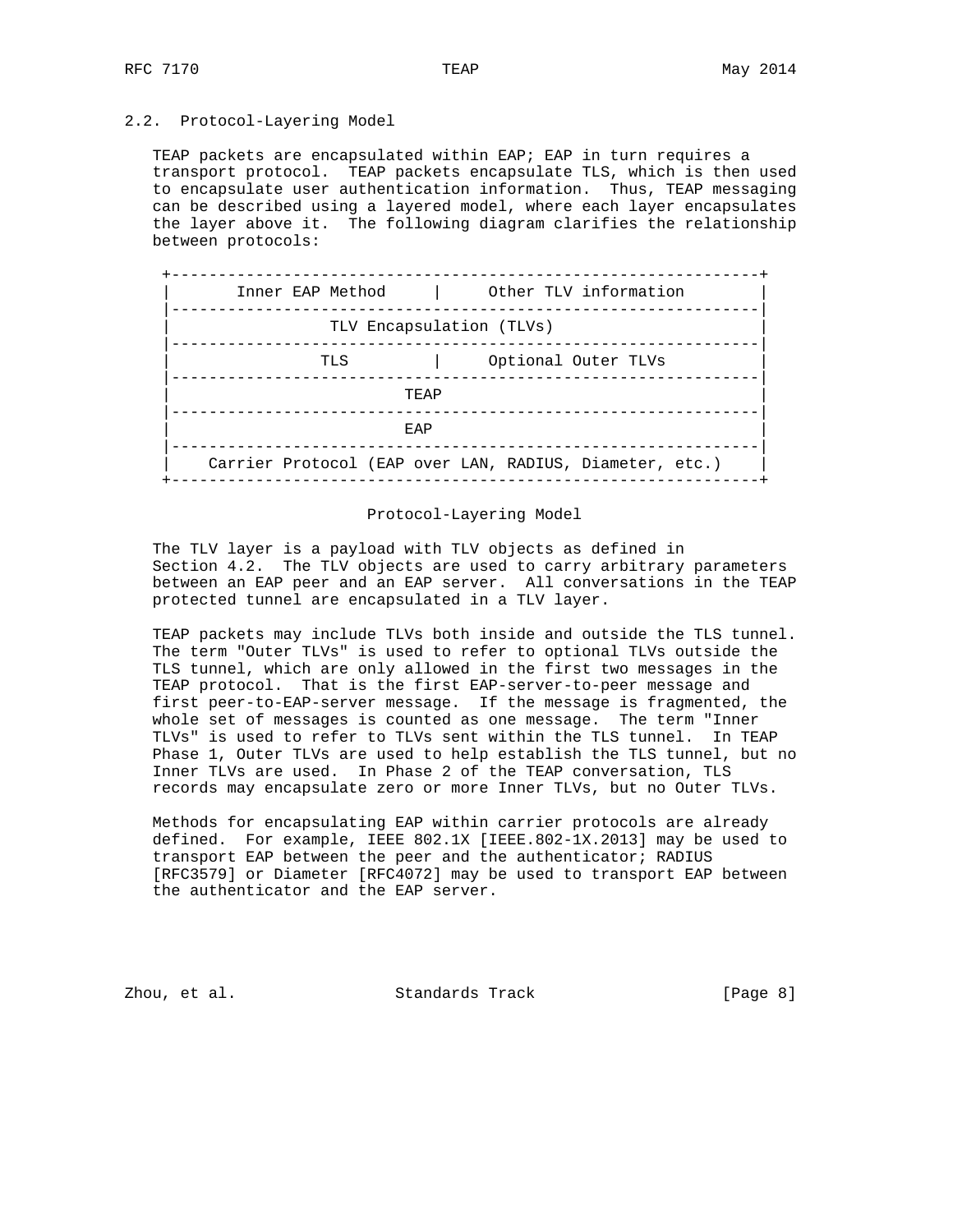3. TEAP Protocol

 The operation of the protocol, including Phase 1 and Phase 2, is the topic of this section. The format of TEAP messages is given in Section 4, and the cryptographic calculations are given in Section 5.

3.1. Version Negotiation

 TEAP packets contain a 3-bit Version field, following the TLS Flags field, which enables future TEAP implementations to be backward compatible with previous versions of the protocol. This specification documents the TEAP version 1 protocol; implementations of this specification MUST use a Version field set to 1.

Version negotiation proceeds as follows:

- 1. In the first EAP-Request sent with EAP type=TEAP, the EAP server MUST set the Version field to the highest version it supports.
- 2a. If the EAP peer supports this version of the protocol, it responds with an EAP-Response of EAP type=TEAP, including the version number proposed by the TEAP server.
- 2b. If the TEAP peer does not support the proposed version but supports a lower version, it responds with an EAP-Response of EAP type=TEAP and sets the Version field to its highest supported version.
- 2c. If the TEAP peer only supports versions higher than the version proposed by the TEAP server, then use of TEAP will not be possible. In this case, the TEAP peer sends back an EAP-Nak either to negotiate a different EAP type or to indicate no other EAP types are available.
- 3a. If the TEAP server does not support the version number proposed by the TEAP peer, it MUST either terminate the conversation with an EAP Failure or negotiate a new EAP type.
- 3b. If the TEAP server does support the version proposed by the TEAP peer, then the conversation continues using the version proposed by the TEAP peer.

 The version negotiation procedure guarantees that the TEAP peer and server will agree to the latest version supported by both parties. If version negotiation fails, then use of TEAP will not be possible, and another mutually acceptable EAP method will need to be negotiated if authentication is to proceed.

Zhou, et al. Standards Track [Page 9]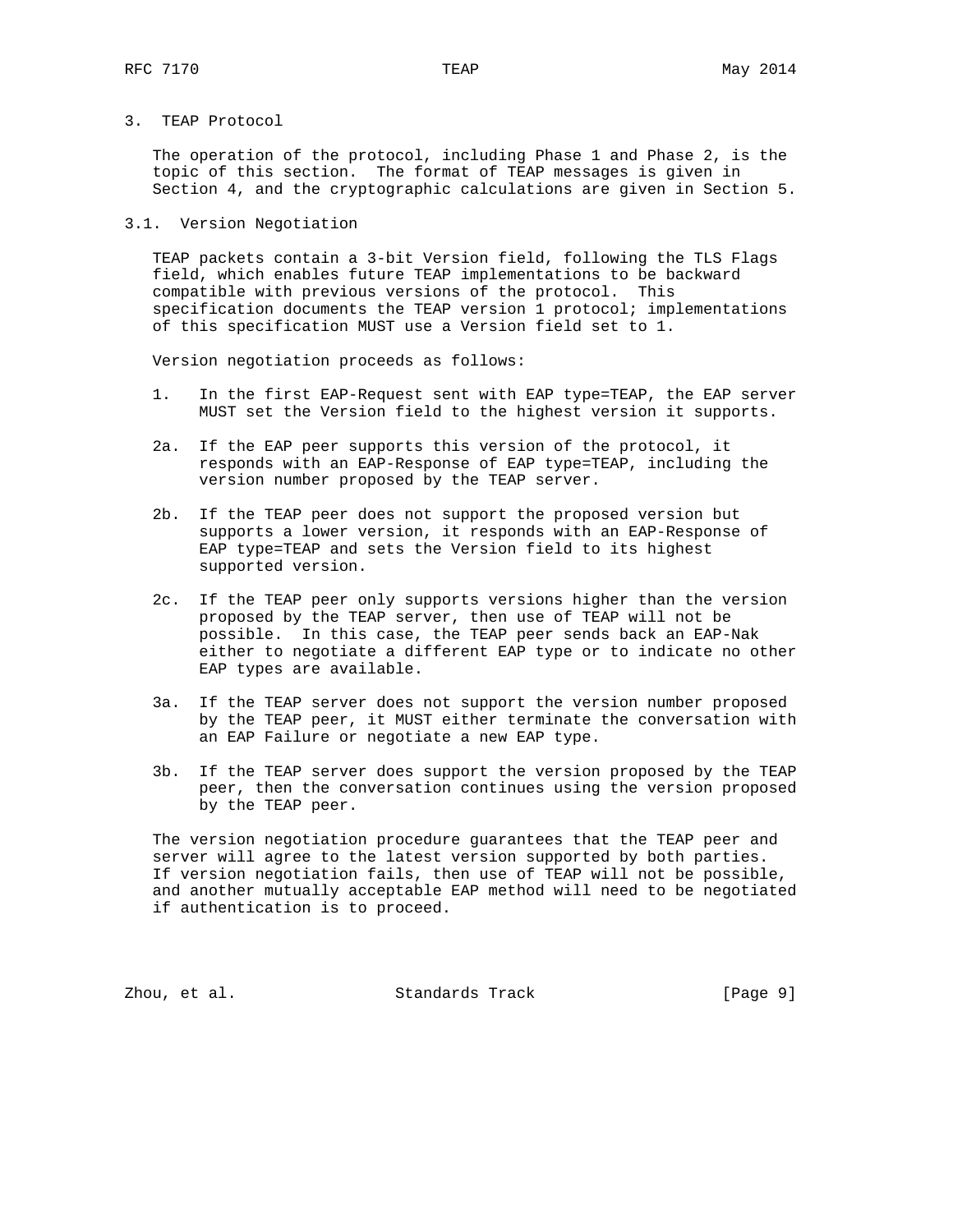The TEAP version is not protected by TLS and hence can be modified in transit. In order to detect a modification of the TEAP version, the peers MUST exchange the TEAP version number received during version negotiation using the Crypto-Binding TLV described in Section 4.2.13. The receiver of the Crypto-Binding TLV MUST verify that the version received in the Crypto-Binding TLV matches the version sent by the receiver in the TEAP version negotiation. If the Crypto-Binding TLV fails to be validated, then it is a fatal error and is handled as described in Section 3.6.3.

3.2. TEAP Authentication Phase 1: Tunnel Establishment

 TEAP relies on the TLS handshake [RFC5246] to establish an authenticated and protected tunnel. The TLS version offered by the peer and server MUST be TLS version 1.2 [RFC5246] or later. This version of the TEAP implementation MUST support the following TLS ciphersuites:

TLS\_RSA\_WITH\_AES\_128\_CBC\_SHA [RFC5246]

TLS\_DHE\_RSA\_WITH\_AES\_128\_CBC\_SHA [RFC5246]

 This version of the TEAP implementation SHOULD support the following TLS ciphersuite:

TLS\_RSA\_WITH\_AES\_256\_CBC\_SHA [RFC5246]

 Other ciphersuites MAY be supported. It is REQUIRED that anonymous ciphersuites such as TLS\_DH\_anon\_WITH\_AES\_128\_CBC\_SHA [RFC5246] only be used in the case when the inner authentication method provides mutual authentication, key generation, and resistance to man-in-the middle and dictionary attacks. TLS ciphersuites that do not provide confidentiality MUST NOT be used. During the TEAP Phase 1 conversation, the TEAP endpoints MAY negotiate TLS compression. During TLS tunnel establishment, TLS extensions MAY be used. For instance, the Certificate Status Request extension [RFC6066] and the Multiple Certificate Status Request extension [RFC6961] can be used to leverage a certificate-status protocol such as Online Certificate Status Protocol (OCSP) [RFC6960] to check the validity of server certificates. TLS renegotiation indications defined in RFC 5746 [RFC5746] MUST be supported.

 The EAP server initiates the TEAP conversation with an EAP request containing a TEAP/Start packet. This packet includes a set Start (S) bit, the TEAP version as specified in Section 3.1, and an authority identity TLV. The TLS payload in the initial packet is empty. The authority identity TLV (Authority-ID TLV) is used to provide the peer a hint of the server's identity that may be useful in helping the

Zhou, et al. Standards Track [Page 10]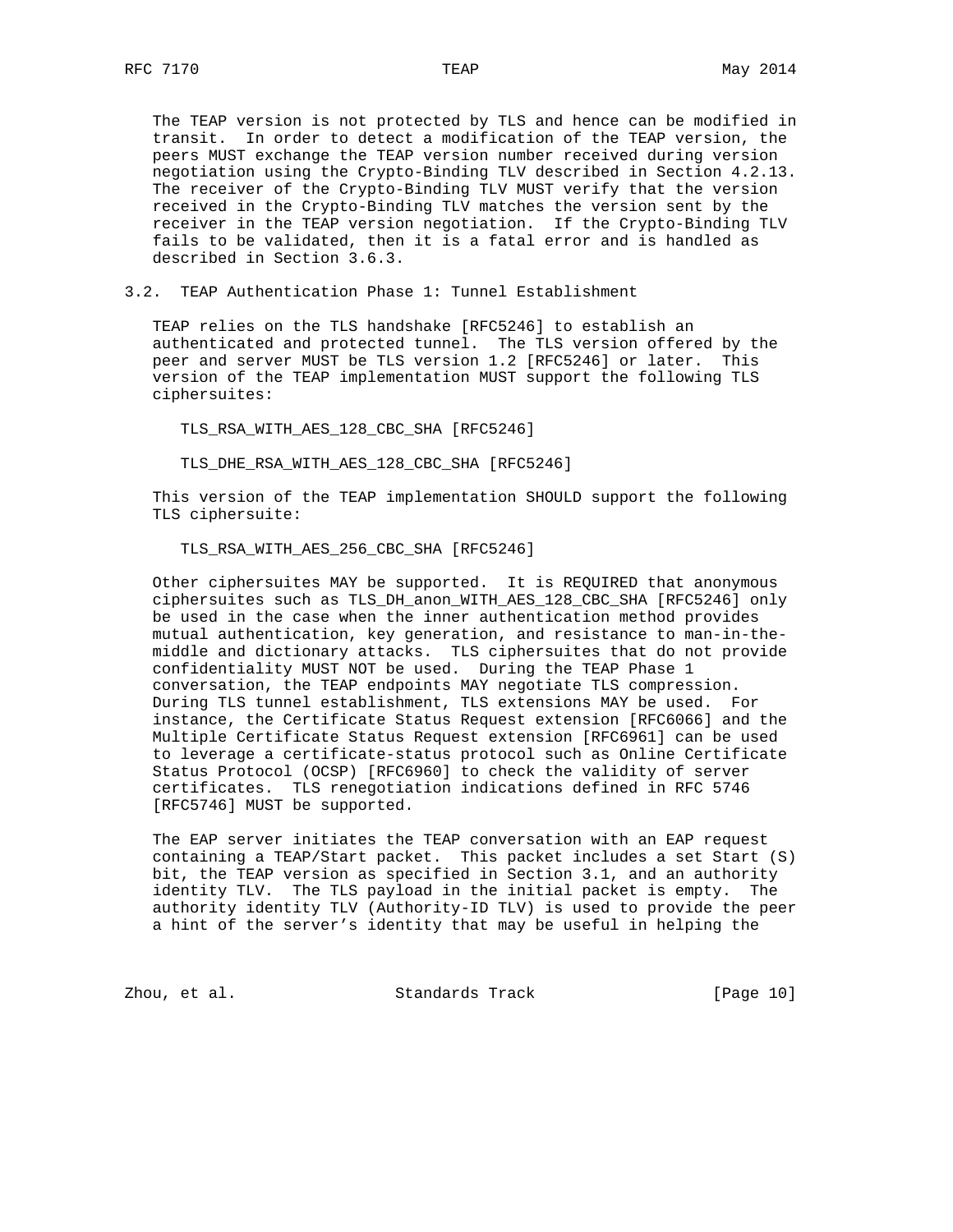peer select the appropriate credential to use. Assuming that the peer supports TEAP, the conversation continues with the peer sending an EAP-Response packet with EAP type of TEAP with the Start (S) bit clear and the version as specified in Section 3.1. This message encapsulates one or more TLS handshake messages. If the TEAP version negotiation is successful, then the TEAP conversation continues until the EAP server and EAP peer are ready to enter Phase 2. When the full TLS handshake is performed, then the first payload of TEAP Phase 2 MAY be sent along with a server-finished handshake message to reduce the number of round trips.

 TEAP implementations MUST support mutual peer authentication during tunnel establishment using the TLS ciphersuites specified in this section. The TEAP peer does not need to authenticate as part of the TLS exchange but can alternatively be authenticated through additional exchanges carried out in Phase 2.

 The TEAP tunnel protects peer identity information exchanged during Phase 2 from disclosure outside the tunnel. Implementations that wish to provide identity privacy for the peer identity need to carefully consider what information is disclosed outside the tunnel prior to Phase 2. TEAP implementations SHOULD support the immediate renegotiation of a TLS session to initiate a new handshake message exchange under the protection of the current ciphersuite. This allows support for protection of the peer's identity when using TLS client authentication. An example of the exchanges using TLS renegotiation to protect privacy is shown in Appendix C.

 The following sections describe resuming a TLS session based on server-side or client-side state.

3.2.1. TLS Session Resume Using Server State

 TEAP session resumption is achieved in the same manner TLS achieves session resume. To support session resumption, the server and peer minimally cache the Session ID, master secret, and ciphersuite. The peer attempts to resume a session by including a valid Session ID from a previous TLS handshake in its ClientHello message. If the server finds a match for the Session ID and is willing to establish a new connection using the specified session state, the server will respond with the same Session ID and proceed with the TEAP Phase 1 tunnel establishment based on a TLS abbreviated handshake. After a successful conclusion of the TEAP Phase 1 conversation, the conversation then continues on to Phase 2.

Zhou, et al. Standards Track [Page 11]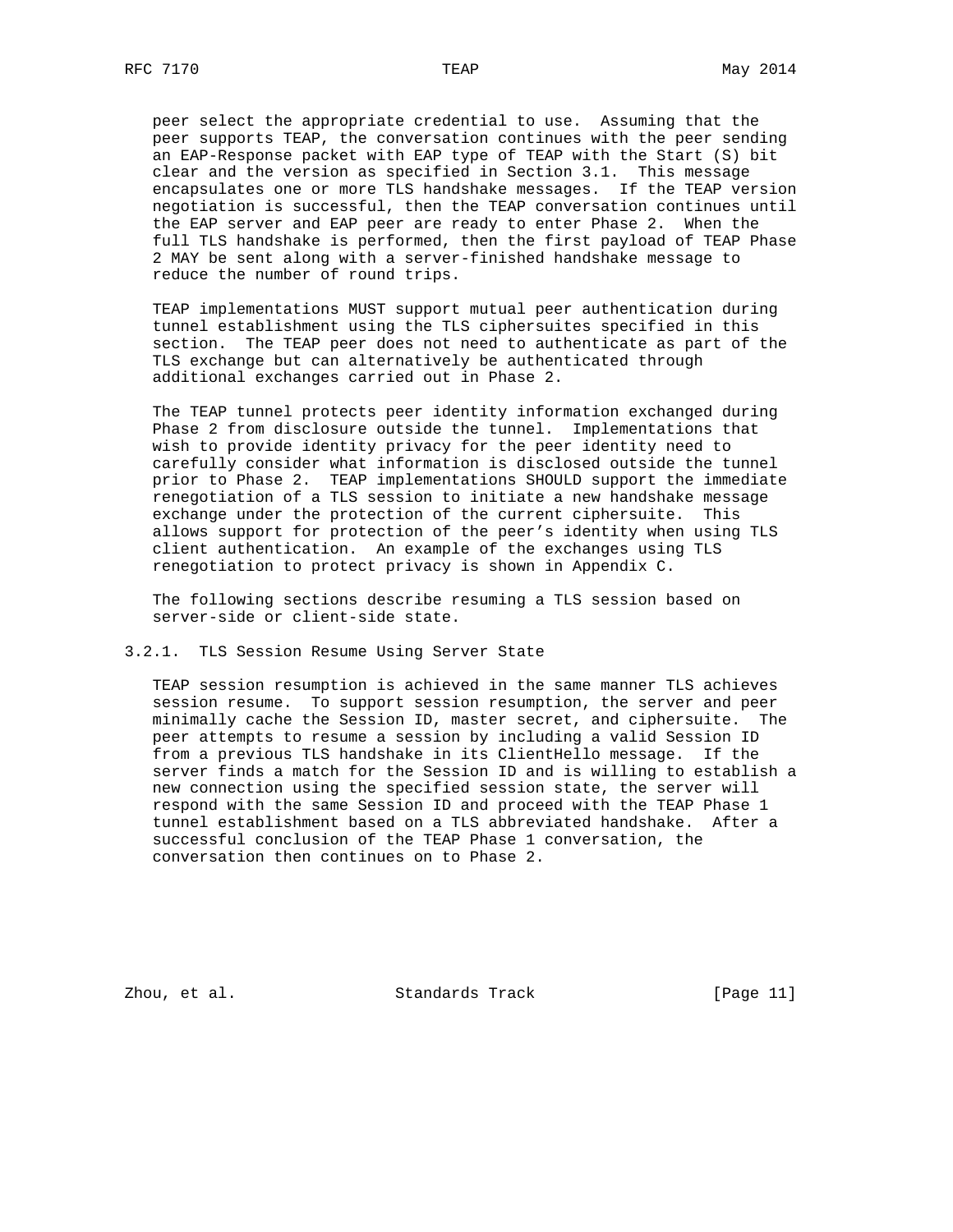# 3.2.2. TLS Session Resume Using a PAC

 TEAP supports the resumption of sessions based on server state being stored on the client side using the TLS SessionTicket extension techniques described in [RFC5077]. This version of TEAP supports the provisioning of a ticket called a Protected Access Credential (PAC) through the use of the NewSessionTicket handshake described in [RFC5077], as well as provisioning of a PAC inside the protected tunnel. Implementations MUST support the TLS Ticket extension [RFC5077] mechanism for distributing a PAC and may provide additional ways to provision the PAC, such as manual configuration. Since the PAC mentioned here is used for establishing the TLS tunnel, it is more specifically referred to as the Tunnel PAC. The Tunnel PAC is a security credential provided by the EAP server to a peer and comprised of:

- 1. PAC-Key: this is the key used by the peer as the TLS master secret to establish the TEAP Phase 1 tunnel. The PAC-Key is a strong, high-entropy, at minimum 48-octet key and is typically the master secret from a previous TLS session. The PAC-Key is a secret and MUST be treated accordingly. Otherwise, if leaked, it could lead to user credentials being compromised if sent within the tunnel established using the PAC-Key. In the case that a PAC-Key is provisioned to the peer through another means, it MUST have its confidentiality and integrity protected by a mechanism, such as the TEAP Phase 2 tunnel. The PAC-Key MUST be stored securely by the peer.
- 2. PAC-Opaque: this is a variable-length field containing the ticket that is sent to the EAP server during the TEAP Phase 1 tunnel establishment based on [RFC5077]. The PAC-Opaque can only be interpreted by the EAP server to recover the required information for the server to validate the peer's identity and authentication. The PAC-Opaque includes the PAC-Key and other TLS session parameters. It may contain the PAC's peer identity. The PAC-Opaque format and contents are specific to the PAC issuing server. The PAC-Opaque may be presented in the clear, so an attacker MUST NOT be able to gain useful information from the PAC-Opaque itself. The server issuing the PAC-Opaque needs to ensure it is protected with strong cryptographic keys and algorithms. The PAC-Opaque may be distributed using the NewSessionTicket message defined in [RFC5077], or it may be distributed through another mechanism such as the Phase 2 TLVs defined in this document.

Zhou, et al. Standards Track [Page 12]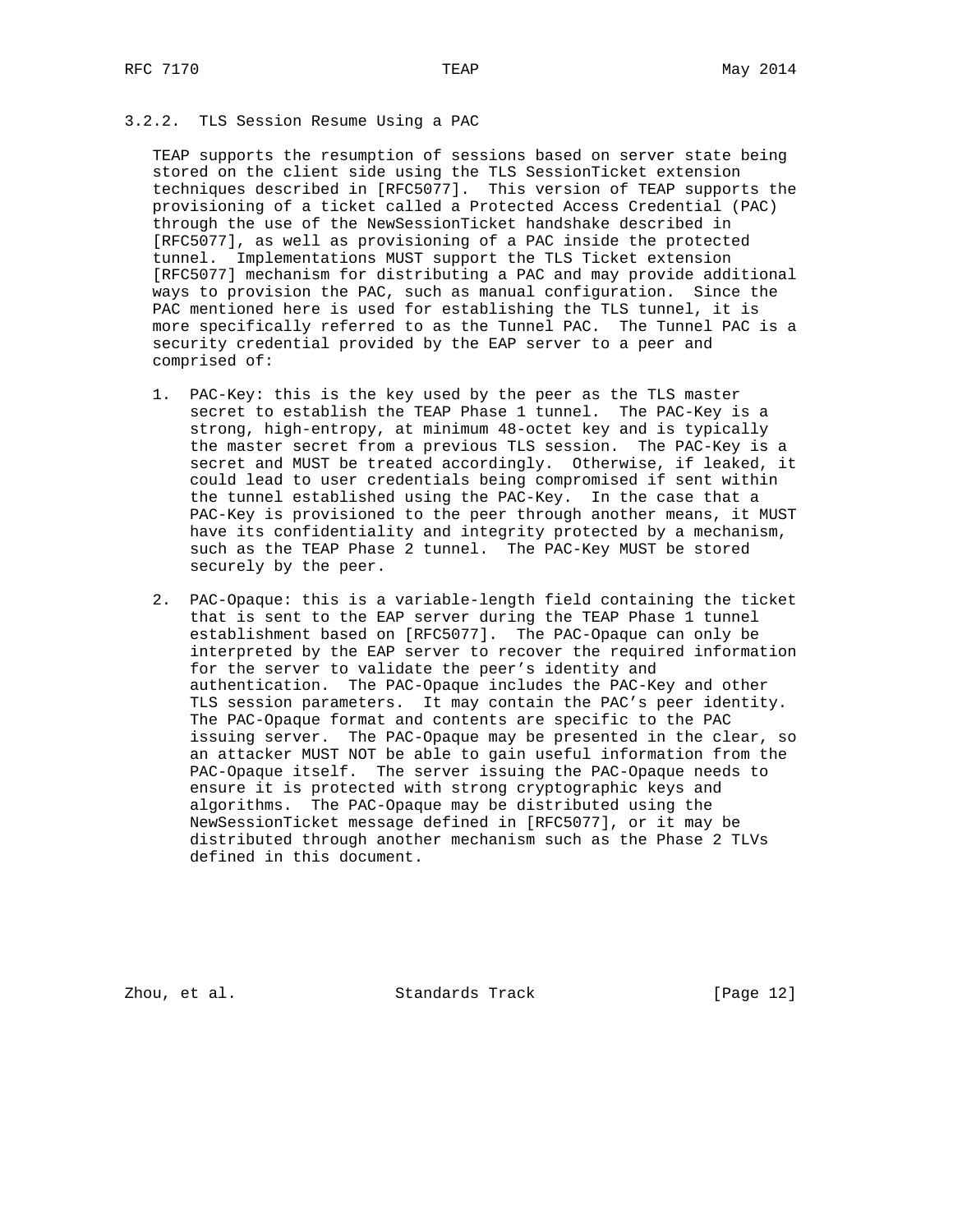3. PAC-Info: this is an optional variable-length field used to provide, at a minimum, the authority identity of the PAC issuer. Other useful but not mandatory information, such as the PAC-Key lifetime, may also be conveyed by the PAC-issuing server to the peer during PAC provisioning or refreshment. PAC-Info is not included if the NewSessionTicket message is used to provision the PAC.

 The use of the PAC is based on the SessionTicket extension defined in [RFC5077]. The EAP server initiates the TEAP conversation as normal. Upon receiving the Authority-ID TLV from the server, the peer checks to see if it has an existing valid PAC-Key and PAC-Opaque for the server. If it does, then it obtains the PAC-Opaque and puts it in the SessionTicket extension in the ClientHello. It is RECOMMENDED in TEAP that the peer include an empty Session ID in a ClientHello containing a PAC-Opaque. This version of TEAP supports the NewSessionTicket Handshake message as described in [RFC5077] for distribution of a new PAC, as well as the provisioning of PAC inside the protected tunnel. If the PAC-Opaque included in the SessionTicket extension is valid and the EAP server permits the abbreviated TLS handshake, it will select the ciphersuite from information within the PAC-Opaque and finish with the abbreviated TLS handshake. If the server receives a Session ID and a PAC-Opaque in the SessionTicket extension in a ClientHello, it should place the same Session ID in the ServerHello if it is resuming a session based on the PAC-Opaque. The conversation then proceeds as described in [RFC5077] until the handshake completes or a fatal error occurs. After the abbreviated handshake completes, the peer and the server are ready to commence Phase 2.

## 3.2.3. Transition between Abbreviated and Full TLS Handshake

 If session resumption based on server-side or client-side state fails, the server can gracefully fall back to a full TLS handshake. If the ServerHello received by the peer contains an empty Session ID or a Session ID that is different than in the ClientHello, the server may fall back to a full handshake. The peer can distinguish the server's intent to negotiate a full or abbreviated TLS handshake by checking the next TLS handshake messages in the server response to the ClientHello. If ChangeCipherSpec follows the ServerHello in response to the ClientHello, then the server has accepted the session resumption and intends to negotiate the abbreviated handshake. Otherwise, the server intends to negotiate the full TLS handshake. A peer can request that a new PAC be provisioned after the full TLS handshake and mutual authentication of the peer and the server. A peer SHOULD NOT request that a new PAC be provisioned after the abbreviated handshake, as requesting a new session ticket based on resumed session is not permitted. In order to facilitate the

Zhou, et al. Standards Track [Page 13]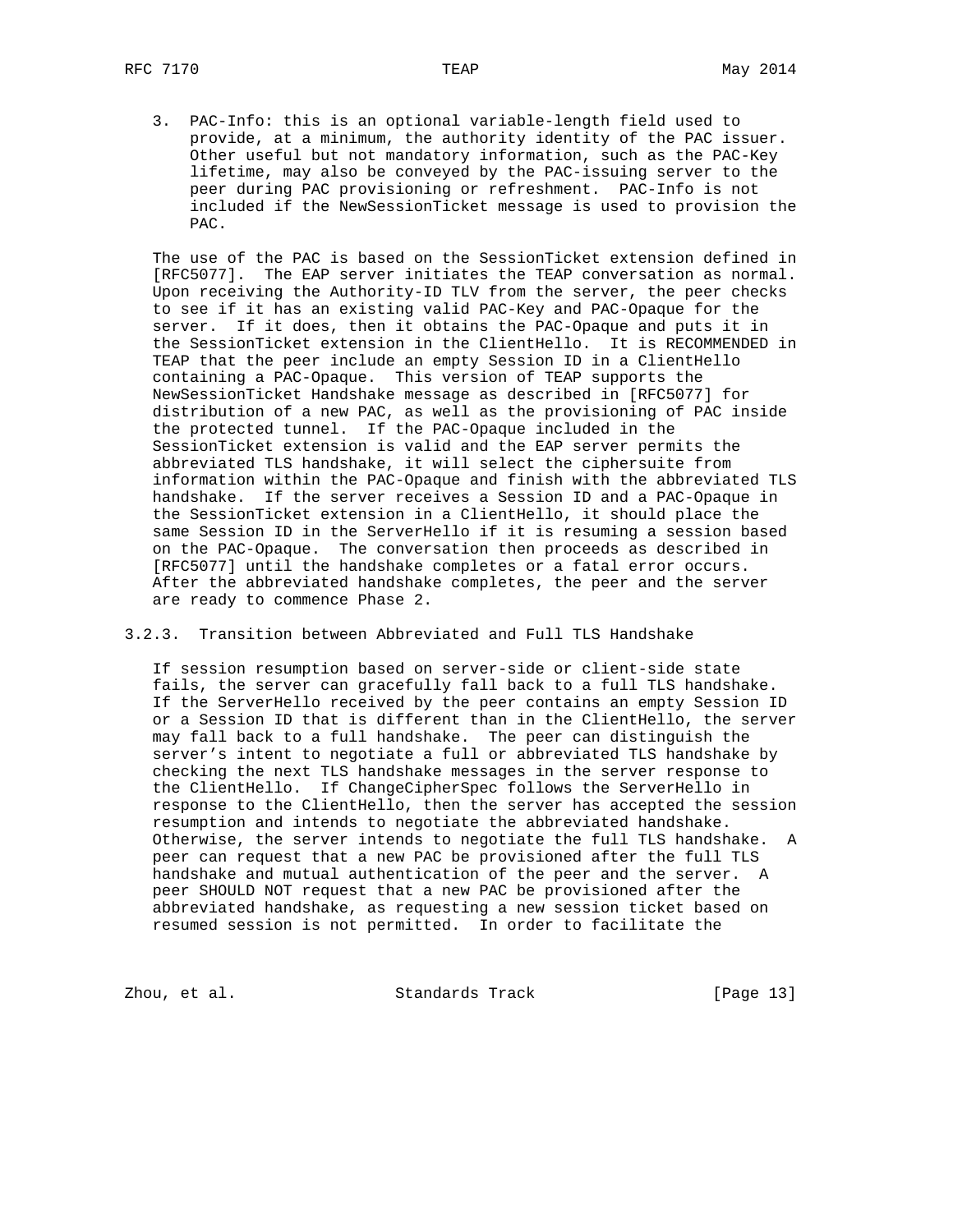# 3.3. TEAP Authentication Phase 2: Tunneled Authentication

 The second portion of the TEAP authentication occurs immediately after successful completion of Phase 1. Phase 2 occurs even if both peer and authenticator are authenticated in the Phase 1 TLS negotiation. Phase 2 MUST NOT occur if the Phase 1 TLS handshake fails, as that will compromise the security as the tunnel has not been established successfully. Phase 2 consists of a series of requests and responses encapsulated in TLV objects defined in Section 4.2. Phase 2 MUST always end with a Crypto-Binding TLV exchange described in Section 4.2.13 and a protected termination exchange described in Section 3.3.3. The TLV exchange may include the execution of zero or more EAP methods within the protected tunnel as described in Section 3.3.1. A server MAY proceed directly to the protected termination exchange if it does not wish to request further authentication from the peer. However, the peer and server MUST NOT assume that either will skip inner EAP methods or other TLV exchanges, as the other peer might have a different security policy. The peer may have roamed to a network that requires conformance with a different authentication policy, or the peer may request the server take additional action (e.g., channel binding) through the use of the Request-Action TLV as defined in Section 4.2.9.

## 3.3.1. EAP Sequences

 EAP [RFC3748] prohibits use of multiple authentication methods within a single EAP conversation in order to limit vulnerabilities to man in-the-middle attacks. TEAP addresses man-in-the-middle attacks through support for cryptographic protection of the inner EAP exchange and cryptographic binding of the inner authentication method(s) to the protected tunnel. EAP methods are executed serially in a sequence. This version of TEAP does not support initiating multiple EAP methods simultaneously in parallel. The methods need not be distinct. For example, EAP-TLS could be run twice as an inner method, first using machine credentials followed by a second instance using user credentials.

 EAP method messages are carried within EAP-Payload TLVs defined in Section 4.2.10. If more than one method is going to be executed in the tunnel, then upon method completion, the server MUST send an Intermediate-Result TLV indicating the result. The peer MUST respond to the Intermediate-Result TLV indicating its result. If the result indicates success, the Intermediate-Result TLV MUST be accompanied by

Zhou, et al. Standards Track [Page 14]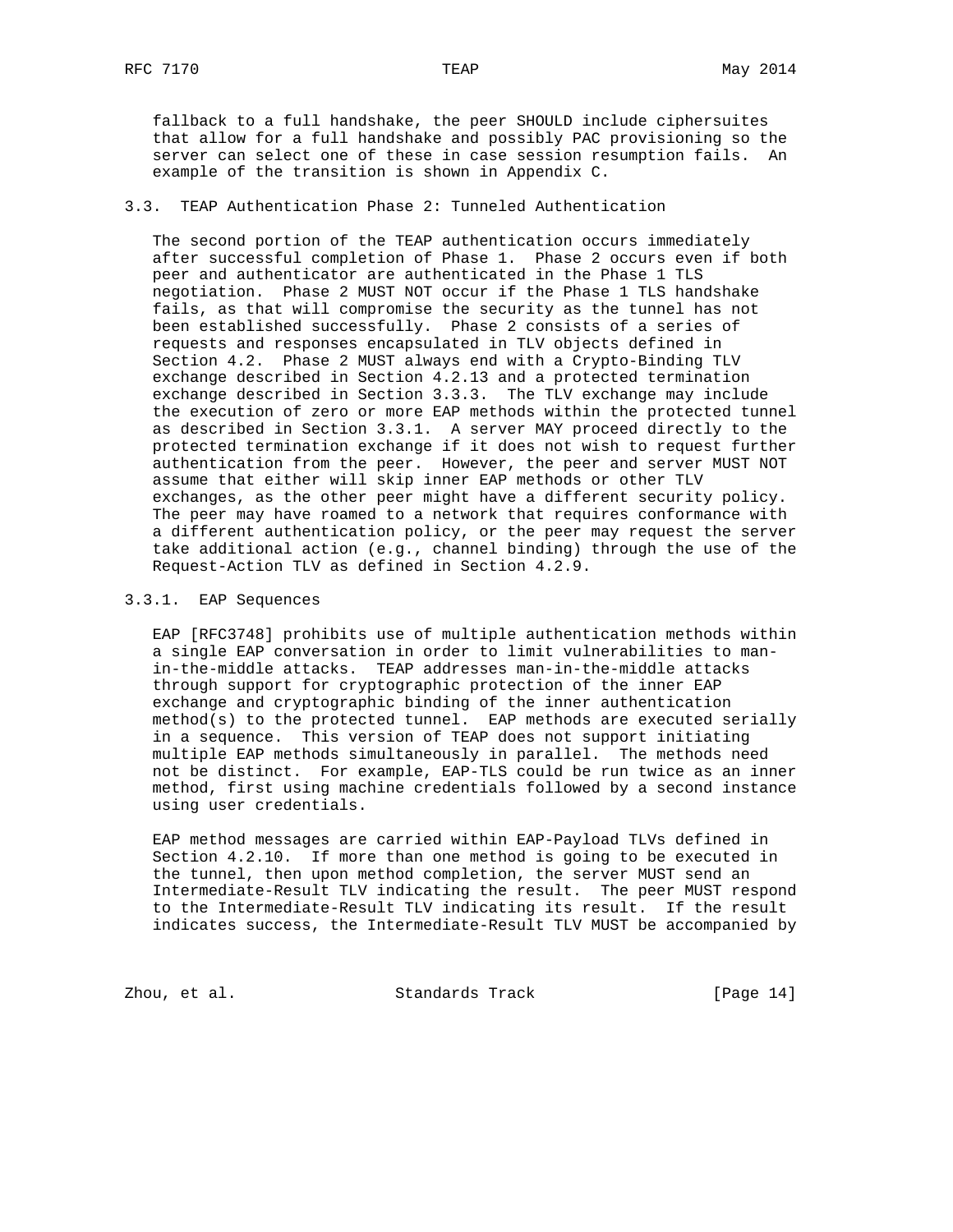a Crypto-Binding TLV. The Crypto-Binding TLV is further discussed in Sections 4.2.13 and 5.3. The Intermediate-Result TLVs can be included with other TLVs such as EAP-Payload TLVs starting a new EAP conversation or with the Result TLV used in the protected termination exchange.

 If both peer and server indicate success, then the method is considered complete. If either indicates failure, then the method is considered failed. The result of failure of an EAP method does not always imply a failure of the overall authentication. If one authentication method fails, the server may attempt to authenticate the peer with a different method.

# 3.3.2. Optional Password Authentication

 The use of EAP-FAST-GTC as defined in RFC 5421 [RFC5421] is NOT RECOMMENDED with TEAPv1 because EAP-FAST-GTC is not compliant with EAP-GTC defined in [RFC3748]. Implementations should instead make use of the password authentication TLVs defined in this specification. The authentication server initiates password authentication by sending a Basic-Password-Auth-Req TLV defined in Section 4.2.14. If the peer wishes to participate in password authentication, then it responds with a Basic-Password-Auth-Resp TLV as defined in Section 4.2.15 that contains the username and password. If it does not wish to perform password authentication, then it responds with a NAK TLV indicating the rejection of the Basic- Password-Auth-Req TLV. Upon receiving the response, the server indicates the success or failure of the exchange using an Intermediate-Result TLV. Multiple round trips of password authentication requests and responses MAY be used to support some "housecleaning" functions such as a password or pin change before a user is authenticated.

# 3.3.3. Protected Termination and Acknowledged Result Indication

 A successful TEAP Phase 2 conversation MUST always end in a successful Crypto-Binding TLV and Result TLV exchange. A TEAP server may initiate the Crypto-Binding TLV and Result TLV exchange without initiating any EAP conversation in TEAP Phase 2. After the final Result TLV exchange, the TLS tunnel is terminated, and a cleartext EAP Success or EAP Failure is sent by the server. Peers implementing TEAP MUST NOT accept a cleartext EAP Success or failure packet prior to the peer and server reaching synchronized protected result indication.

 The Crypto-Binding TLV exchange is used to prove that both the peer and server participated in the tunnel establishment and sequence of authentications. It also provides verification of the TEAP type,

Zhou, et al. Standards Track [Page 15]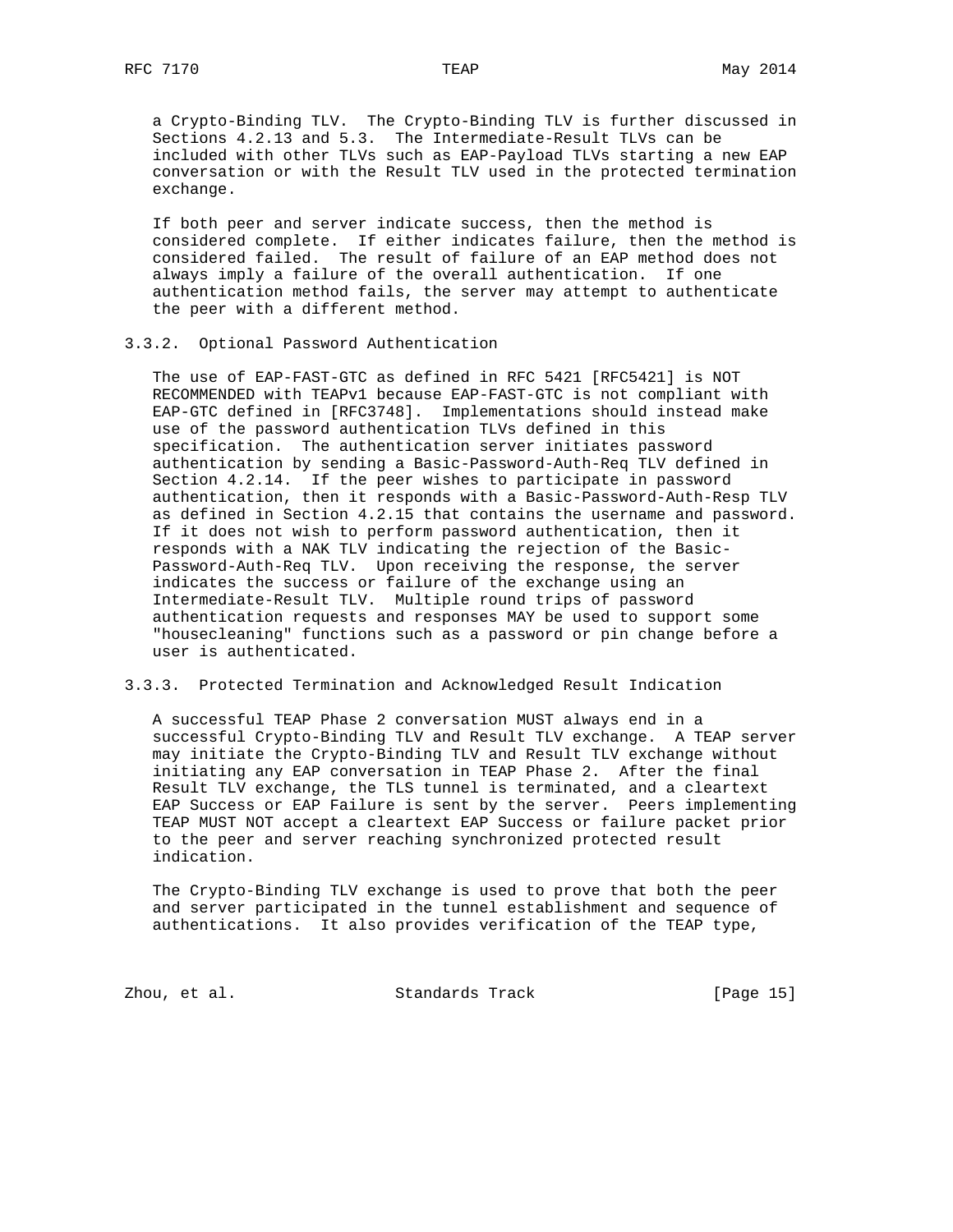version negotiated, and Outer TLVs exchanged before the TLS tunnel establishment. The Crypto-Binding TLV MUST be exchanged and verified before the final Result TLV exchange, regardless of whether or not there is an inner EAP method authentication. The Crypto-Binding TLV and Intermediate-Result TLV MUST be included to perform cryptographic binding after each successful EAP method in a sequence of one or more EAP methods. The server may send the final Result TLV along with an Intermediate-Result TLV and a Crypto-Binding TLV to indicate its intention to end the conversation. If the peer requires nothing more from the server, it will respond with a Result TLV indicating success accompanied by a Crypto-Binding TLV and Intermediate-Result TLV if necessary. The server then tears down the tunnel and sends a cleartext EAP Success or EAP Failure.

 If the peer receives a Result TLV indicating success from the server, but its authentication policies are not satisfied (for example, it requires a particular authentication mechanism be run or it wants to request a PAC), it may request further action from the server using the Request-Action TLV. The Request-Action TLV is sent with a Status field indicating what EAP Success/Failure result the peer would expect if the requested action is not granted. The value of the Action field indicates what the peer would like to do next. The format and values for the Request-Action TLV are defined in Section 4.2.9.

 Upon receiving the Request-Action TLV, the server may process the request or ignore it, based on its policy. If the server ignores the request, it proceeds with termination of the tunnel and sends the cleartext EAP Success or Failure message based on the Status field of the peer's Request-Action TLV. If the server honors and processes the request, it continues with the requested action. The conversation completes with a Result TLV exchange. The Result TLV may be included with the TLV that completes the requested action.

Error handling for Phase 2 is discussed in Section 3.6.3.

# 3.4. Determining Peer-Id and Server-Id

 The Peer-Id and Server-Id [RFC5247] may be determined based on the types of credentials used during either the TEAP tunnel creation or authentication. In the case of multiple peer authentications, all authenticated peer identities and their corresponding identity types (Section 4.2.3) need to be exported. In the case of multiple server authentications, all authenticated server identities need to be exported.

Zhou, et al. Standards Track [Page 16]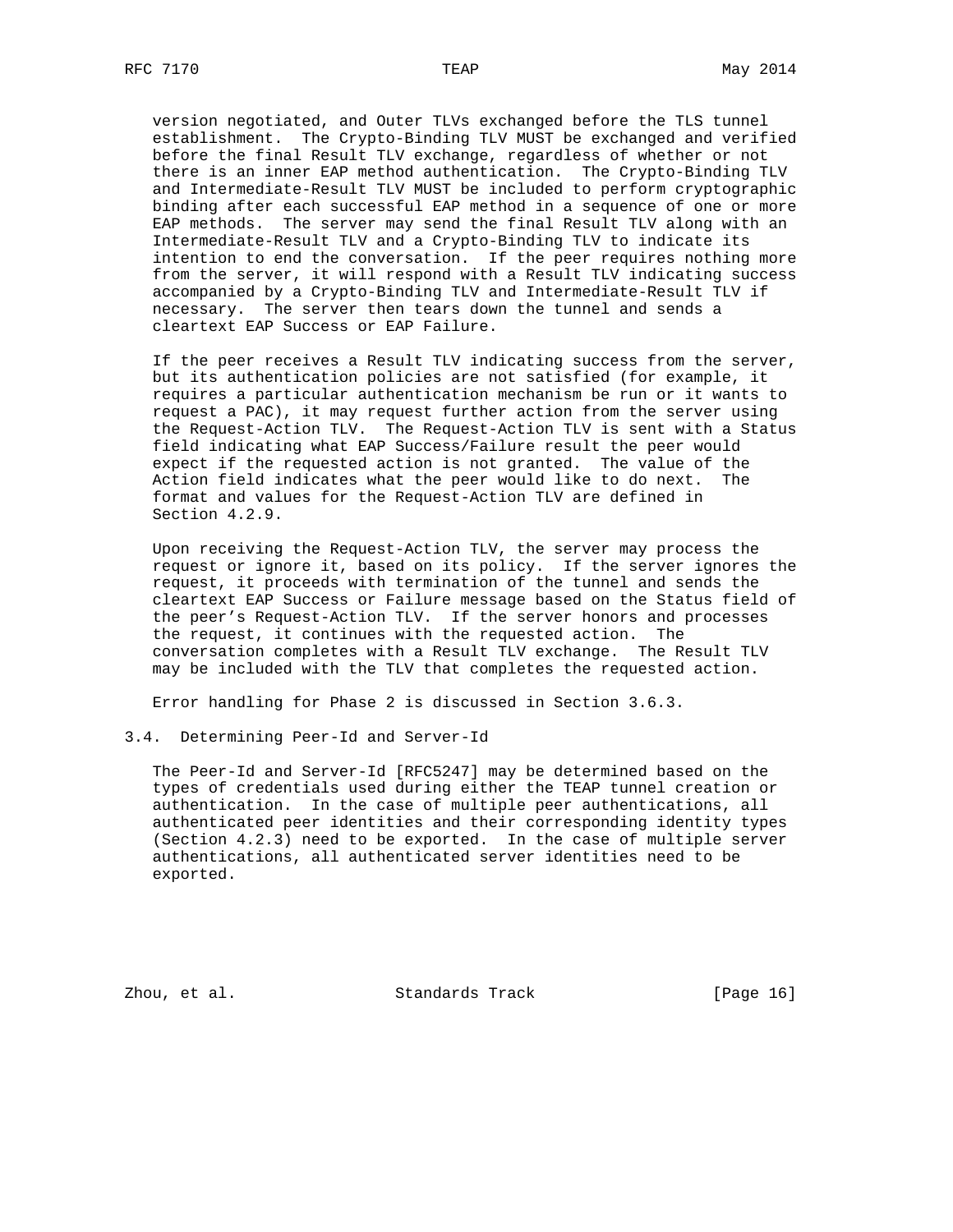When X.509 certificates are used for peer authentication, the Peer-Id is determined by the subject and subjectAltName fields in the peer certificate. As noted in [RFC5280]:

 The subject field identifies the entity associated with the public key stored in the subject public key field. The subject name MAY be carried in the subject field and/or the subjectAltName extension. . . . If subject naming information is present only in the subjectAltName extension (e.g., a key bound only to an email address or URI), then the subject name MUST be an empty sequence and the subjectAltName extension MUST be critical.

 Where it is non-empty, the subject field MUST contain an X.500 distinguished name (DN).

 If an inner EAP method is run, then the Peer-Id is obtained from the inner method.

 When the server uses an X.509 certificate to establish the TLS tunnel, the Server-Id is determined in a similar fashion as stated above for the Peer-Id, e.g., the subject and subjectAltName fields in the server certificate define the Server-Id.

3.5. TEAP Session Identifier

 The EAP session identifier [RFC5247] is constructed using the tls unique from the Phase 1 outer tunnel at the beginning of Phase 2 as defined by Section 3.1 of [RFC5929]. The Session-Id is defined as follows:

Session-Id = teap\_type || tls-unique

where teap\_type is the EAP Type assigned to TEAP

 tls-unique = tls-unique from the Phase 1 outer tunnel at the beginning of Phase 2 as defined by Section 3.1 of [RFC5929]

|| means concatenation

# 3.6. Error Handling

TEAP uses the error-handling rules summarized below:

- 1. Errors in the outer EAP packet layer are handled as defined in Section 3.6.1.
- 2. Errors in the TLS layer are communicated via TLS alert messages in all phases of TEAP.

|  | Zhou, et al. | Standards Track | [Page 17] |  |  |
|--|--------------|-----------------|-----------|--|--|
|--|--------------|-----------------|-----------|--|--|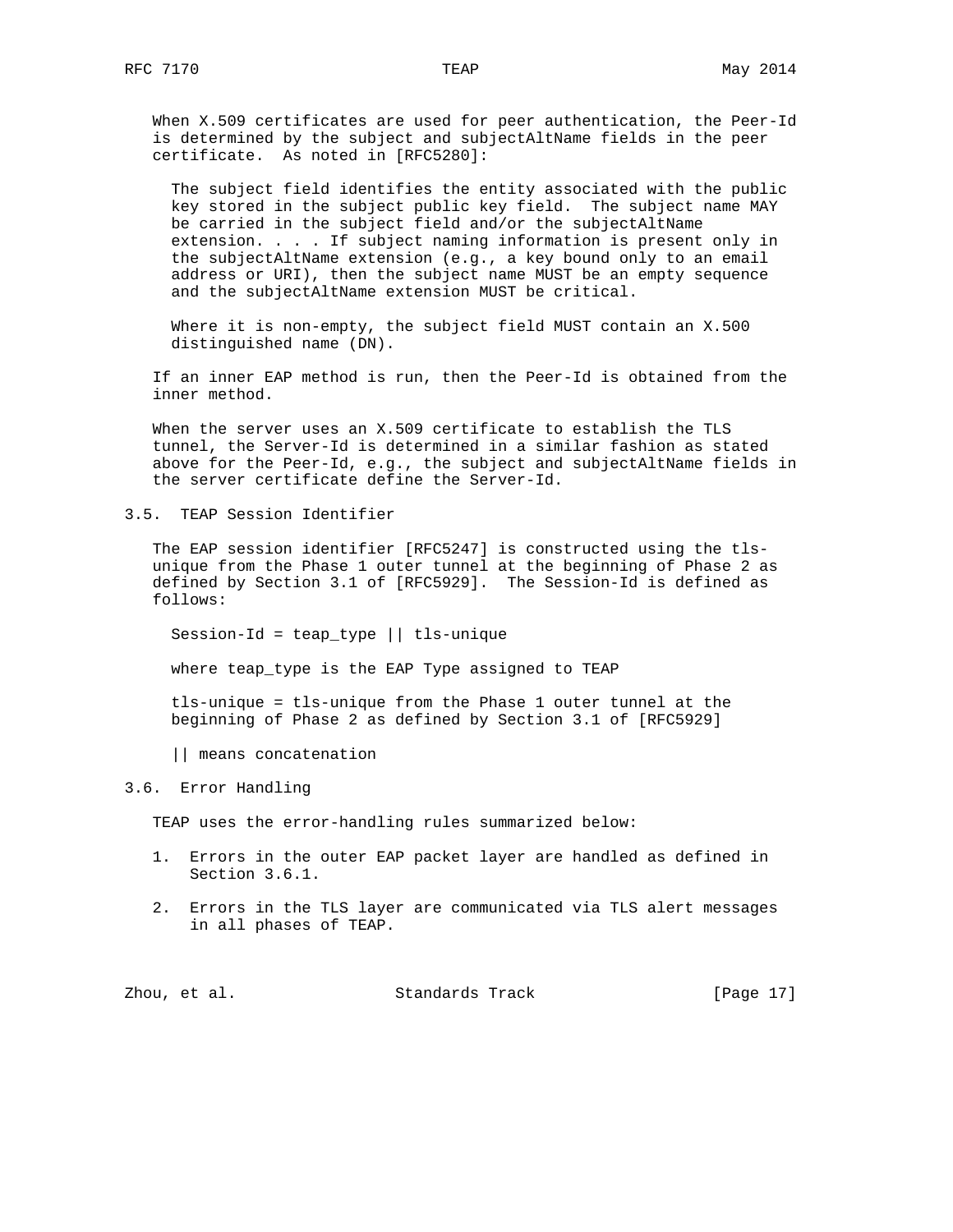- 3. The Intermediate-Result TLVs carry success or failure indications of the individual EAP methods in TEAP Phase 2. Errors within the EAP conversation in Phase 2 are expected to be handled by individual EAP methods.
- 4. Violations of the Inner TLV rules are handled using Result TLVs together with Error TLVs.
- 5. Tunnel-compromised errors (errors caused by a failed or missing Crypto-Binding) are handled using Result TLVs and Error TLVs.
- 3.6.1. Outer-Layer Errors

 Errors on the TEAP outer-packet layer are handled in the following ways:

- 1. If Outer TLVs are invalid or contain unknown values, they will be ignored.
- 2. The entire TEAP packet will be ignored if other fields (version, length, flags, etc.) are inconsistent with this specification.
- 3.6.2. TLS Layer Errors

 If the TEAP server detects an error at any point in the TLS handshake or the TLS layer, the server SHOULD send a TEAP request encapsulating a TLS record containing the appropriate TLS alert message rather than immediately terminating the conversation so as to allow the peer to inform the user of the cause of the failure and possibly allow for a restart of the conversation. The peer MUST send a TEAP response to an alert message. The EAP-Response packet sent by the peer may encapsulate a TLS ClientHello handshake message, in which case the TEAP server MAY allow the TEAP conversation to be restarted, or it MAY contain a TEAP response with a zero-length message, in which case the server MUST terminate the conversation with an EAP Failure packet. It is up to the TEAP server whether or not to allow restarts, and, if allowed, how many times the conversation can be restarted. Per TLS [RFC5246], TLS restart is only allowed for non fatal alerts. A TEAP server implementing restart capability SHOULD impose a limit on the number of restarts, so as to protect against denial-of-service attacks. If the TEAP server does not allow restarts, it MUST terminate the conversation with an EAP Failure packet.

 If the TEAP peer detects an error at any point in the TLS layer, the TEAP peer SHOULD send a TEAP response encapsulating a TLS record containing the appropriate TLS alert message. The server may restart the conversation by sending a TEAP request packet encapsulating the

Zhou, et al. Standards Track [Page 18]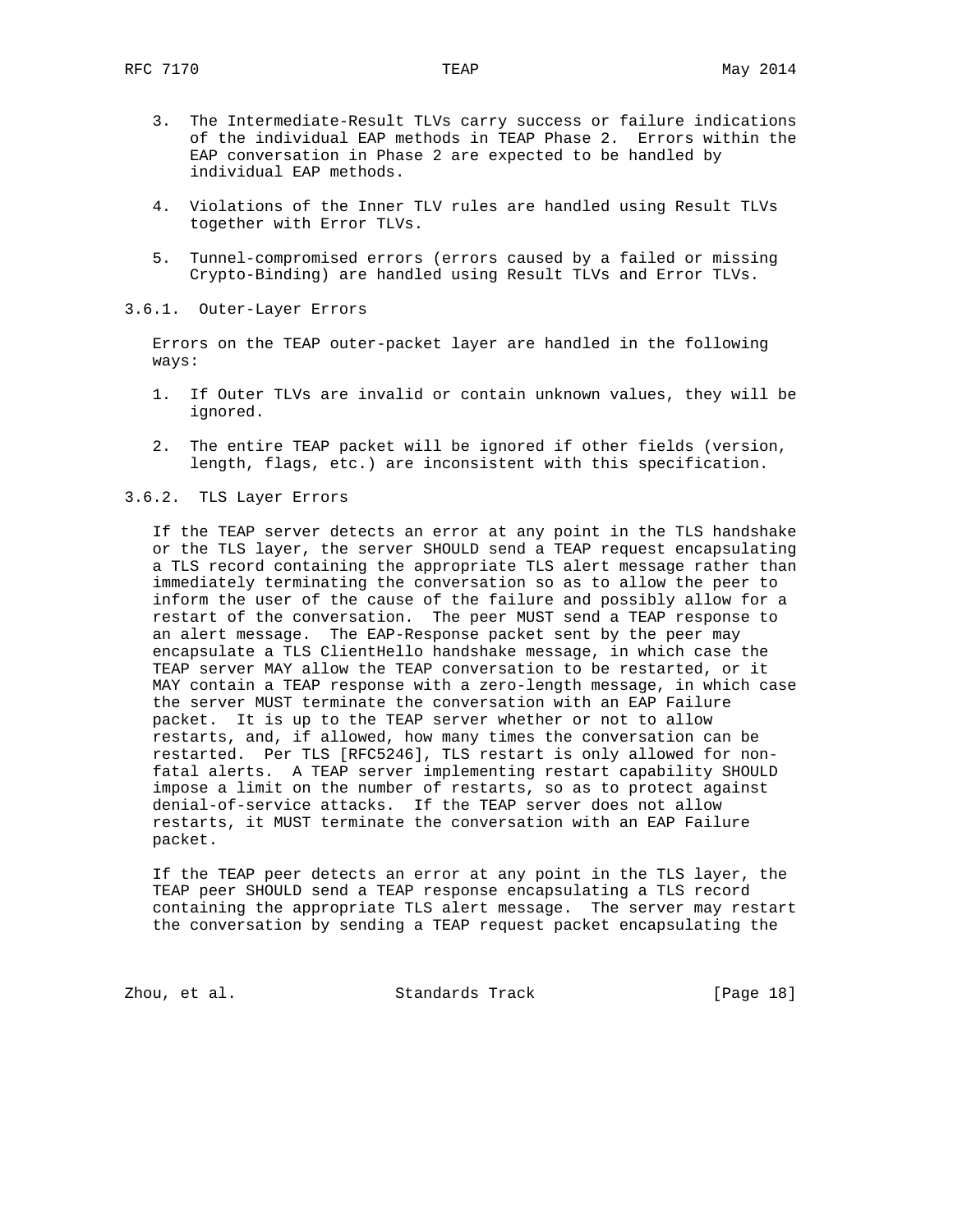TLS HelloRequest handshake message. The peer may allow the TEAP conversation to be restarted, or it may terminate the conversation by sending a TEAP response with a zero-length message.

#### 3.6.3. Phase 2 Errors

 Any time the peer or the server finds a fatal error outside of the TLS layer during Phase 2 TLV processing, it MUST send a Result TLV of failure and an Error TLV with the appropriate error code. For errors involving the processing of the sequence of exchanges, such as a violation of TLV rules (e.g., multiple EAP-Payload TLVs), the error code is Unexpected TLVs Exchanged. For errors involving a tunnel compromise, the error code is Tunnel Compromise Error. Upon sending a Result TLV with a fatal Error TLV, the sender terminates the TLS tunnel. Note that a server will still wait for a message from the peer after it sends a failure; however, the server does not need to process the contents of the response message.

 For the inner method, retransmission is not needed and SHOULD NOT be attempted, as the Outer TLS tunnel can be considered a reliable transport. If there is a non-fatal error handling the inner method, instead of silently dropping the inner method request or response and not responding, the receiving side SHOULD use an Error TLV with error code Inner Method Error to indicate an error processing the current inner method. The side receiving the Error TLV MAY decide to start a new inner method instead or send back a Result TLV to terminate the TEAP authentication session.

 If a server receives a Result TLV of failure with a fatal Error TLV, it MUST send a cleartext EAP Failure. If a peer receives a Result TLV of failure, it MUST respond with a Result TLV indicating failure. If the server has sent a Result TLV of failure, it ignores the peer response, and it MUST send a cleartext EAP Failure.

#### 3.7. Fragmentation

 A single TLS record may be up to 16384 octets in length, but a TLS message may span multiple TLS records, and a TLS certificate message may, in principle, be as long as 16 MB. This is larger than the maximum size for a message on most media types; therefore, it is desirable to support fragmentation. Note that in order to protect against reassembly lockup and denial-of-service attacks, it may be desirable for an implementation to set a maximum size for one such group of TLS messages. Since a typical certificate chain is rarely longer than a few thousand octets, and no other field is likely to be anywhere near as long, a reasonable choice of maximum acceptable message length might be 64 KB. This is still a fairly large message packet size so a TEAP implementation MUST provide its own support for

Zhou, et al. Standards Track [Page 19]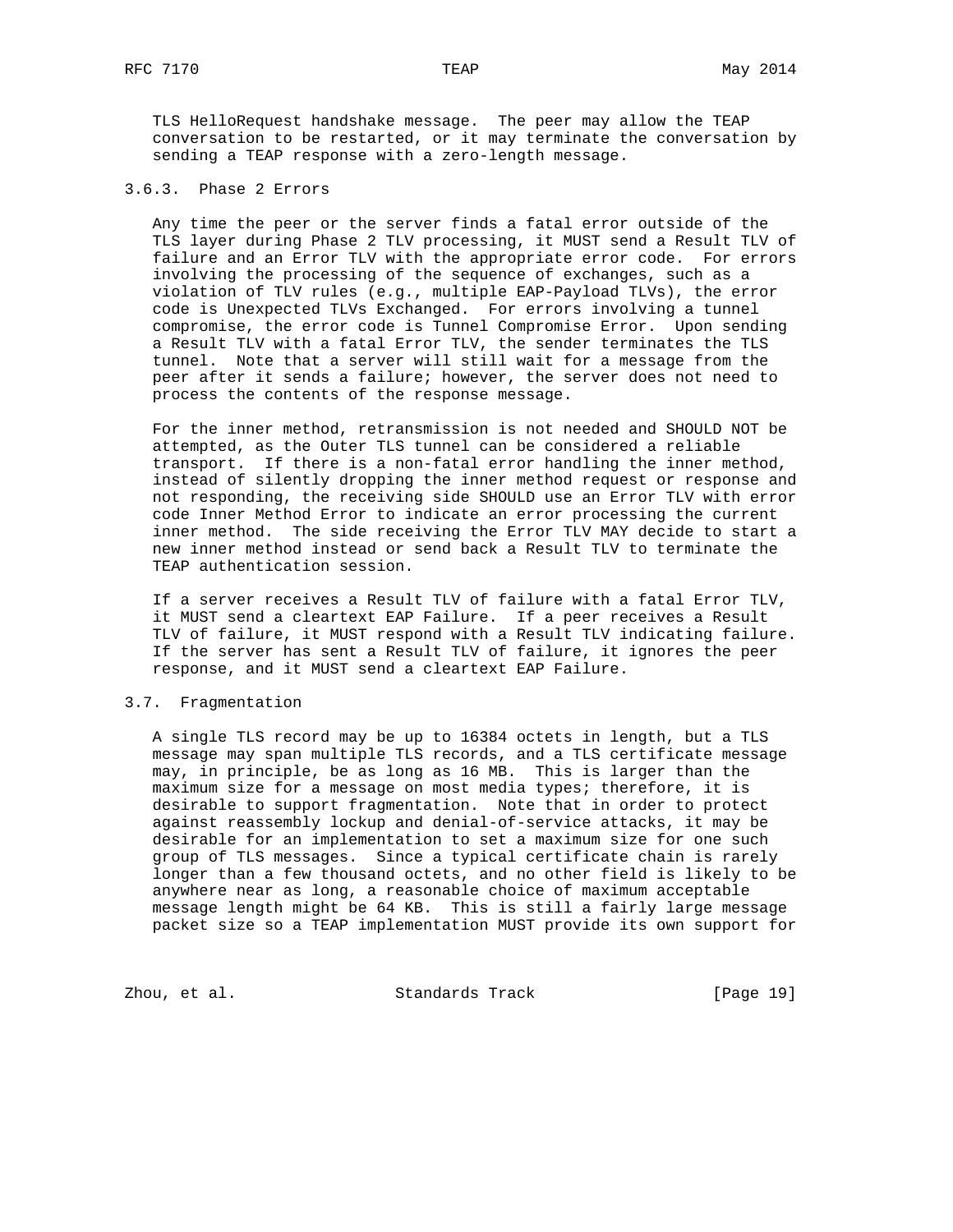fragmentation and reassembly. Section 3.1 of [RFC3748] discusses determining the MTU usable by EAP, and Section 4.3 discusses retransmissions in EAP.

 Since EAP is a lock-step protocol, fragmentation support can be added in a simple manner. In EAP, fragments that are lost or damaged in transit will be retransmitted, and since sequencing information is provided by the Identifier field in EAP, there is no need for a fragment offset field.

 TEAP fragmentation support is provided through the addition of flag bits within the EAP-Response and EAP-Request packets, as well as a Message Length field of four octets. Flags include the Length included (L), More fragments (M), and TEAP Start (S) bits. The L flag is set to indicate the presence of the four-octet Message Length field and MUST be set for the first fragment of a fragmented TLS message or set of messages. It MUST NOT be present for any other message. The M flag is set on all but the last fragment. The S flag is set only within the TEAP start message sent from the EAP server to the peer. The Message Length field is four octets and provides the total length of the message that may be fragmented over the data fields of multiple packets; this simplifies buffer allocation.

 When a TEAP peer receives an EAP-Request packet with the M bit set, it MUST respond with an EAP-Response with EAP Type of TEAP and no data. This serves as a fragment ACK. The EAP server MUST wait until it receives the EAP-Response before sending another fragment. In order to prevent errors in processing of fragments, the EAP server MUST increment the Identifier field for each fragment contained within an EAP-Request, and the peer MUST include this Identifier value in the fragment ACK contained within the EAP-Response. Retransmitted fragments will contain the same Identifier value.

 Similarly, when the TEAP server receives an EAP-Response with the M bit set, it responds with an EAP-Request with EAP Type of TEAP and no data. This serves as a fragment ACK. The EAP peer MUST wait until it receives the EAP-Request before sending another fragment. In order to prevent errors in the processing of fragments, the EAP server MUST increment the Identifier value for each fragment ACK contained within an EAP-Request, and the peer MUST include this Identifier value in the subsequent fragment contained within an EAP- Response.

#### 3.8. Peer Services

 Several TEAP services, including server unauthenticated provisioning, PAC provisioning, certificate provisioning, and channel binding, depend on the peer trusting the TEAP server. Peers MUST authenticate

Zhou, et al. Standards Track [Page 20]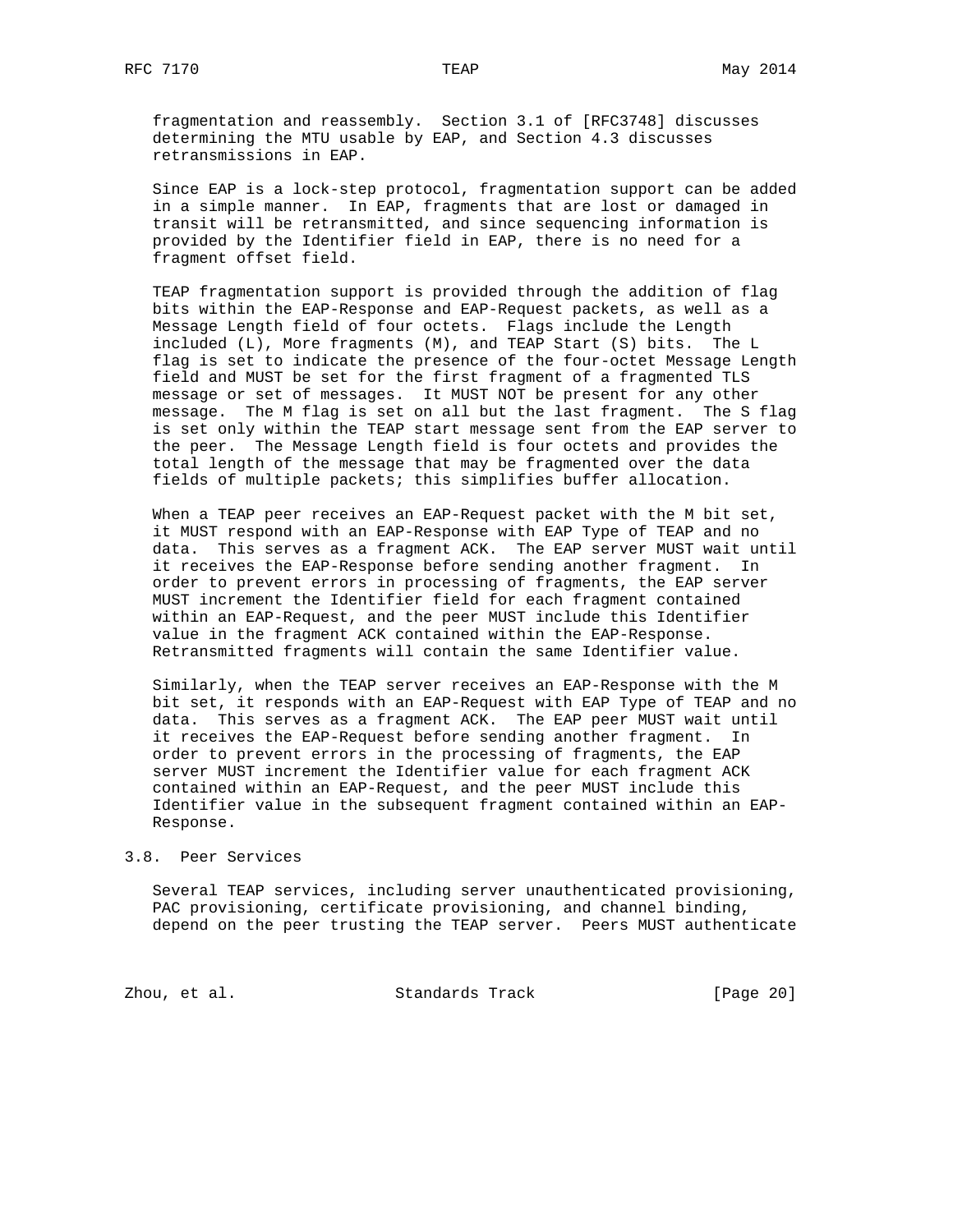the server before these peer services are used. TEAP peer implementations MUST have a configuration where authentication fails if server authentication cannot be achieved. In many cases, the server will want to authenticate the peer before providing these services as well.

 TEAP peers MUST track whether or not server authentication has taken place. Server authentication results if the peer trusts the provided server certificate. Typically, this involves both validating the certificate to a trust anchor and confirming the entity named by the certificate is the intended server. Server authentication also results when the procedures in Section 3.2 are used to resume a session in which the peer and server were previously mutually authenticated. Alternatively, peer services can be used if an inner EAP method providing mutual authentication and an Extended Master Session Key (EMSK) is executed and cryptographic binding with the EMSK Compound Message Authentication Code (MAC) is correctly validated (Section 4.2.13). This is further described in Section 3.8.3.

 An additional complication arises when a tunnel method authenticates multiple parties such as authenticating both the peer machine and the peer user to the EAP server. Depending on how authentication is achieved, only some of these parties may have confidence in it. For example, if a strong shared secret is used to mutually authenticate the user and the EAP server, the machine may not have confidence that the EAP server is the authenticated party if the machine cannot trust the user not to disclose the shared secret to an attacker. In these cases, the parties who participate in the authentication need to be considered when evaluating whether to use peer services.

# 3.8.1. PAC Provisioning

 To request provisioning of a PAC, a peer sends a PAC TLV as defined in Section 4.2.12 containing a PAC Attribute as defined in Section 4.2.12.1 of PAC-Type set to the appropriate value. The peer MUST successfully authenticate the EAP server and validate the Crypto-Binding TLV as defined in Section 4.2.13 before issuing the request. The peer MUST send separate PAC TLVs for each type of PAC it wants to be provisioned. Multiple PAC TLVs can be sent in the same packet or in different packets. The EAP server will send the PACs after its internal policy has been satisfied, or it MAY ignore the request or request additional authentications if its policy dictates. The server MAY cache the request and provision the PACs requested after all of its internal policies have been satisfied. If a peer receives a PAC with an unknown type, it MUST ignore it.

Zhou, et al. Standards Track [Page 21]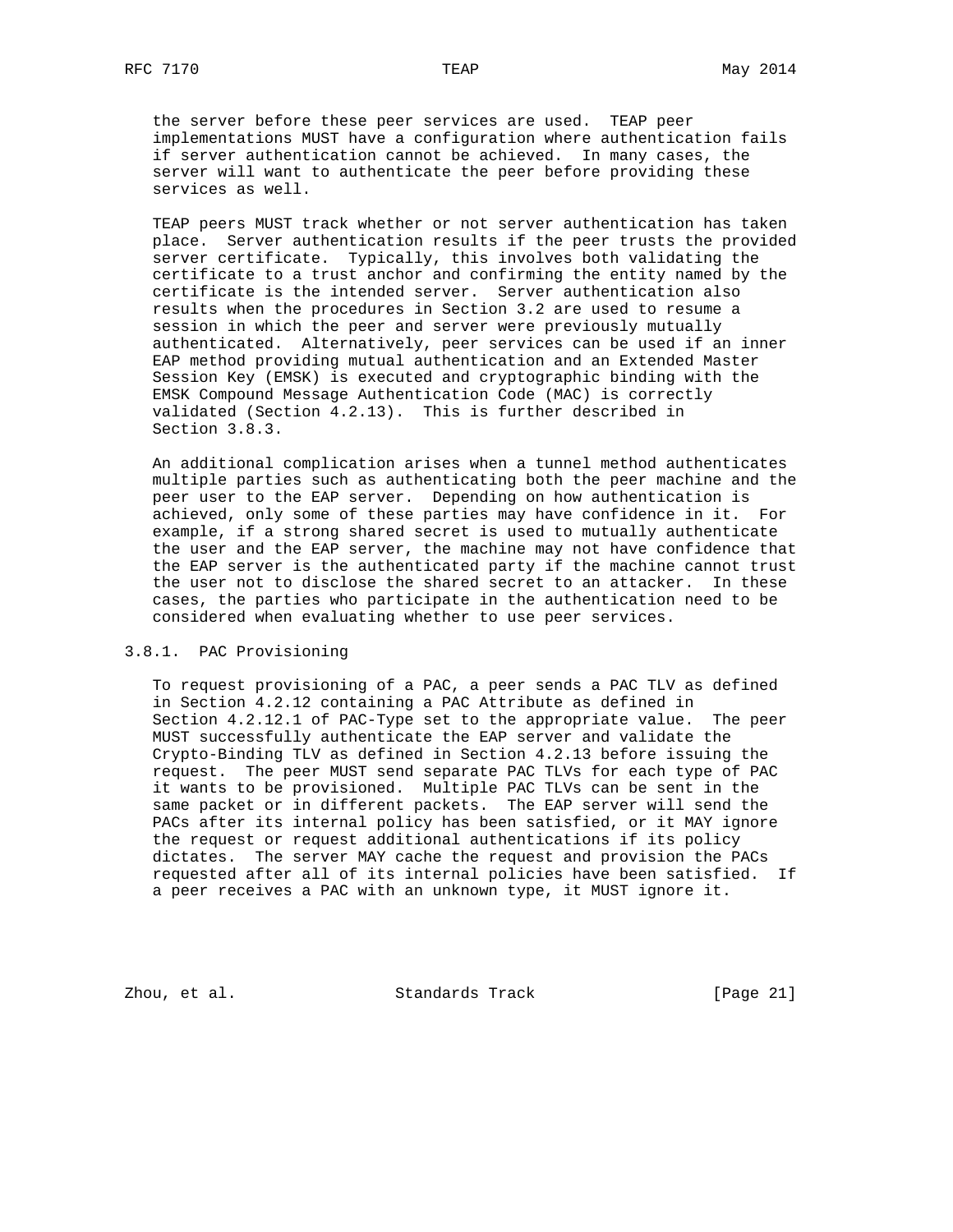A PAC TLV containing a PAC-Acknowledge attribute MUST be sent by the peer to acknowledge the receipt of the Tunnel PAC. A PAC TLV containing a PAC-Acknowledge attribute MUST NOT be used by the peer to acknowledge the receipt of other types of PACs. If the peer receives a PAC TLV with an unknown attribute, it SHOULD ignore the unknown attribute.

#### 3.8.2. Certificate Provisioning within the Tunnel

 Provisioning of a peer's certificate is supported in TEAP by performing the Simple PKI Request/Response from [RFC5272] using PKCS#10 and PKCS#7 TLVs, respectively. A peer sends the Simple PKI Request using a PKCS#10 CertificateRequest [RFC2986] encoded into the body of a PKCS#10 TLV (see Section 4.2.17). The TEAP server issues a Simple PKI Response using a PKCS#7 [RFC2315] degenerate "Certificates Only" message encoded into the body of a PKCS#7 TLV (see Section 4.2.16), only after an authentication method has run and provided an identity proof on the peer prior to a certificate is being issued.

 In order to provide linking identity and proof-of-possession by including information specific to the current authenticated TLS session within the signed certification request, the peer generating the request SHOULD obtain the tls-unique value from the TLS subsystem as defined in "Channel Bindings for TLS" [RFC5929]. The TEAP peer operations between obtaining the tls\_unique value through generation of the Certification Signing Request (CSR) that contains the current tls\_unique value and the subsequent verification of this value by the TEAP server are the "phases of the application protocol during which application-layer authentication occurs" that are protected by the synchronization interoperability mechanism described in the interoperability note in "Channel Bindings for TLS" ([RFC5929], Section 3.1). When performing renegotiation, TLS "secure\_renegotiation" [RFC5746] MUST be used.

 The tls-unique value is base-64-encoded as specified in Section 4 of [RFC4648], and the resulting string is placed in the certification request challengePassword field ([RFC2985], Section 5.4.1). The challengePassword field is limited to 255 octets (Section 7.4.9 of [RFC5246] indicates that no existing ciphersuite would result in an issue with this limitation). If tls-unique information is not embedded within the certification request, the challengePassword field MUST be empty to indicate that the peer did not include the optional channel-binding information (any value submitted is verified by the server as tls-unique information).

Zhou, et al. Standards Track [Page 22]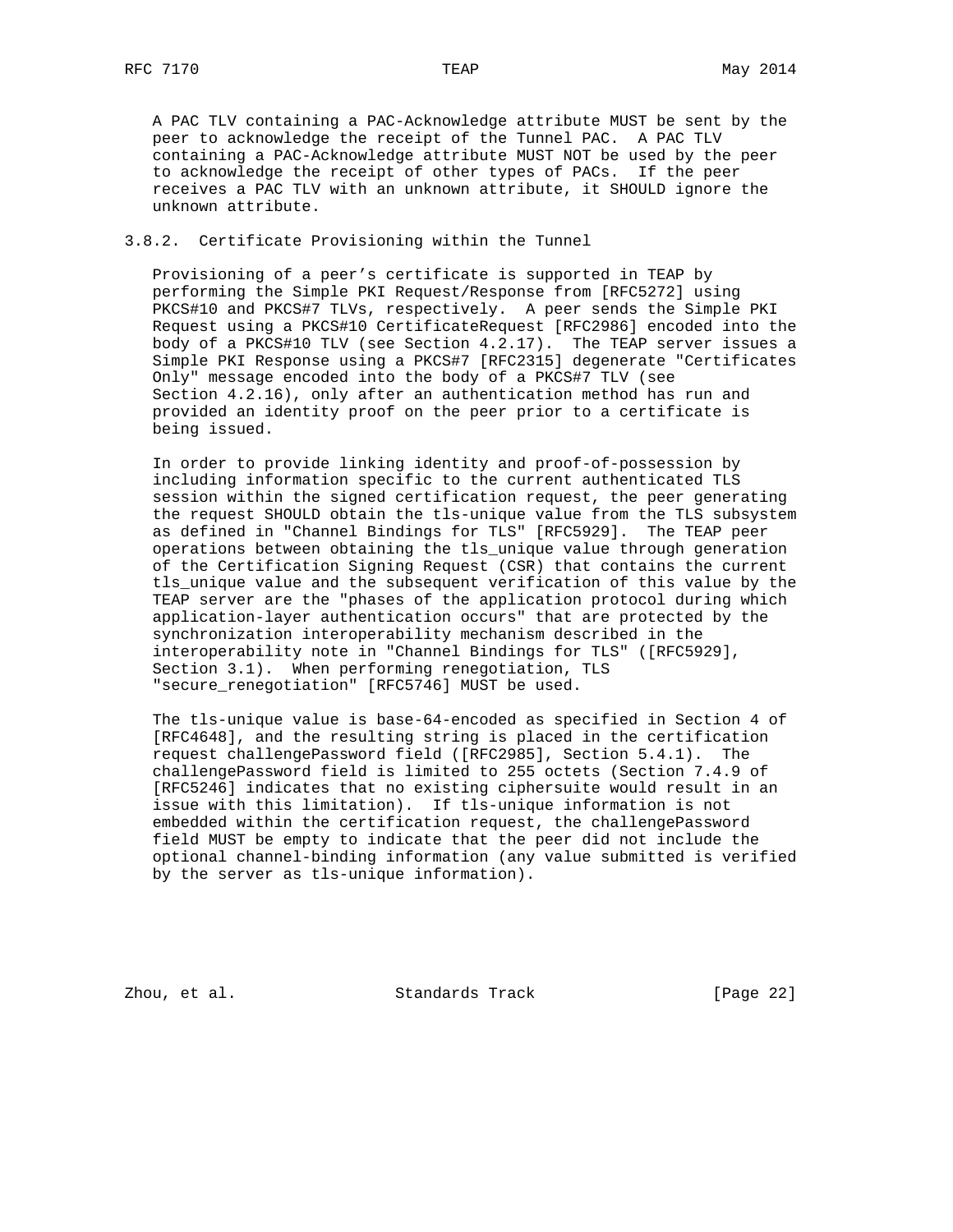The server SHOULD verify the tls-unique information. This ensures that the authenticated TEAP peer is in possession of the private key used to sign the certification request.

 The Simple PKI Request/Response generation and processing rules of [RFC5272] SHALL apply to TEAP, with the exception of error conditions. In the event of an error, the TEAP server SHOULD respond with an Error TLV using the most descriptive error code possible; it MAY ignore the PKCS#10 request that generated the error.

## 3.8.3. Server Unauthenticated Provisioning Mode

 In Server Unauthenticated Provisioning Mode, an unauthenticated tunnel is established in Phase 1, and the peer and server negotiate an EAP method in Phase 2 that supports mutual authentication and key derivation that is resistant to attacks such as man-in-the-middle and dictionary attacks. This provisioning mode enables the bootstrapping of peers when the peer lacks the ability to authenticate the server during Phase 1. This includes both cases in which the ciphersuite negotiated does not provide authentication and in which the ciphersuite negotiated provides the authentication but the peer is unable to validate the identity of the server for some reason.

 Upon successful completion of the EAP method in Phase 2, the peer and server exchange a Crypto-Binding TLV to bind the inner method with the outer tunnel and ensure that a man-in-the-middle attack has not been attempted.

 Support for the Server Unauthenticated Provisioning Mode is optional. The ciphersuite TLS\_DH\_anon\_WITH\_AES\_128\_CBC\_SHA is RECOMMENDED when using Server Unauthenticated Provisioning Mode, but other anonymous ciphersuites MAY be supported as long as the TLS pre-master secret is generated from contribution from both peers. Phase 2 EAP methods used in Server Unauthenticated Provisioning Mode MUST provide mutual authentication, provide key generation, and be resistant to dictionary attack. Example inner methods include EAP-pwd [RFC5931] and EAP-EKE [RFC6124].

## 3.8.4. Channel Binding

 [RFC6677] defines EAP channel bindings to solve the "lying NAS" and the "lying provider" problems, using a process in which the EAP peer gives information about the characteristics of the service provided by the authenticator to the Authentication, Authorization, and Accounting (AAA) server protected within the EAP method. This allows the server to verify the authenticator is providing information to

Zhou, et al. Standards Track [Page 23]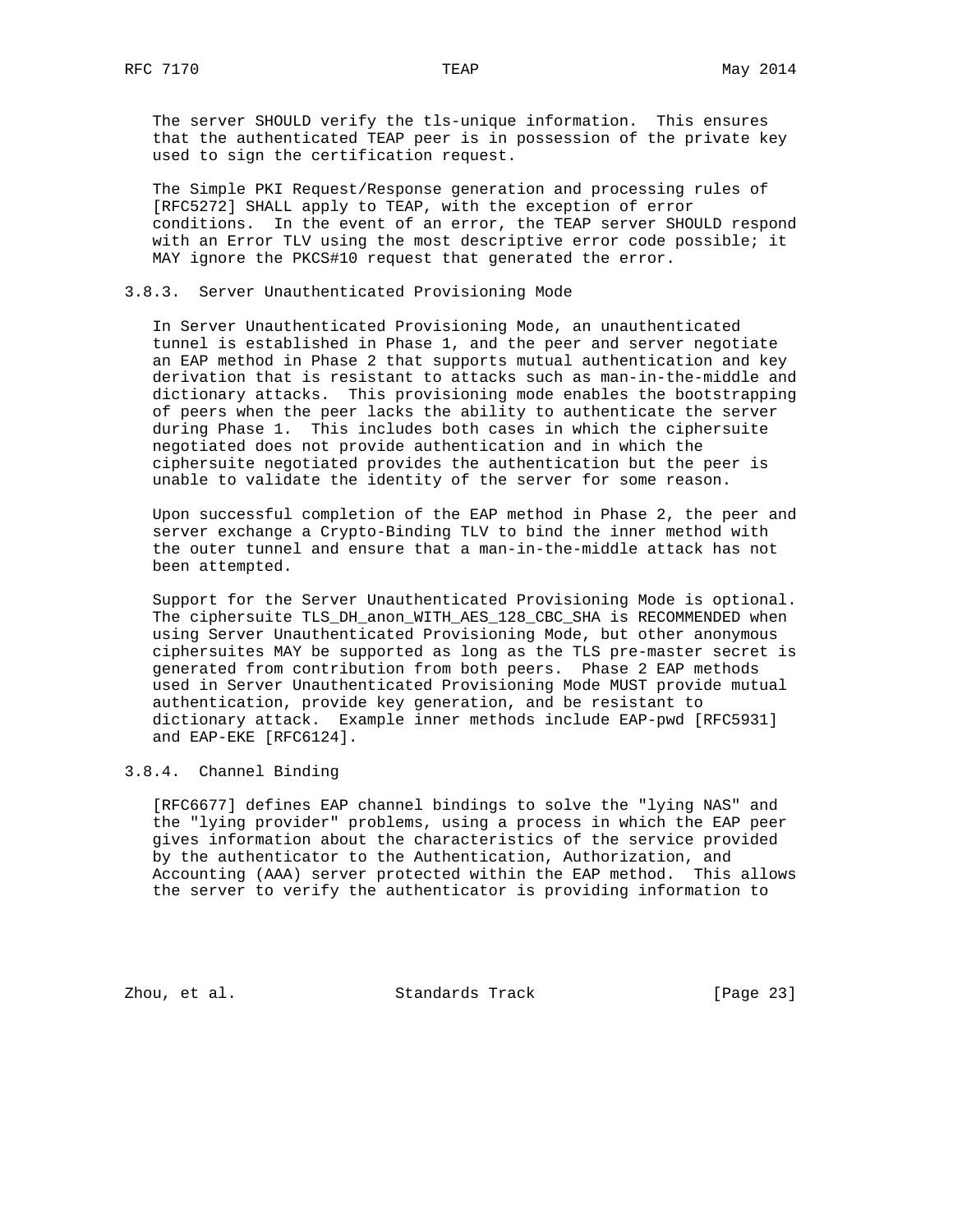the peer that is consistent with the information received from this authenticator as well as the information stored about this authenticator.

 TEAP supports EAP channel binding using the Channel-Binding TLV defined in Section 4.2.7. If the TEAP server wants to request the channel-binding information from the peer, it sends an empty Channel- Binding TLV to indicate the request. The peer responds to the request by sending a Channel-Binding TLV containing a channel-binding message as defined in [RFC6677]. The server validates the channel binding message and sends back a Channel-Binding TLV with a result code. If the server didn't initiate the channel-binding request and the peer still wants to send the channel-binding information to the server, it can do that by using the Request-Action TLV along with the Channel-Binding TLV. The peer MUST only send channel-binding information after it has successfully authenticated the server and established the protected tunnel.

4. Message Formats

 The following sections describe the message formats used in TEAP. The fields are transmitted from left to right in network byte order.

4.1. TEAP Message Format

A summary of the TEAP Request/Response packet format is shown below.

|                  |                                   | 0 1 2 3 4 5 6 7 8 9 0 1 2 3 4 5 6 7 8 9 0 1 2 3 4 5 6 7 8 9 |  |
|------------------|-----------------------------------|-------------------------------------------------------------|--|
|                  |                                   |                                                             |  |
| Code             | Identifier                        | Length                                                      |  |
|                  |                                   |                                                             |  |
| Type             |                                   | Flags   Ver       Message Length                            |  |
|                  |                                   |                                                             |  |
|                  | Message Length                    | Outer TLV Length                                            |  |
|                  |                                   |                                                             |  |
| Outer TLV Length |                                   | TLS Data                                                    |  |
|                  |                                   |                                                             |  |
| Outer TLVs       |                                   |                                                             |  |
|                  | -+-+-+-+-+-+-+-+-+-+-+-+-+-+-+-+- |                                                             |  |

Code

The Code field is one octet in length and is defined as follows:

- 1 Request
- 2 Response

Zhou, et al. Standards Track [Page 24]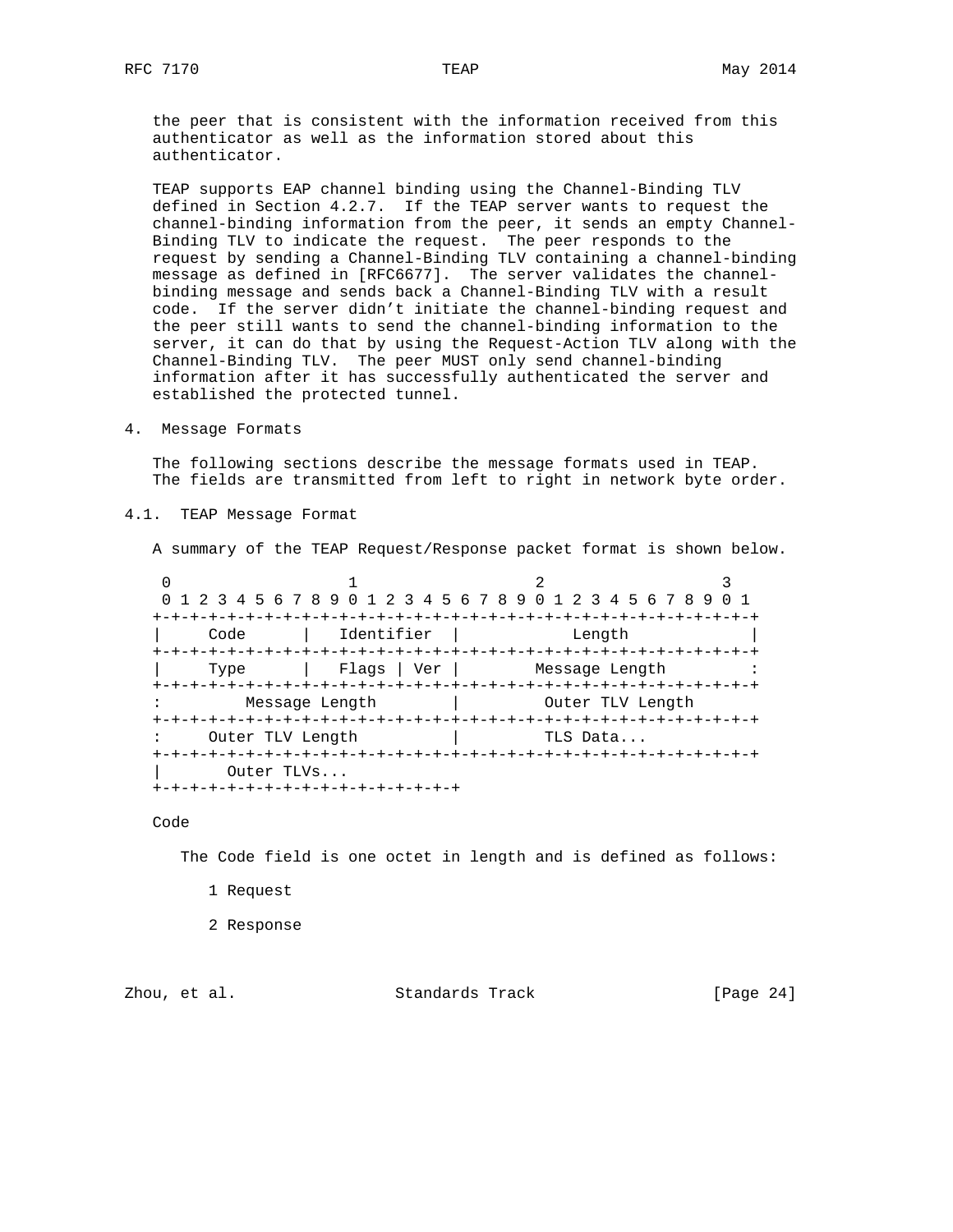# Identifier

 The Identifier field is one octet and aids in matching responses with requests. The Identifier field MUST be changed on each Request packet. The Identifier field in the Response packet MUST match the Identifier field from the corresponding request.

#### Length

 The Length field is two octets and indicates the length of the EAP packet including the Code, Identifier, Length, Type, Flags, Ver, Message Length, TLS Data, and Outer TLVs fields. Octets outside the range of the Length field should be treated as Data Link Layer padding and should be ignored on reception.

#### Type

55 for TEAP

#### Flags

 0 1 2 3 4 +-+-+-+-+-+ |L M S O R| +-+-+-+-+-+

- L Length included; set to indicate the presence of the four-octet Message Length field. It MUST be present for the first fragment of a fragmented message. It MUST NOT be present for any other message.
- M More fragments; set on all but the last fragment.
- S TEAP start; set in a TEAP Start message sent from the server to the peer.
- O Outer TLV length included; set to indicate the presence of the four-octet Outer TLV Length field. It MUST be present only in the initial request and response messages. If the initial message is fragmented, then it MUST be present only on the first fragment.
- R Reserved (MUST be zero and ignored upon receipt)

Ver

 This field contains the version of the protocol. This document describes version 1 (001 in binary) of TEAP.

| [Page 25] |
|-----------|
|           |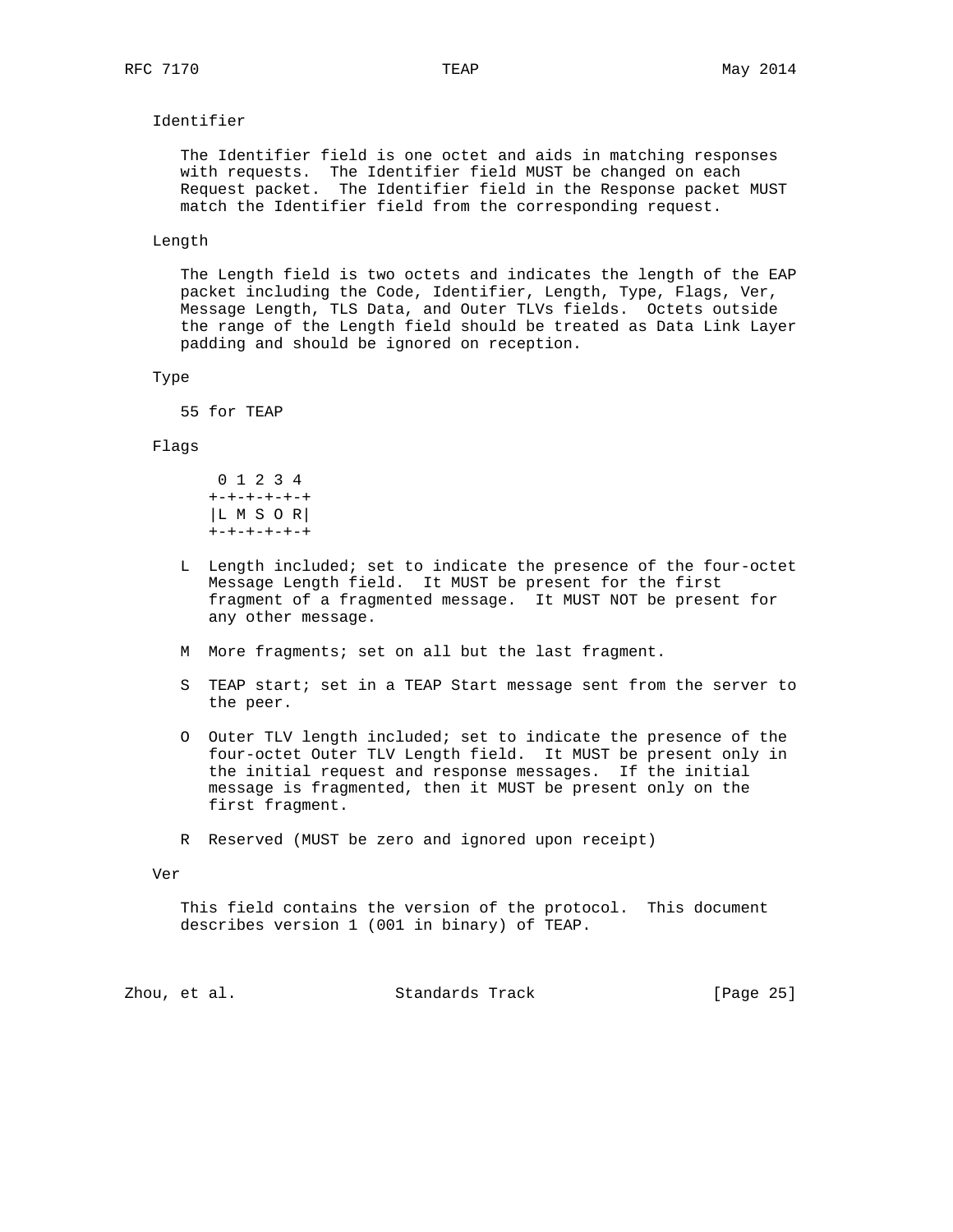#### Message Length

 The Message Length field is four octets and is present only if the L bit is set. This field provides the total length of the message that may be fragmented over the data fields of multiple packets.

Outer TLV Length

 The Outer TLV Length field is four octets and is present only if the O bit is set. This field provides the total length of the Outer TLVs if present.

## TLS Data

 When the TLS Data field is present, it consists of an encapsulated TLS packet in TLS record format. A TEAP packet with Flags and Version fields, but with zero length TLS Data field, is used to indicate TEAP acknowledgement for either a fragmented message, a TLS Alert message, or a TLS Finished message.

#### Outer TLVs

 The Outer TLVs consist of the optional data used to help establish the TLS tunnel in TLV format. They are only allowed in the first two messages in the TEAP protocol. That is the first EAP-server to-peer message and first peer-to-EAP-server message. The start of the Outer TLVs can be derived from the EAP Length field and Outer TLV Length field.

# 4.2. TEAP TLV Format and Support

 The TLVs defined here are TLV objects. The TLV objects could be used to carry arbitrary parameters between an EAP peer and EAP server within the protected TLS tunnel.

 The EAP peer may not necessarily implement all the TLVs supported by the EAP server. To allow for interoperability, TLVs are designed to allow an EAP server to discover if a TLV is supported by the EAP peer using the NAK TLV. The mandatory bit in a TLV indicates whether support of the TLV is required. If the peer or server does not support a TLV marked mandatory, then it MUST send a NAK TLV in the response, and all the other TLVs in the message MUST be ignored. If an EAP peer or server finds an unsupported TLV that is marked as optional, it can ignore the unsupported TLV. It MUST NOT send a NAK TLV for a TLV that is not marked mandatory. If all TLVs in a message are marked optional and none are understood by the peer, then a NAK TLV or Result TLV could be sent to the other side in order to continue the conversation.

Zhou, et al. Standards Track [Page 26]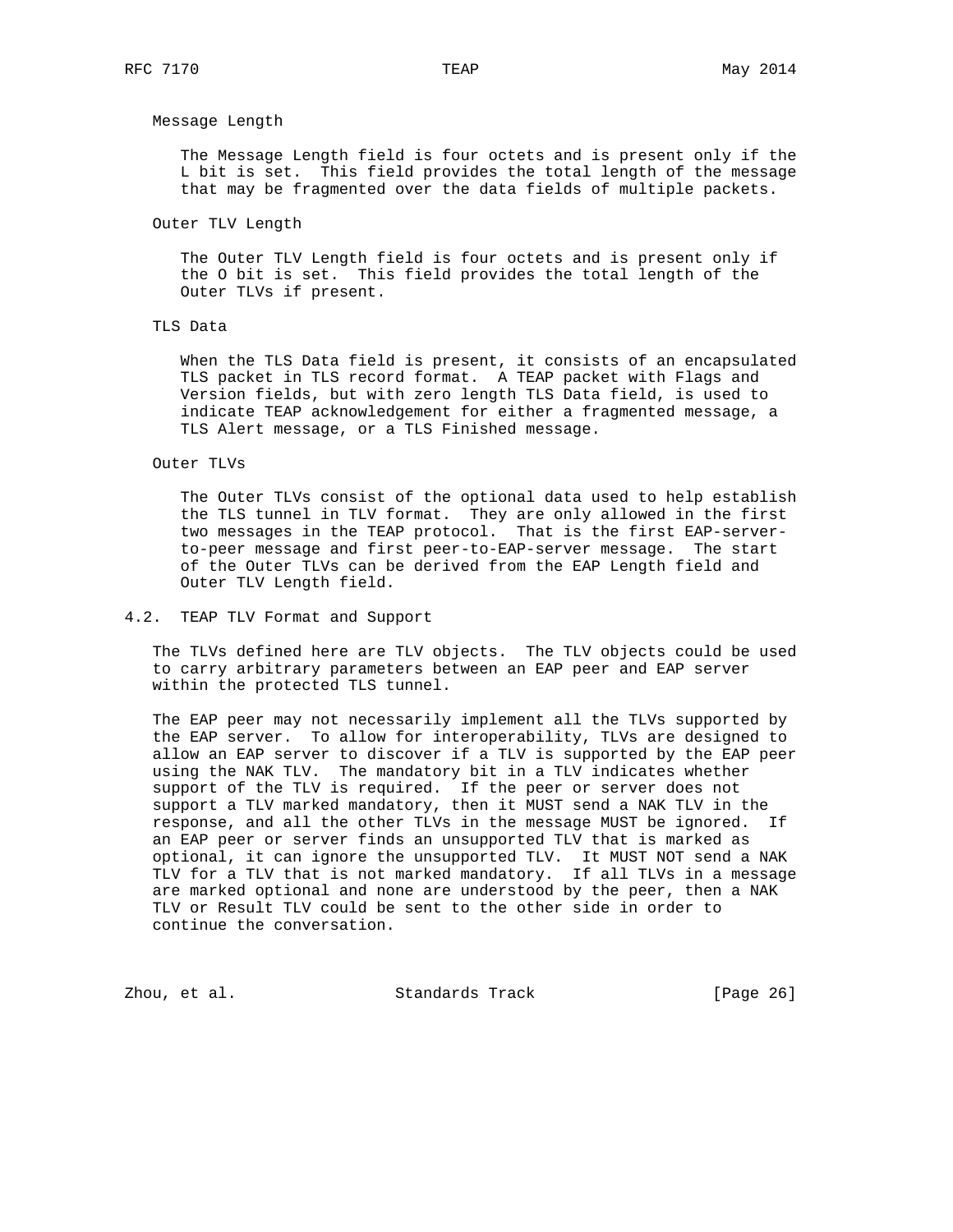Note that a peer or server may support a TLV with the mandatory bit set but may not understand the contents. The appropriate response to a supported TLV with content that is not understood is defined by the individual TLV specification.

 EAP implementations compliant with this specification MUST support TLV exchanges as well as the processing of mandatory/optional settings on the TLV. Implementations conforming to this specification MUST support the following TLVs:

Authority-ID TLV

Identity-Type TLV

Result TLV

NAK TLV

Error TLV

Request-Action TLV

EAP-Payload TLV

Intermediate-Result TLV

Crypto-Binding TLV

Basic-Password-Auth-Req TLV

Basic-Password-Auth-Resp TLV

Zhou, et al. Standards Track [Page 27]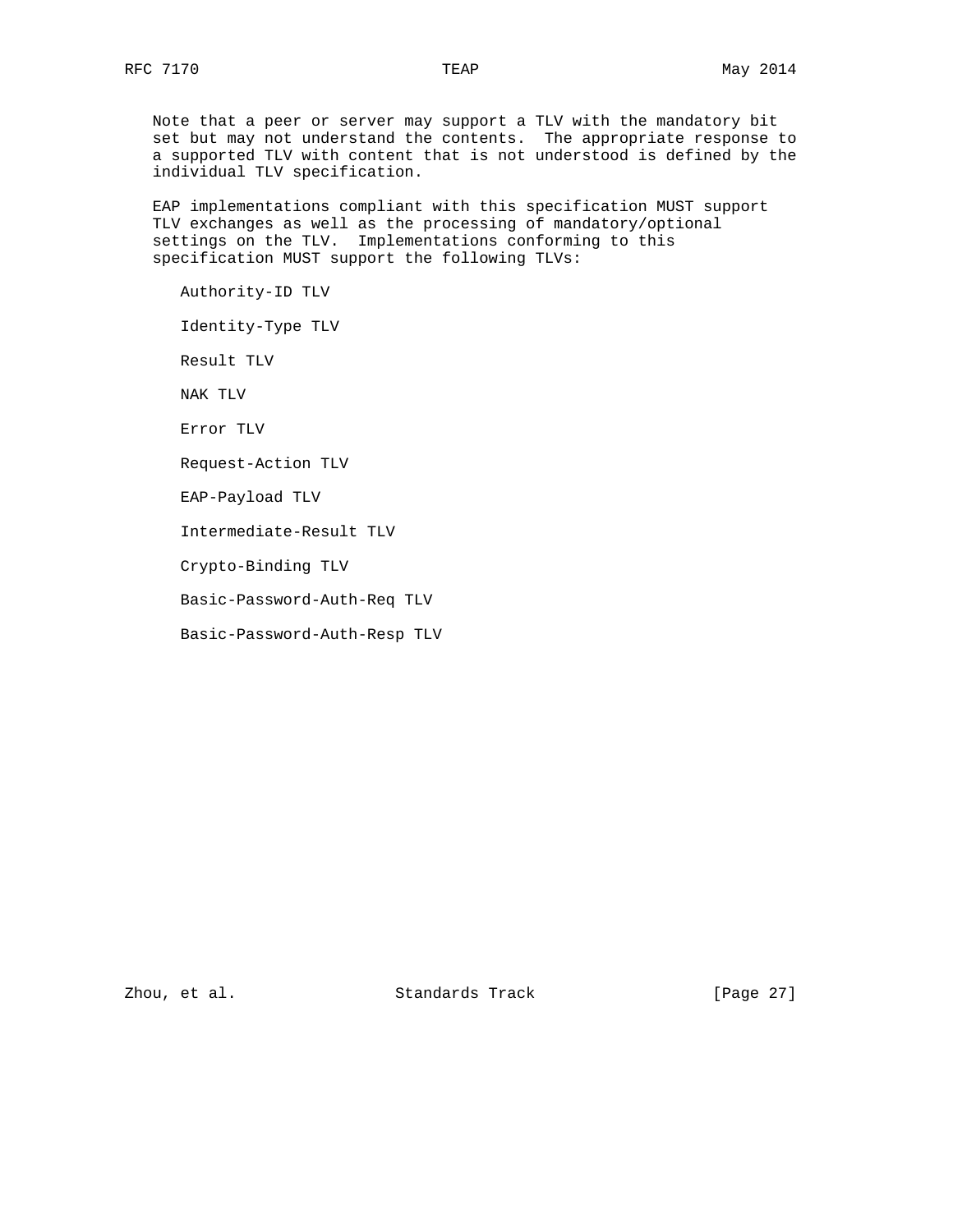```
4.2.1. General TLV Format
   TLVs are defined as described below. The fields are transmitted from
   left to right.
0 1 2 3
    0 1 2 3 4 5 6 7 8 9 0 1 2 3 4 5 6 7 8 9 0 1 2 3 4 5 6 7 8 9 0 1
   +-+-+-+-+-+-+-+-+-+-+-+-+-+-+-+-+-+-+-+-+-+-+-+-+-+-+-+-+-+-+-+-+
  | M|R| TLV Type | Length
   +-+-+-+-+-+-+-+-+-+-+-+-+-+-+-+-+-+-+-+-+-+-+-+-+-+-+-+-+-+-+-+-+
                                | Value...
   +-+-+-+-+-+-+-+-+-+-+-+-+-+-+-+-+-+-+-+-+-+-+-+-+-+-+-+-+-+-+-+-+
   M
      0 Optional TLV
      1 Mandatory TLV
   R
      Reserved, set to zero (0)
   TLV Type
      A 14-bit field, denoting the TLV type. Allocated types include:
      0 Unassigned
      1 Authority-ID TLV (Section 4.2.2)
      2 Identity-Type TLV (Section 4.2.3)
      3 Result TLV (Section 4.2.4)
      4 NAK TLV (Section 4.2.5)
      5 Error TLV (Section 4.2.6)
      6 Channel-Binding TLV (Section 4.2.7)
      7 Vendor-Specific TLV (Section 4.2.8)
      8 Request-Action TLV (Section 4.2.9)
      9 EAP-Payload TLV (Section 4.2.10)
      10 Intermediate-Result TLV (Section 4.2.11)
```

| Zhou, et al. |  | Standards Track | [Page 28] |  |
|--------------|--|-----------------|-----------|--|
|              |  |                 |           |  |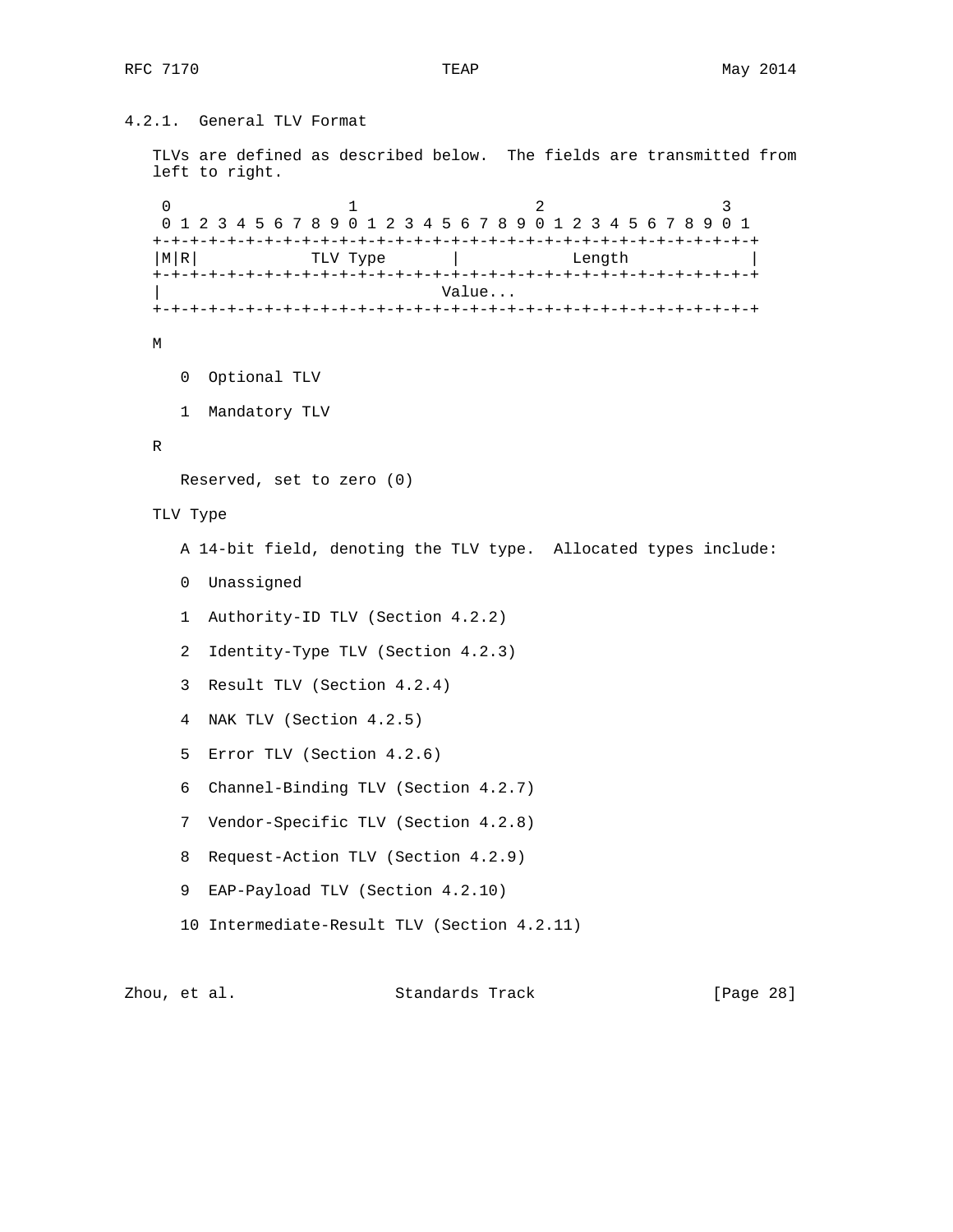11 PAC TLV (Section 4.2.12) 12 Crypto-Binding TLV (Section 4.2.13) 13 Basic-Password-Auth-Req TLV (Section 4.2.14) 14 Basic-Password-Auth-Resp TLV (Section 4.2.15) 15 PKCS#7 TLV (Section 4.2.16) 16 PKCS#10 TLV (Section 4.2.17) 17 Trusted-Server-Root TLV (Section 4.2.18) Length The length of the Value field in octets. Value The value of the TLV. 4.2.2. Authority-ID TLV 0  $1$  2 3 0 1 2 3 4 5 6 7 8 9 0 1 2 3 4 5 6 7 8 9 0 1 2 3 4 5 6 7 8 9 0 1 +-+-+-+-+-+-+-+-+-+-+-+-+-+-+-+-+-+-+-+-+-+-+-+-+-+-+-+-+-+-+-+-+ | M|R| TLV Type | Length +-+-+-+-+-+-+-+-+-+-+-+-+-+-+-+-+-+-+-+-+-+-+-+-+-+-+-+-+-+-+-+-+ | ID... +-+-+-+-+-+-+-+-+-+-+-+-+-+-+-+-+-+-+-+-+-+-+-+-+-+-+-+-+-+-+-+-+ M Mandatory, set to one (1) R Reserved, set to zero (0) TLV Type 1 - Authority-ID Length The Length field is two octets and contains the length of the ID field in octets.

Zhou, et al. Standards Track [Page 29]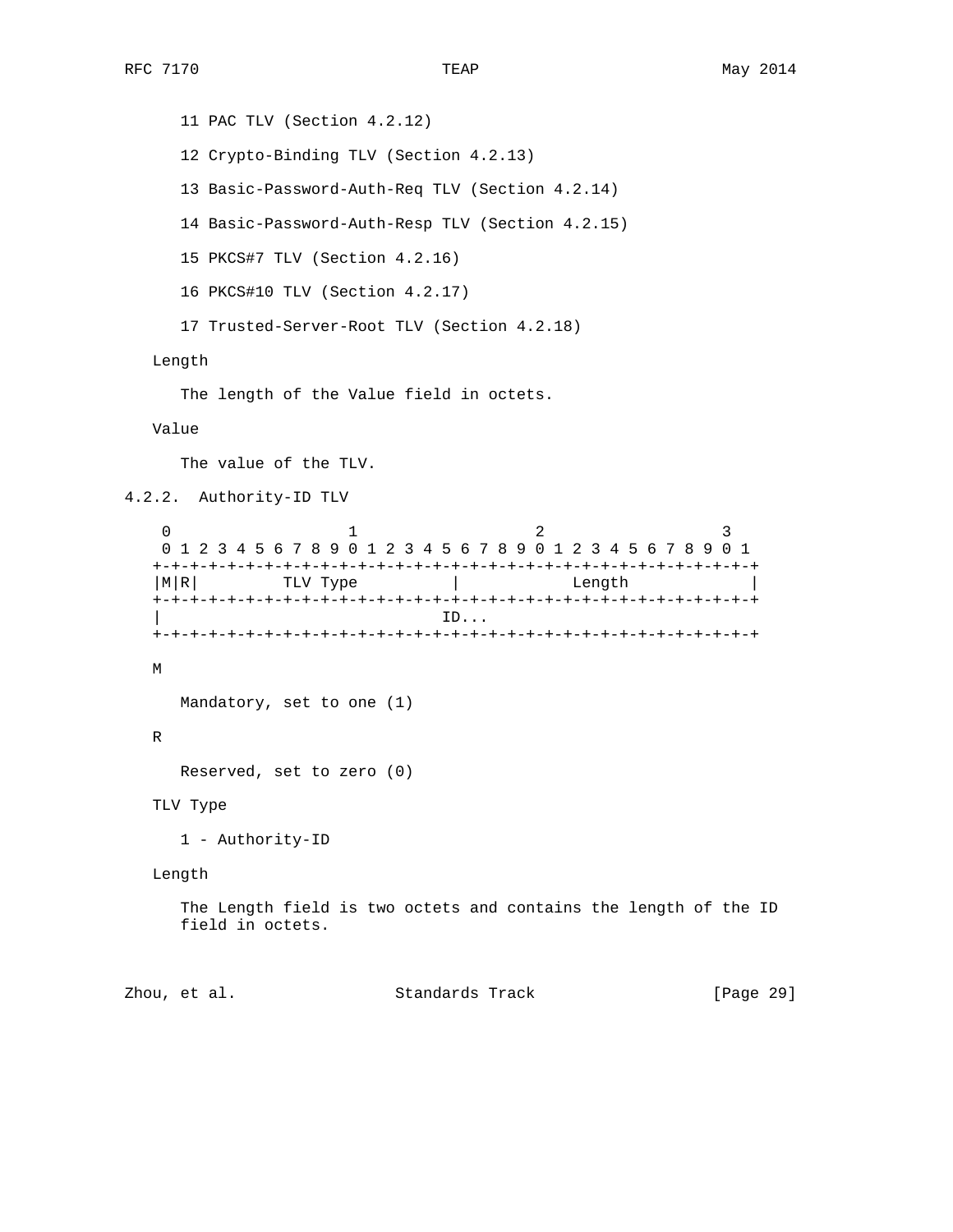ID

 Hint of the identity of the server to help the peer to match the credentials available for the server. It should be unique across the deployment.

#### 4.2.3. Identity-Type TLV

 The Identity-Type TLV allows an EAP server to send a hint to help the EAP peer select the right type of identity, for example, user or machine. TEAPv1 implementations MUST support this TLV. Only one Identity-Type TLV SHOULD be present in the TEAP request or response packet. The Identity-Type TLV request MUST come with an EAP-Payload TLV or Basic-Password-Auth-Req TLV. If the EAP peer does have an identity corresponding to the identity type requested, then the peer SHOULD respond with an Identity-Type TLV with the requested type. If the Identity-Type field does not contain one of the known values or if the EAP peer does not have an identity corresponding to the identity type requested, then the peer SHOULD respond with an Identity-Type TLV with the one of available identity types. If the server receives an identity type in the response that does not match the requested type, then the peer does not possess the requested credential type, and the server SHOULD proceed with authentication for the credential type proposed by the peer, proceed with requesting another credential type, or simply apply the network policy based on the configured policy, e.g., sending Result TLV with Failure.

The Identity-Type TLV is defined as follows:

0  $1$  2 3 0 1 2 3 4 5 6 7 8 9 0 1 2 3 4 5 6 7 8 9 0 1 2 3 4 5 6 7 8 9 0 1 +-+-+-+-+-+-+-+-+-+-+-+-+-+-+-+-+-+-+-+-+-+-+-+-+-+-+-+-+-+-+-+-+ | M|R| TLV Type | Length +-+-+-+-+-+-+-+-+-+-+-+-+-+-+-+-+-+-+-+-+-+-+-+-+-+-+-+-+-+-+-+-+ | Identity-Type | +-+-+-+-+-+-+-+-+-+-+-+-+-+-+-+-+

M

0 (Optional)

R

Reserved, set to zero (0)

TLV Type

2 - Identity-Type TLV

Zhou, et al. Standards Track [Page 30]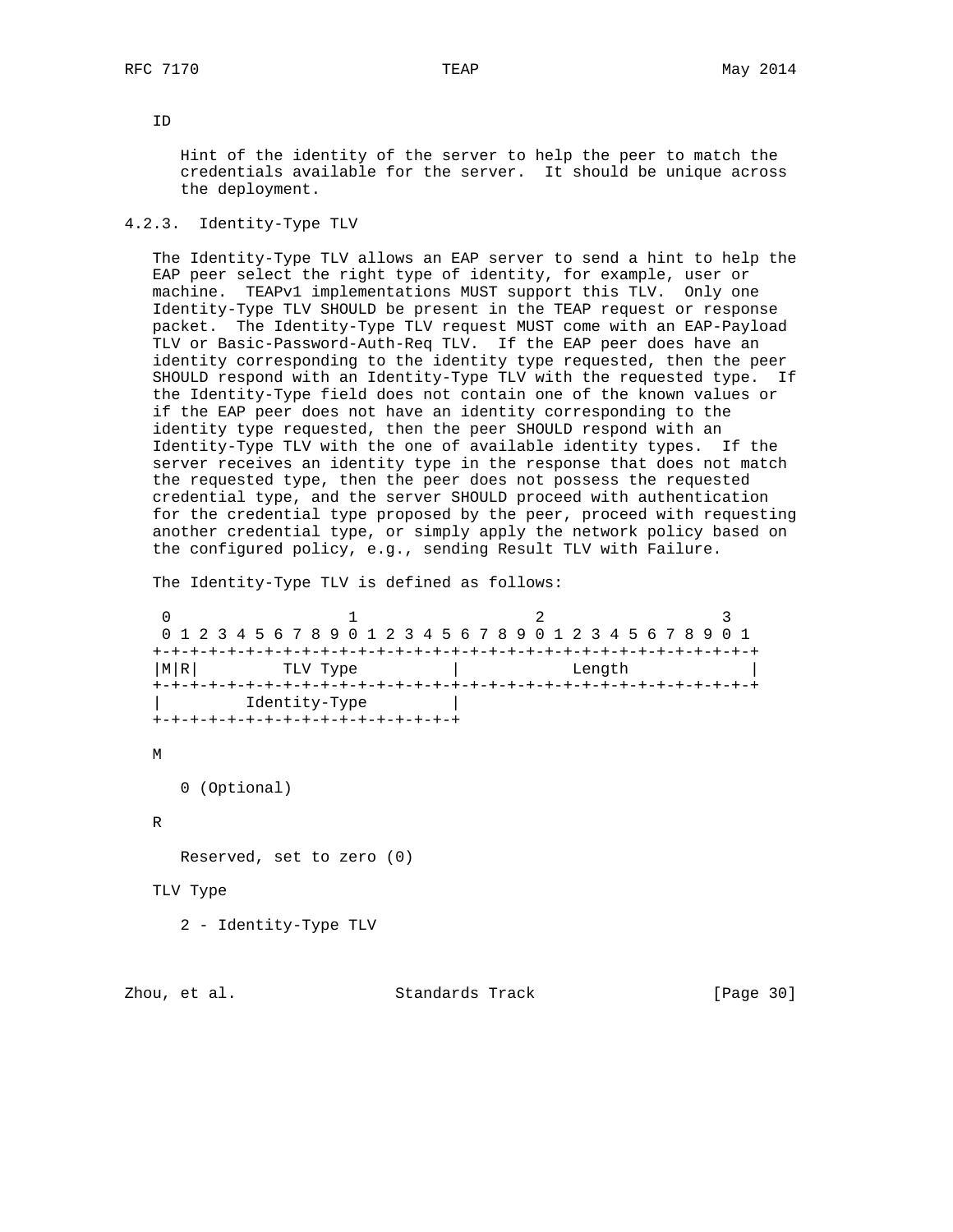Length

2

```
 Identity-Type
```
The Identity-Type field is two octets. Values include:

- 1 User
- 2 Machine

4.2.4. Result TLV

 The Result TLV provides support for acknowledged success and failure messages for protected termination within TEAP. If the Status field does not contain one of the known values, then the peer or EAP server MUST treat this as a fatal error of Unexpected TLVs Exchanged. The behavior of the Result TLV is further discussed in Sections 3.3.3 and 3.6.3. A Result TLV indicating failure MUST NOT be accompanied by the following TLVs: NAK, EAP-Payload TLV, or Crypto-Binding TLV. The Result TLV is defined as follows:

0  $1$  2 3 0 1 2 3 4 5 6 7 8 9 0 1 2 3 4 5 6 7 8 9 0 1 2 3 4 5 6 7 8 9 0 1 +-+-+-+-+-+-+-+-+-+-+-+-+-+-+-+-+-+-+-+-+-+-+-+-+-+-+-+-+-+-+-+-+  $|M|R|$  TLV Type  $|$  Length  $|$  +-+-+-+-+-+-+-+-+-+-+-+-+-+-+-+-+-+-+-+-+-+-+-+-+-+-+-+-+-+-+-+-+ Status +-+-+-+-+-+-+-+-+-+-+-+-+-+-+-+-+ M Mandatory, set to one (1) R Reserved, set to zero (0) TLV Type 3 - Result TLV Length 2

Zhou, et al. Standards Track [Page 31]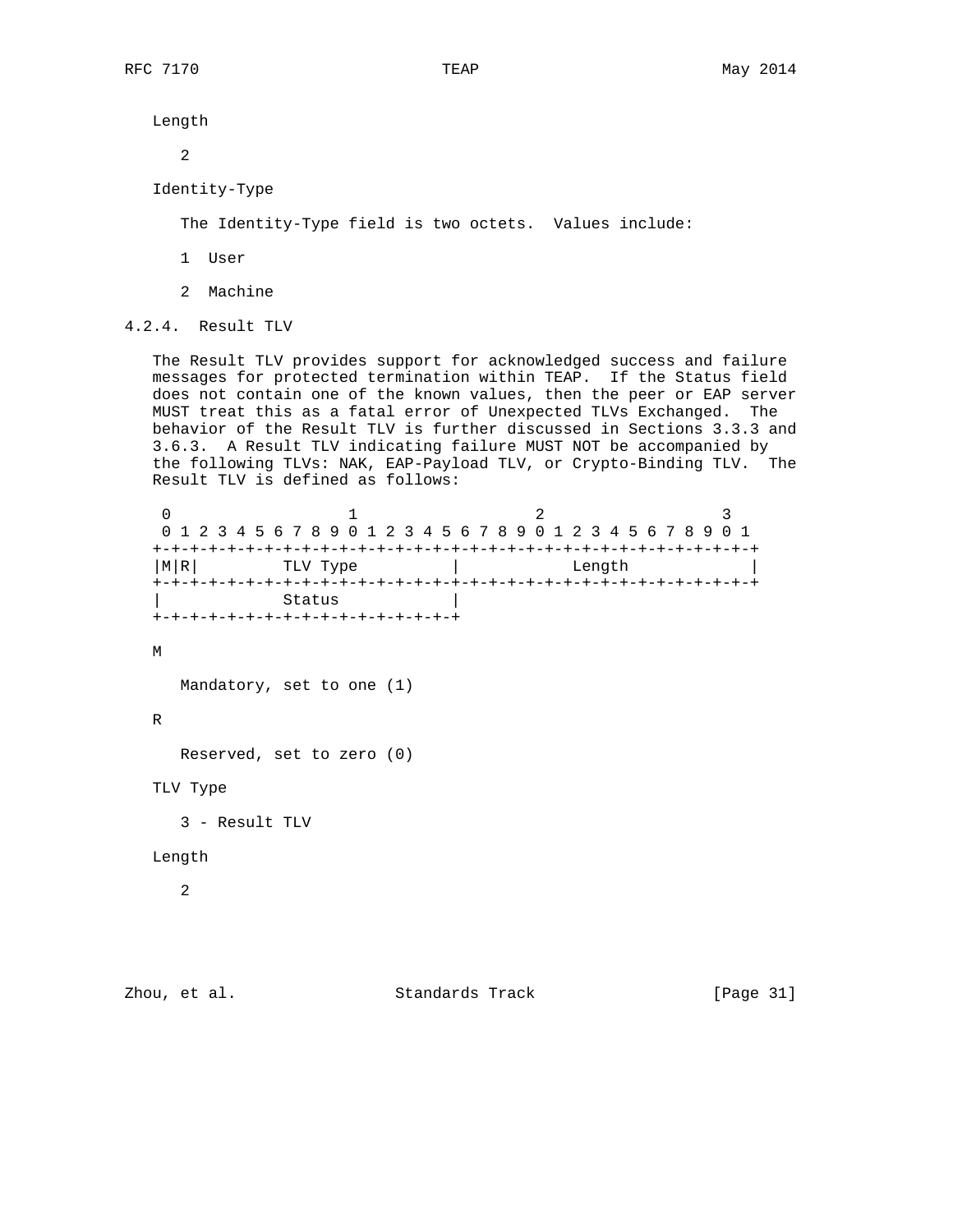Status

The Status field is two octets. Values include:

- 1 Success
- 2 Failure

4.2.5. NAK TLV

 The NAK TLV allows a peer to detect TLVs that are not supported by the other peer. A TEAP packet can contain 0 or more NAK TLVs. A NAK TLV should not be accompanied by other TLVs. A NAK TLV MUST NOT be sent in response to a message containing a Result TLV, instead a Result TLV of failure should be sent indicating failure and an Error TLV of Unexpected TLVs Exchanged. The NAK TLV is defined as follows:

0  $1$  2 3 0 1 2 3 4 5 6 7 8 9 0 1 2 3 4 5 6 7 8 9 0 1 2 3 4 5 6 7 8 9 0 1 +-+-+-+-+-+-+-+-+-+-+-+-+-+-+-+-+-+-+-+-+-+-+-+-+-+-+-+-+-+-+-+-+ | M|R| TLV Type | Length +-+-+-+-+-+-+-+-+-+-+-+-+-+-+-+-+-+-+-+-+-+-+-+-+-+-+-+-+-+-+-+-+ | Vendor-Id | +-+-+-+-+-+-+-+-+-+-+-+-+-+-+-+-+-+-+-+-+-+-+-+-+-+-+-+-+-+-+-+-+ | NAK-Type | TLVs... +-+-+-+-+-+-+-+-+-+-+-+-+-+-+-+-+-+-+-+-+-+-+-+-+-+-+-+-+-+-+-+-+

M

Mandatory, set to one (1)

#### R

Reserved, set to zero (0)

TLV Type

4 - NAK TLV

Length

 $>=6$ 

Vendor-Id

 The Vendor-Id field is four octets and contains the Vendor-Id of the TLV that was not supported. The high-order octet is 0, and the low-order three octets are the Structure of Management

Zhou, et al. Standards Track [Page 32]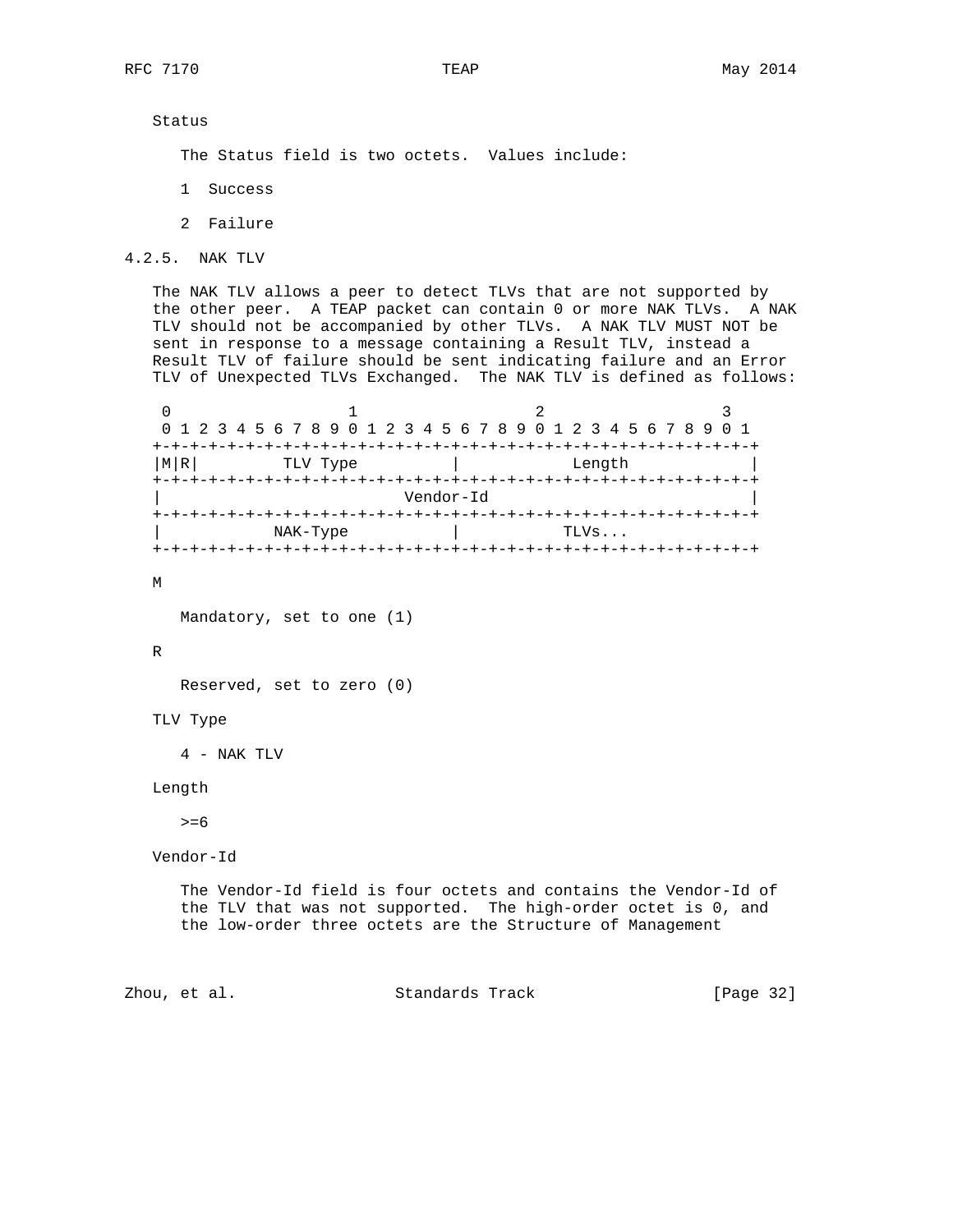Information (SMI) Network Management Private Enterprise Number of the Vendor in network byte order. The Vendor-Id field MUST be zero for TLVs that are not Vendor-Specific TLVs.

## NAK-Type

 The NAK-Type field is two octets. The field contains the type of the TLV that was not supported. A TLV of this type MUST have been included in the previous packet.

## TLVs

 This field contains a list of zero or more TLVs, each of which MUST NOT have the mandatory bit set. These optional TLVs are for future extensibility to communicate why the offending TLV was determined to be unsupported.

## 4.2.6. Error TLV

 The Error TLV allows an EAP peer or server to indicate errors to the other party. A TEAP packet can contain 0 or more Error TLVs. The Error-Code field describes the type of error. Error codes 1-999 represent successful outcomes (informative messages), 1000-1999 represent warnings, and 2000-2999 represent fatal errors. A fatal Error TLV MUST be accompanied by a Result TLV indicating failure, and the conversation is terminated as described in Section 3.6.3.

 Many of the error codes below refer to errors in inner method processing that may be retrieved if made available by the inner method. Implementations MUST take care that error messages do not reveal too much information to an attacker. For example, the usage of error message 1031 (User account credentials incorrect) is NOT RECOMMENDED, because it allows an attacker to determine valid usernames by differentiating this response from other responses. It should only be used for troubleshooting purposes.

The Error TLV is defined as follows:

|    | 0 1 2 3 4 5 6 7 8 9 0 1 2 3 4 5 6 7 8 9 0 1 2 3 4 5 6 7 8 9 0 1 |            |  |  |  |  |  |  |  |  |  |  |
|----|-----------------------------------------------------------------|------------|--|--|--|--|--|--|--|--|--|--|
|    |                                                                 |            |  |  |  |  |  |  |  |  |  |  |
| MR | TLV Type                                                        | Length     |  |  |  |  |  |  |  |  |  |  |
|    |                                                                 |            |  |  |  |  |  |  |  |  |  |  |
|    |                                                                 | Error-Code |  |  |  |  |  |  |  |  |  |  |
|    |                                                                 |            |  |  |  |  |  |  |  |  |  |  |

Zhou, et al. Standards Track [Page 33]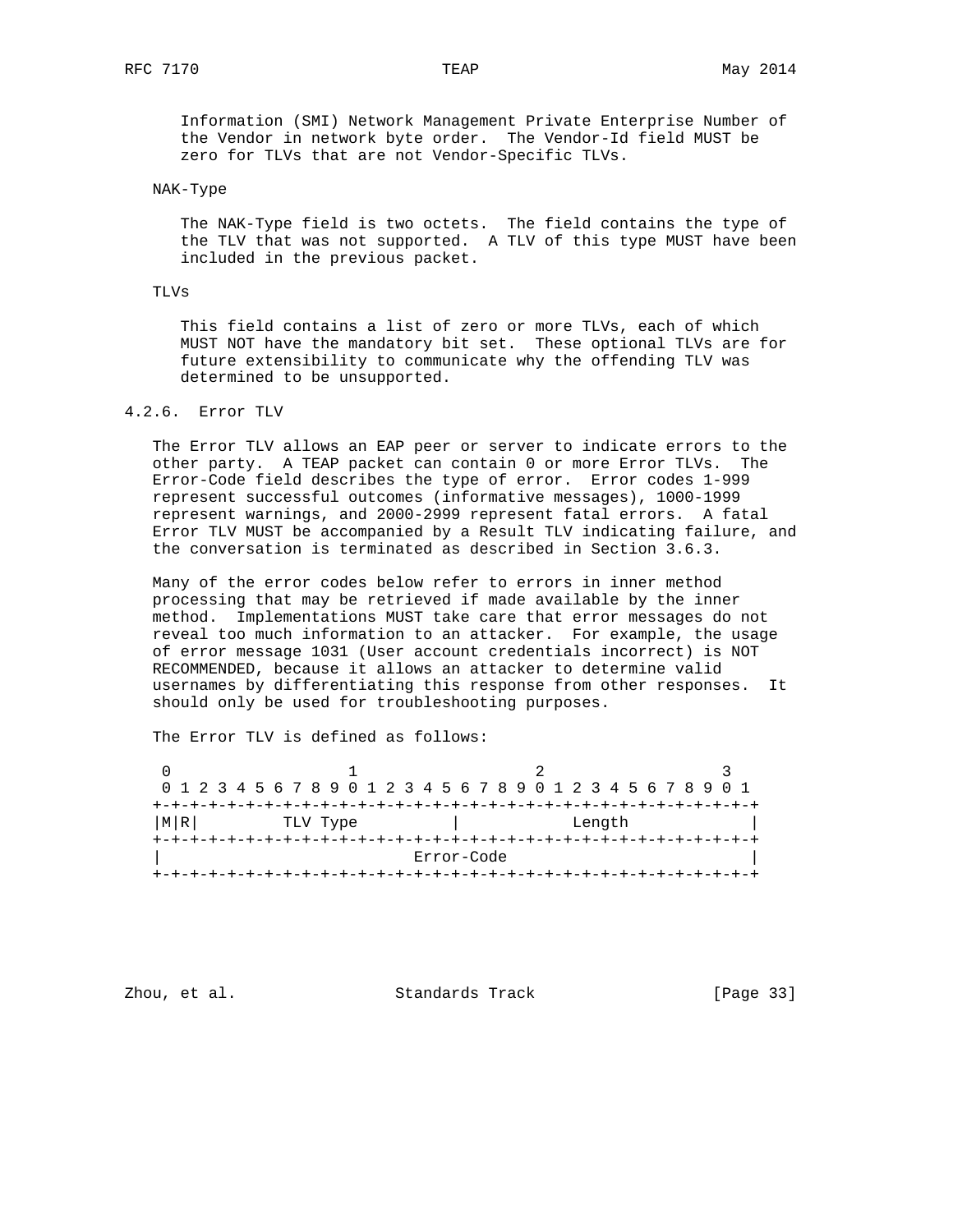```
 M
      Mandatory, set to one (1)
   R
      Reserved, set to zero (0)
    TLV Type
      5 - Error TLV
   Length
       4
   Error-Code
      The Error-Code field is four octets. Currently defined values for
      Error-Code include:
      1 User account expires soon
       2 User account credential expires soon
       3 User account authorizations change soon
       4 Clock skew detected
       5 Contact administrator
       6 User account credentials change required
       1001 Inner Method Error
      1002 Unspecified authentication infrastructure problem
       1003 Unspecified authentication failure
      1004 Unspecified authorization failure
      1005 User account credentials unavailable
      1006 User account expired
      1007 User account locked: try again later
      1008 User account locked: admin intervention required
Zhou, et al.                     Standards Track               [Page 34]
```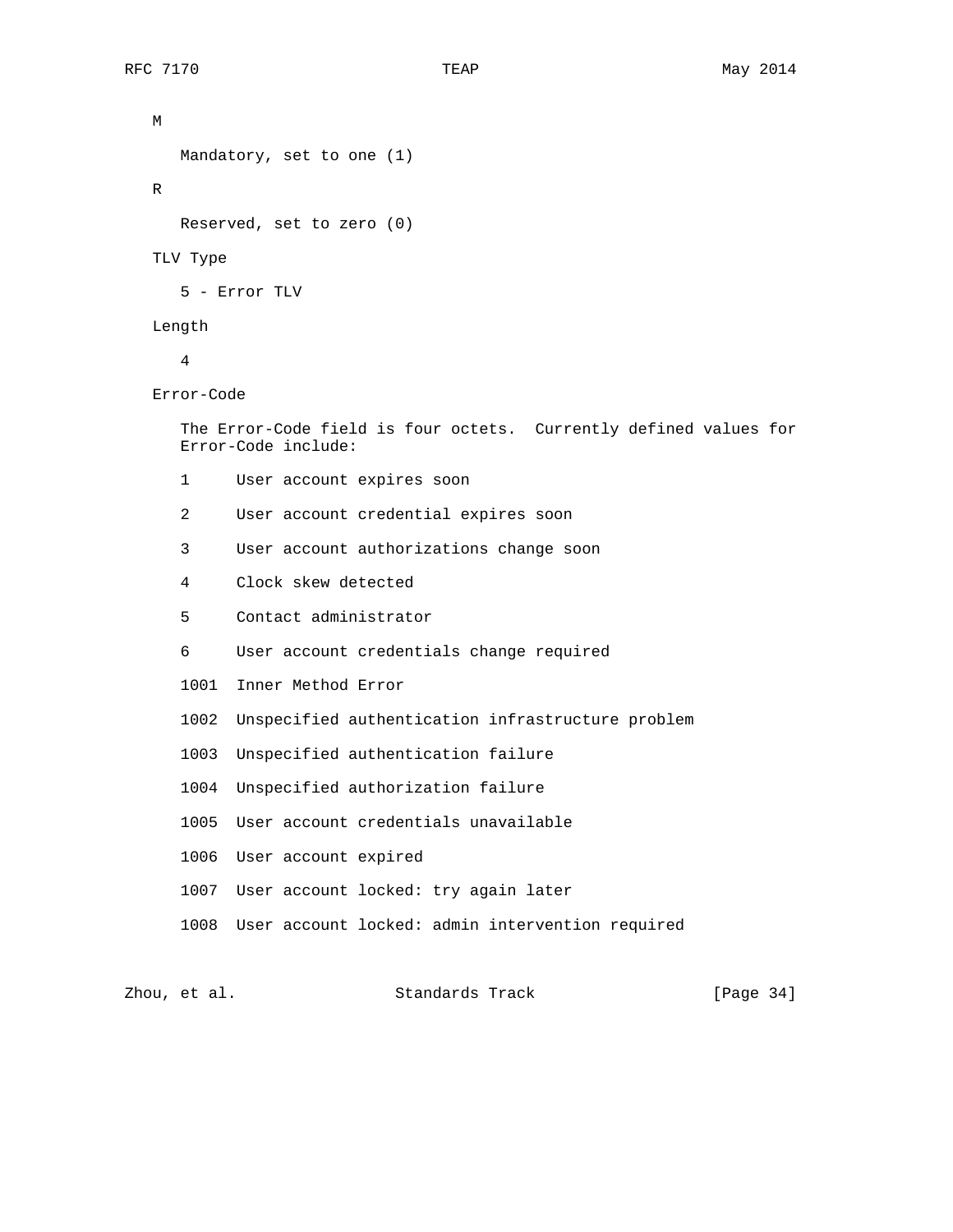- 1009 Authentication infrastructure unavailable
- 1010 Authentication infrastructure not trusted
- 1011 Clock skew too great
- 1012 Invalid inner realm
- 1013 Token out of sync: administrator intervention required
- 1014 Token out of sync: PIN change required
- 1015 Token revoked
- 1016 Tokens exhausted
- 1017 Challenge expired
- 1018 Challenge algorithm mismatch
- 1019 Client certificate not supplied
- 1020 Client certificate rejected
- 1021 Realm mismatch between inner and outer identity
- 1022 Unsupported Algorithm In Certificate Signing Request
- 1023 Unsupported Extension In Certificate Signing Request
- 1024 Bad Identity In Certificate Signing Request
- 1025 Bad Certificate Signing Request
- 1026 Internal CA Error
- 1027 General PKI Error
- 1028 Inner method's channel-binding data required but not supplied
- 1029 Inner method's channel-binding data did not include required information
- 1030 Inner method's channel binding failed
- 1031 User account credentials incorrect [USAGE NOT RECOMMENDED]

Zhou, et al. Standards Track [Page 35]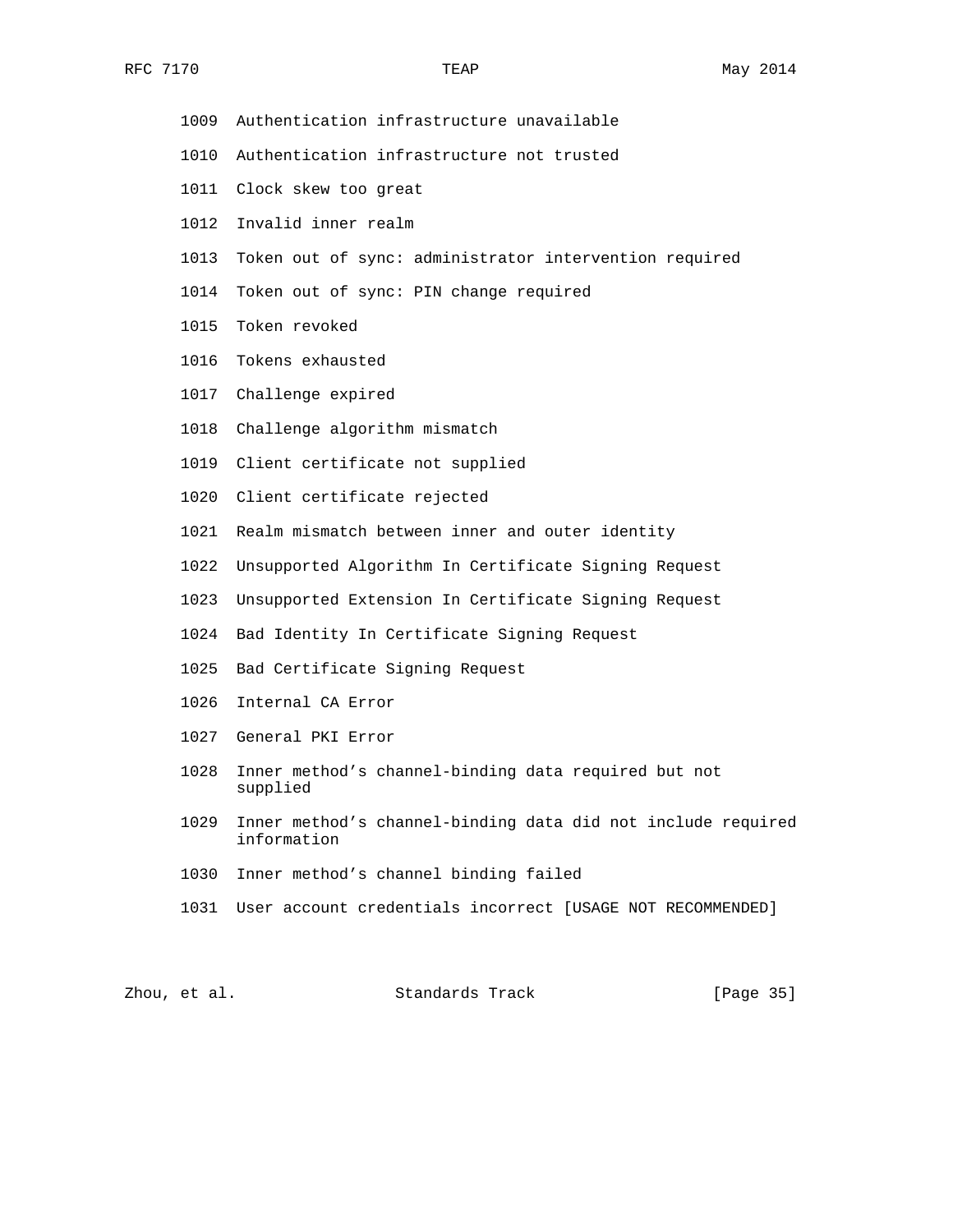2001 Tunnel Compromise Error

2002 Unexpected TLVs Exchanged

```
4.2.7. Channel-Binding TLV
```
 The Channel-Binding TLV provides a mechanism for carrying channel binding data from the peer to the EAP server and a channel-binding response from the EAP server to the peer as described in [RFC6677]. TEAPv1 implementations MAY support this TLV, which cannot be responded to with a NAK TLV. If the Channel-Binding data field does not contain one of the known values or if the EAP server does not support this TLV, then the server MUST ignore the value. The Channel-Binding TLV is defined as follows:

| 0 1 2 3 4 5 6 7 8 9 0 1 2 3 4 5 6 7 8 9 0 1 2 3 4 5 6 7 8 9 0 1 |  |  |  |  |  |      |  |  |        |  |  |  |  |  |  |  |  |  |  |  |  |  |  |  |  |  |  |
|-----------------------------------------------------------------|--|--|--|--|--|------|--|--|--------|--|--|--|--|--|--|--|--|--|--|--|--|--|--|--|--|--|--|
|                                                                 |  |  |  |  |  |      |  |  |        |  |  |  |  |  |  |  |  |  |  |  |  |  |  |  |  |  |  |
| MRI<br>TLV Type                                                 |  |  |  |  |  |      |  |  | Length |  |  |  |  |  |  |  |  |  |  |  |  |  |  |  |  |  |  |
|                                                                 |  |  |  |  |  |      |  |  |        |  |  |  |  |  |  |  |  |  |  |  |  |  |  |  |  |  |  |
|                                                                 |  |  |  |  |  | Data |  |  |        |  |  |  |  |  |  |  |  |  |  |  |  |  |  |  |  |  |  |
|                                                                 |  |  |  |  |  |      |  |  |        |  |  |  |  |  |  |  |  |  |  |  |  |  |  |  |  |  |  |

#### M

0 (Optional)

#### R

Reserved, set to zero (0)

#### TLV Type

6 - Channel-Binding TLV

# Length

variable

# Data

 The data field contains a channel-binding message as defined in Section 5.3 of [RFC6677].

Zhou, et al. Standards Track [Page 36]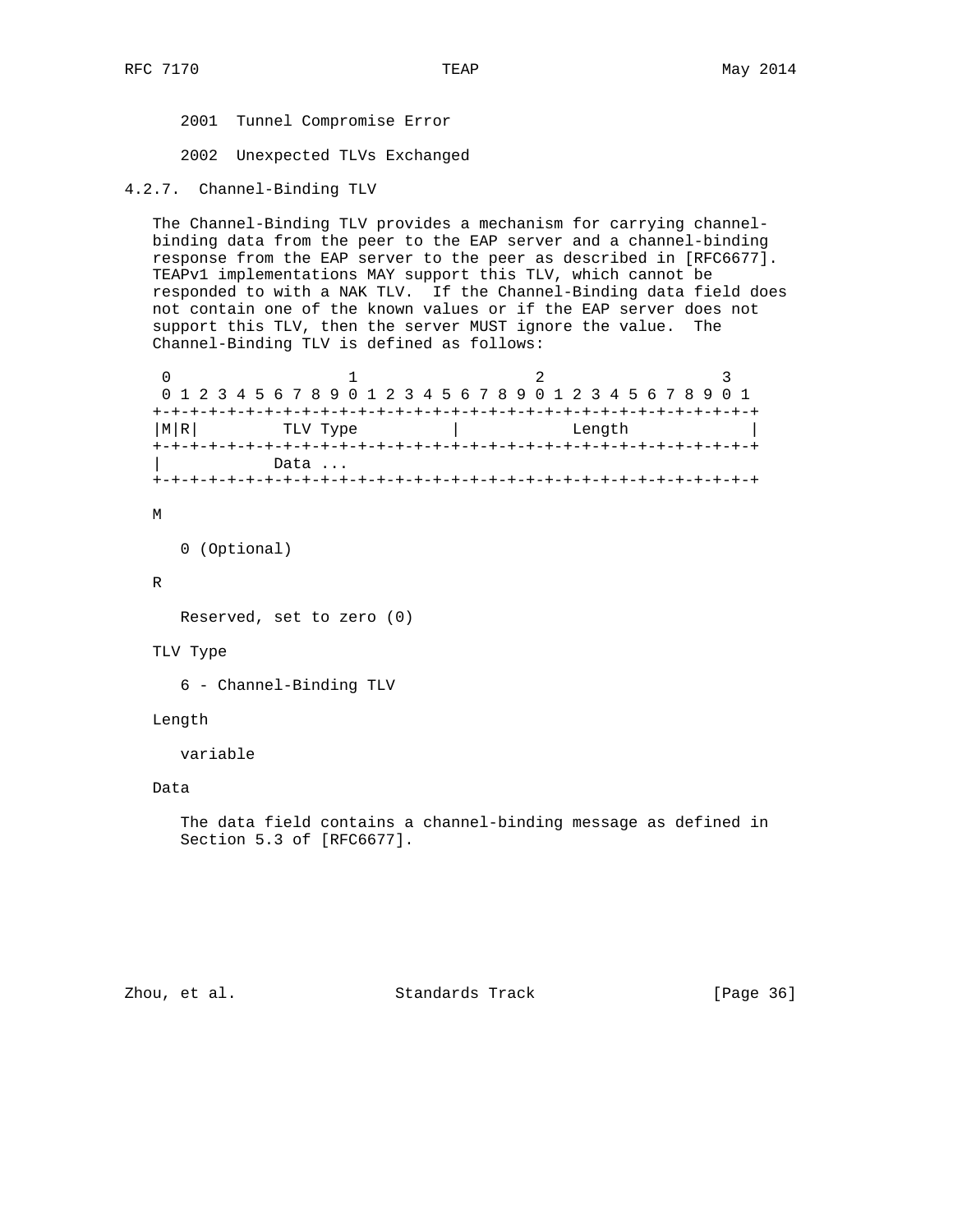### 4.2.8. Vendor-Specific TLV

 The Vendor-Specific TLV is available to allow vendors to support their own extended attributes not suitable for general usage. A Vendor-Specific TLV attribute can contain one or more TLVs, referred to as Vendor TLVs. The TLV type of a Vendor-TLV is defined by the vendor. All the Vendor TLVs inside a single Vendor-Specific TLV belong to the same vendor. There can be multiple Vendor-Specific TLVs from different vendors in the same message. Error handling in the Vendor TLV could use the vendor's own specific error-handling mechanism or use the standard TEAP error codes defined.

 Vendor TLVs may be optional or mandatory. Vendor TLVs sent with Result TLVs MUST be marked as optional. If the Vendor-Specific TLV is marked as mandatory, then it is expected that the receiving side needs to recognize the vendor ID, parse all Vendor TLVs within, and deal with error handling within the Vendor-Specific TLV as defined by the vendor.

The Vendor-Specific TLV is defined as follows:

0  $1$  2 3 0 1 2 3 4 5 6 7 8 9 0 1 2 3 4 5 6 7 8 9 0 1 2 3 4 5 6 7 8 9 0 1 +-+-+-+-+-+-+-+-+-+-+-+-+-+-+-+-+-+-+-+-+-+-+-+-+-+-+-+-+-+-+-+-+ | M|R| TLV Type | Length +-+-+-+-+-+-+-+-+-+-+-+-+-+-+-+-+-+-+-+-+-+-+-+-+-+-+-+-+-+-+-+-+ | Vendor-Id | +-+-+-+-+-+-+-+-+-+-+-+-+-+-+-+-+-+-+-+-+-+-+-+-+-+-+-+-+-+-+-+-+ | Vendor TLVs.... +-+-+-+-+-+-+-+-+-+-+-+-+-+-+-+-+-+-+-+-+-+-+-+-+-+-+-+-+-+-+-+-+ M 0 or 1 R Reserved, set to zero (0) TLV Type 7 - Vendor-Specific TLV Length 4 + cumulative length of all included Vendor TLVs Vendor-Id

Zhou, et al. Standards Track [Page 37]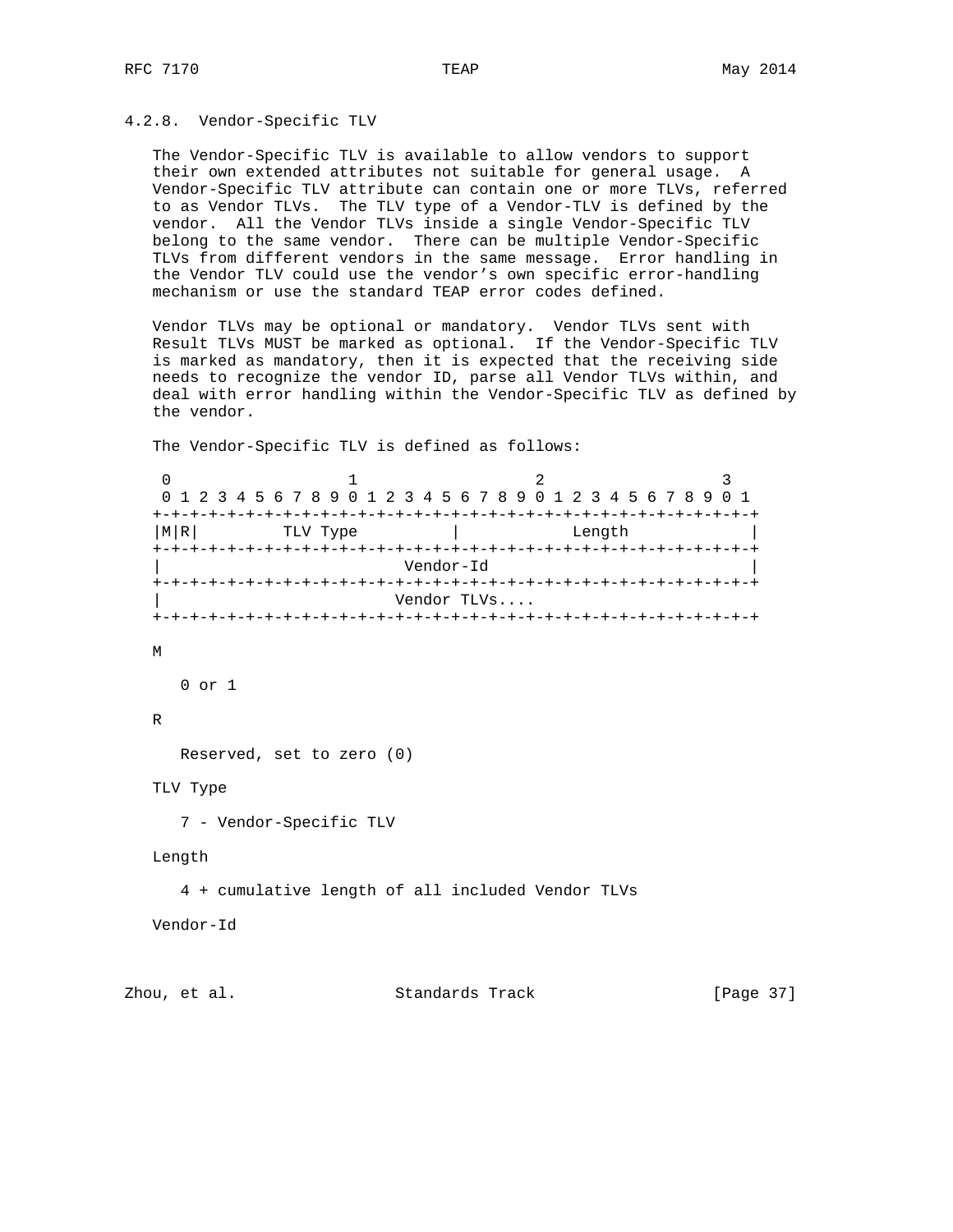The Vendor-Id field is four octets and contains the Vendor-Id of the TLV. The high-order octet is 0, and the low-order 3 octets are the SMI Network Management Private Enterprise Number of the Vendor in network byte order.

### Vendor TLVs

 This field is of indefinite length. It contains Vendor-Specific TLVs, in a format defined by the vendor.

### 4.2.9. Request-Action TLV

 The Request-Action TLV MAY be sent by both the peer and the server in response to a successful or failed Result TLV. It allows the peer or server to request the other side to negotiate additional EAP methods or process TLVs specified in the response packet. The receiving side MUST process this TLV. The processing for the TLV is as follows:

 The receiving entity MAY choose to process any of the TLVs that are included in the message.

 If the receiving entity chooses NOT to process any TLV in the list, then it sends back a Result TLV with the same code in the Status field of the Request-Action TLV.

 If multiple Request-Action TLVs are in the request, the session can continue if any of the TLVs in any Request-Action TLV are processed.

 If multiple Request-Action TLVs are in the request and none of them is processed, then the most fatal status should be used in the Result TLV returned. If a status code in the Request-Action TLV is not understood by the receiving entity, then it should be treated as a fatal error.

 After processing the TLVs or EAP method in the request, another round of Result TLV exchange would occur to synchronize the final status on both sides.

 The peer or the server MAY send multiple Request-Action TLVs to the other side. Two Request-Action TLVs MUST NOT occur in the same TEAP packet if they have the same Status value. The order of processing multiple Request-Action TLVs is implementation dependent. If the receiving side processes the optional (non-fatal) items first, it is possible that the fatal items will disappear at a later time. If the receiving side processes the fatal items first, the communication time will be shorter.

Zhou, et al. Standards Track [Page 38]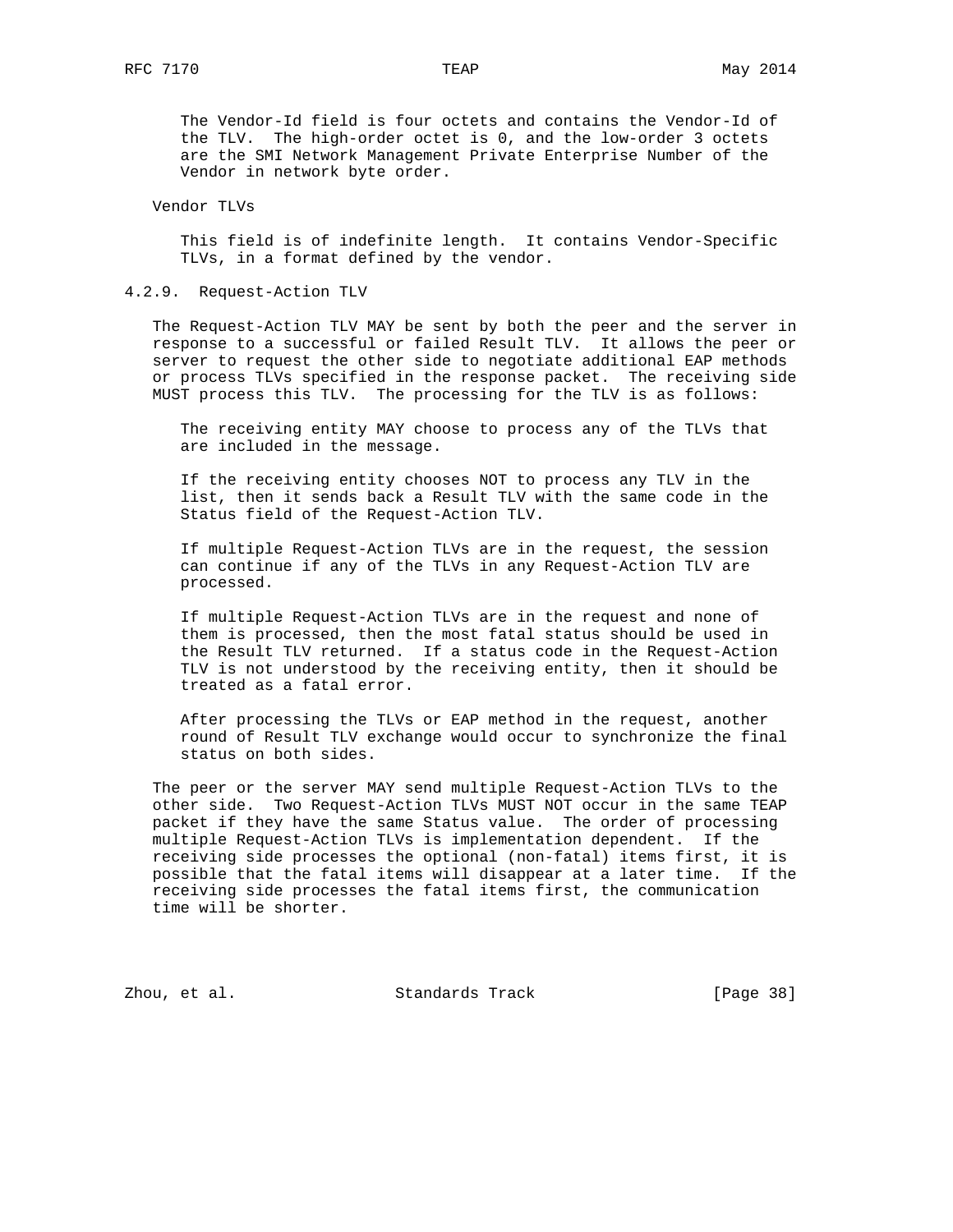The peer or the server MAY return a new set of Request-Action TLVs after one or more of the requested items has been processed and the other side has signaled it wants to end the EAP conversation.

The Request-Action TLV is defined as follows:

0  $1$  2 3 0 1 2 3 4 5 6 7 8 9 0 1 2 3 4 5 6 7 8 9 0 1 2 3 4 5 6 7 8 9 0 1 +-+-+-+-+-+-+-+-+-+-+-+-+-+-+-+-+-+-+-+-+-+-+-+-+-+-+-+-+-+-+-+-+ | M|R| TLV Type | Length +-+-+-+-+-+-+-+-+-+-+-+-+-+-+-+-+-+-+-+-+-+-+-+-+-+-+-+-+-+-+-+-+ | Status | Action | +-+-+-+-+-+-+-+-+-+-+-+-+-+-+-+-+-+-+-+--+-+-+-+-+-+-+-+-+-+-+-+-

### M

Mandatory, set to one (1)

## R

Reserved, set to zero (0)

## TLV Type

8 - Request-Action TLV

### Length

2 + cumulative length of all included TLVs

## Status

 The Status field is one octet. This indicates the result if the server does not process the action requested by the peer. Values include:

- 1 Success
- 2 Failure

## Action

The Action field is one octet. Values include:

- 1 Process-TLV
- 2 Negotiate-EAP

# Zhou, et al. Standards Track [Page 39]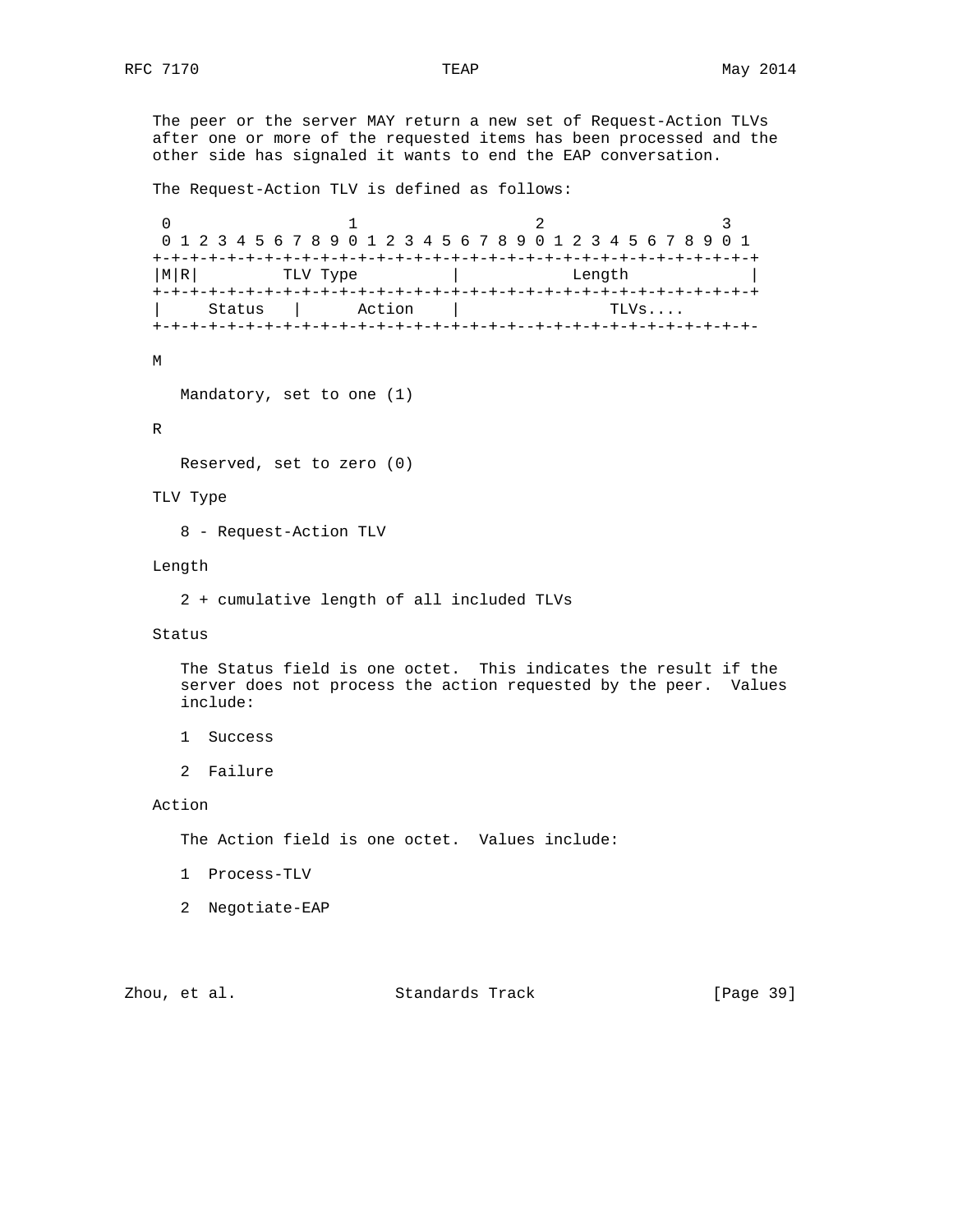TLVs

 This field is of indefinite length. It contains TLVs that the peer wants the server to process.

## 4.2.10. EAP-Payload TLV

 To allow piggybacking an EAP request or response with other TLVs, the EAP-Payload TLV is defined, which includes an encapsulated EAP packet and a list of optional TLVs. The optional TLVs are provided for future extensibility to provide hints about the current EAP authentication. Only one EAP-Payload TLV is allowed in a message. The EAP-Payload TLV is defined as follows:

|             | 0 1 2 3 4 5 6 7 8 9 0 1 2 3 4 5 6 7 8 9 0 1 2 3 4 5 6 7 8 9 0 1 |        |  |  |  |  |  |  |  |  |
|-------------|-----------------------------------------------------------------|--------|--|--|--|--|--|--|--|--|
| $+ - + - +$ |                                                                 |        |  |  |  |  |  |  |  |  |
| M R         | TLV Type                                                        | Length |  |  |  |  |  |  |  |  |
|             |                                                                 |        |  |  |  |  |  |  |  |  |
| EAP packet  |                                                                 |        |  |  |  |  |  |  |  |  |
|             |                                                                 |        |  |  |  |  |  |  |  |  |
|             |                                                                 | TLVs   |  |  |  |  |  |  |  |  |
|             |                                                                 |        |  |  |  |  |  |  |  |  |

M

Mandatory, set to one (1)

R

Reserved, set to zero (0)

TLV Type

9 - EAP-Payload TLV

Length

 length of embedded EAP packet + cumulative length of additional TLVs

EAP packet

 This field contains a complete EAP packet, including the EAP header (Code, Identifier, Length, Type) fields. The length of this field is determined by the Length field of the encapsulated EAP packet.

Zhou, et al. Standards Track [Page 40]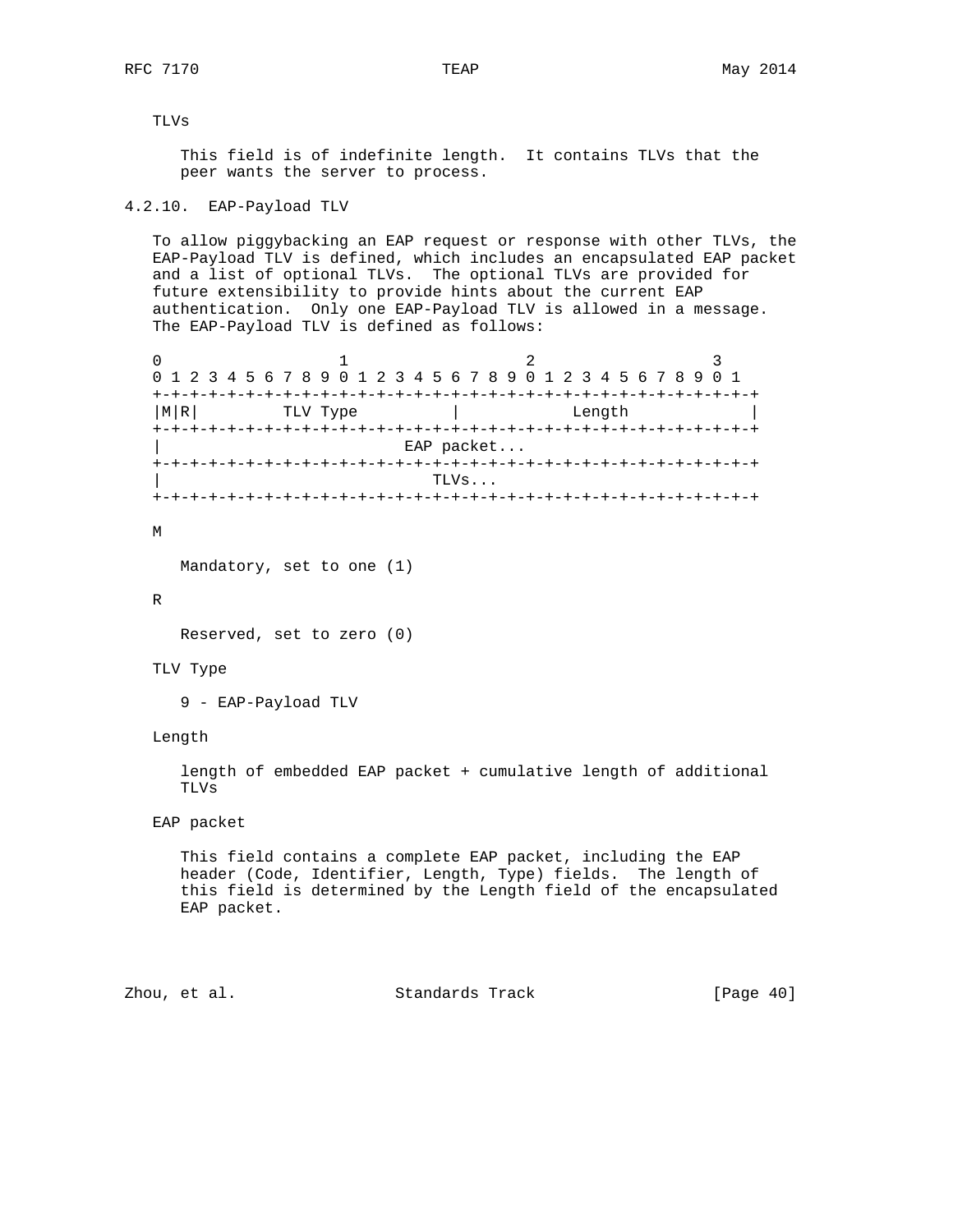# TLVs

 This (optional) field contains a list of TLVs associated with the EAP packet field. The TLVs MUST NOT have the mandatory bit set. The total length of this field is equal to the Length field of the EAP-Payload TLV, minus the Length field in the EAP header of the EAP packet field.

## 4.2.11. Intermediate-Result TLV

 The Intermediate-Result TLV provides support for acknowledged intermediate Success and Failure messages between multiple inner EAP methods within EAP. An Intermediate-Result TLV indicating success MUST be accompanied by a Crypto-Binding TLV. The optional TLVs associated with this TLV are provided for future extensibility to provide hints about the current result. The Intermediate-Result TLV is defined as follows:

0  $1$  2 3 0 1 2 3 4 5 6 7 8 9 0 1 2 3 4 5 6 7 8 9 0 1 2 3 4 5 6 7 8 9 0 1 +-+-+-+-+-+-+-+-+-+-+-+-+-+-+-+-+-+-+-+-+-+-+-+-+-+-+-+-+-+-+-+-+ | M|R| TLV Type | Length +-+-+-+-+-+-+-+-+-+-+-+-+-+-+-+-+-+-+-+-+-+-+-+-+-+-+-+-+-+-+-+-+ Status | TLVs... +-+-+-+-+-+-+-+-+-+-+-+-+-+-+-+-+-+-+-+-+-+-+-+-+-+-+-+-+-+-+-+-+

#### M

Mandatory, set to one (1)

### R

Reserved, set to zero (0)

### TLV Type

10 - Intermediate-Result TLV

### Length

2 + cumulative length of the embedded associated TLVs

### Status

The Status field is two octets. Values include:

1 Success

Zhou, et al. Standards Track [Page 41]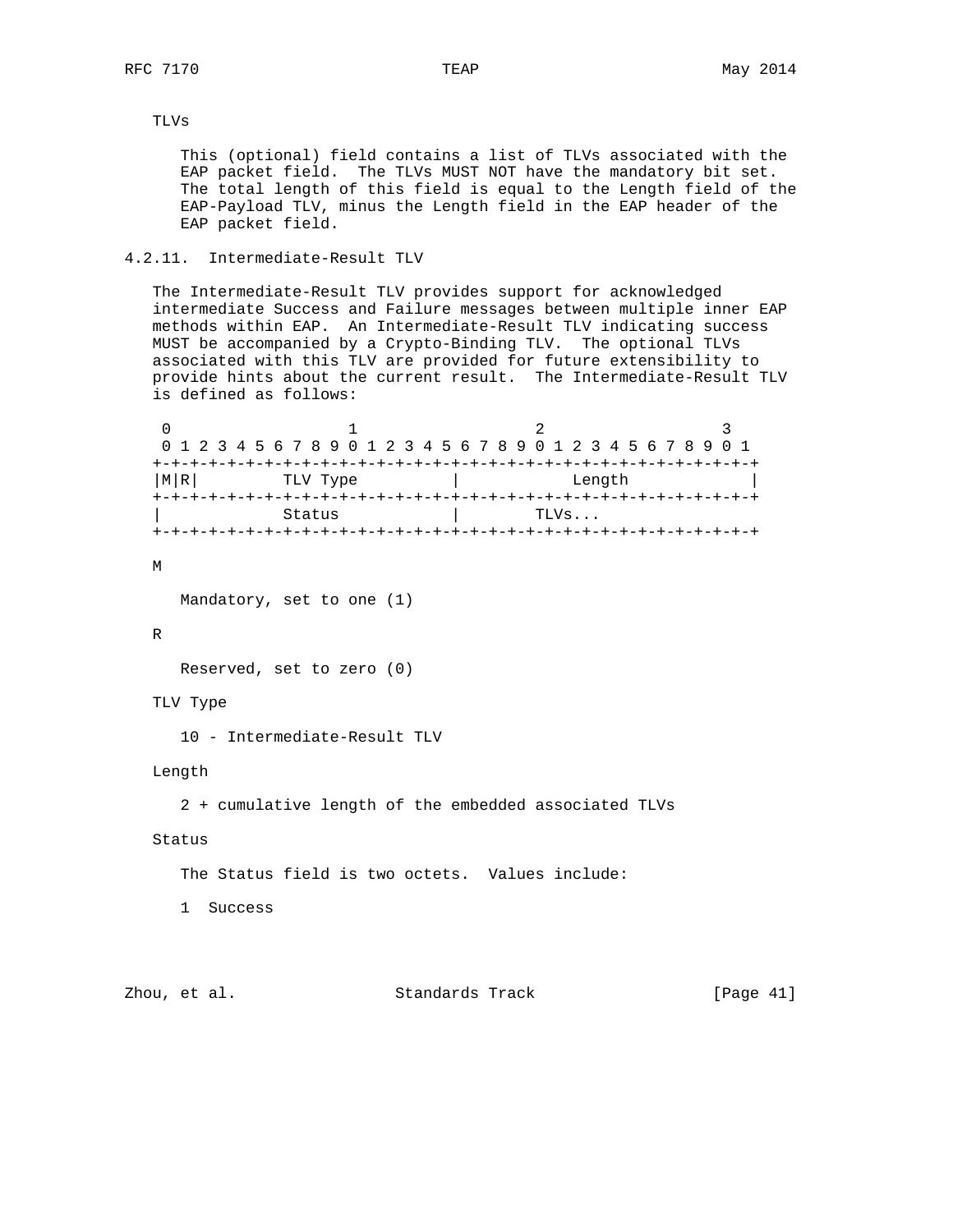# 2 Failure

### TLVs

 This field is of indeterminate length and contains zero or more of the TLVs associated with the Intermediate Result TLV. The TLVs in this field MUST NOT have the mandatory bit set.

## 4.2.12. PAC TLV Format

 The PAC TLV provides support for provisioning the Protected Access Credential (PAC). The PAC TLV carries the PAC and related information within PAC attribute fields. Additionally, the PAC TLV MAY be used by the peer to request provisioning of a PAC of the type specified in the PAC-Type PAC attribute. The PAC TLV MUST only be used in a protected tunnel providing encryption and integrity protection. A general PAC TLV format is defined as follows:

0  $1$  2 3 0 1 2 3 4 5 6 7 8 9 0 1 2 3 4 5 6 7 8 9 0 1 2 3 4 5 6 7 8 9 0 1 +-+-+-+-+-+-+-+-+-+-+-+-+-+-+-+-+-+-+-+-+-+-+-+-+-+-+-+-+-+-+-+-+ | M|R| TLV Type | Length +-+-+-+-+-+-+-+-+-+-+-+-+-+-+-+-+-+-+-+-+-+-+-+-+-+-+-+-+-+-+-+-+ PAC Attributes... +-+-+-+-+-+-+-+-+-+-+-+-+-+-+-+-+-+-+-+-+-+-+-+-+-+-+-+-+-+-+-+-+

#### M

0 or 1

R

Reserved, set to zero (0)

### TLV Type

11 - PAC TLV

#### Length

 Two octets containing the length of the PAC Attributes field in octets.

PAC Attributes

A list of PAC attributes in the TLV format.

# Zhou, et al. Standards Track [Page 42]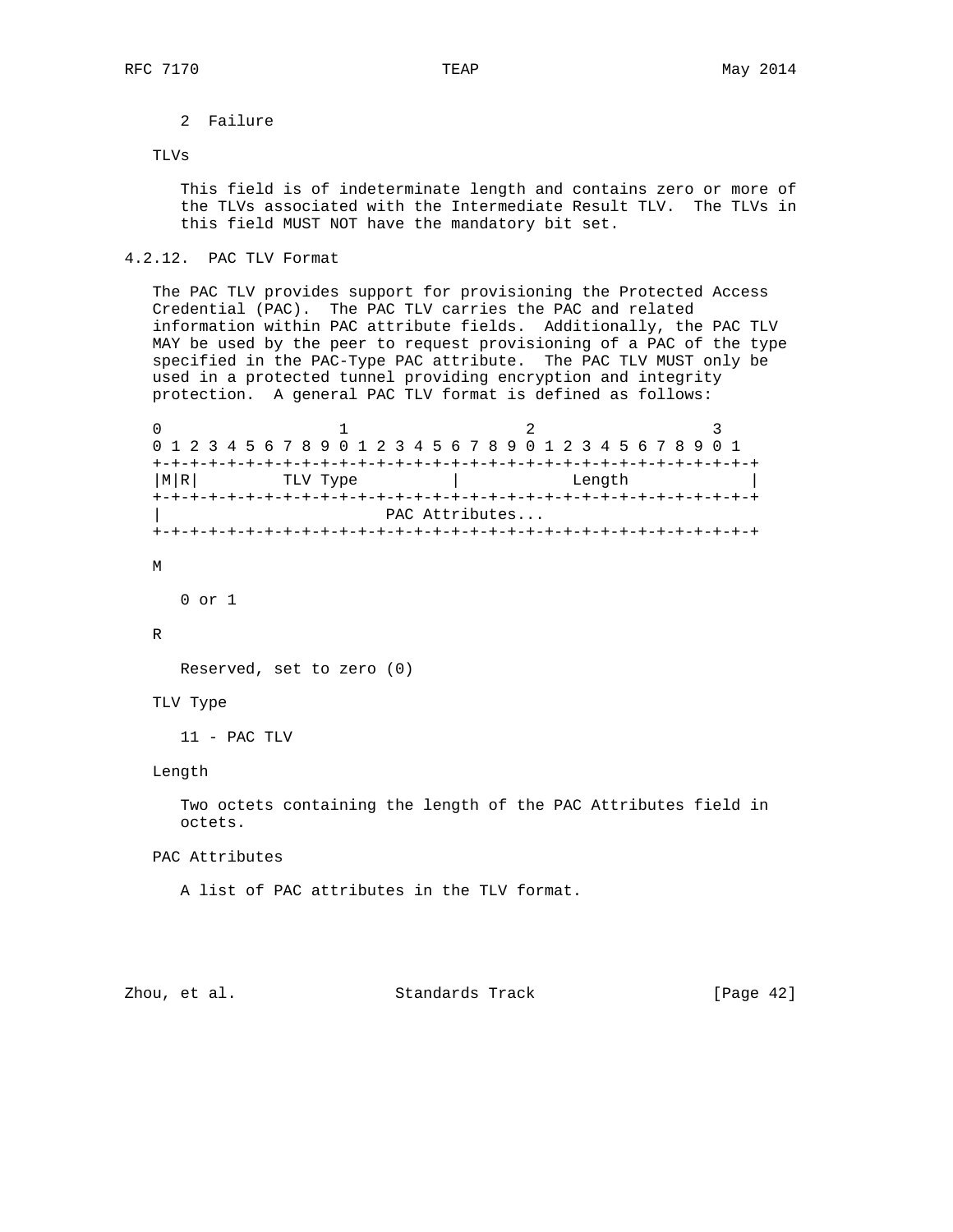# 4.2.12.1. Formats for PAC Attributes

 Each PAC attribute in a PAC TLV is formatted as a TLV defined as follows:

0  $1$  2 3 0 1 2 3 4 5 6 7 8 9 0 1 2 3 4 5 6 7 8 9 0 1 2 3 4 5 6 7 8 9 0 1 +-+-+-+-+-+-+-+-+-+-+-+-+-+-+-+-+-+-+-+-+-+-+-+-+-+-+-+-+-+-+-+-+ | Type | Length | +-+-+-+-+-+-+-+-+-+-+-+-+-+-+-+-+-+-+-+-+-+-+-+-+-+-+-+-+-+-+-+-+ | Value... +-+-+-+-+-+-+-+-+-+-+-+-+-+-+-+-+-+-+-+-+-+-+-+-+-+-+-+-+-+-+-+-+

### Type

 The Type field is two octets, denoting the attribute type. Allocated types include:

- 1 PAC-Key
- 2 PAC-Opaque
- 3 PAC-Lifetime
- 4 A-ID
- $5 I-ID$
- 6 Reserved
- 7 A-ID-Info
- 8 PAC-Acknowledgement
- 9 PAC-Info
- 10 PAC-Type

### Length

Two octets containing the length of the Value field in octets.

# Value

The value of the PAC attribute.

# Zhou, et al. Standards Track [Page 43]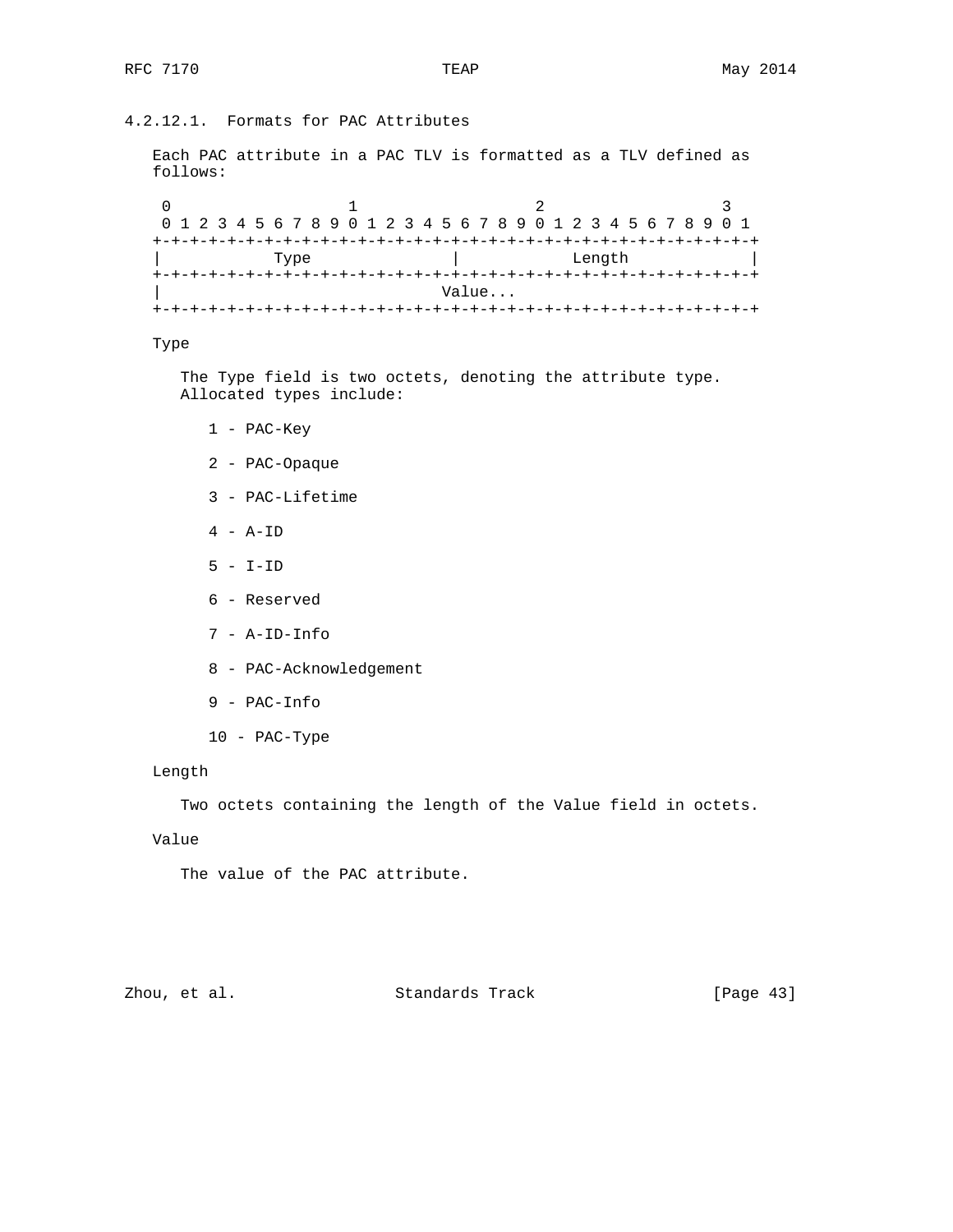4.2.12.2. PAC-Key

 The PAC-Key is a secret key distributed in a PAC attribute of type PAC-Key. The PAC-Key attribute is included within the PAC TLV whenever the server wishes to issue or renew a PAC that is bound to a key such as a Tunnel PAC. The key is a randomly generated octet string that is 48 octets in length. The generator of this key is the issuer of the credential, which is identified by the Authority Identifier (A-ID).

0  $1$  2 3 0 1 2 3 4 5 6 7 8 9 0 1 2 3 4 5 6 7 8 9 0 1 2 3 4 5 6 7 8 9 0 1 +-+-+-+-+-+-+-+-+-+-+-+-+-+-+-+-+-+-+-+-+-+-+-+-+-+-+-+-+-+-+-+-+ | Type | Length | Length | Length | Length | Length | Length | Length | Length | Length | Length | Length | Le +-+-+-+-+-+-+-+-+-+-+-+-+-+-+-+-+-+-+-+-+-+-+-+-+-+-+-+-+-+-+-+-+ | |  $\tilde{\phantom{a}}$  is a contract of the contract of the Key  $\tilde{\phantom{a}}$  . The contract of the contract of the contract of the contract of the contract of the contract of the contract of the contract of the contract of the contra | | +-+-+-+-+-+-+-+-+-+-+-+-+-+-+-+-+-+-+-+-+-+-+-+-+-+-+-+-+-+-+-+-+

Type

1 - PAC-Key

Length

2-octet length indicating the length of the key.

Key

The value of the PAC-Key.

4.2.12.3. PAC-Opaque

 The PAC-Opaque attribute is included within the PAC TLV whenever the server wishes to issue or renew a PAC.

 The PAC-Opaque is opaque to the peer, and thus the peer MUST NOT attempt to interpret it. A peer that has been issued a PAC-Opaque by a server stores that data and presents it back to the server according to its PAC-Type. The Tunnel PAC is used in the ClientHello SessionTicket extension field defined in [RFC5077]. If a peer has opaque data issued to it by multiple servers, then it stores the data issued by each server separately according to the A-ID. This requirement allows the peer to maintain and use each opaque datum as an independent PAC pairing, with a PAC-Key mapping to a PAC-Opaque identified by the A-ID. As there is a one-to-one correspondence between the PAC-Key and PAC-Opaque, the peer determines the PAC-Key

Zhou, et al. Standards Track [Page 44]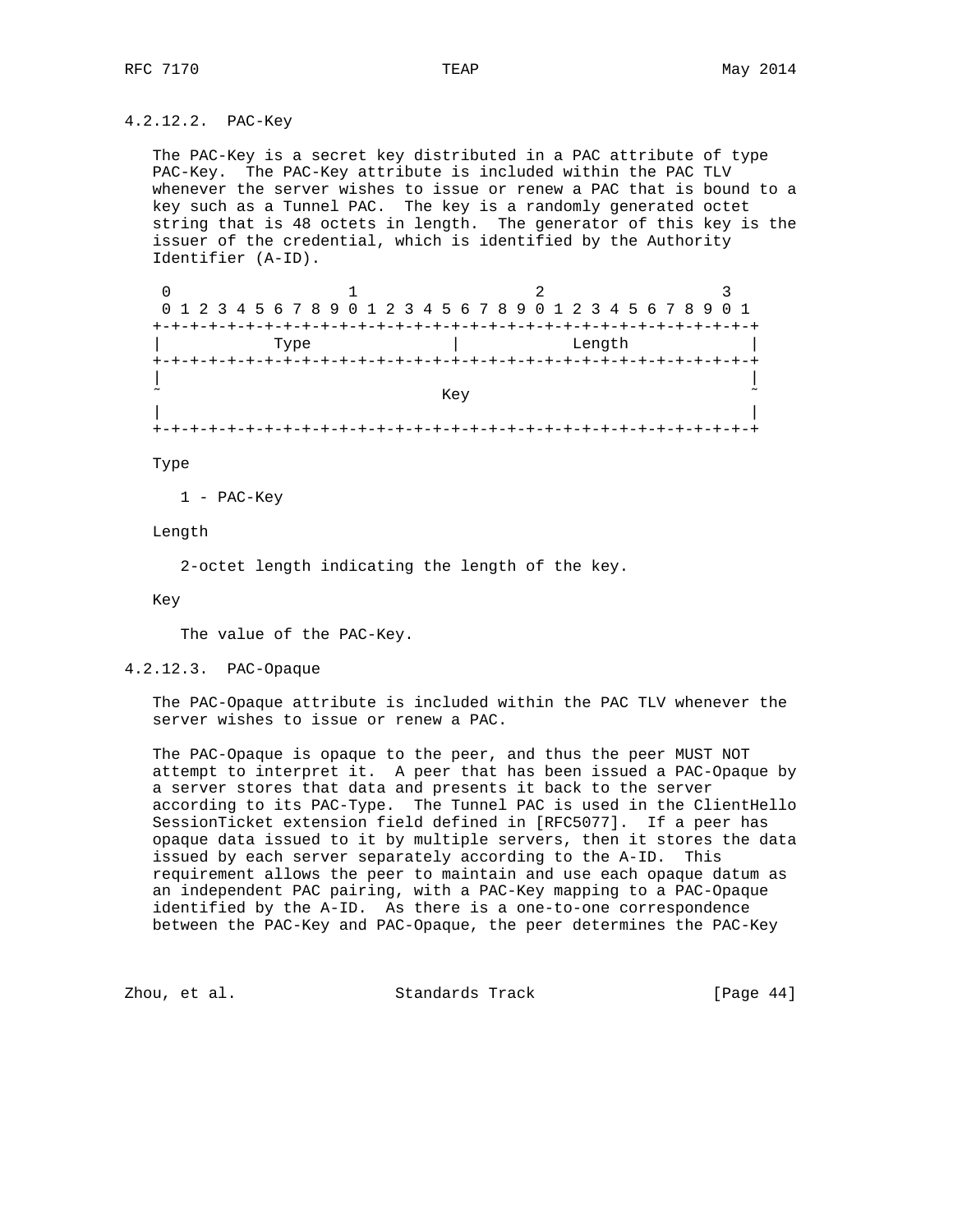and corresponding PAC-Opaque based on the A-ID provided in the TEAP/Start message and the A-ID provided in the PAC-Info when it was provisioned with a PAC-Opaque.

The PAC-Opaque attribute format is summarized as follows:

0  $1$  2 3 0 1 2 3 4 5 6 7 8 9 0 1 2 3 4 5 6 7 8 9 0 1 2 3 4 5 6 7 8 9 0 1 +-+-+-+-+-+-+-+-+-+-+-+-+-+-+-+-+-+-+-+-+-+-+-+-+-+-+-+-+-+-+-+-+ | Type | Length | +-+-+-+-+-+-+-+-+-+-+-+-+-+-+-+-+-+-+-+-+-+-+-+-+-+-+-+-+-+-+-+-+ | Value ... +-+-+-+-+-+-+-+-+-+-+-+-+-+-+-+-+-+-+-+-+-+-+-+-+-+-+-+-+-+-+-+-+

Type

2 - PAC-Opaque

Length

 The Length field is two octets, which contains the length of the Value field in octets.

### Value

 The Value field contains the actual data for the PAC-Opaque. It is specific to the server implementation.

# 4.2.12.4. PAC-Info

 The PAC-Info is comprised of a set of PAC attributes as defined in Section 4.2.12.1. The PAC-Info attribute MUST contain the A-ID, A-ID-Info, and PAC-Type attributes. Other attributes MAY be included in the PAC-Info to provide more information to the peer. The PAC-Info attribute MUST NOT contain the PAC-Key, PAC-Acknowledgement, PAC-Info, or PAC-Opaque attributes. The PAC-Info attribute is included within the PAC TLV whenever the server wishes to issue or renew a PAC.

0  $1$  2 3 0 1 2 3 4 5 6 7 8 9 0 1 2 3 4 5 6 7 8 9 0 1 2 3 4 5 6 7 8 9 0 1 +-+-+-+-+-+-+-+-+-+-+-+-+-+-+-+-+-+-+-+-+-+-+-+-+-+-+-+-+-+-+-+-+ | Type | Length +-+-+-+-+-+-+-+-+-+-+-+-+-+-+-+-+-+-+-+-+-+-+-+-+-+-+-+-+-+-+-+-+ | Attributes... +-+-+-+-+-+-+-+-+-+-+-+-+-+-+-+-+-+-+-+-+-+-+-+-+-+-+-+-+-+-+-+-+

Zhou, et al. Standards Track [Page 45]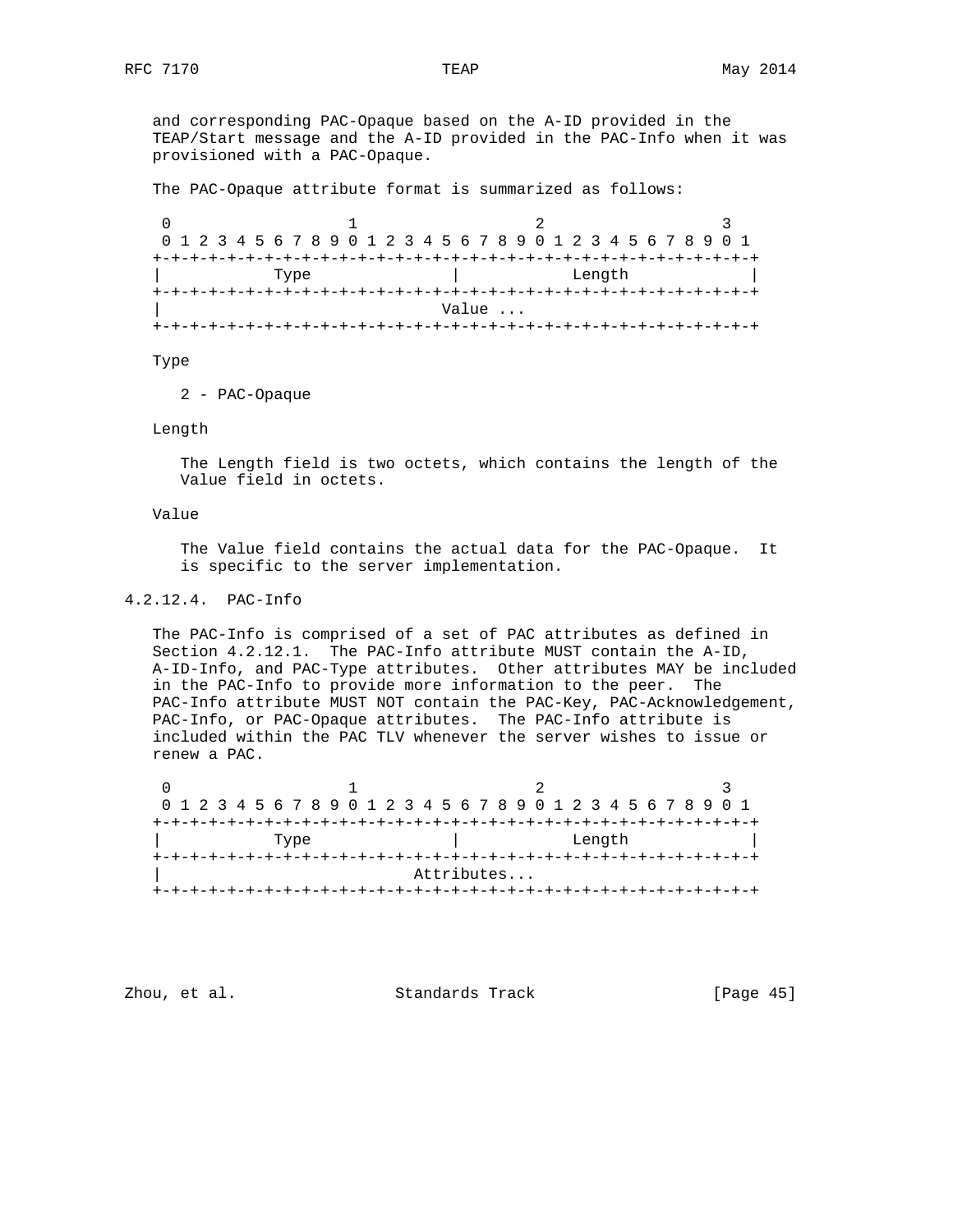### Type

9 - PAC-Info

### Length

 2-octet field containing the length of the Attributes field in octets.

### Attributes

 The Attributes field contains a list of PAC attributes. Each mandatory and optional field type is defined as follows:

3 - PAC-Lifetime

 This is a 4-octet quantity representing the expiration time of the credential expressed as the number of seconds, excluding leap seconds, after midnight UTC, January 1, 1970. This attribute MAY be provided to the peer as part of the PAC-Info.

4 - A-ID

 The A-ID is the identity of the authority that issued the PAC. The A-ID is intended to be unique across all issuing servers to avoid namespace collisions. The A-ID is used by the peer to determine which PAC to employ. The A-ID is treated as an opaque octet string. This attribute MUST be included in the PAC-Info attribute. The A-ID MUST match the Authority-ID the server used to establish the tunnel. One method for generating the A-ID is to use a high-quality random number generator to generate a random number. An alternate method would be to take the hash of the public key or public key certificate belonging to a server represented by the A-ID.

 Initiator Identifier (I-ID) is the peer identity associated with the credential. This identity is derived from the inner authentication or from the client-side authentication during tunnel establishment if inner authentication is not used. The server employs the I-ID in the TEAP Phase 2 conversation to validate that the same peer identity used to execute TEAP Phase 1 is also used in at minimum one inner authentication in TEAP Phase 2. If the server is enforcing the I-ID validation on the inner authentication, then the I-ID MUST be included in the PAC-Info, to enable the peer to also enforce a unique PAC for each unique user. If the I-ID is missing from the PAC-Info, it

Zhou, et al. Standards Track [Page 46]

 <sup>5 -</sup> I-ID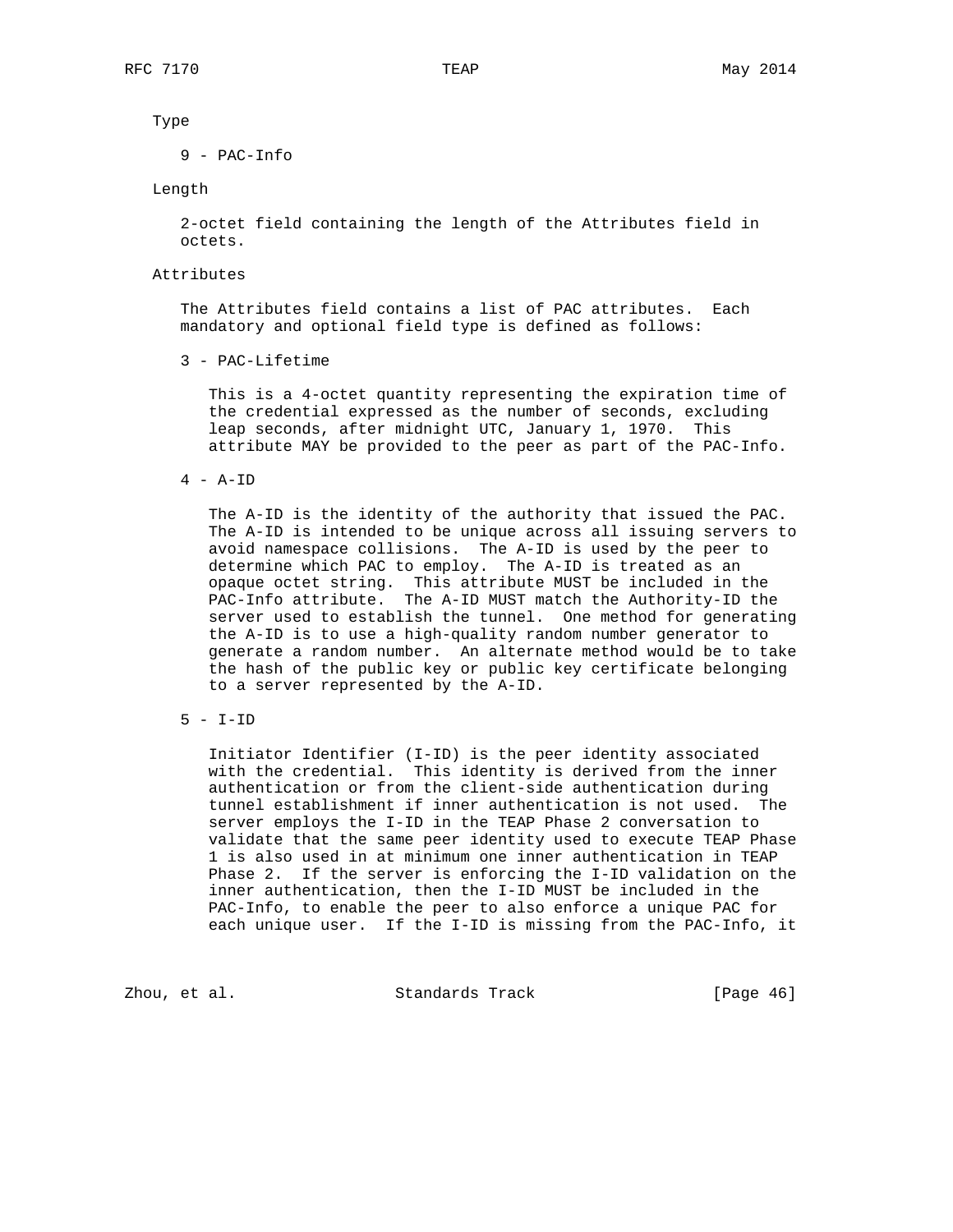is assumed that the Tunnel PAC can be used for multiple users and the peer will not enforce the unique-Tunnel-PAC-per-user policy.

7 - A-ID-Info

 Authority Identifier Information is intended to provide a user friendly name for the A-ID. It may contain the enterprise name and server name in a human-readable format. This TLV serves as an aid to the peer to better inform the end user about the A-ID. The name is encoded in UTF-8 [RFC3629] format. This attribute MUST be included in the PAC-Info.

10 - PAC-Type

 The PAC-Type is intended to provide the type of PAC. This attribute SHOULD be included in the PAC-Info. If the PAC-Type is not present, then it defaults to a Tunnel PAC (Type 1).

### 4.2.12.5. PAC-Acknowledgement TLV

 The PAC-Acknowledgement is used to acknowledge the receipt of the Tunnel PAC by the peer. The peer includes the PAC-Acknowledgement TLV in a PAC TLV sent to the server to indicate the result of the processing and storing of a newly provisioned Tunnel PAC. This TLV is only used when Tunnel PAC is provisioned.

|                                   | 0 1 2 3 4 5 6 7 8 9 0 1 2 3 4 5 6 7 8 9 0 1 2 3 4 5 6 7 8 9 0 1 |  |  |  |  |  |  |  |  |  |  |        |  |  |  |  |  |  |  |  |  |  |  |  |  |  |
|-----------------------------------|-----------------------------------------------------------------|--|--|--|--|--|--|--|--|--|--|--------|--|--|--|--|--|--|--|--|--|--|--|--|--|--|
|                                   |                                                                 |  |  |  |  |  |  |  |  |  |  |        |  |  |  |  |  |  |  |  |  |  |  |  |  |  |
|                                   | Type                                                            |  |  |  |  |  |  |  |  |  |  | Length |  |  |  |  |  |  |  |  |  |  |  |  |  |  |
| +-+-+-+-+-+-+-+-+-+-+-+-+-+-+-+-+ |                                                                 |  |  |  |  |  |  |  |  |  |  |        |  |  |  |  |  |  |  |  |  |  |  |  |  |  |
| Result                            |                                                                 |  |  |  |  |  |  |  |  |  |  |        |  |  |  |  |  |  |  |  |  |  |  |  |  |  |
|                                   |                                                                 |  |  |  |  |  |  |  |  |  |  |        |  |  |  |  |  |  |  |  |  |  |  |  |  |  |

Type

8 - PAC-Acknowledgement

Length

The length of this field is two octets containing a value of 2.

Result

The resulting value MUST be one of the following:

1 - Success

Zhou, et al. Standards Track [Page 47]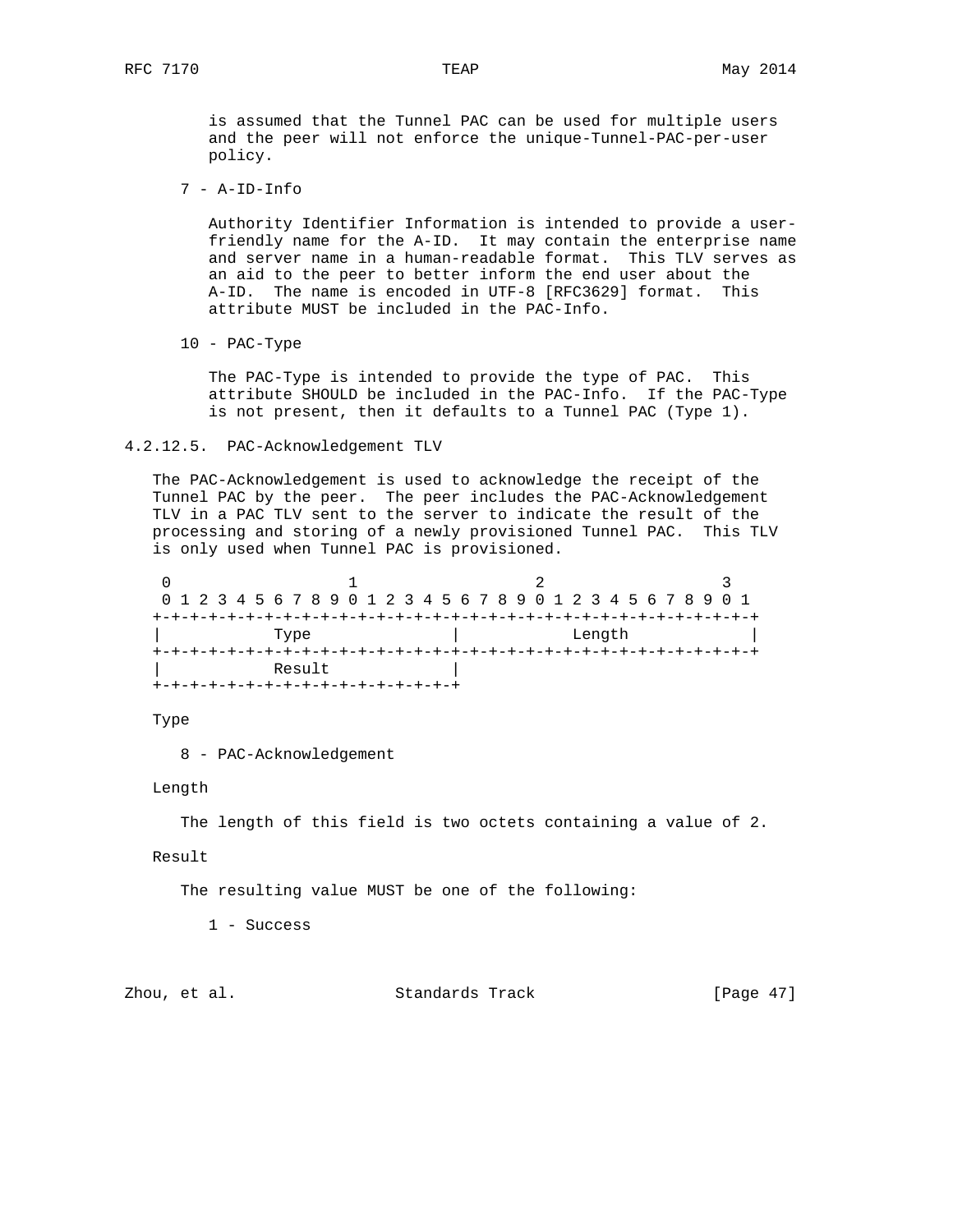2 - Failure

### 4.2.12.6. PAC-Type TLV

 The PAC-Type TLV is a TLV intended to specify the PAC-Type. It is included in a PAC TLV sent by the peer to request PAC provisioning from the server. Its format is described below:

0  $1$  2 3 0 1 2 3 4 5 6 7 8 9 0 1 2 3 4 5 6 7 8 9 0 1 2 3 4 5 6 7 8 9 0 1 +-+-+-+-+-+-+-+-+-+-+-+-+-+-+-+-+-+-+-+-+-+-+-+-+-+-+-+-+-+-+-+-+ | The Use of Length | The Use of Length | The Use of Length | The Use of Length | The Use of Length | The Use o +-+-+-+-+-+-+-+-+-+-+-+-+-+-+-+-+-+-+-+-+-+-+-+-+-+-+-+-+-+-+-+-+ | PAC-Type | +-+-+-+-+-+-+-+-+-+-+-+-+-+-+-+-+

Type

10 - PAC-Type

Length

2-octet field with a value of 2.

PAC-Type

 This 2-octet field defines the type of PAC being requested or provisioned. The following values are defined:

1 - Tunnel PAC

4.2.13. Crypto-Binding TLV

 The Crypto-Binding TLV is used to prove that both the peer and server participated in the tunnel establishment and sequence of authentications. It also provides verification of the TEAP type, version negotiated, and Outer TLVs exchanged before the TLS tunnel establishment.

 The Crypto-Binding TLV MUST be exchanged and verified before the final Result TLV exchange, regardless of whether there is an inner EAP method authentication or not. It MUST be included with the Intermediate-Result TLV to perform cryptographic binding after each successful EAP method in a sequence of EAP methods, before proceeding with another inner EAP method. The Crypto-Binding TLV is valid only if the following checks pass:

o The Crypto-Binding TLV version is supported.

Zhou, et al. Standards Track [Page 48]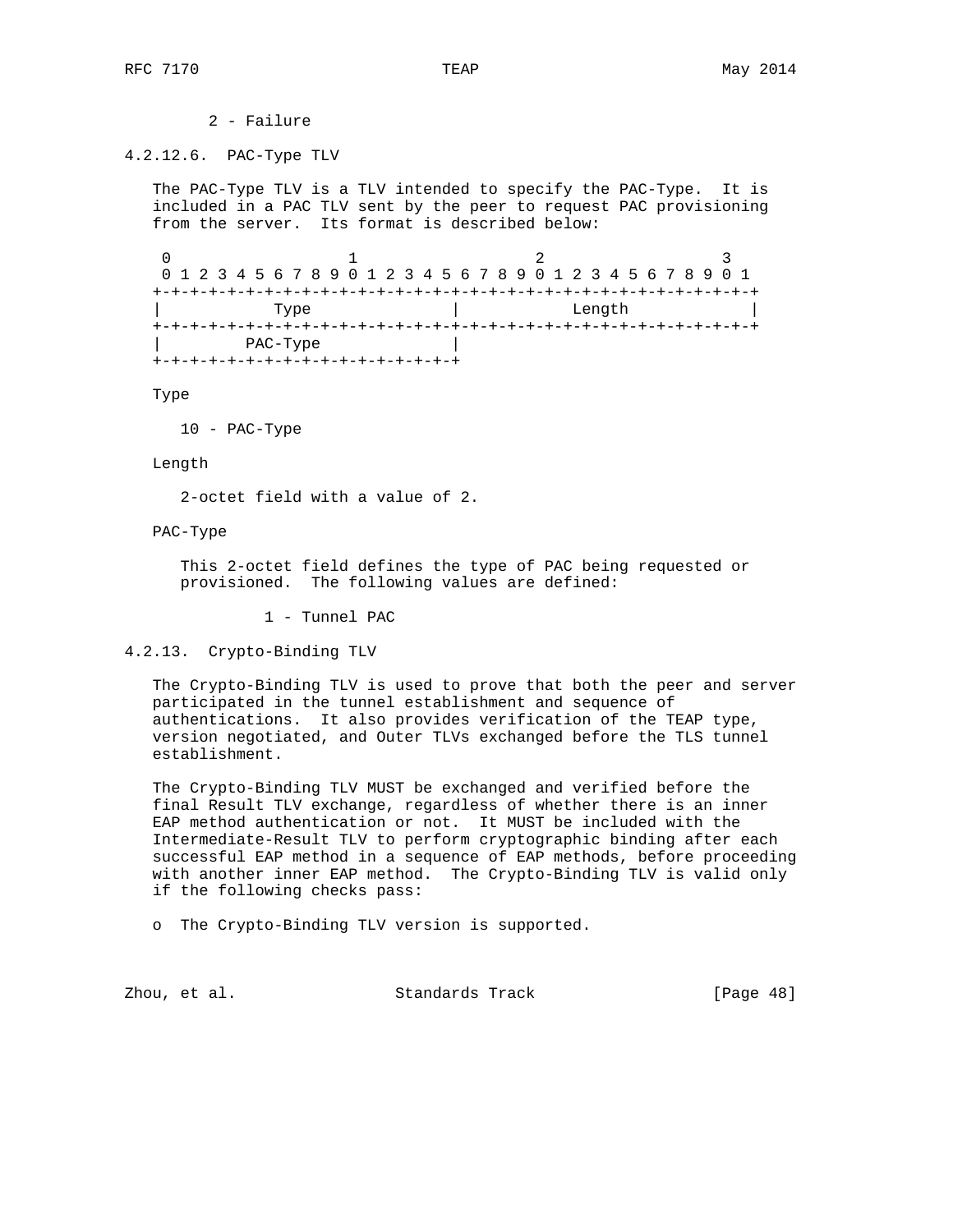- o The MAC verifies correctly.
- o The received version in the Crypto-Binding TLV matches the version sent by the receiver during the EAP version negotiation.
- o The subtype is set to the correct value.

 If any of the above checks fails, then the TLV is invalid. An invalid Crypto-Binding TLV is a fatal error and is handled as described in Section 3.6.3

The Crypto-Binding TLV is defined as follows:

0  $1$  2 3 0 1 2 3 4 5 6 7 8 9 0 1 2 3 4 5 6 7 8 9 0 1 2 3 4 5 6 7 8 9 0 1 +-+-+-+-+-+-+-+-+-+-+-+-+-+-+-+-+-+-+-+-+-+-+-+-+-+-+-+-+-+-+-+-+ |M|R| TLV Type | Length +-+-+-+-+-+-+-+-+-+-+-+-+-+-+-+-+-+-+-+-+-+-+-+-+-+-+-+-+-+-+-+-+ | Reserved | Version | Received Ver.| Flags|Sub-Type| +-+-+-+-+-+-+-+-+-+-+-+-+-+-+-+-+-+-+-+-+-+-+-+-+-+-+-+-+-+-+-+-+ | | ˜ Nonce ˜ | | +-+-+-+-+-+-+-+-+-+-+-+-+-+-+-+-+-+-+-+-+-+-+-+-+-+-+-+-+-+-+-+-+ | | EMSK Compound MAC | | +-+-+-+-+-+-+-+-+-+-+-+-+-+-+-+-+-+-+-+-+-+-+-+-+-+-+-+-+-+-+-+-+ | | MSK Compound MAC | | +-+-+-+-+-+-+-+-+-+-+-+-+-+-+-+-+-+-+-+-+-+-+-+-+-+-+-+-+-+-+-+-+ M Mandatory, set to one (1) R Reserved, set to zero (0) TLV Type 12 - Crypto-Binding TLV

# Length

76

Zhou, et al. Standards Track [Page 49]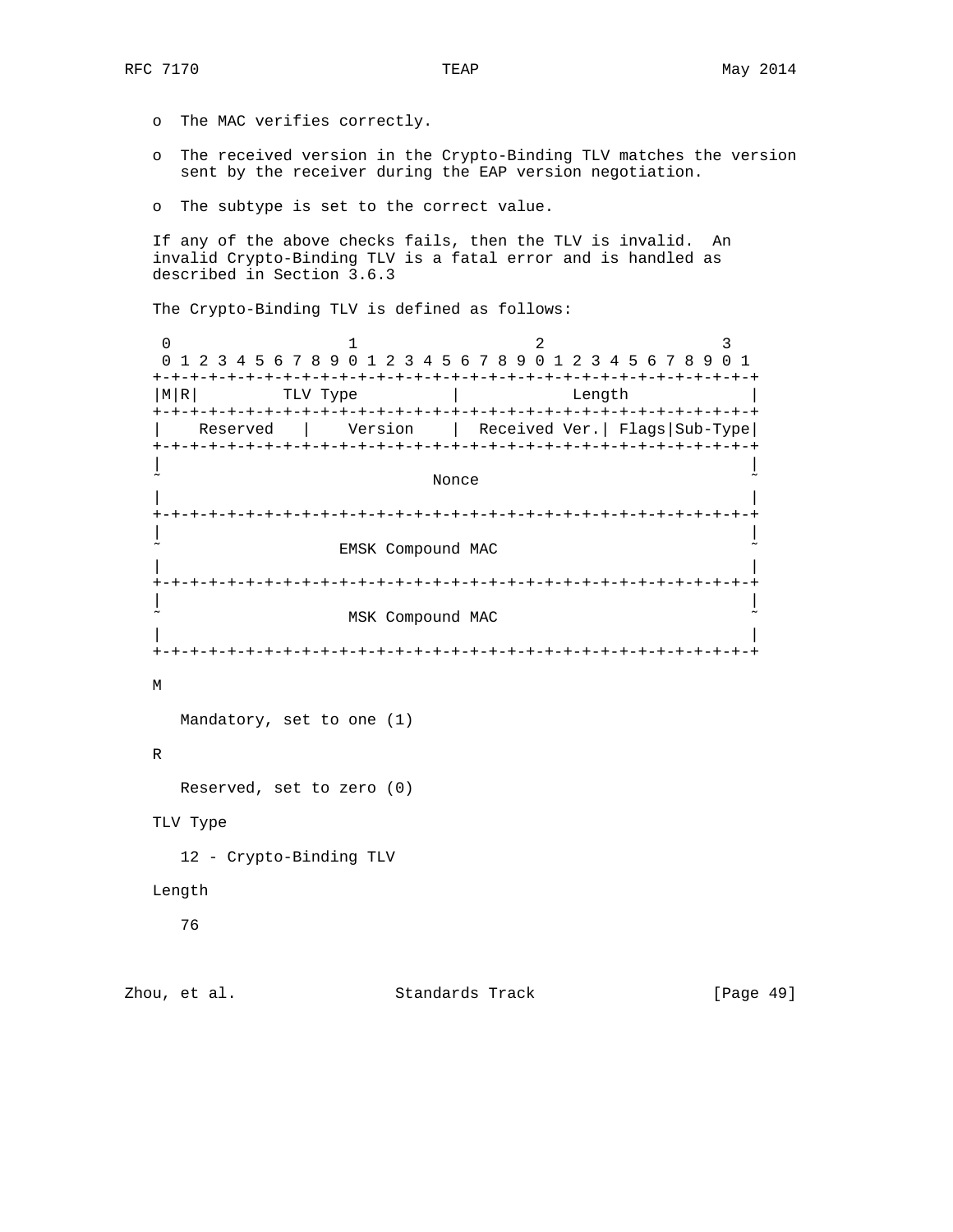Reserved

Reserved, set to zero (0)

### Version

 The Version field is a single octet, which is set to the version of Crypto-Binding TLV the TEAP method is using. For an implementation compliant with this version of TEAP, the version number MUST be set to one (1).

## Received Ver

 The Received Ver field is a single octet and MUST be set to the TEAP version number received during version negotiation. Note that this field only provides protection against downgrade attacks, where a version of EAP requiring support for this TLV is required on both sides.

### Flags

The Flags field is four bits. Defined values include

- 1 EMSK Compound MAC is present
- 2 MSK Compound MAC is present
- 3 Both EMSK and MSK Compound MAC are present

# Sub-Type

The Sub-Type field is four bits. Defined values include

- 0 Binding Request
- 1 Binding Response

#### Nonce

 The Nonce field is 32 octets. It contains a 256-bit nonce that is temporally unique, used for Compound MAC key derivation at each end. The nonce in a request MUST have its least significant bit set to zero (0), and the nonce in a response MUST have the same value as the request nonce except the least significant bit MUST be set to one (1).

Zhou, et al. Standards Track [Page 50]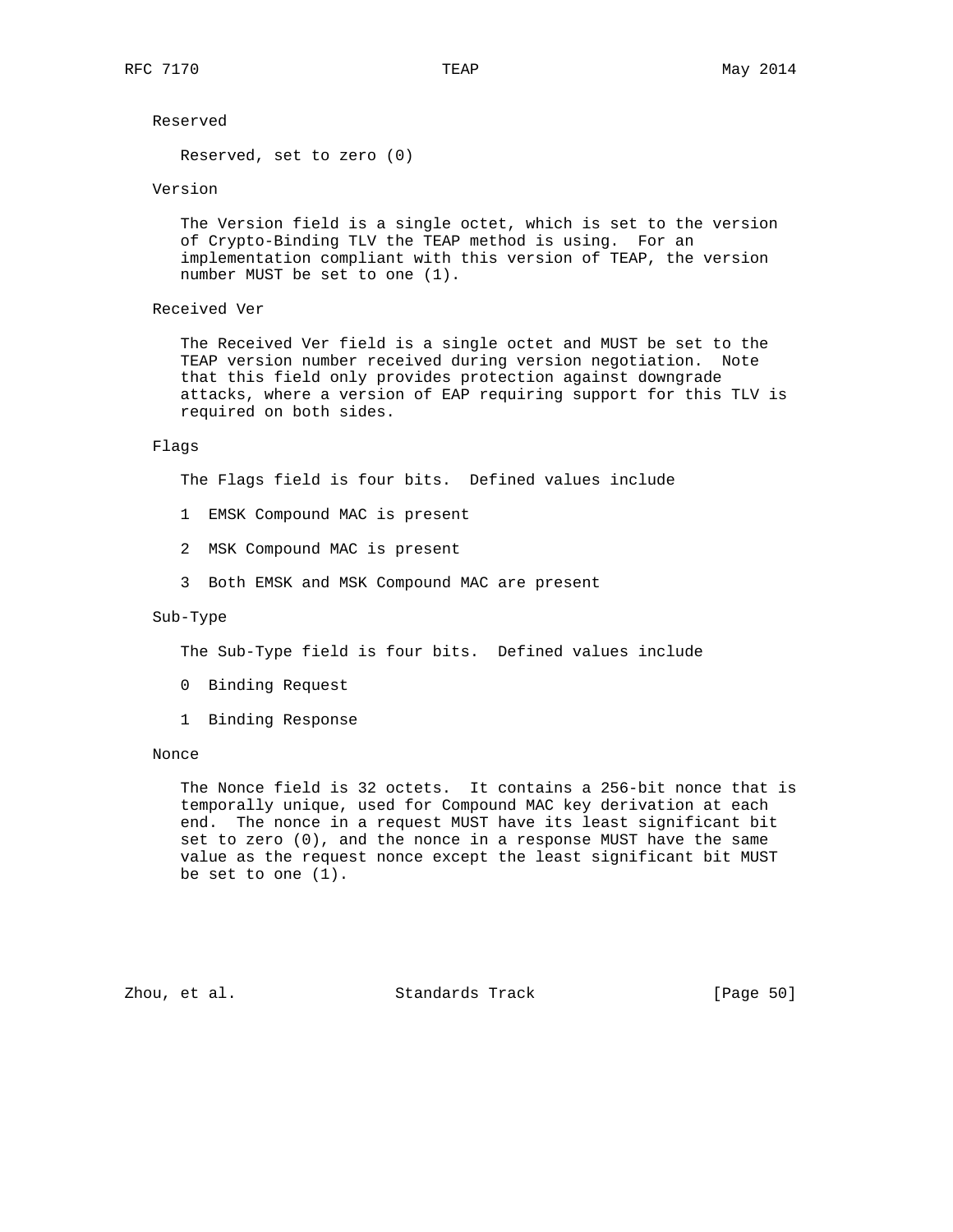EMSK Compound MAC

 The EMSK Compound MAC field is 20 octets. This can be the Server MAC (B1\_MAC) or the Client MAC (B2\_MAC). The computation of the MAC is described in Section 5.3.

MSK Compound MAC

 The MSK Compound MAC field is 20 octets. This can be the Server MAC (B1\_MAC) or the Client MAC (B2\_MAC). The computation of the MAC is described in Section 5.3.

4.2.14. Basic-Password-Auth-Req TLV

 The Basic-Password-Auth-Req TLV is used by the authentication server to request a username and password from the peer. It contains an optional user prompt message for the request. The peer is expected to obtain the username and password and send them in a Basic- Password-Auth-Resp TLV.

The Basic-Password-Auth-Req TLV is defined as follows:

```
0 1 2 3
 0 1 2 3 4 5 6 7 8 9 0 1 2 3 4 5 6 7 8 9 0 1 2 3 4 5 6 7 8 9 0 1
 +-+-+-+-+-+-+-+-+-+-+-+-+-+-+-+-+-+-+-+-+-+-+-+-+-+-+-+-+-+-+-+-+
| M|R| TLV Type | Length
 +-+-+-+-+-+-+-+-+-+-+-+-+-+-+-+-+-+-+-+-+-+-+-+-+-+-+-+-+-+-+-+-+
 | Prompt ....
 +-+-+-+-+-+-+-+-+-+-+-+-+-+-+-+-+-+-+-+-+-+-+-+-+-+-+-+-+-+-+-+-+
```
M

```
 0 (Optional)
```
# R

Reserved, set to zero (0)

TLV Type

13 - Basic-Password-Auth-Req TLV

Length

variable

Zhou, et al. Standards Track [Page 51]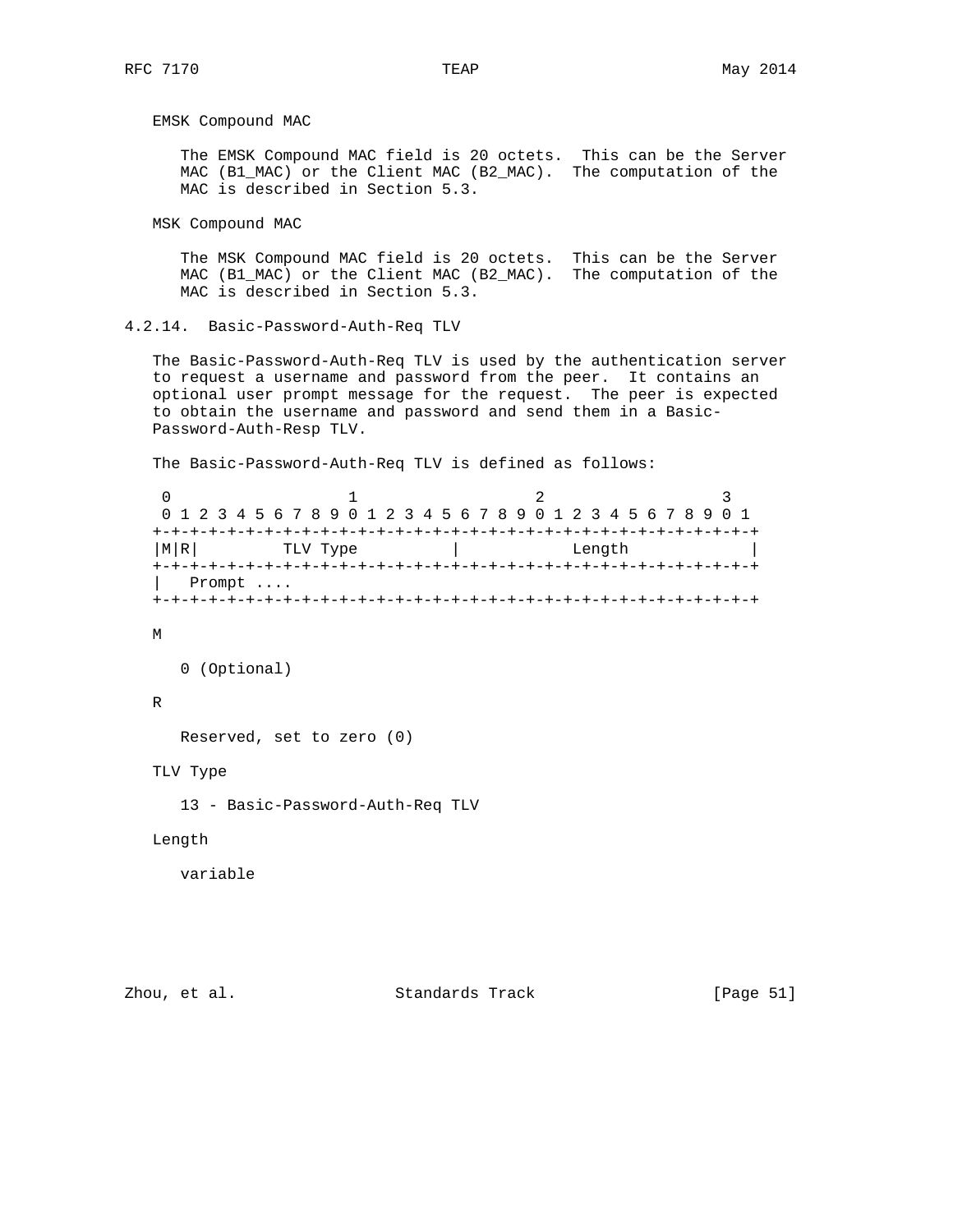Prompt

optional user prompt message in UTF-8 [RFC3629] format

4.2.15. Basic-Password-Auth-Resp TLV

 The Basic-Password-Auth-Resp TLV is used by the peer to respond to a Basic-Password-Auth-Req TLV with a username and password. The TLV contains a username and password. The username and password are in UTF-8 [RFC3629] format.

The Basic-Password-Auth-Resp TLV is defined as follows:

0  $1$  2 3 0 1 2 3 4 5 6 7 8 9 0 1 2 3 4 5 6 7 8 9 0 1 2 3 4 5 6 7 8 9 0 1 +-+-+-+-+-+-+-+-+-+-+-+-+-+-+-+-+-+-+-+-+-+-+-+-+-+-+-+-+-+-+-+-+ |M|R| TLV Type | Length +-+-+-+-+-+-+-+-+-+-+-+-+-+-+-+-+-+-+-+-+-+-+-+-+-+-+-+-+-+-+-+-+ | Userlen | Username +-+-+-+-+-+-+-+-+-+-+-+-+-+-+-+-+-+-+-+-+-+-+-+-+-+-+-+-+-+-+-+-+ ... Username ... +-+-+-+-+-+-+-+-+-+-+-+-+-+-+-+-+-+-+-+-+-+-+-+-+-+-+-+-+-+-+-+-+ | Passlen | Password +-+-+-+-+-+-+-+-+-+-+-+-+-+-+-+-+-+-+-+-+-+-+-+-+-+-+-+-+-+-+-+-+ ... Password ... +-+-+-+-+-+-+-+-+-+-+-+-+-+-+-+-+-+-+-+-+-+-+-+-+-+-+-+-+-+-+-+-+

M

```
 0 (Optional)
```
### R

Reserved, set to zero (0)

TLV Type

14 - Basic-Password-Auth-Resp TLV

Length

variable

Userlen

Length of Username field in octets

Zhou, et al. Standards Track [Page 52]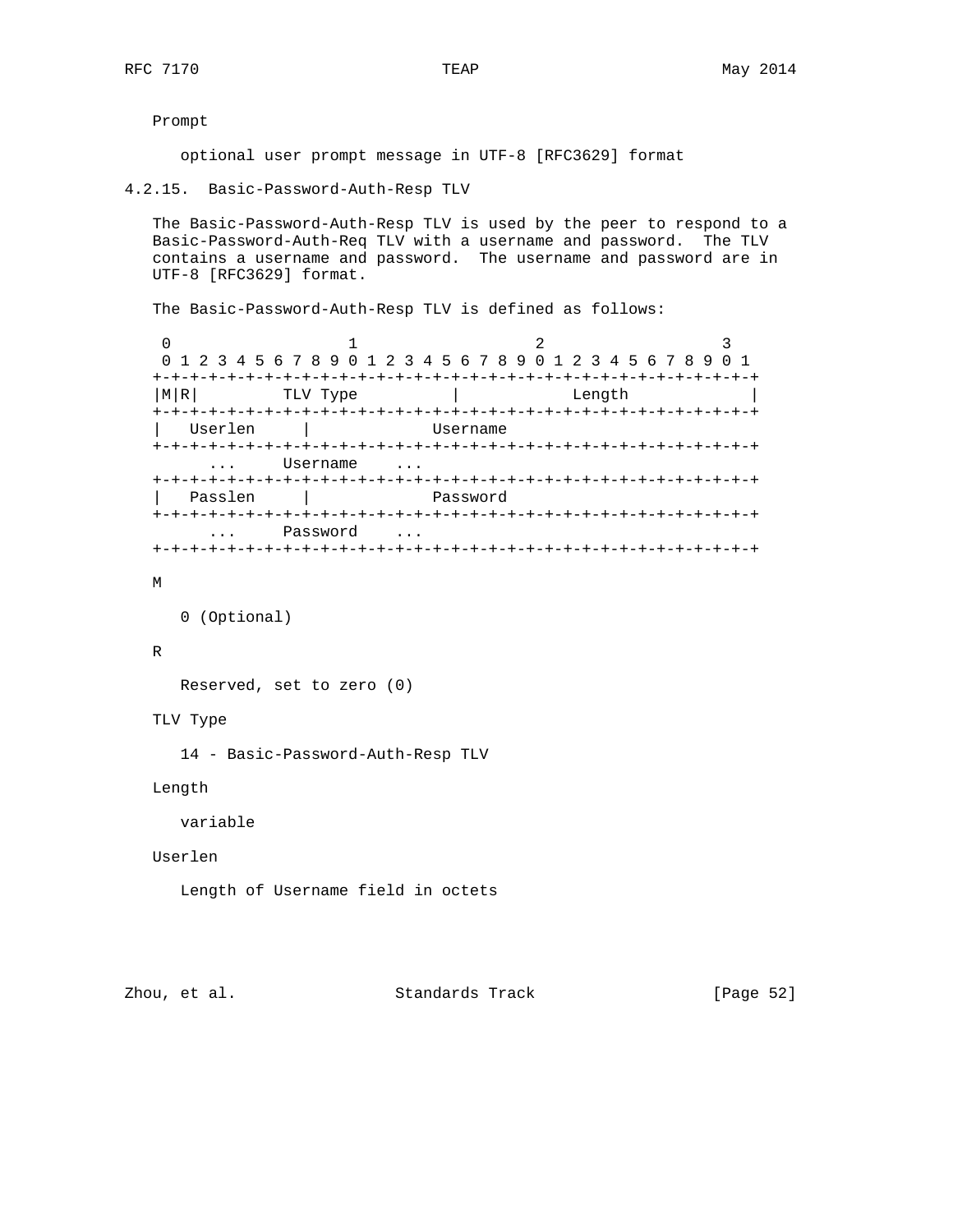Username

Username in UTF-8 [RFC3629] format

Passlen

Length of Password field in octets

Password

Password in UTF-8 [RFC3629] format

4.2.16. PKCS#7 TLV

 The PKCS#7 TLV is used by the EAP server to deliver certificate(s) to the peer. The format consists of a certificate or certificate chain in binary DER encoding [X.690] in a degenerate Certificates Only PKCS#7 SignedData Content as defined in [RFC5652].

 When used in response to a Trusted-Server-Root TLV request from the peer, the EAP server MUST send the PKCS#7 TLV inside a Trusted- Server-Root TLV. When used in response to a PKCS#10 certificate enrollment request from the peer, the EAP server MUST send the PKCS#7 TLV without a Trusted-Server-Root TLV. The PKCS#7 TLV is always marked as optional, which cannot be responded to with a NAK TLV. TEAP implementations that support the Trusted-Server-Root TLV or the PKCS#10 TLV MUST support this TLV. Peers MUST NOT assume that the certificates in a PKCS#7 TLV are in any order.

 TEAP servers MAY return self-signed certificates. Peers that handle self-signed certificates or trust anchors MUST NOT implicitly trust these certificates merely due to their presence in the certificate bag. Note: Peers are advised to take great care in deciding whether to use a received certificate as a trust anchor. The authenticated nature of the tunnel in which a PKCS#7 bag is received can provide a level of authenticity to the certificates contained therein. Peers are advised to take into account the implied authority of the EAP server and to constrain the trust it can achieve through the trust anchor received in a PKCS#7 TLV.

Zhou, et al. Standards Track [Page 53]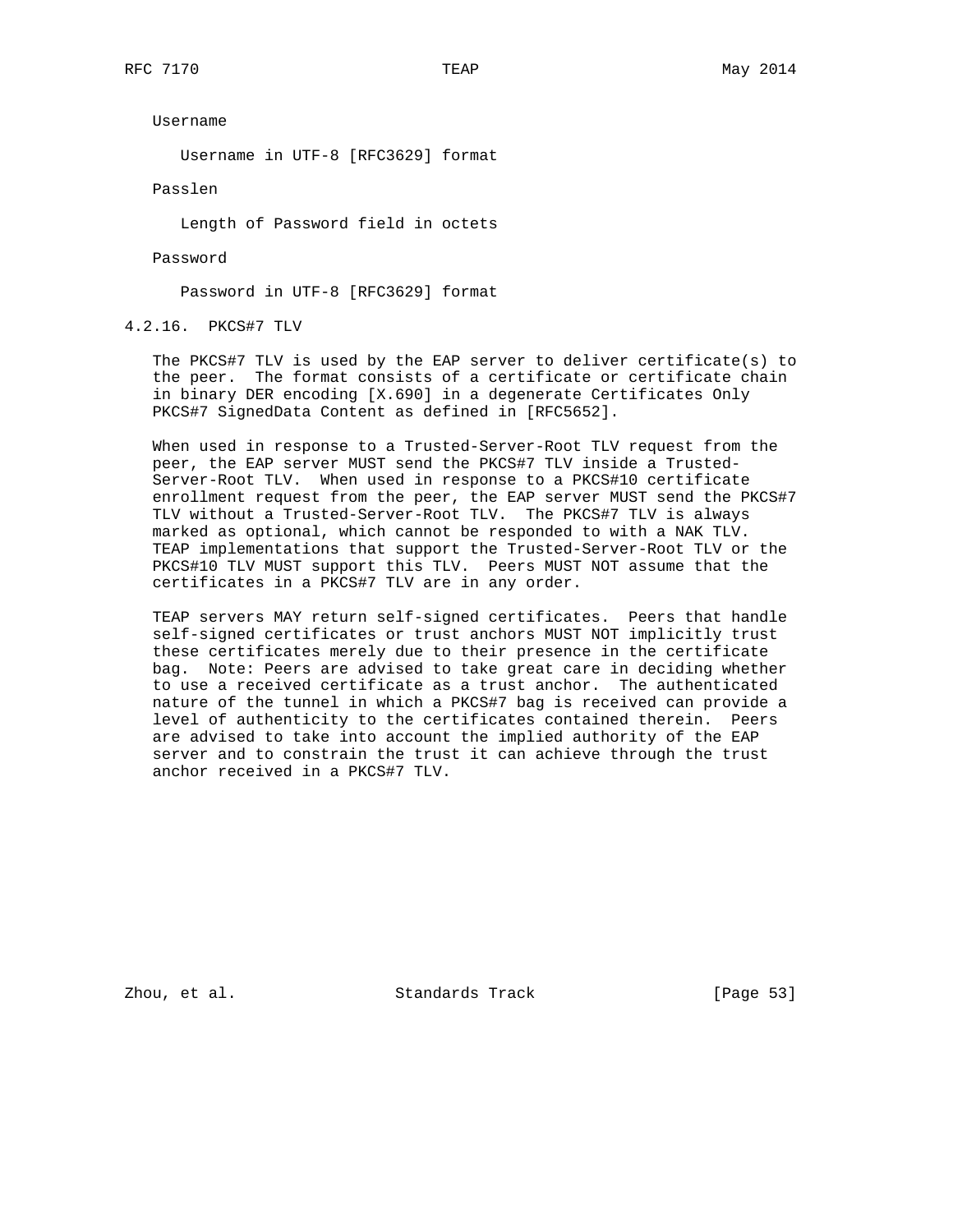The PKCS#7 TLV is defined as follows:

0  $1$  2 3 0 1 2 3 4 5 6 7 8 9 0 1 2 3 4 5 6 7 8 9 0 1 2 3 4 5 6 7 8 9 0 1 +-+-+-+-+-+-+-+-+-+-+-+-+-+-+-+-+-+-+-+-+-+-+-+-+-+-+-+-+-+-+-+-+  $|M|R|$  TLV Type  $|$  Length  $|$  +-+-+-+-+-+-+-+-+-+-+-+-+-+-+-+-+-+-+-+-+-+-+-+-+-+-+-+-+-+-+-+-+ | PKCS#7 Data...

+-+-+-+-+-+-+-+-+-+-+-+-+-+-+-+-++-+-+-+-+-+-+-+-+-+-+-+-+-+-+-+-

M

0 - Optional TLV

R

Reserved, set to zero (0)

TLV Type

15 - PKCS#7 TLV

Length

The length of the PKCS#7 Data field.

PKCS#7 Data

 This field contains the DER-encoded X.509 certificate or certificate chain in a Certificates-Only PKCS#7 SignedData message.

4.2.17. PKCS#10 TLV

 The PKCS#10 TLV is used by the peer to initiate the "simple PKI" Request/Response from [RFC5272]. The format of the request is as specified in Section 6.4 of [RFC4945]. The PKCS#10 TLV is always marked as optional, which cannot be responded to with a NAK TLV.

The PKCS#10 TLV is defined as follows:

| 0 1 2 3 4 5 6 7 8 9 0 1 2 3 4 5 6 7 8 9 0 1 2 3 4 5 6 7 8 9 0 1 |  |  |  |  |  |  |  |        |  |  |  |  |  |  |  |  |  |  |  |  |  |  |  |
|-----------------------------------------------------------------|--|--|--|--|--|--|--|--------|--|--|--|--|--|--|--|--|--|--|--|--|--|--|--|
|                                                                 |  |  |  |  |  |  |  |        |  |  |  |  |  |  |  |  |  |  |  |  |  |  |  |
| MRI<br>TLV Type                                                 |  |  |  |  |  |  |  | Length |  |  |  |  |  |  |  |  |  |  |  |  |  |  |  |
|                                                                 |  |  |  |  |  |  |  |        |  |  |  |  |  |  |  |  |  |  |  |  |  |  |  |
| PKCS#10 Data                                                    |  |  |  |  |  |  |  |        |  |  |  |  |  |  |  |  |  |  |  |  |  |  |  |
|                                                                 |  |  |  |  |  |  |  |        |  |  |  |  |  |  |  |  |  |  |  |  |  |  |  |

Zhou, et al. Standards Track [Page 54]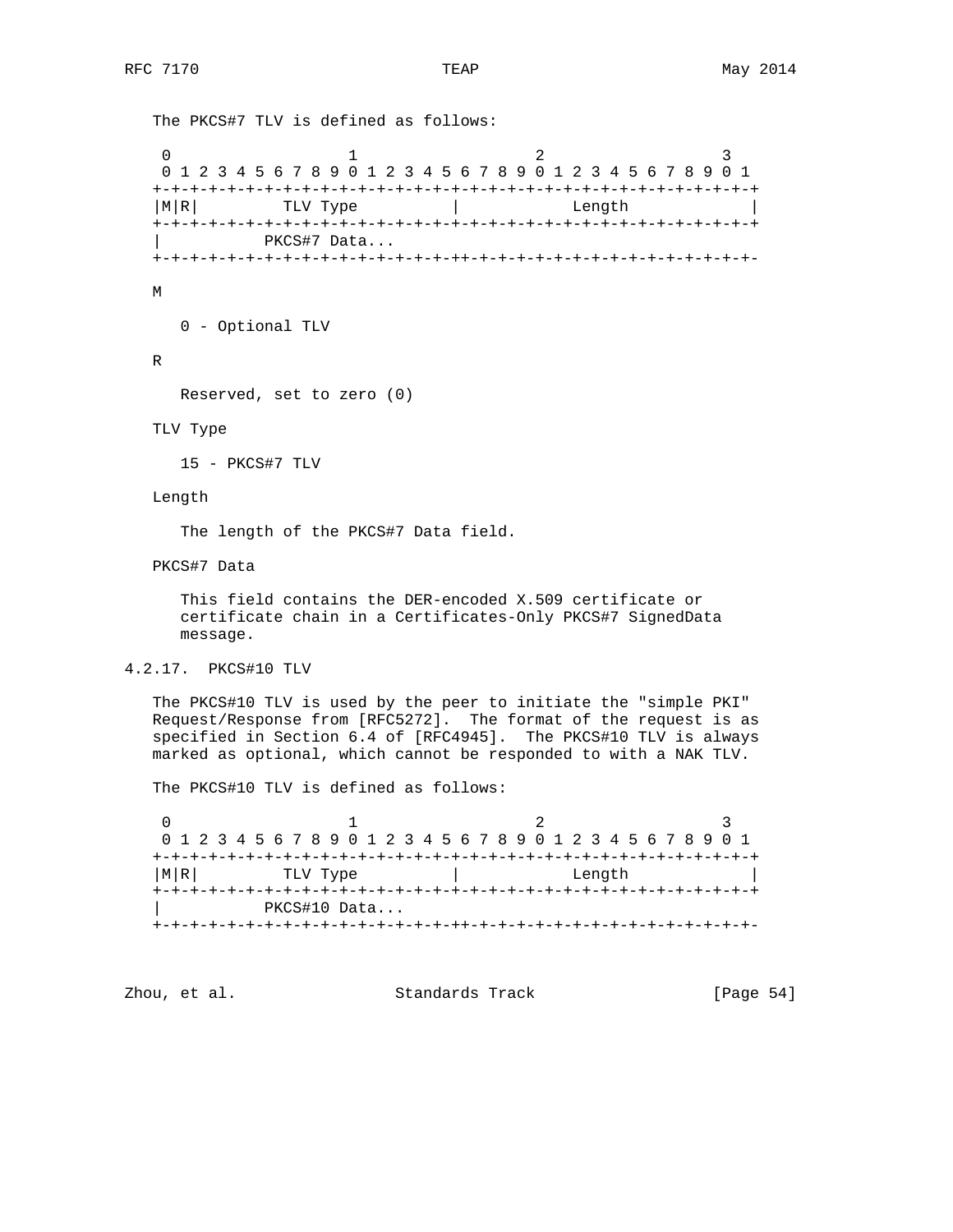M 0 - Optional TLV

R

Reserved, set to zero (0)

TLV Type

16 - PKCS#10 TLV

Length

The length of the PKCS#10 Data field.

PKCS#10 Data

This field contains the DER-encoded PKCS#10 certificate request.

4.2.18. Trusted-Server-Root TLV

 Trusted-Server-Root TLV facilitates the request and delivery of a trusted server root certificate. The Trusted-Server-Root TLV can be exchanged in regular TEAP authentication mode or provisioning mode. The Trusted-Server-Root TLV is always marked as optional and cannot be responded to with a Negative Acknowledgement (NAK) TLV. The Trusted-Server-Root TLV MUST only be sent as an Inner TLV (inside the protection of the tunnel).

 After the peer has determined that it has successfully authenticated the EAP server and validated the Crypto-Binding TLV, it MAY send one or more Trusted-Server-Root TLVs (marked as optional) to request the trusted server root certificates from the EAP server. The EAP server MAY send one or more root certificates with a Public Key Cryptographic System #7 (PKCS#7) TLV inside the Trusted-Server-Root TLV. The EAP server MAY also choose not to honor the request.

 The Trusted-Server-Root TLV allows the peer to send a request to the EAP server for a list of trusted roots. The server may respond with one or more root certificates in PKCS#7 [RFC2315] format.

 If the EAP server sets the credential format to PKCS#7-Server- Certificate-Root, then the Trusted-Server-Root TLV should contain the root of the certificate chain of the certificate issued to the EAP server packaged in a PKCS#7 TLV. If the server certificate is a self-signed certificate, then the root is the self-signed certificate.

Zhou, et al. Standards Track [Page 55]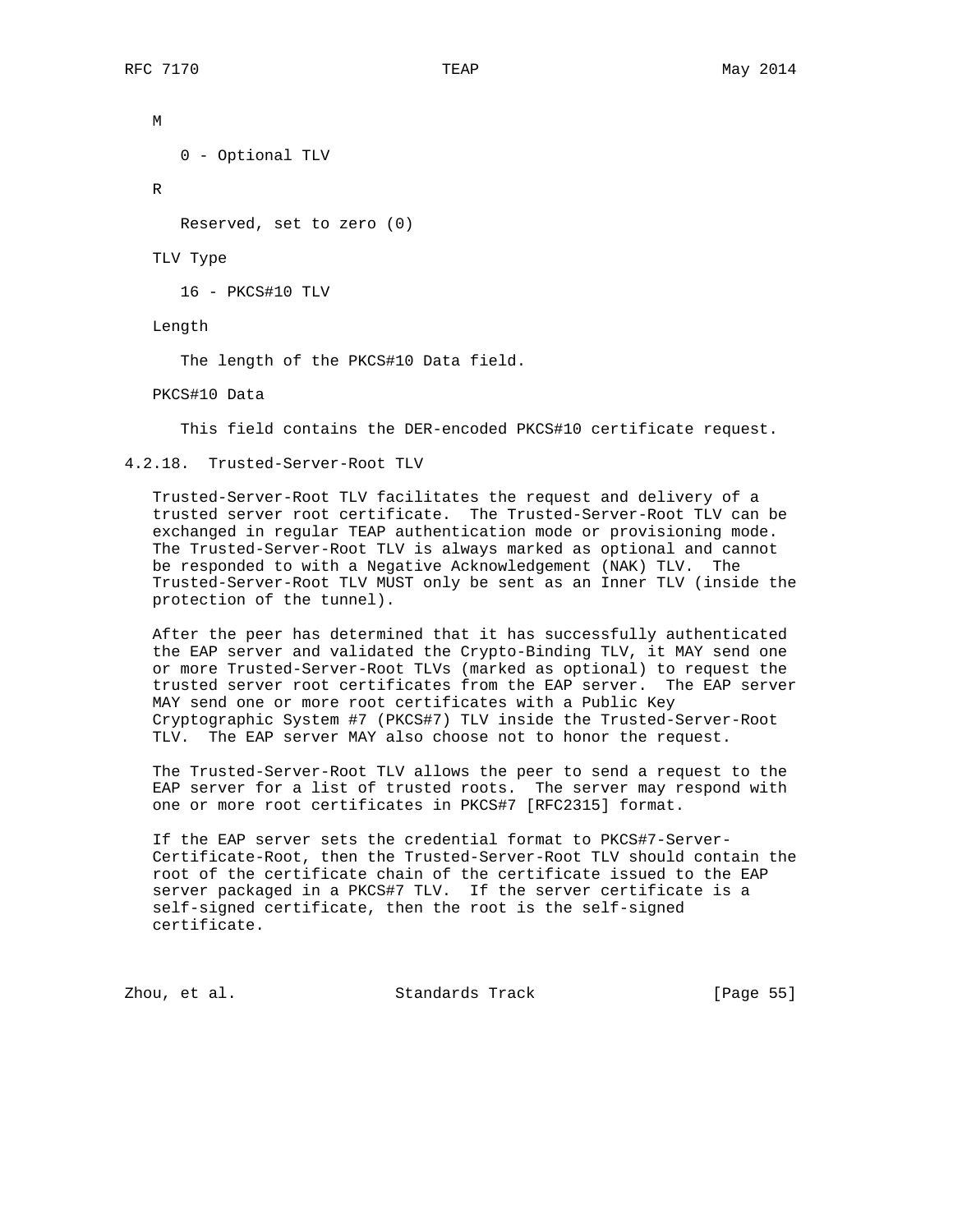If the Trusted-Server-Root TLV credential format contains a value unknown to the peer, then the EAP peer should ignore the TLV. The Trusted-Server-Root TLV is defined as follows: 0  $1$  2 3 0 1 2 3 4 5 6 7 8 9 0 1 2 3 4 5 6 7 8 9 0 1 2 3 4 5 6 7 8 9 0 1 +-+-+-+-+-+-+-+-+-+-+-+-+-+-+-+-+-+-+-+-+-+-+-+-+-+-+-+-+-+-+-+-+ | M|R| TLV Type | Length +-+-+-+-+-+-+-+-+-+-+-+-+-+-+-+-+-+-+-+-+-+-+-+-+-+-+-+-+-+-+-+-+ | Credential-Format | Cred TLVs... +-+-+-+-+-+-+-+-+-+-+-+-+-+-+-+-++-+-+-+-+-+-+-+-+-+-+-+-+-+-+-+- M 0 - Optional TLV R Reserved, set to zero (0) TLV Type 17 - Trusted-Server-Root TLV Length >=2 octets Credential-Format The Credential-Format field is two octets. Values include: 1 - PKCS#7-Server-Certificate-Root Cred TLVs This field is of indefinite length. It contains TLVs associated with the credential format. The peer may leave this field empty

### 4.3. TLV Rules

 To save round trips, multiple TLVs can be sent in a single TEAP packet. However, multiple EAP Payload TLVs, multiple Basic Password Authentication TLVs, or an EAP Payload TLV with a Basic Password Authentication TLV within one single TEAP packet is not supported in this version and MUST NOT be sent. If the peer or EAP server

when using this TLV to request server trust roots.

Zhou, et al. Standards Track [Page 56]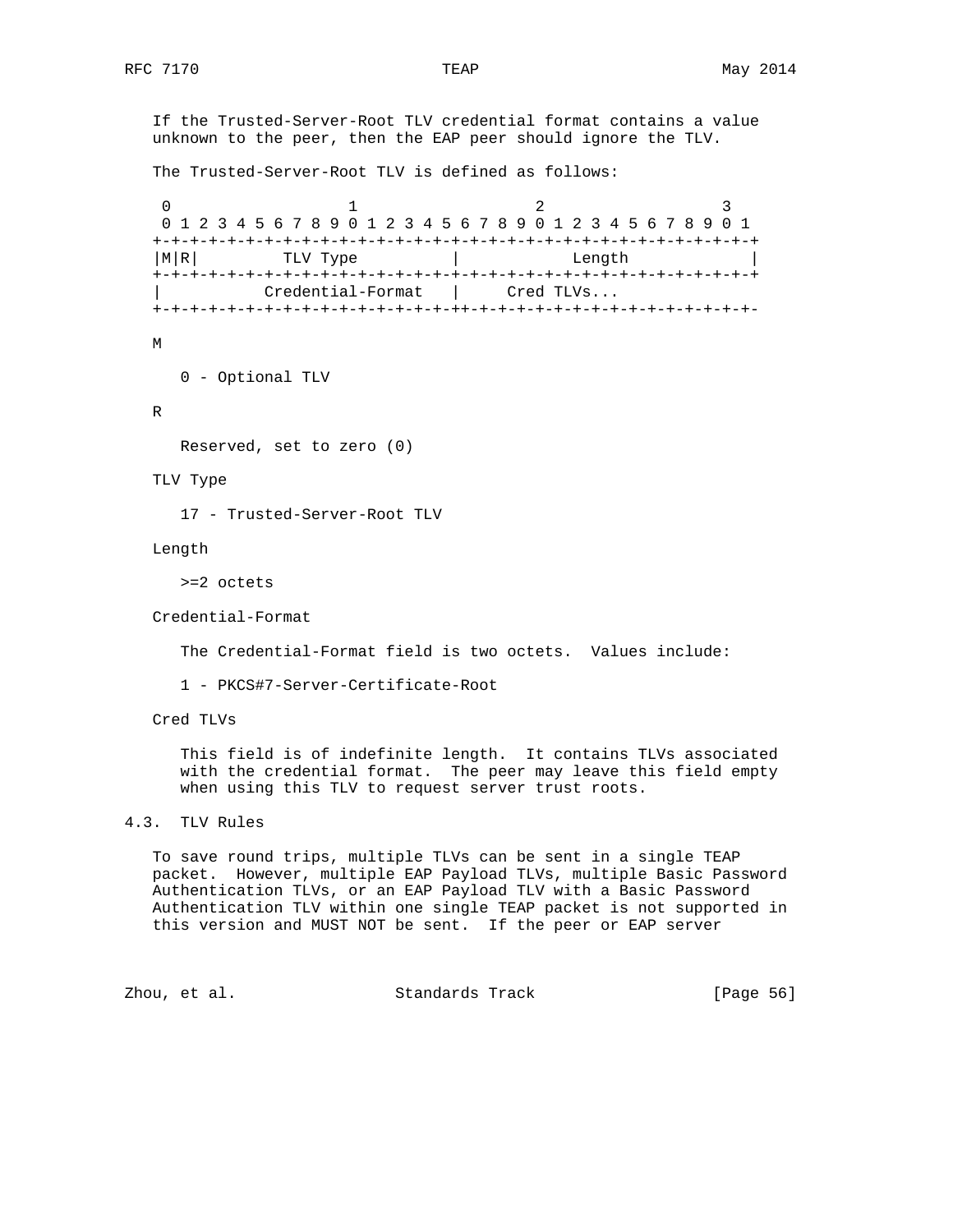receives multiple EAP Payload TLVs, then it MUST terminate the connection with the Result TLV. The order of TLVs in TEAP does not matter, except one should always process the Identity-Type TLV before processing the EAP TLV or Basic Password Authentication TLV as the Identity-Type TLV is a hint to the type of identity that is to be authenticated.

 The following define the meaning of the table entries in the sections below:

- 0 This TLV MUST NOT be present in the message.
- 0+ Zero or more instances of this TLV MAY be present in the message.
- 0-1 Zero or one instance of this TLV MAY be present in the message.
- 1 Exactly one instance of this TLV MUST be present in the message.
- 4.3.1. Outer TLVs

 The following table provides a guide to which TLVs may be included in the TEAP packet outside the TLS channel, which kind of packets, and in what quantity:

|         | Request Response | Success | Failure          | TLVs            |
|---------|------------------|---------|------------------|-----------------|
| $0 - 1$ |                  |         | $\cup$           | Authority-ID    |
| $0 - 1$ | $0 - 1$          |         | $\left( \right)$ | Identity-Type   |
| $0+$    |                  |         |                  | Vendor-Specific |

 Outer TLVs MUST be marked as optional. Vendor-TLVs inside Vendor- Specific TLV MUST be marked as optional when included in Outer TLVs. Outer TLVs MUST NOT be included in messages after the first two TEAP messages sent by peer and EAP-server respectively. That is the first EAP-server-to-peer message and first peer-to-EAP-server message. If the message is fragmented, the whole set of messages is counted as one message. If Outer TLVs are included in messages after the first two TEAP messages, they MUST be ignored.

### 4.3.2. Inner TLVs

 The following table provides a guide to which Inner TLVs may be encapsulated in TLS in TEAP Phase 2, in which kind of packets, and in what quantity. The messages are as follows: Request is a TEAP Request, Response is a TEAP Response, Success is a message containing a successful Result TLV, and Failure is a message containing a failed Result TLV.

Zhou, et al. Standards Track [Page 57]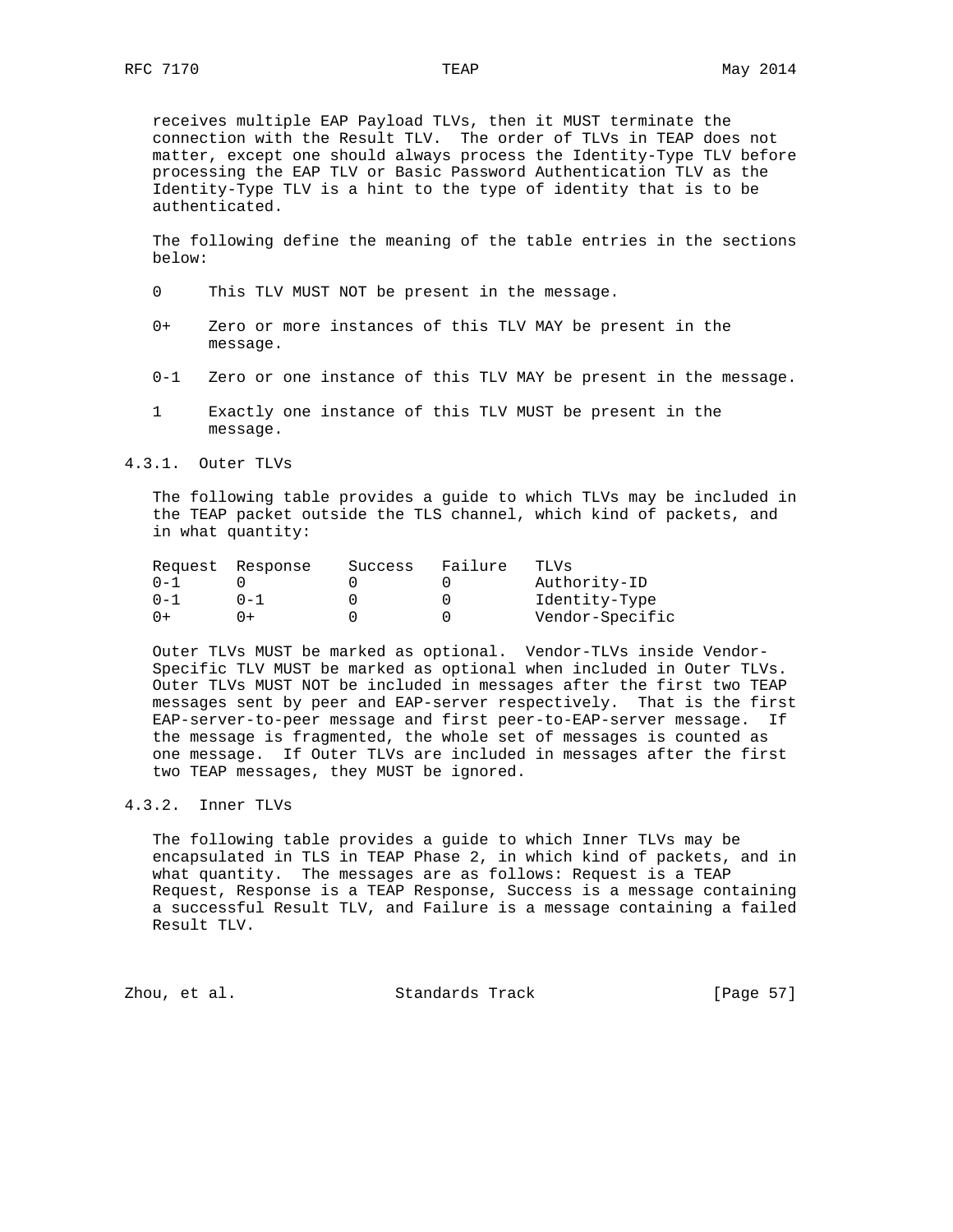| Request | Response | Success          | Failure | TLVs                     |
|---------|----------|------------------|---------|--------------------------|
| $0 - 1$ | $0 - 1$  | $\left( \right)$ |         | Identity-Type            |
| $0 - 1$ | $0 - 1$  |                  |         | Result                   |
| $0+$    | 0+       |                  |         | NAK                      |
| $0+$    | $0+$     | $0+$             | 0+      | Error                    |
| $0 - 1$ | $0 - 1$  | 0                | 0       | Channel-Binding          |
| $0+$    | 0+       | $0+$             | 0+      | Vendor-Specific          |
| $0+$    | $0+$     | $0+$             | 0+      | Request-Action           |
| $0 - 1$ | $0 - 1$  | 0                | 0       | EAP-Payload              |
| $0 - 1$ | $0 - 1$  | $0 - 1$          | $0 - 1$ | Intermediate-Result      |
| 0+      | 0+       | 0+               | 0       | PAC TLV                  |
| $0 - 1$ | $0 - 1$  | $0 - 1$          | $0 - 1$ | Crypto-Binding           |
| $0 - 1$ | 0        |                  |         | Basic-Password-Auth-Req  |
| 0       | $0 - 1$  | 0                |         | Basic-Password-Auth-Resp |
| $0 - 1$ | 0        | $0 - 1$          |         | PKCS#7                   |
| 0       | $0 - 1$  | 0                |         | PKCS#10                  |
| $0 - 1$ | 0-1      | $0 - 1$          |         | Trusted-Server-Root      |
|         |          |                  |         |                          |

 NOTE: Vendor TLVs (included in Vendor-Specific TLVs) sent with a Result TLV MUST be marked as optional.

5. Cryptographic Calculations

 For key derivation and crypto-binding, TEAP uses the Pseudorandom Function (PRF) and MAC algorithms negotiated in the underlying TLS session. Since these algorithms depend on the TLS version and ciphersuite, TEAP implementations need a mechanism to determine the version and ciphersuite in use for a particular session. The implementation can then use this information to determine which PRF and MAC algorithm to use.

5.1. TEAP Authentication Phase 1: Key Derivations

 With TEAPv1, the TLS master secret is generated as specified in TLS. If a PAC is used, then the master secret is obtained as described in [RFC5077].

 TEAPv1 makes use of the TLS Keying Material Exporters defined in [RFC5705] to derive the session\_key\_seed. The label used in the derivation is "EXPORTER: teap session key seed". The length of the session key seed material is 40 octets. No context data is used in the export process.

 The session\_key\_seed is used by the TEAP authentication Phase 2 conversation to both cryptographically bind the inner method(s) to the tunnel as well as generate the resulting TEAP session keys. The other TLS keying materials are derived and used as defined in [RFC5246].

Zhou, et al. Standards Track [Page 58]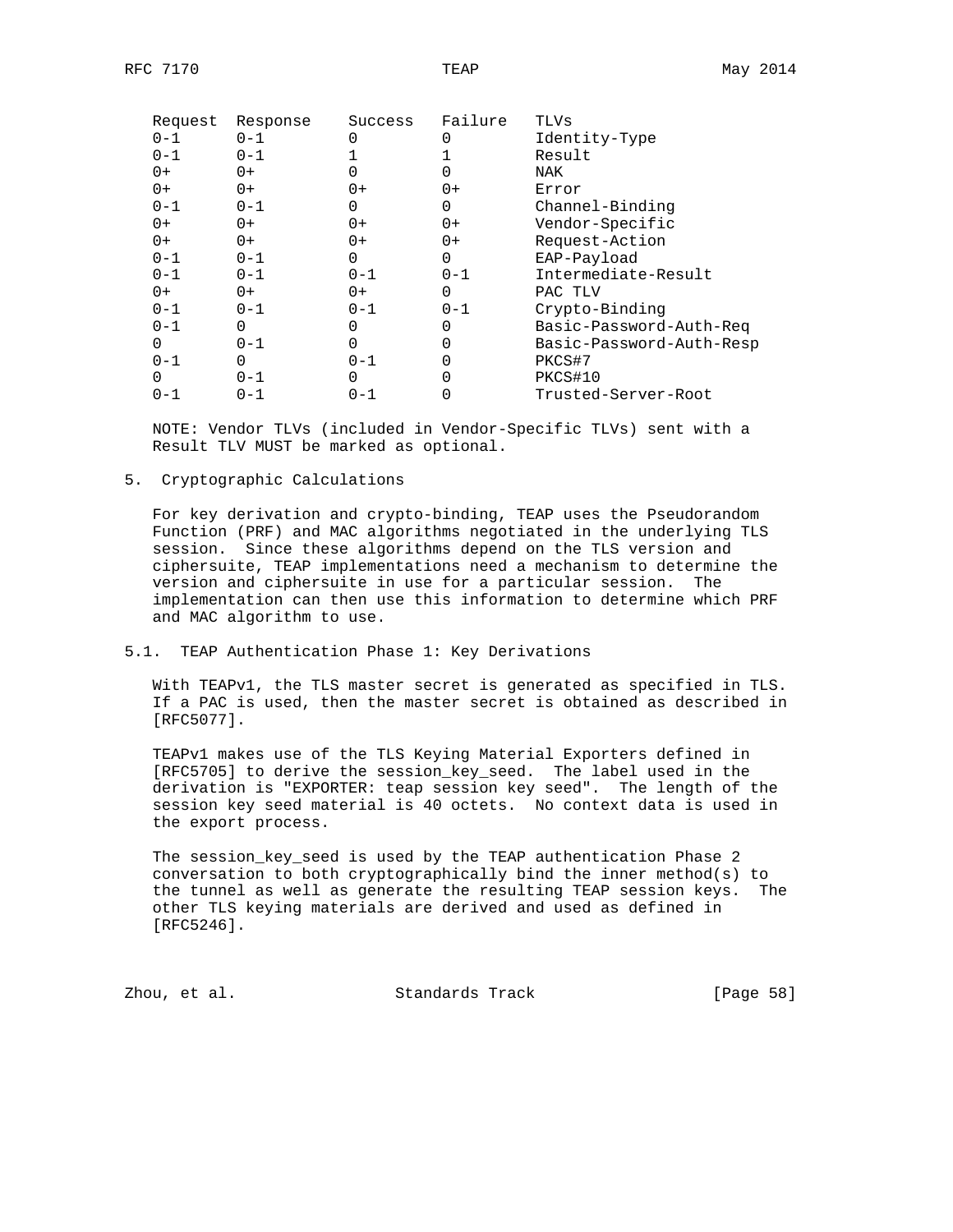### 5.2. Intermediate Compound Key Derivations

 The session\_key\_seed derived as part of TEAP Phase 2 is used in TEAP Phase 2 to generate an Intermediate Compound Key (IMCK) used to verify the integrity of the TLS tunnel after each successful inner authentication and in the generation of Master Session Key (MSK) and Extended Master Session Key (EMSK) defined in [RFC3748]. Note that the IMCK MUST be recalculated after each successful inner EAP method.

 The first step in these calculations is the generation of the base compound key, IMCK[n] from the session\_key\_seed, and any session keys derived from the successful execution of nth inner EAP methods. The inner EAP method(s) may provide Inner Method Session Keys (IMSKs), IMSK1..IMSKn, corresponding to inner method 1 through n.

 If an inner method supports export of an Extended Master Session Key (EMSK), then the IMSK SHOULD be derived from the EMSK as defined in [RFC5295]. The usage label used is "TEAPbindkey@ietf.org", and the length is 64 octets. Optional data parameter is not used in the derivation.

 IMSK = First 32 octets of TLS-PRF(EMSK, "TEAPbindkey@ietf.org" |  $" \ 0" | 64)$ 

 where "|" denotes concatenation, EMSK is the EMSK from the inner method, "TEAPbindkey@ietf.org" consists the ASCII value for the label "TEAPbindkey@ietf.org" (without quotes), "\0" = is a NULL octet (0x00 in hex), length is the 2-octet unsigned integer in network byte order, and TLS-PRF is the PRF negotiated as part of TLS handshake [RFC5246].

 If an inner method does not support export of an Extended Master Session Key (EMSK), then IMSK is the MSK of the inner method. The MSK is truncated at 32 octets if it is longer than 32 octets or padded to a length of 32 octets with zeros if it is less than 32 octets.

 However, it's possible that the peer and server sides might not have the same capability to export EMSK. In order to maintain maximum flexibility while prevent downgrading attack, the following mechanism is in place.

On the sender of the Crypto-Binding TLV side:

 If the EMSK is not available, then the sender computes the Compound MAC using the MSK of the inner method.

Zhou, et al. Standards Track [Page 59]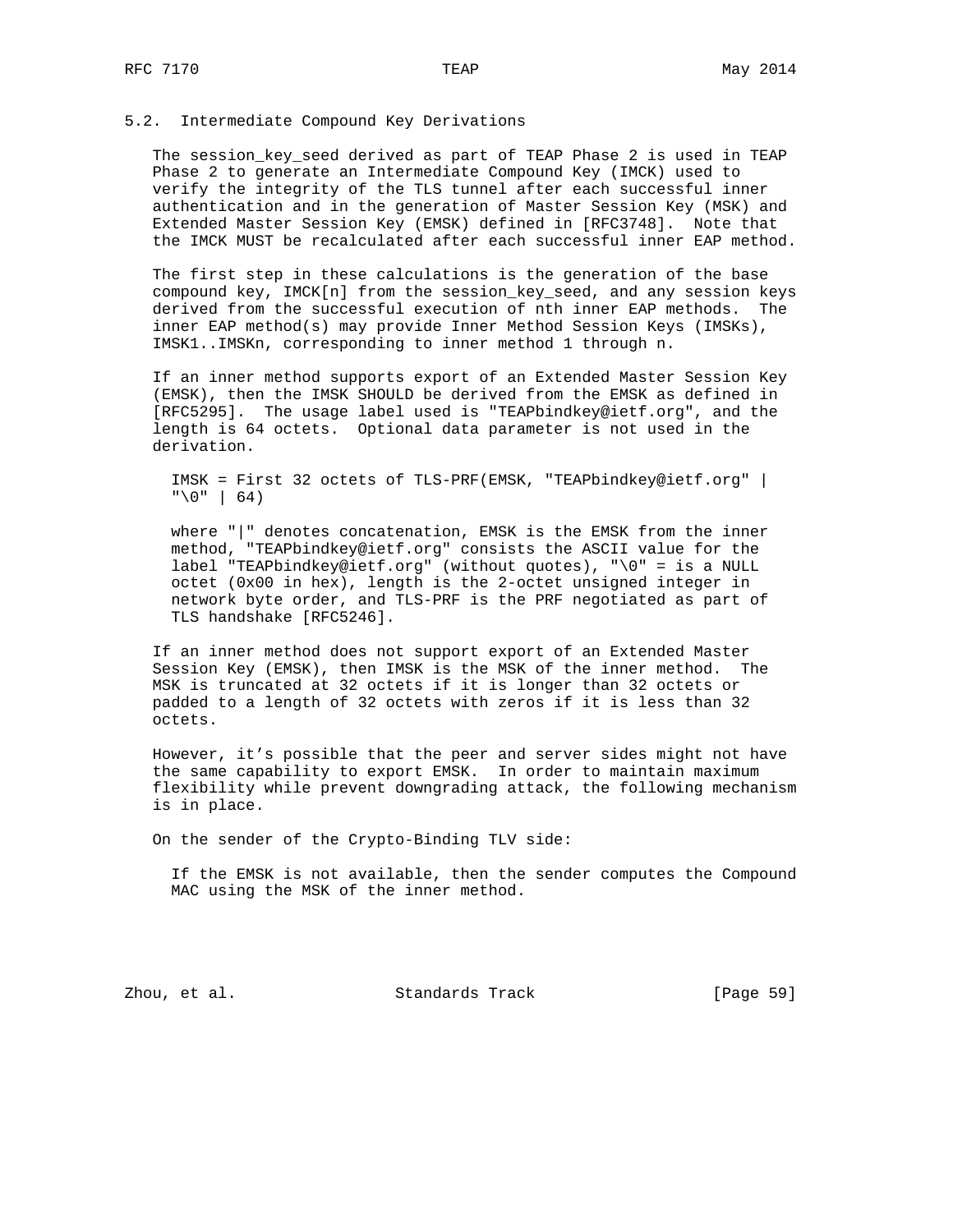If the EMSK is available and the sender's policy accepts MSK-based MAC, then the sender computes two Compound MAC values. The first is computed with the EMSK. The second one is computed using the MSK. Both MACs are then sent to the other side.

 If the EMSK is available but the sender's policy does not allow downgrading to MSK-generated MAC, then the sender SHOULD only send EMSK-based MAC.

On the receiver of the Crypto-Binding TLV side:

 If the EMSK is not available and an MSK-based Compound MAC was sent, then the receiver validates the Compound MAC and sends back an MSK-based Compound MAC response.

 If the EMSK is not available and no MSK-based Compound MAC was sent, then the receiver handles like an invalid Crypto-Binding TLV with a fatal error.

 If the EMSK is available and an EMSK-based Compound MAC was sent, then the receiver validates it and creates a response Compound MAC using the EMSK.

 If the EMSK is available but no EMSK-based Compound MAC was sent and its policy accepts MSK-based MAC, then the receiver validates it using the MSK and, if successful, generates and returns an MSK based Compound MAC.

 If the EMSK is available but no EMSK Compound MAC was sent and its policy does not accept MSK-based MAC, then the receiver handles like an invalid Crypto-Binding TLV with a fatal error.

 If the ith inner method does not generate an EMSK or MSK, then IMSKi is set to zero  $(e.g., MSKi = 32$  octets of  $0x00s$ ). If an inner method fails, then it is not included in this calculation. The derivation of S-IMCK is as follows:

 S-IMCK[0] = session\_key\_seed For  $j = 1$  to  $n-1$  do IMCK[j] = TLS-PRF(S-IMCK[j-1], "Inner Methods Compound Keys", IMSK[j], 60)  $S-IMCK[j] = first 40 octets of IMCK[j]$ CMK[j] = last 20 octets of IMCK[j]

 where TLS-PRF is the PRF negotiated as part of TLS handshake [RFC5246].

Zhou, et al. Standards Track [Page 60]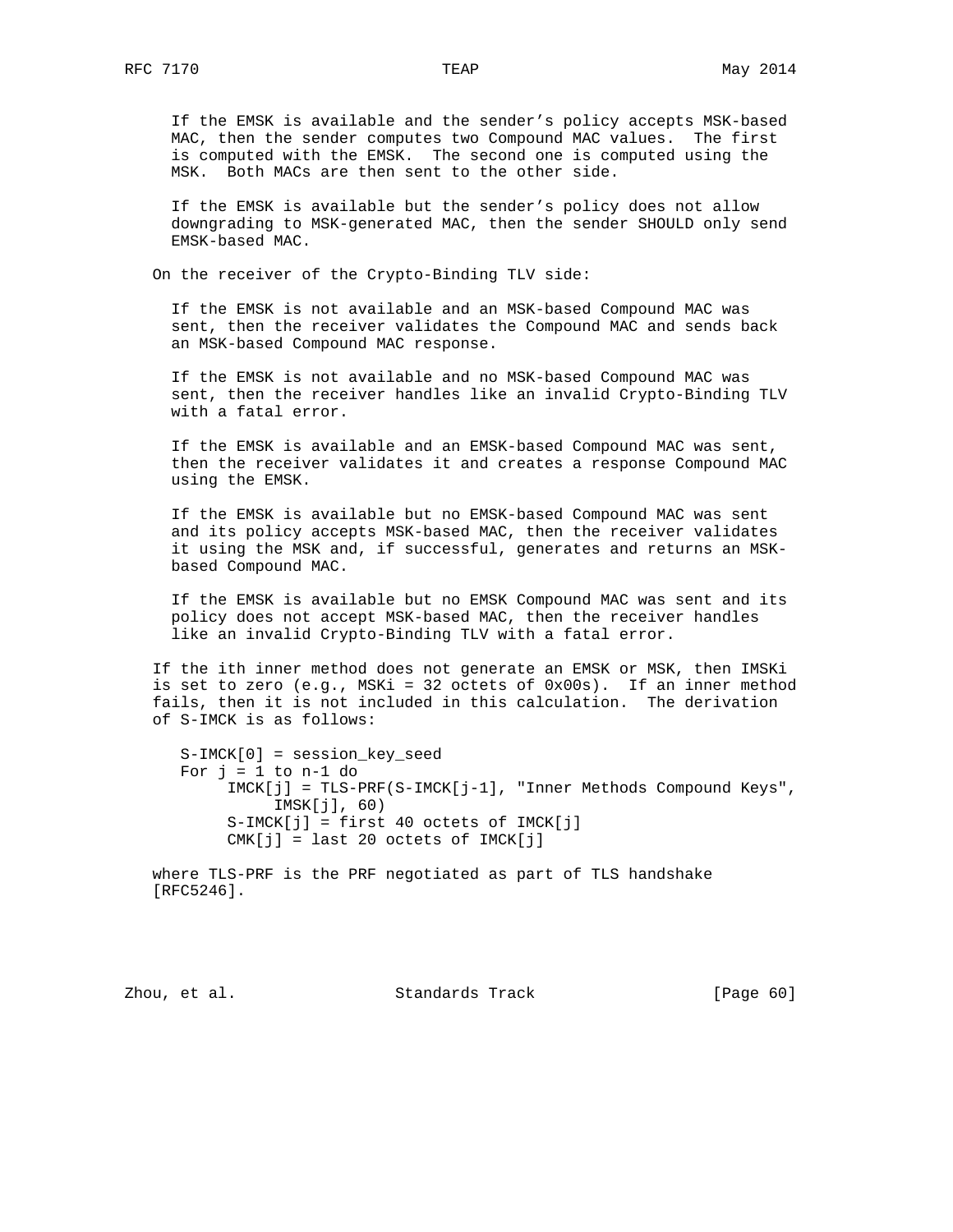5.3. Computing the Compound MAC

 For authentication methods that generate keying material, further protection against man-in-the-middle attacks is provided through cryptographically binding keying material established by both TEAP Phase 1 and TEAP Phase 2 conversations. After each successful inner EAP authentication, EAP EMSK and/or MSKs are cryptographically combined with key material from TEAP Phase 1 to generate a Compound Session Key (CMK). The CMK is used to calculate the Compound MAC as part of the Crypto-Binding TLV described in Section 4.2.13, which helps provide assurance that the same entities are involved in all communications in TEAP. During the calculation of the Compound MAC, the MAC field is filled with zeros.

The Compound MAC computation is as follows:

 $CMK = CMK[j]$ Compound-MAC = MAC( CMK, BUFFER )

 where j is the number of the last successfully executed inner EAP method, MAC is the MAC function negotiated in TLS 1.2 [RFC5246], and BUFFER is created after concatenating these fields in the following order:

- 1 The entire Crypto-Binding TLV attribute with both the EMSK and MSK Compound MAC fields zeroed out.
- 2 The EAP Type sent by the other party in the first TEAP message.
- 3 All the Outer TLVs from the first TEAP message sent by EAP server to peer. If a single TEAP message is fragmented into multiple TEAP packets, then the Outer TLVs in all the fragments of that message MUST be included.
- 4 All the Outer TLVs from the first TEAP message sent by the peer to the EAP server. If a single TEAP message is fragmented into multiple TEAP packets, then the Outer TLVs in all the fragments of that message MUST be included.

5.4. EAP Master Session Key Generation

 TEAP authentication assures the Master Session Key (MSK) and Extended Master Session Key (EMSK) output from the EAP method are the result of all authentication conversations by generating an Intermediate Compound Key (IMCK). The IMCK is mutually derived by the peer and the server as described in Section 5.2 by combining the MSKs from

Zhou, et al. Standards Track [Page 61]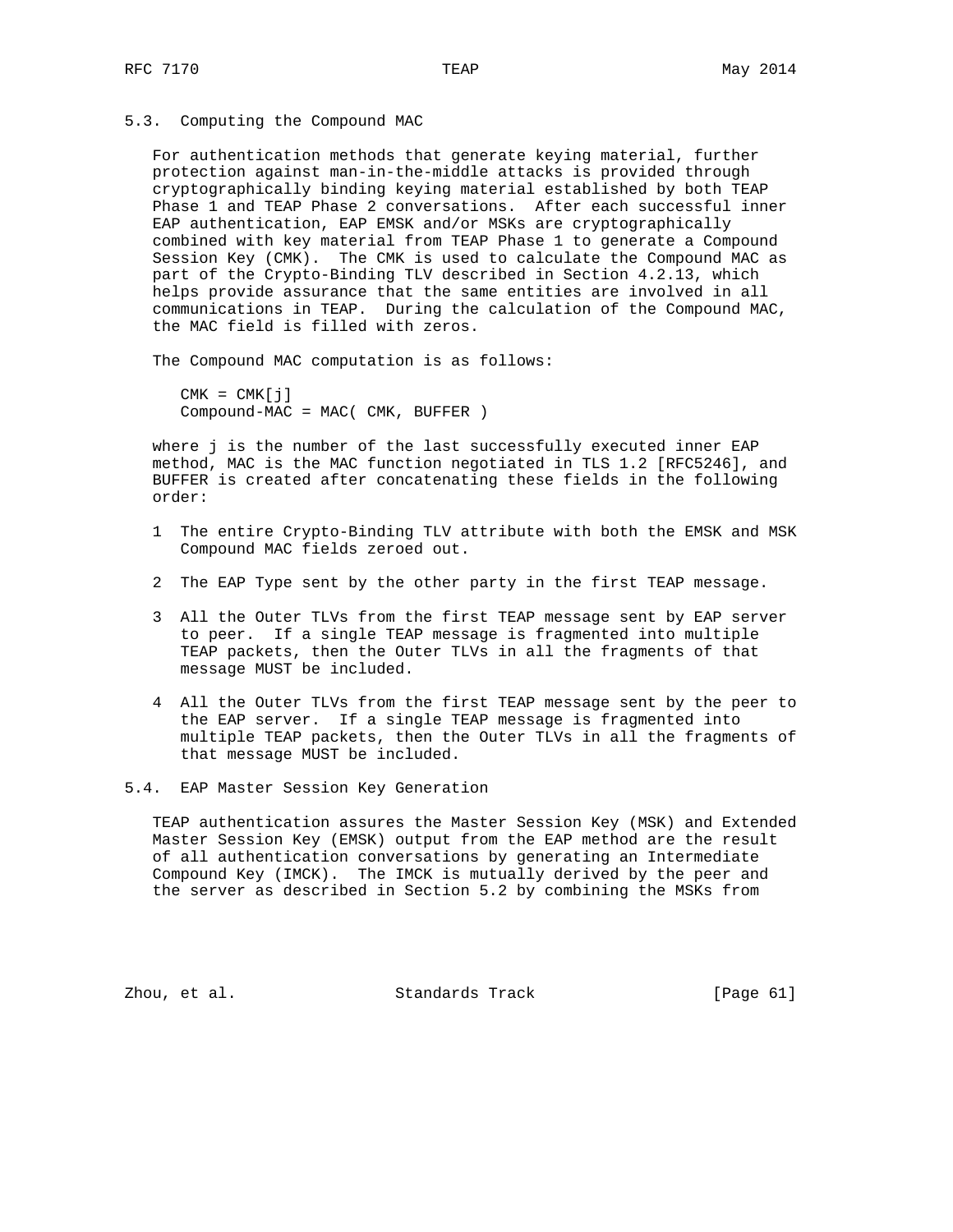inner EAP methods with key material from TEAP Phase 1. The resulting MSK and EMSK are generated as part of the IMCKn key hierarchy as follows:

 MSK = TLS-PRF(S-IMCK[j], "Session Key Generating Function", 64) EMSK = TLS-PRF(S-IMCK[j], "Extended Session Key Generating Function", 64)

 where j is the number of the last successfully executed inner EAP method.

 The EMSK is typically only known to the TEAP peer and server and is not provided to a third party. The derivation of additional keys and transportation of these keys to a third party are outside the scope of this document.

 If no EAP methods have been negotiated inside the tunnel or no EAP methods have been successfully completed inside the tunnel, the MSK and EMSK will be generated directly from the session\_key\_seed meaning S-IMCK = session\_key\_seed.

6. IANA Considerations

 This section provides guidance to the Internet Assigned Numbers Authority (IANA) regarding registration of values related to the TEAP protocol, in accordance with BCP 26 [RFC5226].

The EAP Method Type number 55 has been assigned for TEAP.

 The document defines a registry for TEAP TLV types, which may be assigned by Specification Required as defined in [RFC5226]. Section 4.2 defines the TLV types that initially populate the registry. A summary of the TEAP TLV types is given below:

- 0 Unassigned
- 1 Authority-ID TLV
- 2 Identity-Type TLV
- 3 Result TLV
- 4 NAK TLV
- 5 Error TLV
- 6 Channel-Binding TLV

Zhou, et al. Standards Track [Page 62]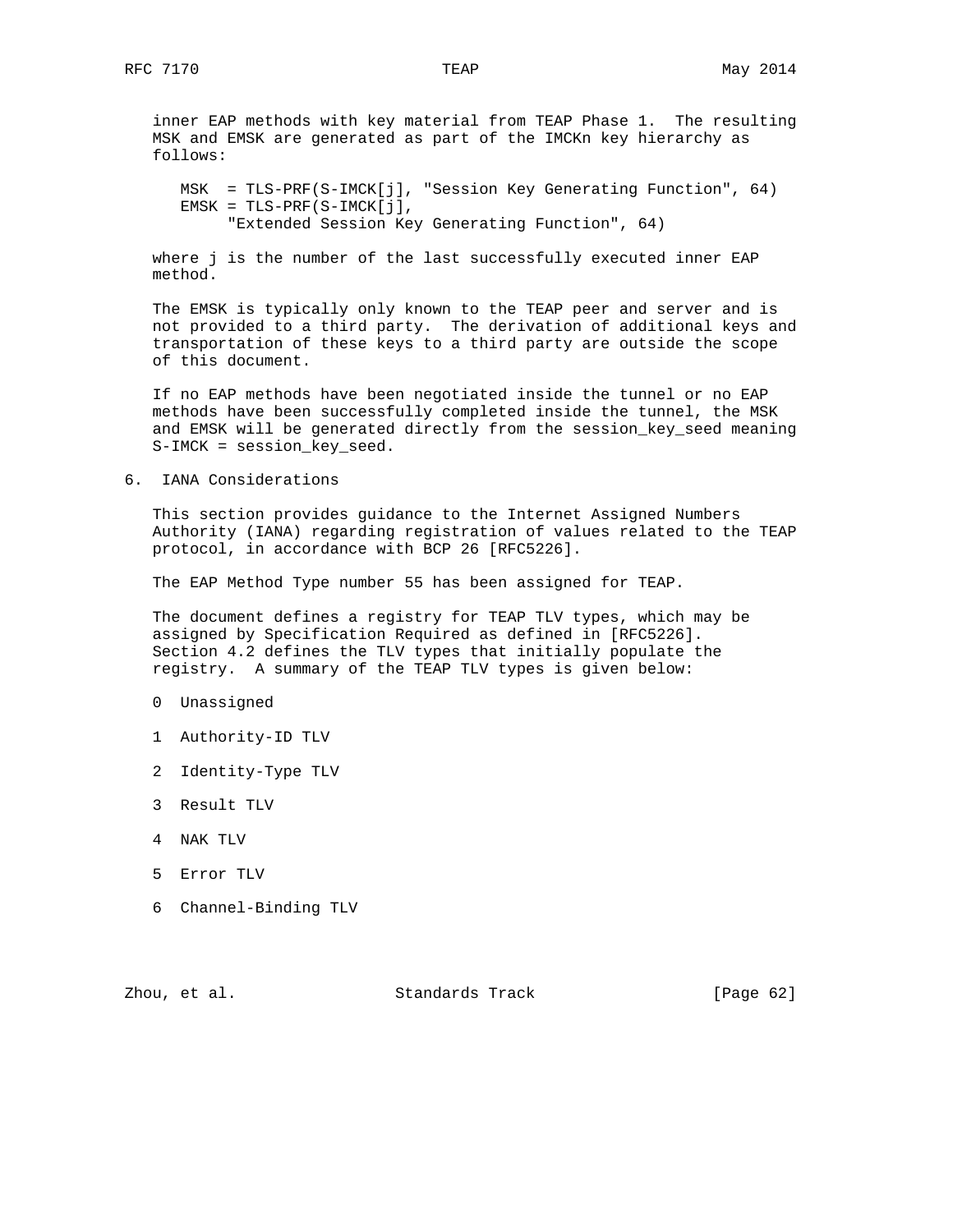- 7 Vendor-Specific TLV
- 8 Request-Action TLV
- 9 EAP-Payload TLV
- 10 Intermediate-Result TLV
- 11 PAC TLV
- 12 Crypto-Binding TLV
- 13 Basic-Password-Auth-Req TLV
- 14 Basic-Password-Auth-Resp TLV
- 15 PKCS#7 TLV
- 16 PKCS#10 TLV
- 17 Trusted-Server-Root TLV

 The Identity-Type defined in Section 4.2.3 contains an identity type code that is assigned on a Specification Required basis as defined in [RFC5226]. The initial types defined are:

- 1 User
- 2 Machine

 The Result TLV defined in Section 4.2.4, Request-Action TLV defined in Section 4.2.9, and Intermediate-Result TLV defined in Section 4.2.11 contain a Status code that is assigned on a Specification Required basis as defined in [RFC5226]. The initial types defined are:

- 1 Success
- 2 Failure

 The Error-TLV defined in Section 4.2.6 requires an error code. TEAP Error-TLV error codes are assigned based on a Specification Required basis as defined in [RFC5226]. The initial list of error codes is as follows:

- 1 User account expires soon
- 2 User account credential expires soon

Zhou, et al. Standards Track [Page 63]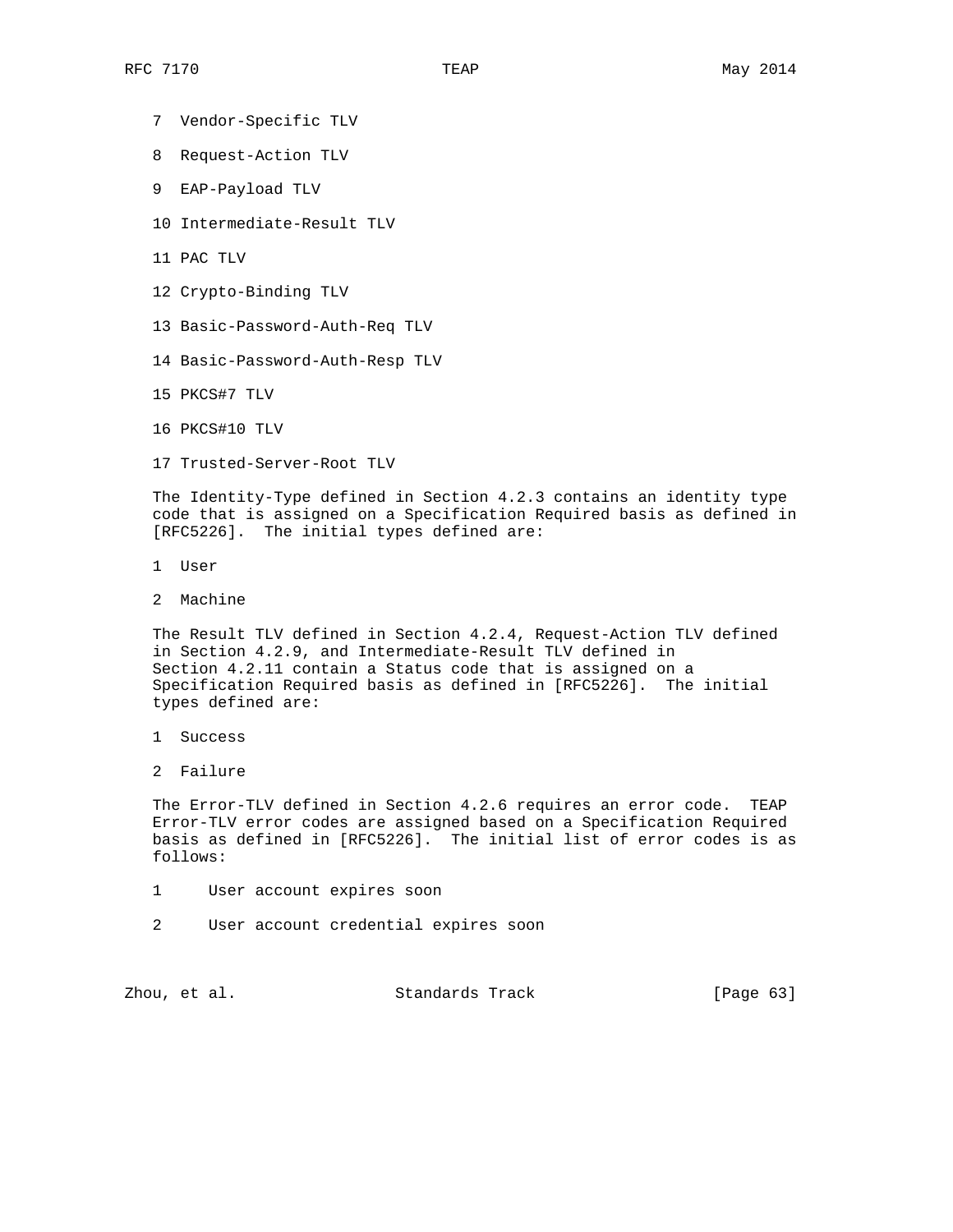- 3 User account authorizations change soon
- 4 Clock skew detected
- 5 Contact administrator
- 6 User account credentials change required
- 1001 Inner Method Error
- 1002 Unspecified authentication infrastructure problem
- 1003 Unspecified authentication failure
- 1004 Unspecified authorization failure
- 1005 User account credentials unavailable
- 1006 User account expired
- 1007 User account locked: try again later
- 1008 User account locked: admin intervention required
- 1009 Authentication infrastructure unavailable
- 1010 Authentication infrastructure not trusted
- 1011 Clock skew too great
- 1012 Invalid inner realm
- 1013 Token out of sync: administrator intervention required
- 1014 Token out of sync: PIN change required
- 1015 Token revoked
- 1016 Tokens exhausted
- 1017 Challenge expired
- 1018 Challenge algorithm mismatch
- 1019 Client certificate not supplied
- 1020 Client certificate rejected

Zhou, et al. Standards Track [Page 64]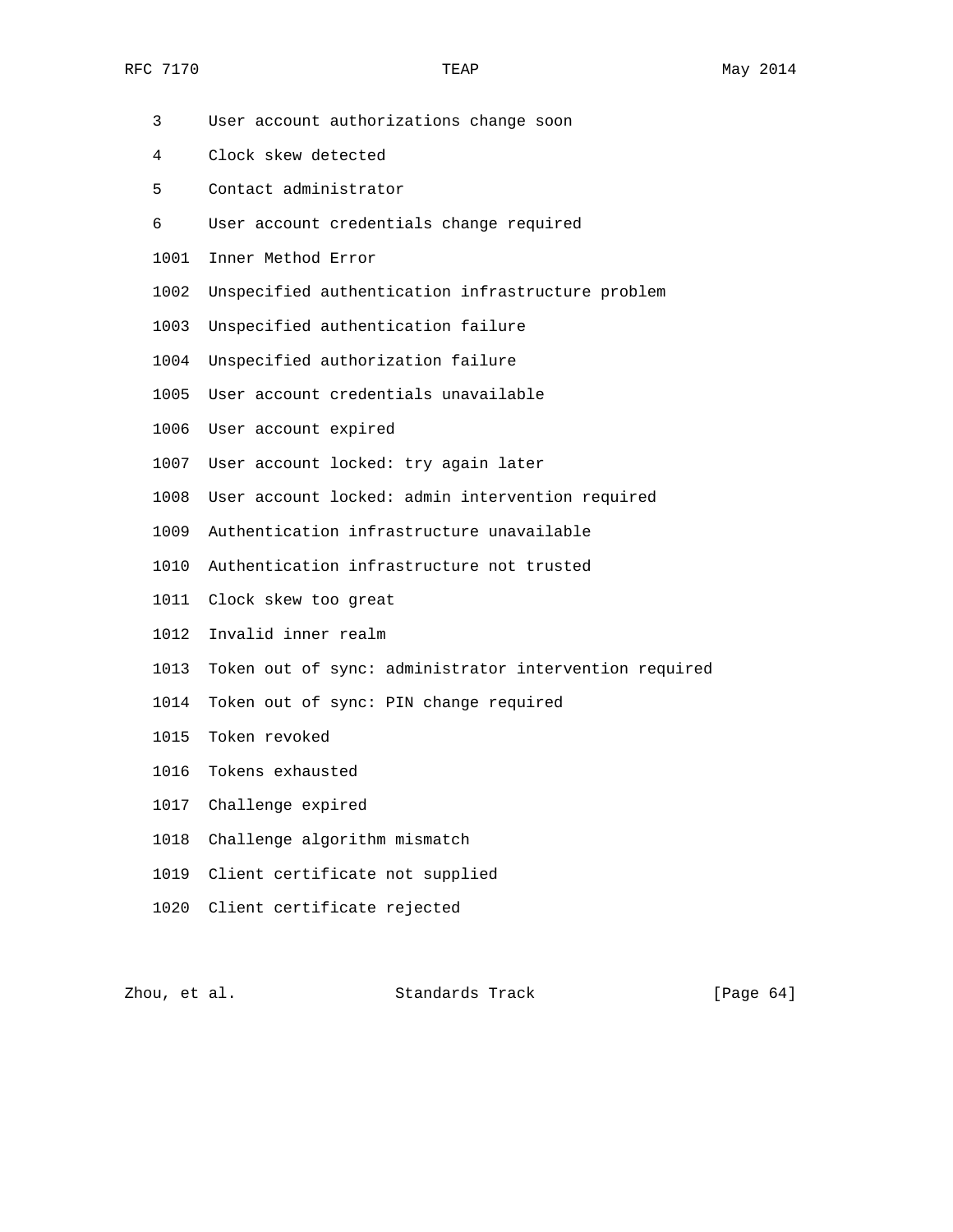- 1021 Realm mismatch between inner and outer identity
- 1022 Unsupported Algorithm In Certificate Signing Request
- 1023 Unsupported Extension In Certificate Signing Request
- 1024 Bad Identity In Certificate Signing Request
- 1025 Bad Certificate Signing Request
- 1026 Internal CA Error
- 1027 General PKI Error
- 1028 Inner method's channel-binding data required but not supplied
- 1029 Inner method's channel-binding data did not include required information
- 1030 Inner method's channel binding failed
- 1031 User account credentials incorrect [USAGE NOT RECOMMENDED]
- 2001 Tunnel Compromise Error
- 2002 Unexpected TLVs Exchanged

 The Request-Action TLV defined in Section 4.2.9 contains an action code that is assigned on a Specification Required basis as defined in [RFC5226]. The initial actions defined are:

- 1 Process-TLV
- 2 Negotiate-EAP

 The PAC Attribute defined in Section 4.2.12.1 contains a Type code that is assigned on a Specification Required basis as defined in [RFC5226]. The initial types defined are:

- 1 PAC-Key
- 2 PAC-Opaque
- 3 PAC-Lifetime
- 4 A-ID
- 5 I-ID

Zhou, et al. Standards Track [Page 65]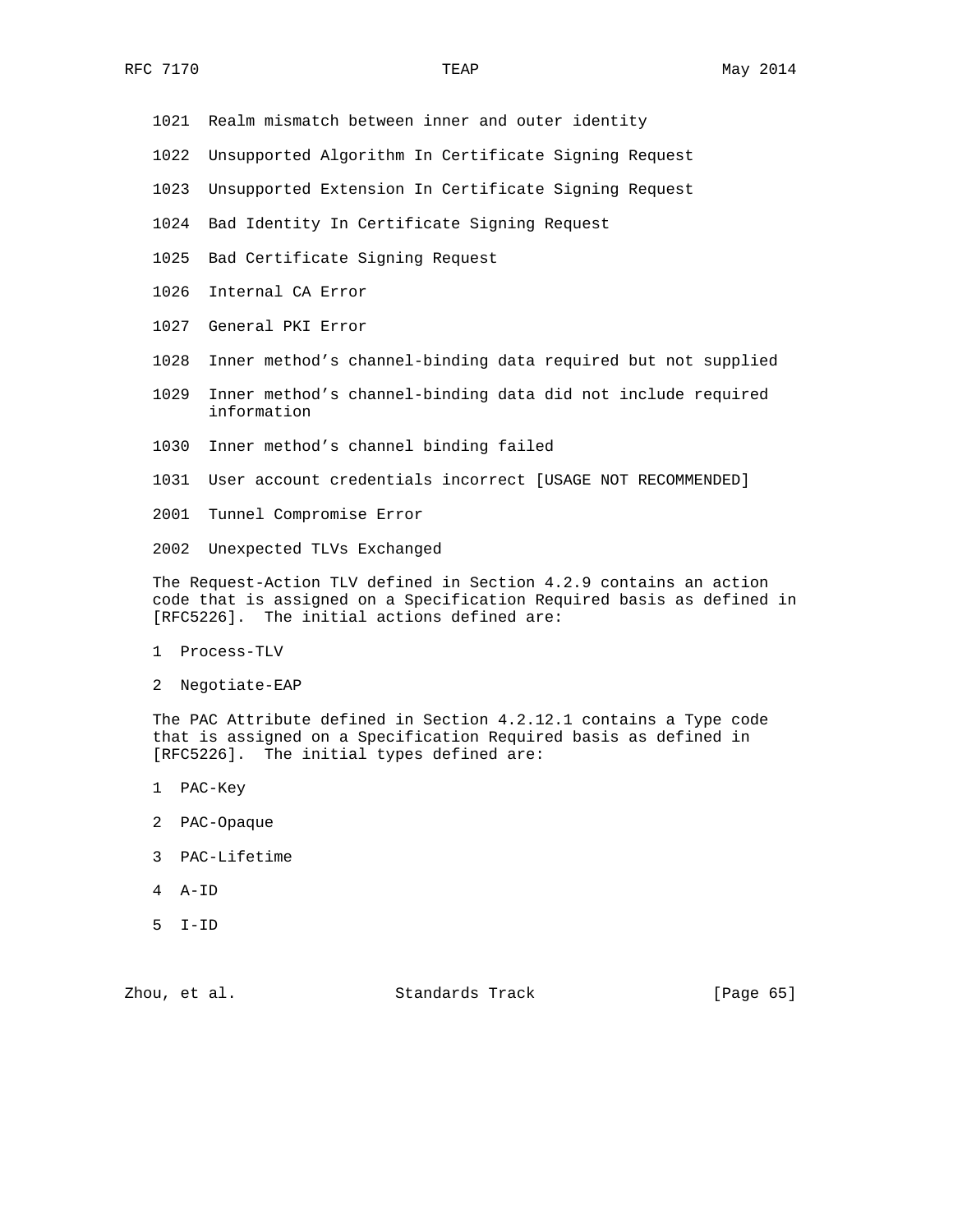- 6 Reserved
- 7 A-ID-Info
- 8 PAC-Acknowledgement
- 9 PAC-Info
- 10 PAC-Type

 The PAC-Type defined in Section 4.2.12.6 contains a type code that is assigned on a Specification Required basis as defined in [RFC5226]. The initial type defined is:

1 Tunnel PAC

 The Trusted-Server-Root TLV defined in Section 4.2.18 contains a Credential-Format code that is assigned on a Specification Required basis as defined in [RFC5226]. The initial type defined is:

1 PKCS#7-Server-Certificate-Root

 The various values under the Vendor-Specific TLV are assigned by Private Use and do not need to be assigned by IANA.

 TEAP registers the label "EXPORTER: teap session key seed" in the TLS Exporter Label Registry [RFC5705]. This label is used in derivation as defined in Section 5.1.

 TEAP registers a TEAP binding usage label from the "User Specific Root Keys (USRK) Key Labels" name space defined in [RFC5295] with a value "TEAPbindkey@ietf.org".

7. Security Considerations

 TEAP is designed with a focus on wireless media, where the medium itself is inherent to eavesdropping. Whereas in wired media an attacker would have to gain physical access to the wired medium, wireless media enables anyone to capture information as it is transmitted over the air, enabling passive attacks. Thus, physical security can not be assumed, and security vulnerabilities are far greater. The threat model used for the security evaluation of TEAP is defined in EAP [RFC3748].

Zhou, et al. Standards Track [Page 66]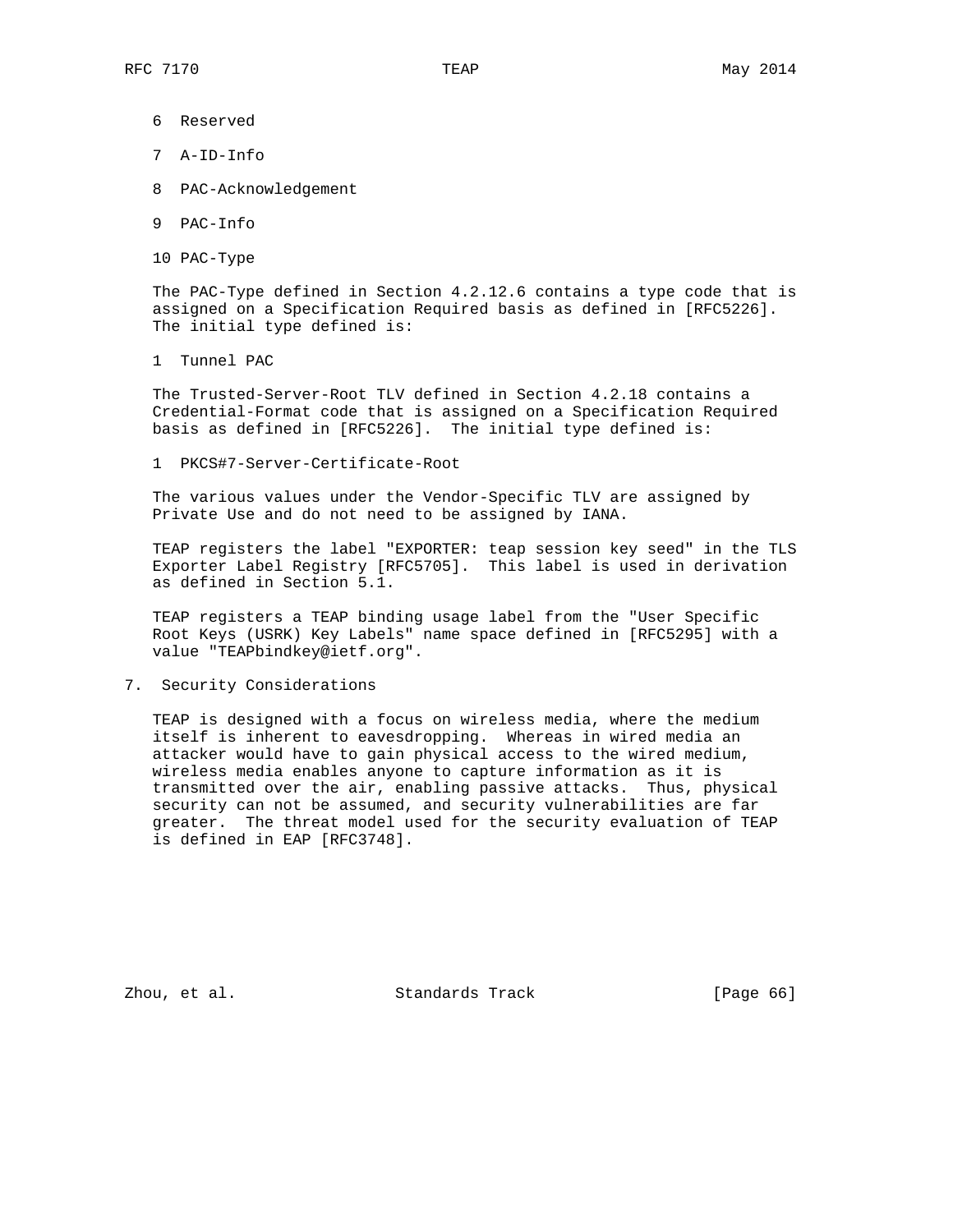### 7.1. Mutual Authentication and Integrity Protection

 As a whole, TEAP provides message and integrity protection by establishing a secure tunnel for protecting the authentication method(s). The confidentiality and integrity protection is defined by TLS and provides the same security strengths afforded by TLS employing a strong entropy shared master secret. The integrity of the key generating authentication methods executed within the TEAP tunnel is verified through the calculation of the Crypto-Binding TLV. This ensures that the tunnel endpoints are the same as the inner method endpoints.

 The Result TLV is protected and conveys the true Success or Failure of TEAP, and it should be used as the indicator of its success or failure respectively. However, as EAP terminates with either a cleartext EAP Success or Failure, a peer will also receive a cleartext EAP Success or Failure. The received cleartext EAP Success or Failure MUST match that received in the Result TLV; the peer SHOULD silently discard those cleartext EAP Success or Failure messages that do not coincide with the status sent in the protected Result TLV.

### 7.2. Method Negotiation

 As is true for any negotiated EAP protocol, NAK packets used to suggest an alternate authentication method are sent unprotected and, as such, are subject to spoofing. During unprotected EAP method negotiation, NAK packets may be interjected as active attacks to negotiate down to a weaker form of authentication, such as EAP-MD5 (which only provides one-way authentication and does not derive a key). Both the peer and server should have a method selection policy that prevents them from negotiating down to weaker methods. Inner method negotiation resists attacks because it is protected by the mutually authenticated TLS tunnel established. Selection of TEAP as an authentication method does not limit the potential inner authentication methods, so TEAP should be selected when available.

 An attacker cannot readily determine the inner EAP method used, except perhaps by traffic analysis. It is also important that peer implementations limit the use of credentials with an unauthenticated or unauthorized server.

### 7.3. Separation of Phase 1 and Phase 2 Servers

 Separation of the TEAP Phase 1 from the Phase 2 conversation is NOT RECOMMENDED. Allowing the Phase 1 conversation to be terminated at a different server than the Phase 2 conversation can introduce vulnerabilities if there is not a proper trust relationship and

Zhou, et al. Standards Track [Page 67]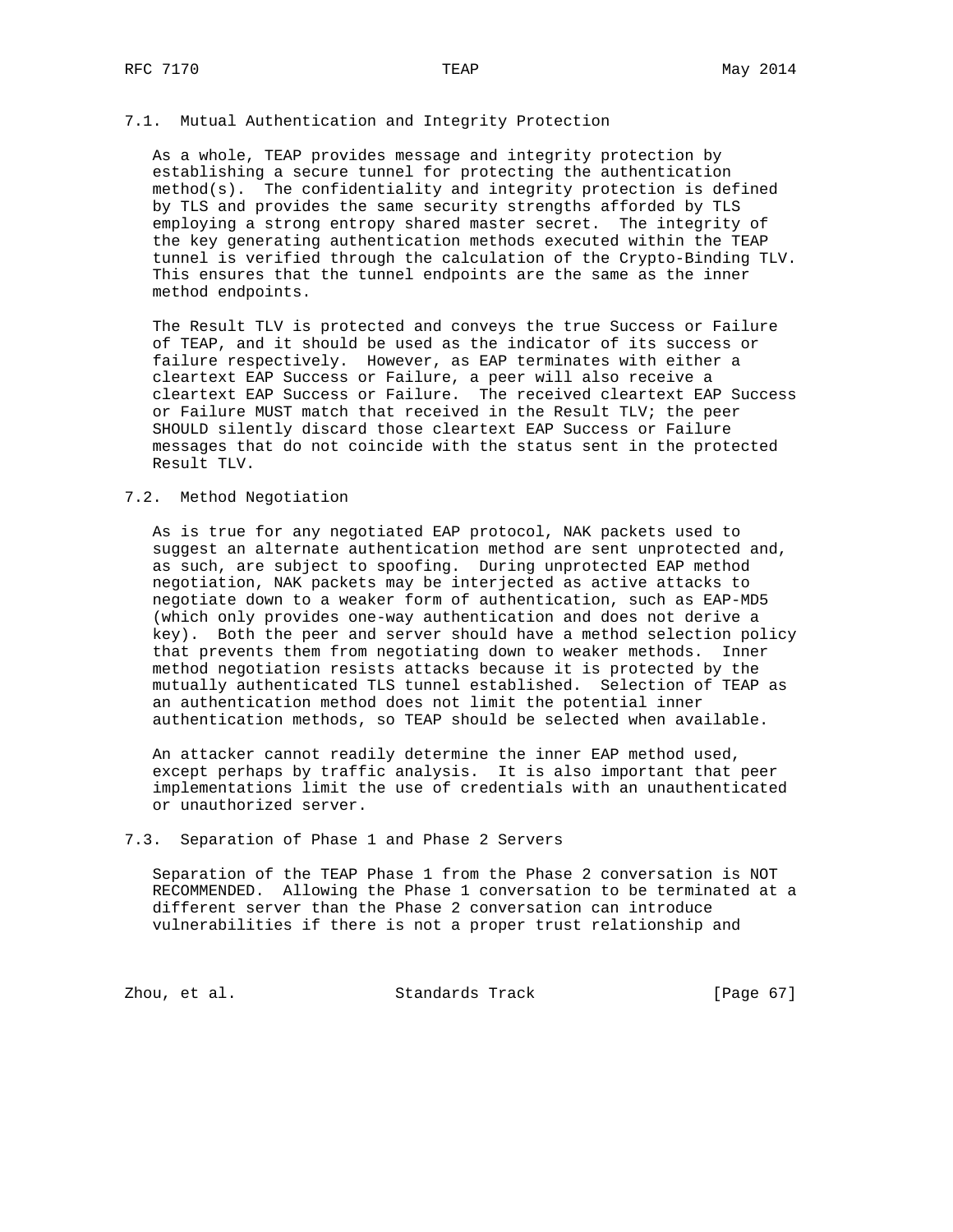protection for the protocol between the two servers. Some vulnerabilities include:

- o Loss of identity protection
- o Offline dictionary attacks
- o Lack of policy enforcement
- o Man-in-the-middle attacks (as described in [RFC7029])

 There may be cases where a trust relationship exists between the Phase 1 and Phase 2 servers, such as on a campus or between two offices within the same company, where there is no danger in revealing the inner identity and credentials of the peer to entities between the two servers. In these cases, using a proxy solution without end-to-end protection of TEAP MAY be used. The TEAP encrypting/decrypting gateway MUST, at a minimum, provide support for IPsec, TLS, or similar protection in order to provide confidentiality for the portion of the conversation between the gateway and the EAP server. In addition, separation of the inner and outer method servers allows for crypto-binding based on the inner method MSK to be thwarted as described in [RFC7029]. Implementation and deployment SHOULD adopt various mitigation strategies described in [RFC7029]. If the inner method is deriving EMSK, then this threat is mitigated as TEAP utilizes the mutual crypto-binding based on EMSK as described in [RFC7029].

7.4. Mitigation of Known Vulnerabilities and Protocol Deficiencies

 TEAP addresses the known deficiencies and weaknesses in the EAP method. By employing a shared secret between the peer and server to establish a secured tunnel, TEAP enables:

- o Per-packet confidentiality and integrity protection
- o User identity protection
- o Better support for notification messages
- o Protected EAP inner method negotiation
- o Sequencing of EAP methods
- o Strong mutually derived MSKs
- o Acknowledged success/failure indication

Zhou, et al. Standards Track [Page 68]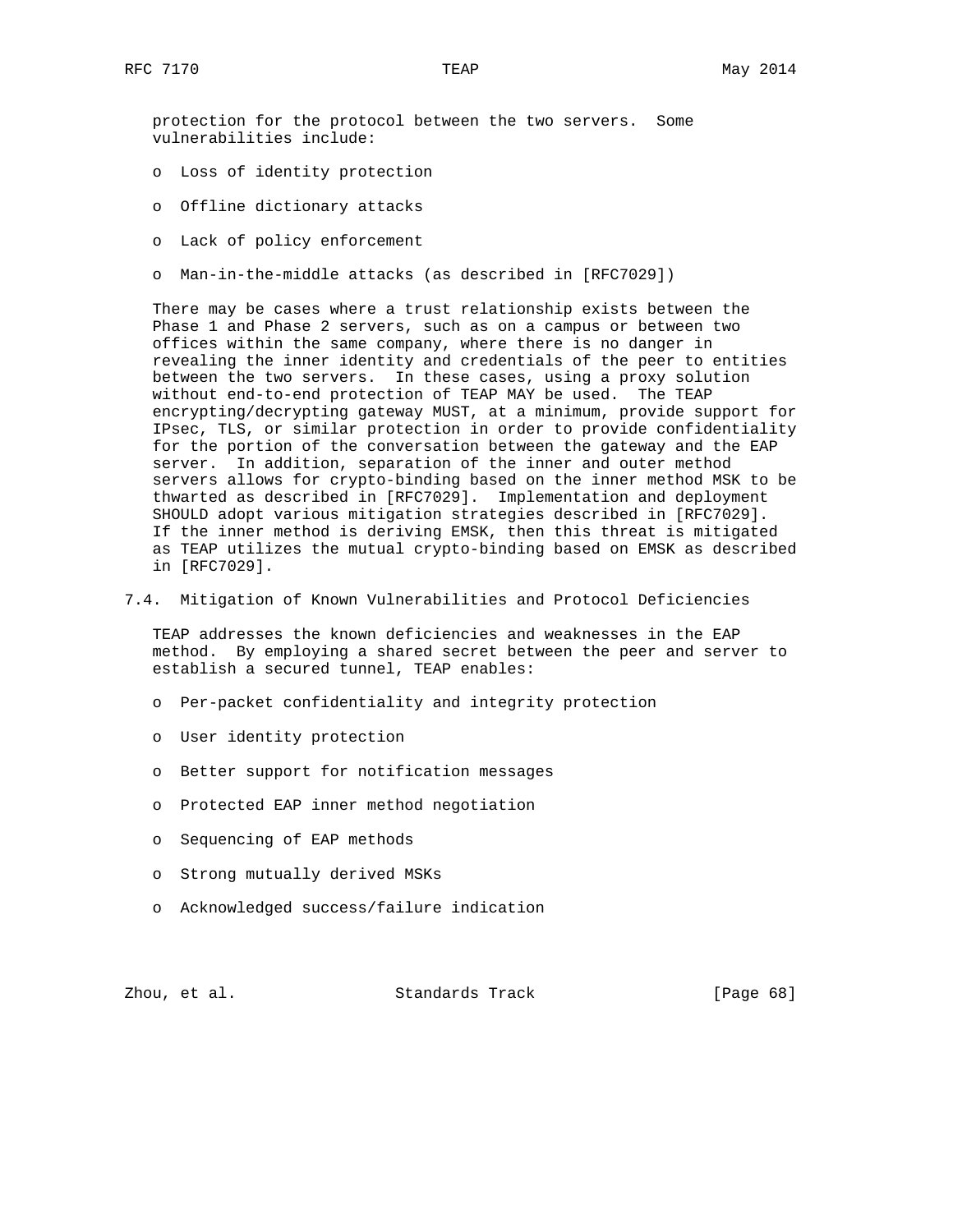- o Faster re-authentications through session resumption
- o Mitigation of dictionary attacks
- o Mitigation of man-in-the-middle attacks
- o Mitigation of some denial-of-service attacks

 It should be noted that in TEAP, as in many other authentication protocols, a denial-of-service attack can be mounted by adversaries sending erroneous traffic to disrupt the protocol. This is a problem in many authentication or key agreement protocols and is therefore noted for TEAP as well.

 TEAP was designed with a focus on protected authentication methods that typically rely on weak credentials, such as password-based secrets. To that extent, the TEAP authentication mitigates several vulnerabilities, such as dictionary attacks, by protecting the weak credential-based authentication method. The protection is based on strong cryptographic algorithms in TLS to provide message confidentiality and integrity. The keys derived for the protection relies on strong random challenges provided by both peer and server as well as an established key with strong entropy. Implementations should follow the recommendation in [RFC4086] when generating random numbers.

7.4.1. User Identity Protection and Verification

 The initial identity request response exchange is sent in cleartext outside the protection of TEAP. Typically, the Network Access Identifier (NAI) [RFC4282] in the identity response is useful only for the realm of information that is used to route the authentication requests to the right EAP server. This means that the identity response may contain an anonymous identity and just contain realm information. In other cases, the identity exchange may be eliminated altogether if there are other means for establishing the destination realm of the request. In no case should an intermediary place any trust in the identity information in the identity response since it is unauthenticated and may not have any relevance to the authenticated identity. TEAP implementations should not attempt to compare any identity disclosed in the initial cleartext EAP Identity response packet with those Identities authenticated in Phase 2.

 Identity request/response exchanges sent after the TEAP tunnel is established are protected from modification and eavesdropping by attackers.

Zhou, et al. Standards Track [Page 69]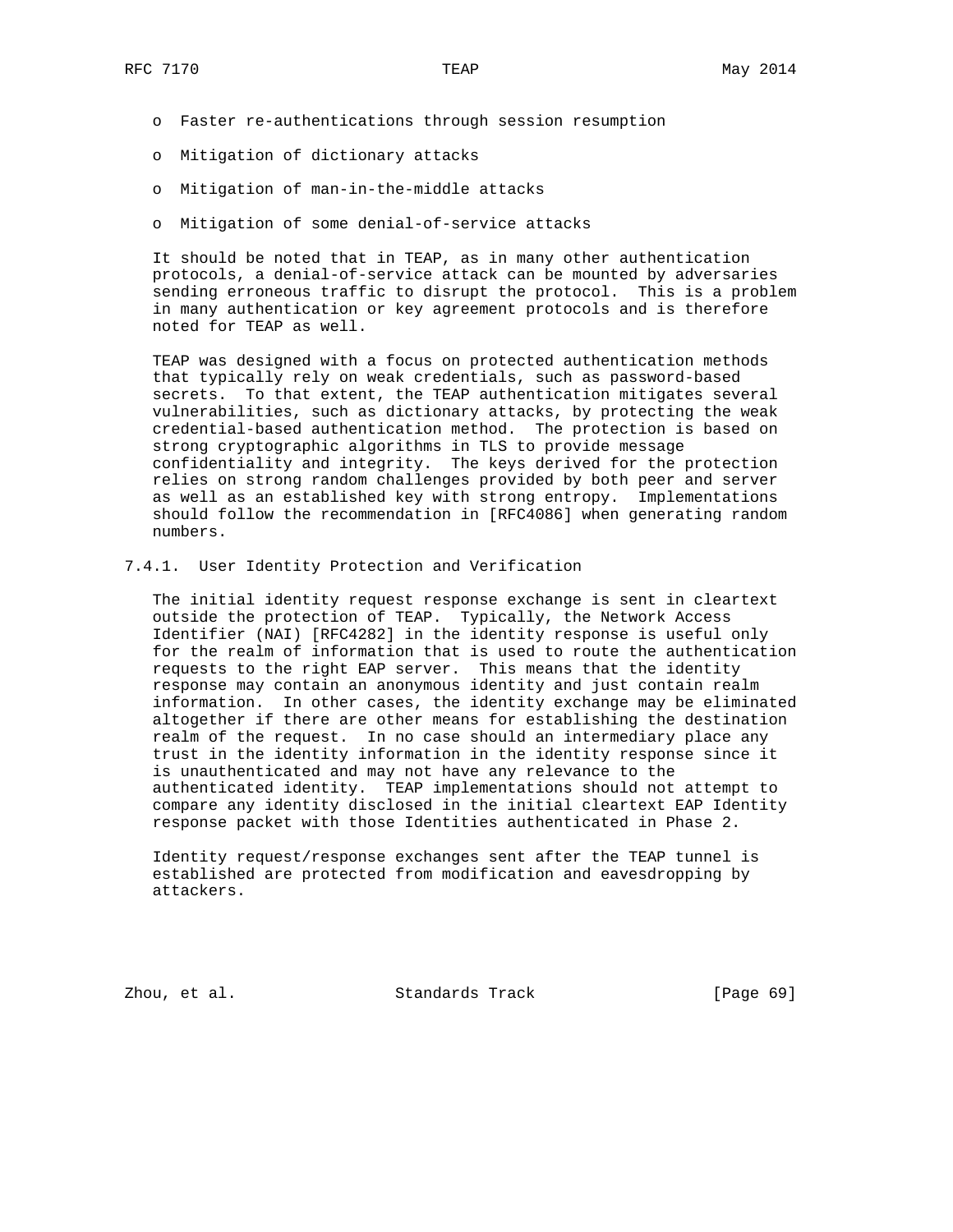Note that since TLS client certificates are sent in the clear, if identity protection is required, then it is possible for the TLS authentication to be renegotiated after the first server authentication. To accomplish this, the server will typically not request a certificate in the server\_hello; then, after the server\_finished message is sent and before TEAP Phase 2, the server MAY send a TLS hello\_request. This allows the peer to perform client authentication by sending a client\_hello if it wants to or send a no\_renegotiation alert to the server indicating that it wants to continue with TEAP Phase 2 instead. Assuming that the peer permits renegotiation by sending a client\_hello, then the server will respond with server\_hello, certificate, and certificate\_request messages. The peer replies with certificate, client\_key\_exchange, and certificate\_verify messages. Since this renegotiation occurs within the encrypted TLS channel, it does not reveal client certificate details. It is possible to perform certificate authentication using an EAP method (for example, EAP-TLS) within the TLS session in TEAP Phase 2 instead of using TLS handshake renegotiation.

7.4.2. Dictionary Attack Resistance

 TEAP was designed with a focus on protected authentication methods that typically rely on weak credentials, such as password-based secrets. TEAP mitigates dictionary attacks by allowing the establishment of a mutually authenticated encrypted TLS tunnel providing confidentiality and integrity to protect the weak credential-based authentication method.

7.4.3. Protection against Man-in-the-Middle Attacks

 Allowing methods to be executed both with and without the protection of a secure tunnel opens up a possibility of a man-in-the-middle attack. To avoid man-in-the-middle attacks it is recommended to always deploy authentication methods with the protection of TEAP. TEAP provides protection from man-in-the-middle attacks even if a deployment chooses to execute inner EAP methods both with and without TEAP protection. TEAP prevents this attack in two ways:

- 1. By using the PAC-Key to mutually authenticate the peer and server during TEAP authentication Phase 1 establishment of a secure tunnel.
- 2. By using the keys generated by the inner authentication method (if the inner methods are key generating) in the crypto-binding exchange and in the generation of the key material exported by the EAP method described in Section 5.

Zhou, et al. Standards Track [Page 70]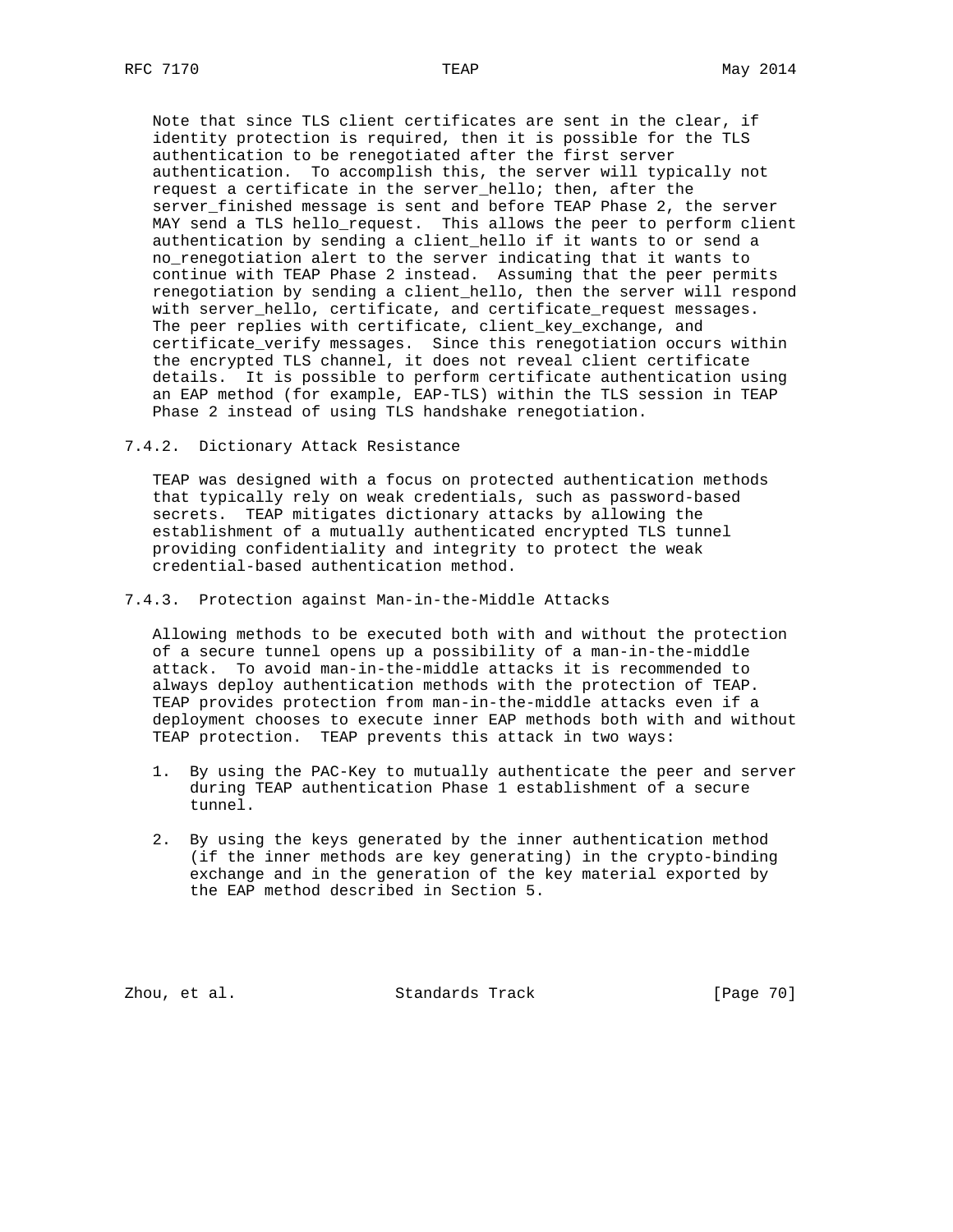TEAP crypto binding does not guarantee man-in-the-middle protection if the client allows a connection to an untrusted server, such as in the case where the client does not properly validate the server's certificate. If the TLS ciphersuite derives the master secret solely from the contribution of secret data from one side of the conversation (such as ciphersuites based on RSA key transport), then an attacker who can convince the client to connect and engage in authentication can impersonate the client to another server even if a strong inner method is executed within the tunnel. If the TLS ciphersuite derives the master secret from the contribution of secrets from both sides of the conversation (such as in ciphersuites based on Diffie-Hellman), then crypto binding can detect an attacker in the conversation if a strong inner method is used.

7.4.4. PAC Binding to User Identity

 A PAC may be bound to a user identity. A compliant implementation of TEAP MUST validate that an identity obtained in the PAC-Opaque field matches at minimum one of the identities provided in the TEAP Phase 2 authentication method. This validation provides another binding to ensure that the intended peer (based on identity) has successfully completed the TEAP Phase 1 and proved identity in the Phase 2 conversations.

## 7.5. Protecting against Forged Cleartext EAP Packets

 EAP Success and EAP Failure packets are, in general, sent in cleartext and may be forged by an attacker without detection. Forged EAP Failure packets can be used to attempt to convince an EAP peer to disconnect. Forged EAP Success packets may be used to attempt to convince a peer that authentication has succeeded, even though the authenticator has not authenticated itself to the peer.

 By providing message confidentiality and integrity, TEAP provides protection against these attacks. Once the peer and authentication server (AS) initiate the TEAP authentication Phase 2, compliant TEAP implementations MUST silently discard all cleartext EAP messages, unless both the TEAP peer and server have indicated success or failure using a protected mechanism. Protected mechanisms include the TLS alert mechanism and the protected termination mechanism described in Section 3.3.3.

 The success/failure decisions within the TEAP tunnel indicate the final decision of the TEAP authentication conversation. After a success/failure result has been indicated by a protected mechanism, the TEAP peer can process unprotected EAP Success and EAP Failure messages; however, the peer MUST ignore any unprotected EAP Success

Zhou, et al. Standards Track [Page 71]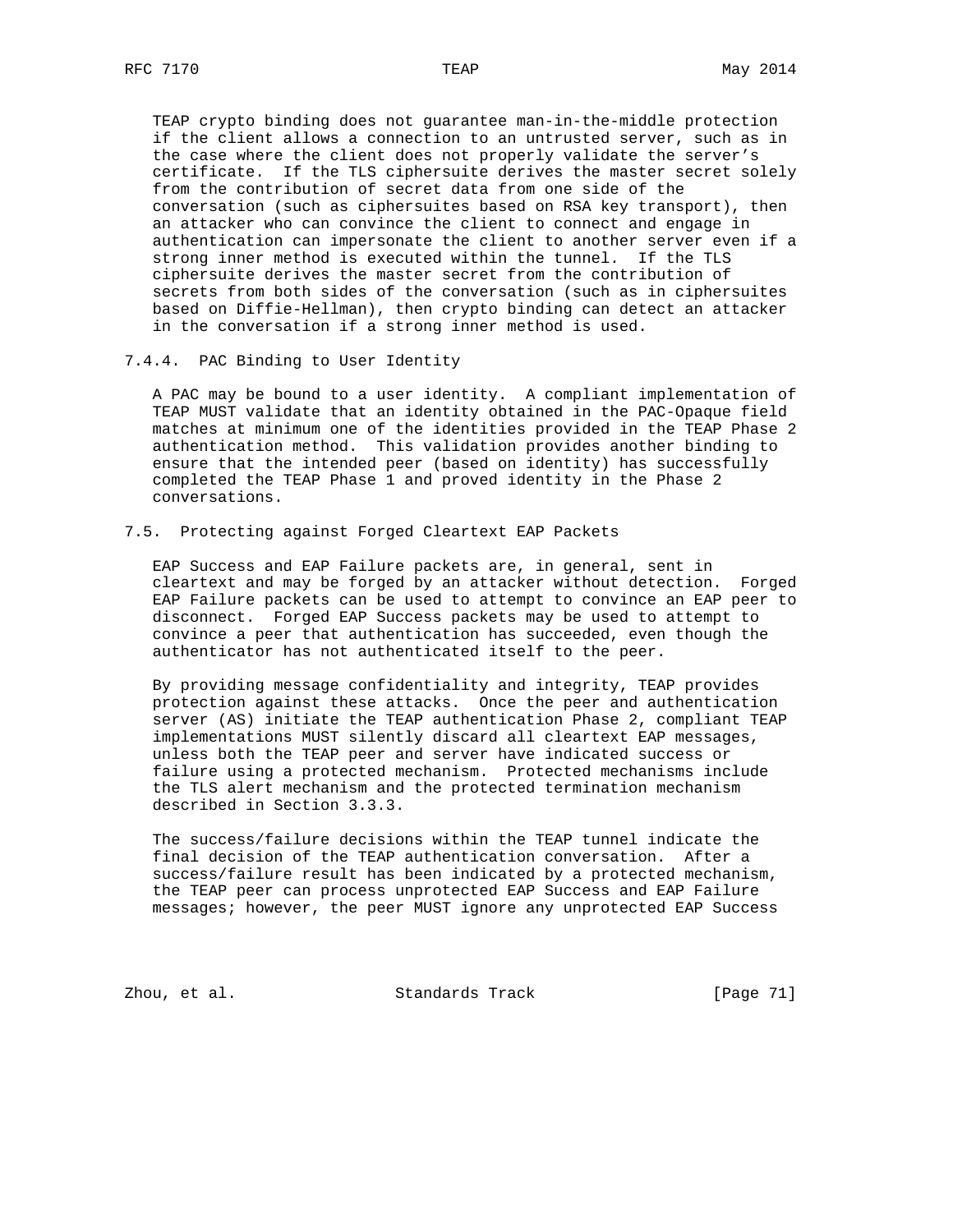or Failure messages where the result does not match the result of the protected mechanism.

 To abide by [RFC3748], the server sends a cleartext EAP Success or EAP Failure packet to terminate the EAP conversation. However, since EAP Success and EAP Failure packets are not retransmitted, the final packet may be lost. While a TEAP-protected EAP Success or EAP Failure packet should not be a final packet in a TEAP conversation, it may occur based on the conditions stated above, so an EAP peer should not rely upon the unprotected EAP Success and Failure messages.

## 7.6. Server Certificate Validation

 As part of the TLS negotiation, the server presents a certificate to the peer. The peer SHOULD verify the validity of the EAP server certificate and SHOULD also examine the EAP server name presented in the certificate in order to determine whether the EAP server can be trusted. When performing server certificate validation, implementations MUST provide support for the rules in [RFC5280] for validating certificates against a known trust anchor. In addition, implementations MUST support matching the realm portion of the peer's NAI against a SubjectAltName of type dNSName within the server certificate. However, in certain deployments, this might not be turned on. Please note that in the case where the EAP authentication is remote, the EAP server will not reside on the same machine as the authenticator, and therefore, the name in the EAP server's certificate cannot be expected to match that of the intended destination. In this case, a more appropriate test might be whether the EAP server's certificate is signed by a certification authority (CA) controlling the intended domain and whether the authenticator can be authorized by a server in that domain.

## 7.7. Tunnel PAC Considerations

 Since the Tunnel PAC is stored by the peer, special care should be given to the overall security of the peer. The Tunnel PAC MUST be securely stored by the peer to prevent theft or forgery of any of the Tunnel PAC components. In particular, the peer MUST securely store the PAC-Key and protect it from disclosure or modification. Disclosure of the PAC-Key enables an attacker to establish the TEAP tunnel; however, disclosure of the PAC-Key does not reveal the peer or server identity or compromise any other peer's PAC credentials. Modification of the PAC-Key or PAC-Opaque components of the Tunnel PAC may also lead to denial of service as the tunnel establishment will fail. The PAC-Opaque component is the effective TLS ticket extension used to establish the tunnel using the techniques of [RFC5077]. Thus, the security considerations defined by [RFC5077]

Zhou, et al. Standards Track [Page 72]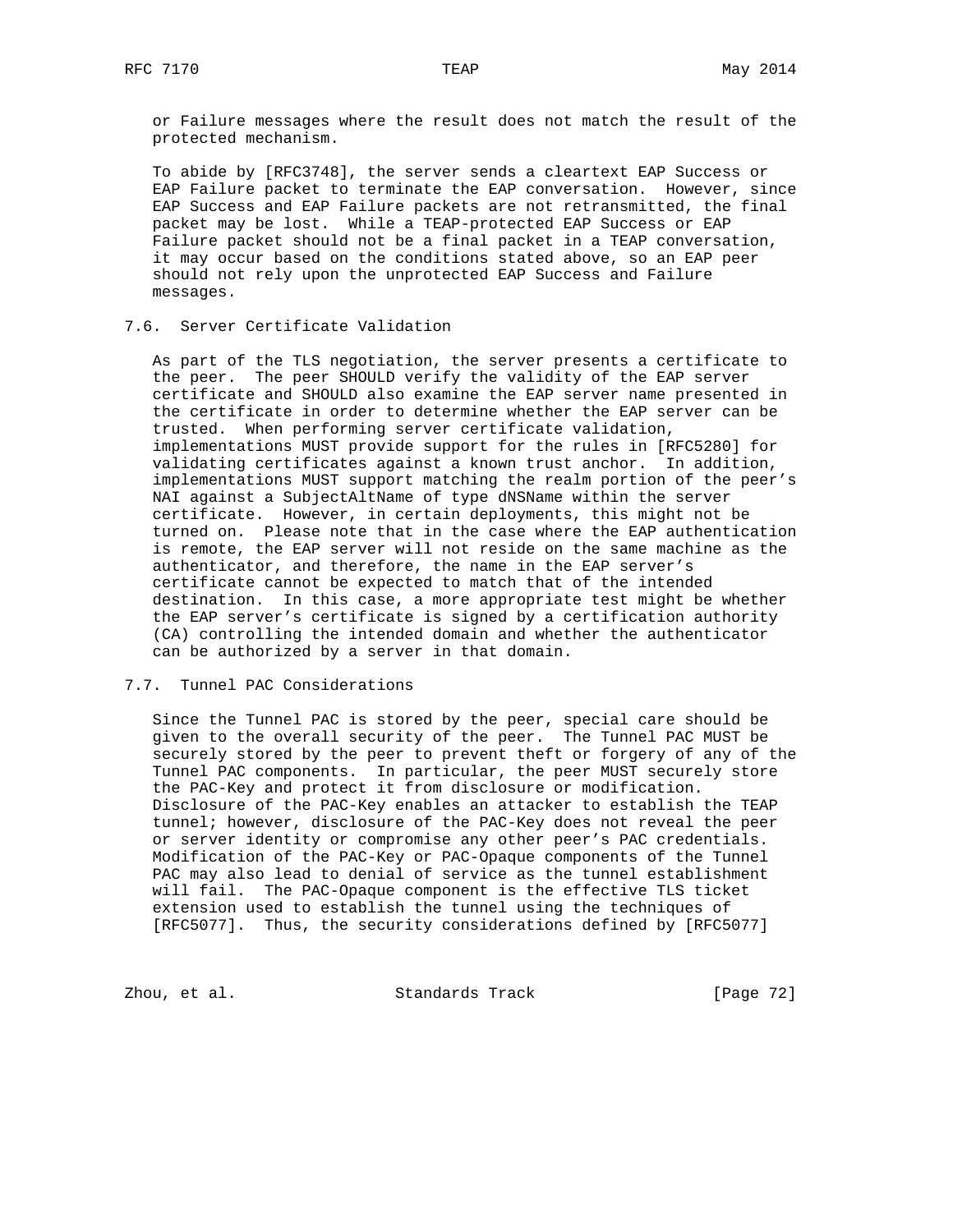also apply to the PAC-Opaque. The PAC-Info may contain information about the Tunnel PAC such as the identity of the PAC issuer and the Tunnel PAC lifetime for use in the management of the Tunnel PAC. The PAC-Info should be securely stored by the peer to protect it from disclosure and modification.

7.8. Security Claims

 This section provides the needed security claim requirement for EAP [RFC3748].

 Auth. mechanism: Certificate-based, shared-secret-based, and various tunneled authentication mechanisms.

Ciphersuite negotiation: Yes

Mutual authentication: Yes

- Integrity protection: Yes. Any method executed within the TEAP tunnel is integrity protected. The cleartext EAP headers outside the tunnel are not integrity protected.
- Replay protection: Yes
- Confidentiality: Yes
- Key derivation: Yes
- Key strength: See Note 1 below.
- Dictionary attack prot.: Yes
- Fast reconnect: Yes
- Cryptographic binding: Yes
- Session independence: Yes
- 
- Fragmentation: Yes Key Hierarchy: Yes
- Channel binding: Yes

Zhou, et al. Standards Track [Page 73]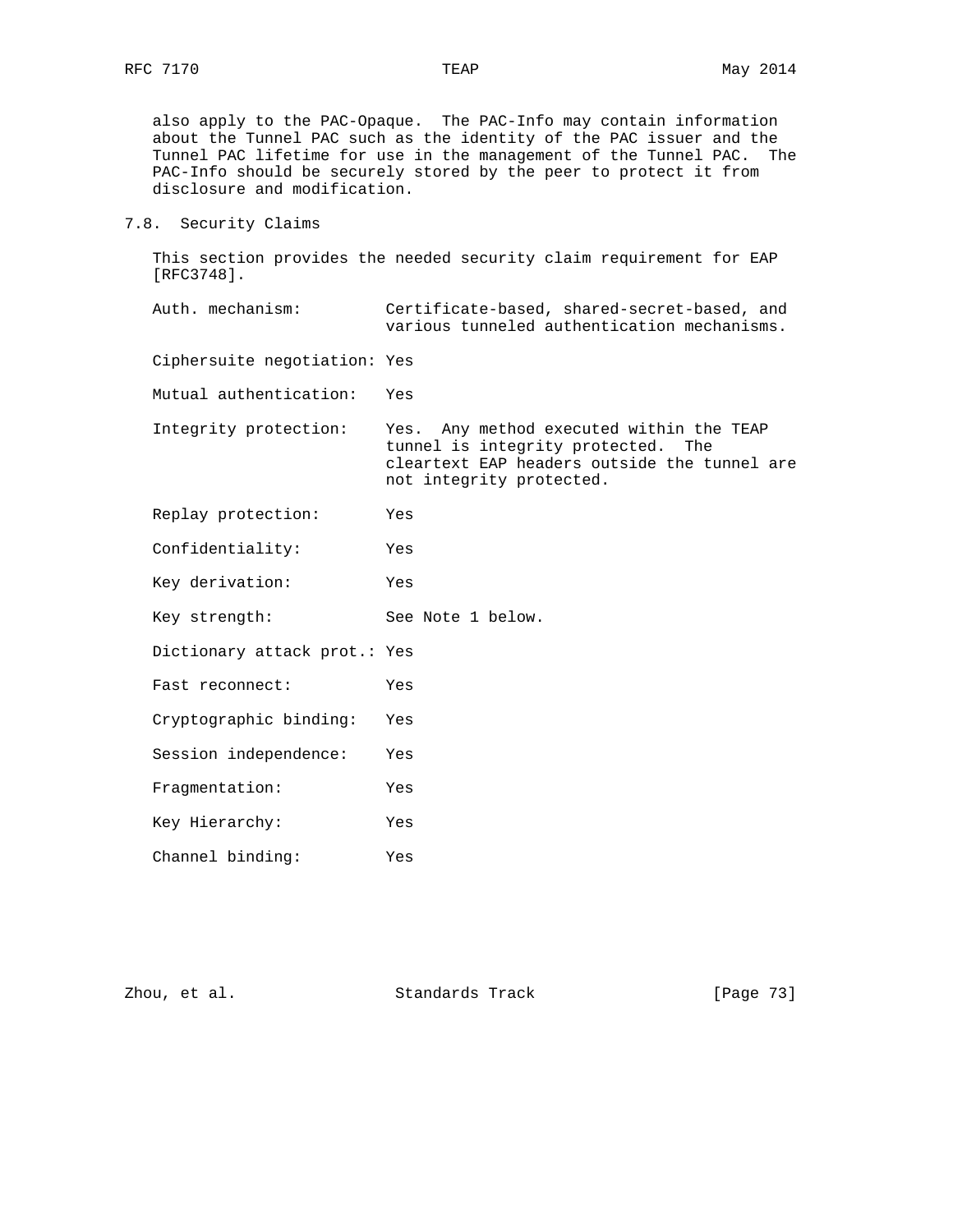Notes

 1. BCP 86 [RFC3766] offers advice on appropriate key sizes. The National Institute for Standards and Technology (NIST) also offers advice on appropriate key sizes in [NIST-SP-800-57]. [RFC3766], Section 5 advises use of the following required RSA or DH (Diffie-Hellman) module and DSA (Digital Signature Algorithm) subgroup size in bits for a given level of attack resistance in bits. Based on the table below, a 2048-bit RSA key is required to provide 112-bit equivalent key strength:

| Attack Resistance<br>(bits) | RSA or DH Modulus<br>size (bits) | DSA subgroup<br>size (bits) |
|-----------------------------|----------------------------------|-----------------------------|
|                             |                                  |                             |
| 70                          | 947                              | 129                         |
| 80                          | 1228                             | 148                         |
| 90                          | 1553                             | 167                         |
| 100                         | 1926                             | 186                         |
| 150                         | 4575                             | 284                         |
| 200                         | 8719                             | 383                         |
| 250                         | 14596                            | 482                         |
|                             |                                  |                             |

8. Acknowledgements

 This specification is based on EAP-FAST [RFC4851], which included the ideas and efforts of Nancy Cam-Winget, David McGrew, Joe Salowey, Hao Zhou, Pad Jakkahalli, Mark Krischer, Doug Smith, and Glen Zorn of Cisco Systems, Inc.

 The TLV processing was inspired from work on the Protected Extensible Authentication Protocol version 2 (PEAPv2) with Ashwin Palekar, Dan Smith, Sean Turner, and Simon Josefsson.

 The method for linking identity and proof-of-possession by placing the tls-unique value in the challengePassword field of the CSR as described in Section 3.8.2 was inspired by the technique described in "Enrollment over Secure Transport" [RFC7030].

 Helpful review comments were provided by Russ Housley, Jari Arkko, Ilan Frenkel, Jeremy Steiglitz, Dan Harkins, Sam Hartman, Jim Schaad, Barry Leiba, Stephen Farrell, Chris Lonvick, and Josh Howlett.

Zhou, et al. Standards Track [Page 74]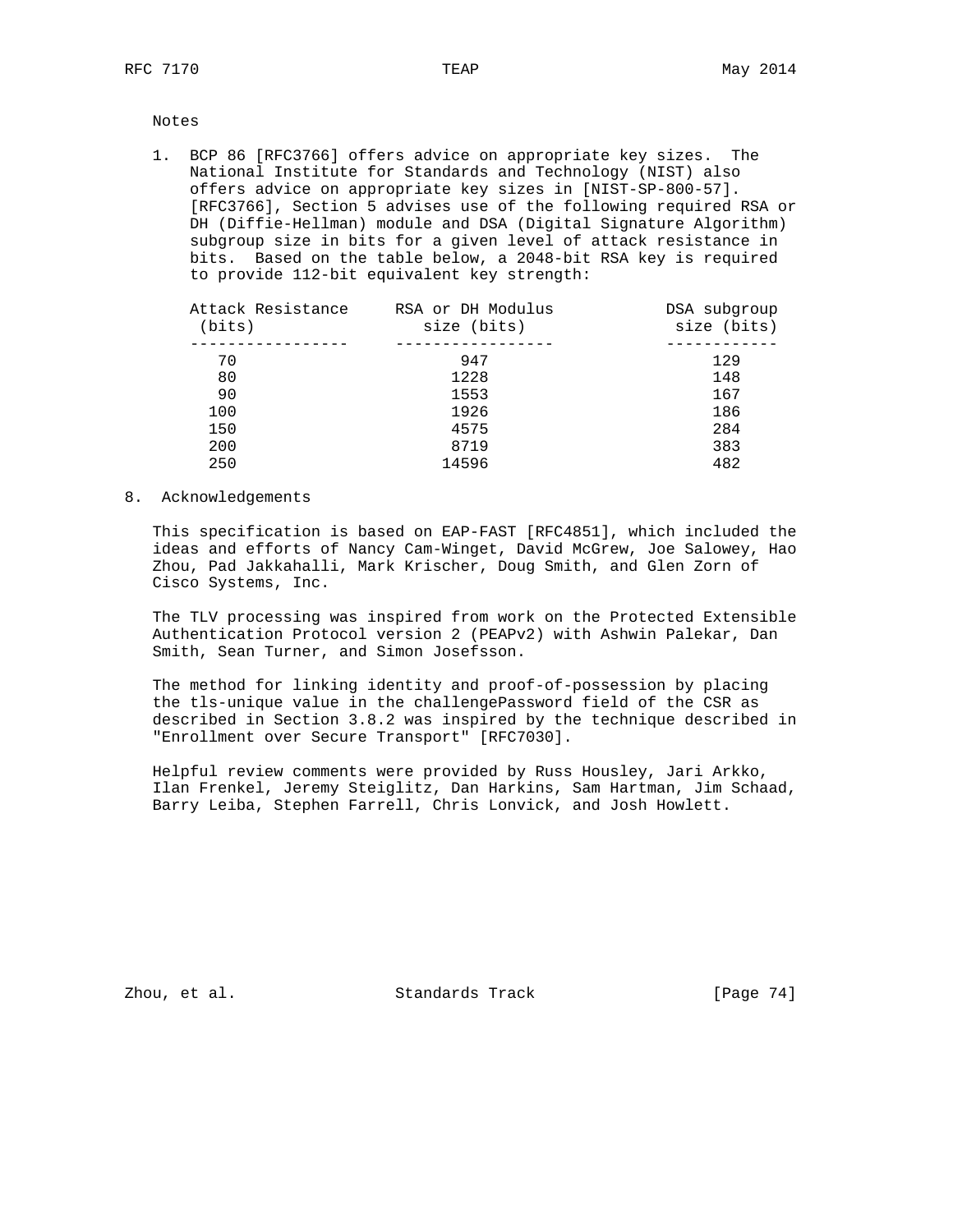## 9. References

- 9.1. Normative References
	- [RFC2119] Bradner, S., "Key words for use in RFCs to Indicate Requirement Levels", BCP 14, RFC 2119, March 1997.
	- [RFC3748] Aboba, B., Blunk, L., Vollbrecht, J., Carlson, J., and H. Levkowetz, "Extensible Authentication Protocol (EAP)", RFC 3748, June 2004.
	- [RFC5077] Salowey, J., Zhou, H., Eronen, P., and H. Tschofenig, "Transport Layer Security (TLS) Session Resumption without Server-Side State", RFC 5077, January 2008.
	- [RFC5226] Narten, T. and H. Alvestrand, "Guidelines for Writing an IANA Considerations Section in RFCs", BCP 26, RFC 5226, May 2008.
	- [RFC5246] Dierks, T. and E. Rescorla, "The Transport Layer Security (TLS) Protocol Version 1.2", RFC 5246, August 2008.
	- [RFC5295] Salowey, J., Dondeti, L., Narayanan, V., and M. Nakhjiri, "Specification for the Derivation of Root Keys from an Extended Master Session Key (EMSK)", RFC 5295, August 2008.
	- [RFC5705] Rescorla, E., "Keying Material Exporters for Transport Layer Security (TLS)", RFC 5705, March 2010.
	- [RFC5746] Rescorla, E., Ray, M., Dispensa, S., and N. Oskov, "Transport Layer Security (TLS) Renegotiation Indication Extension", RFC 5746, February 2010.
	- [RFC5929] Altman, J., Williams, N., and L. Zhu, "Channel Bindings for TLS", RFC 5929, July 2010.
	- [RFC6677] Hartman, S., Clancy, T., and K. Hoeper, "Channel-Binding Support for Extensible Authentication Protocol (EAP) Methods", RFC 6677, July 2012.

Zhou, et al. Standards Track [Page 75]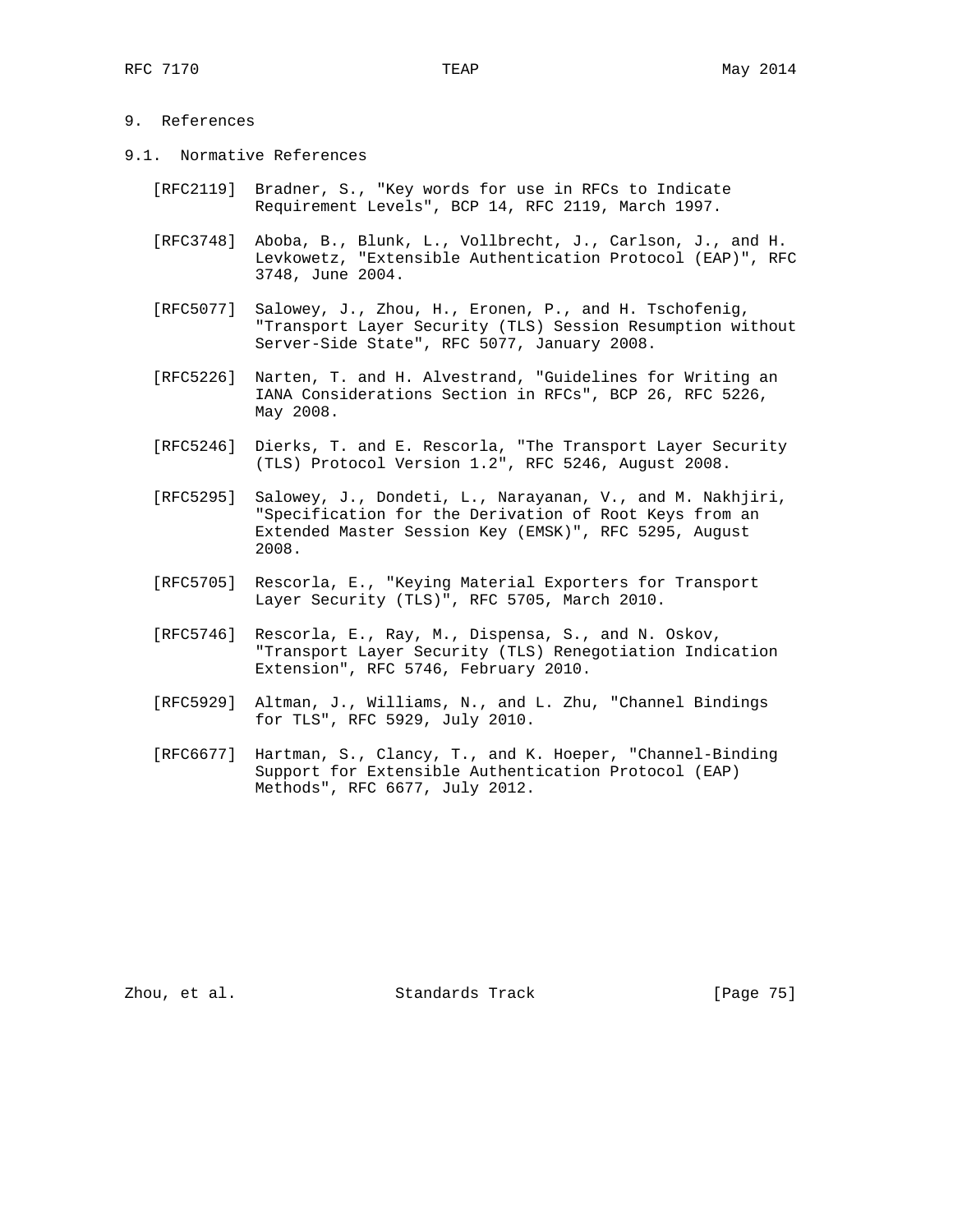- 9.2. Informative References
	- [IEEE.802-1X.2013] IEEE, "Local and Metropolitan Area Networks: Port-Based Network Access Control", IEEE Standard 802.1X, December 2013.
	- [NIST-SP-800-57] National Institute of Standards and Technology, "Recommendation for Key Management", NIST Special Publication 800-57, July 2012.
	- [PEAP] Microsoft Corporation, "[MS-PEAP]: Protected Extensible Authentication Protocol (PEAP)", February 2014.
	- [RFC2315] Kaliski, B., "PKCS #7: Cryptographic Message Syntax Version 1.5", RFC 2315, March 1998.
	- [RFC2985] Nystrom, M. and B. Kaliski, "PKCS #9: Selected Object Classes and Attribute Types Version 2.0", RFC 2985, November 2000.
	- [RFC2986] Nystrom, M. and B. Kaliski, "PKCS #10: Certification Request Syntax Specification Version 1.7", RFC 2986, November 2000.
	- [RFC3579] Aboba, B. and P. Calhoun, "RADIUS (Remote Authentication Dial In User Service) Support For Extensible Authentication Protocol (EAP)", RFC 3579, September 2003.
	- [RFC3629] Yergeau, F., "UTF-8, a transformation format of ISO 10646", STD 63, RFC 3629, November 2003.
	- [RFC3766] Orman, H. and P. Hoffman, "Determining Strengths For Public Keys Used For Exchanging Symmetric Keys", BCP 86, RFC 3766, April 2004.
	- [RFC4017] Stanley, D., Walker, J., and B. Aboba, "Extensible Authentication Protocol (EAP) Method Requirements for Wireless LANs", RFC 4017, March 2005.
	- [RFC4072] Eronen, P., Hiller, T., and G. Zorn, "Diameter Extensible Authentication Protocol (EAP) Application", RFC 4072, August 2005.
	- [RFC4086] Eastlake, D., Schiller, J., and S. Crocker, "Randomness Requirements for Security", BCP 106, RFC 4086, June 2005.

| Zhou, et al. | Standards Track | [Page 76] |
|--------------|-----------------|-----------|
|--------------|-----------------|-----------|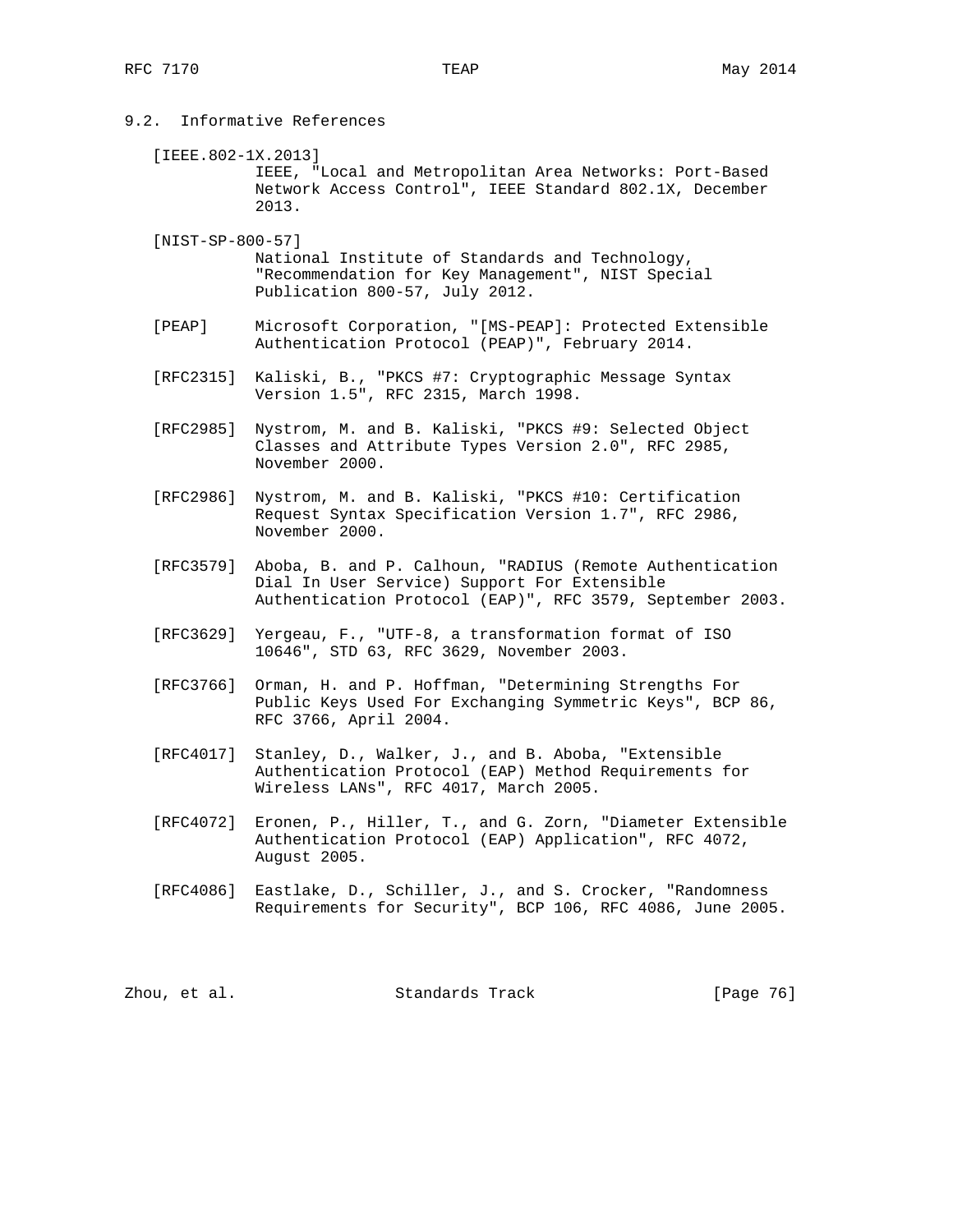- [RFC4282] Aboba, B., Beadles, M., Arkko, J., and P. Eronen, "The Network Access Identifier", RFC 4282, December 2005.
- [RFC4648] Josefsson, S., "The Base16, Base32, and Base64 Data Encodings", RFC 4648, October 2006.
- [RFC4851] Cam-Winget, N., McGrew, D., Salowey, J., and H. Zhou, "The Flexible Authentication via Secure Tunneling Extensible Authentication Protocol Method (EAP-FAST)", RFC 4851, May 2007.
- [RFC4945] Korver, B., "The Internet IP Security PKI Profile of IKEv1 /ISAKMP, IKEv2, and PKIX", RFC 4945, August 2007.
- [RFC4962] Housley, R. and B. Aboba, "Guidance for Authentication, Authorization, and Accounting (AAA) Key Management", BCP 132, RFC 4962, July 2007.
- [RFC5247] Aboba, B., Simon, D., and P. Eronen, "Extensible Authentication Protocol (EAP) Key Management Framework", RFC 5247, August 2008.
- [RFC5272] Schaad, J. and M. Myers, "Certificate Management over CMS (CMC)", RFC 5272, June 2008.
- [RFC5280] Cooper, D., Santesson, S., Farrell, S., Boeyen, S., Housley, R., and W. Polk, "Internet X.509 Public Key Infrastructure Certificate and Certificate Revocation List (CRL) Profile", RFC 5280, May 2008.
	- [RFC5281] Funk, P. and S. Blake-Wilson, "Extensible Authentication Protocol Tunneled Transport Layer Security Authenticated Protocol Version 0 (EAP-TTLSv0)", RFC 5281, August 2008.
	- [RFC5421] Cam-Winget, N. and H. Zhou, "Basic Password Exchange within the Flexible Authentication via Secure Tunneling Extensible Authentication Protocol (EAP-FAST)", RFC 5421, March 2009.
	- [RFC5652] Housley, R., "Cryptographic Message Syntax (CMS)", STD 70, RFC 5652, September 2009.
	- [RFC5931] Harkins, D. and G. Zorn, "Extensible Authentication Protocol (EAP) Authentication Using Only a Password", RFC 5931, August 2010.
	- [RFC6066] Eastlake, D., "Transport Layer Security (TLS) Extensions: Extension Definitions", RFC 6066, January 2011.

Zhou, et al. Standards Track [Page 77]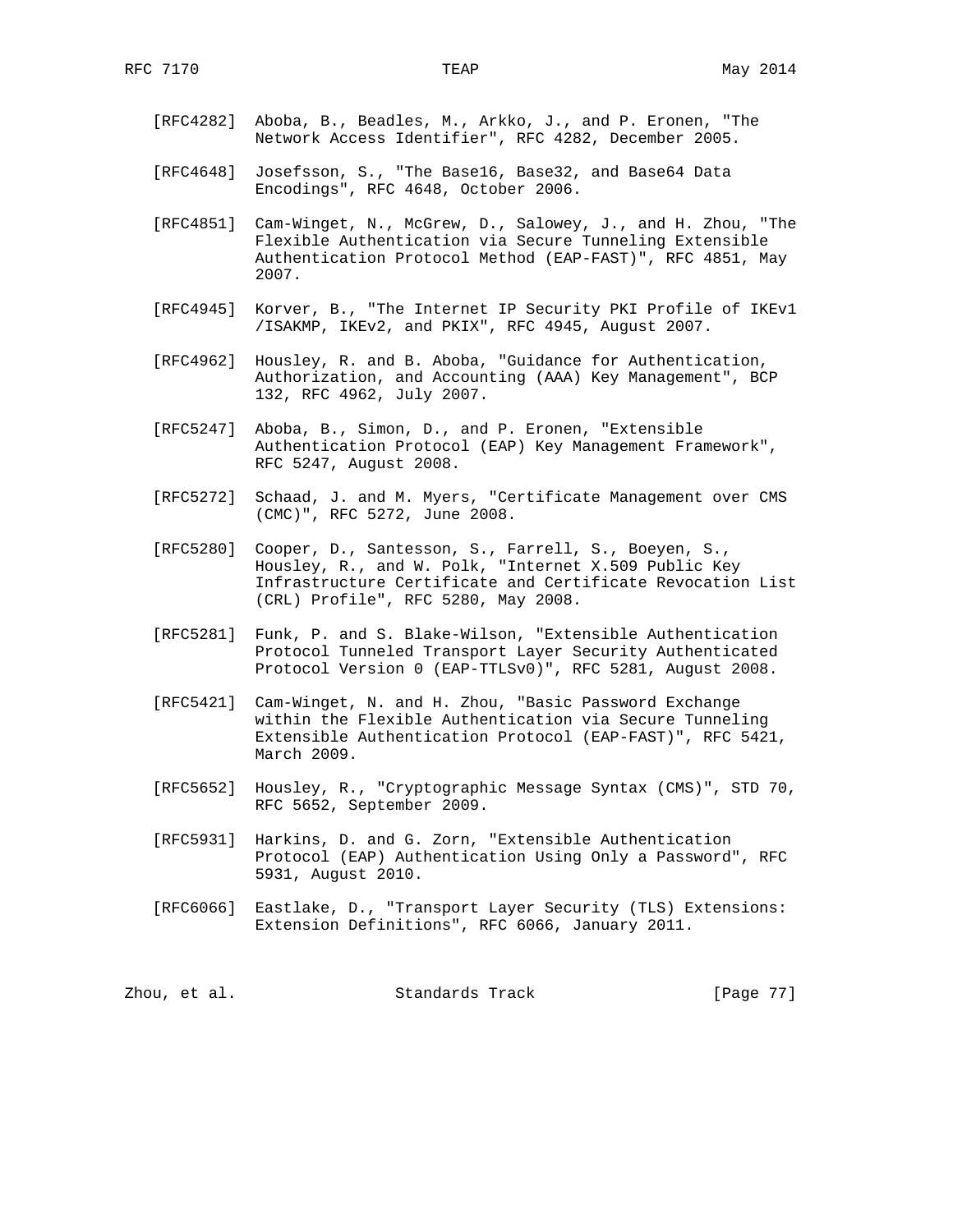- [RFC6124] Sheffer, Y., Zorn, G., Tschofenig, H., and S. Fluhrer, "An EAP Authentication Method Based on the Encrypted Key Exchange (EKE) Protocol", RFC 6124, February 2011.
- [RFC6678] Hoeper, K., Hanna, S., Zhou, H., and J. Salowey, "Requirements for a Tunnel-Based Extensible Authentication Protocol (EAP) Method", RFC 6678, July 2012.
- [RFC6960] Santesson, S., Myers, M., Ankney, R., Malpani, A., Galperin, S., and C. Adams, "X.509 Internet Public Key Infrastructure Online Certificate Status Protocol - OCSP", RFC 6960, June 2013.
- [RFC6961] Pettersen, Y., "The Transport Layer Security (TLS) Multiple Certificate Status Request Extension", RFC 6961, June 2013.
- [RFC7029] Hartman, S., Wasserman, M., and D. Zhang, "Extensible Authentication Protocol (EAP) Mutual Cryptographic Binding", RFC 7029, October 2013.
- [RFC7030] Pritikin, M., Yee, P., and D. Harkins, "Enrollment over Secure Transport", RFC 7030, October 2013.
- [X.690] ITU-T, "ASN.1 encoding rules: Specification of Basic Encoding Rules (BER), Canonical Encoding Rules (CER) and Distinguished Encoding Rules (DER)", ITU-T Recommendation X.690, November 2008.

Zhou, et al. Standards Track [Page 78]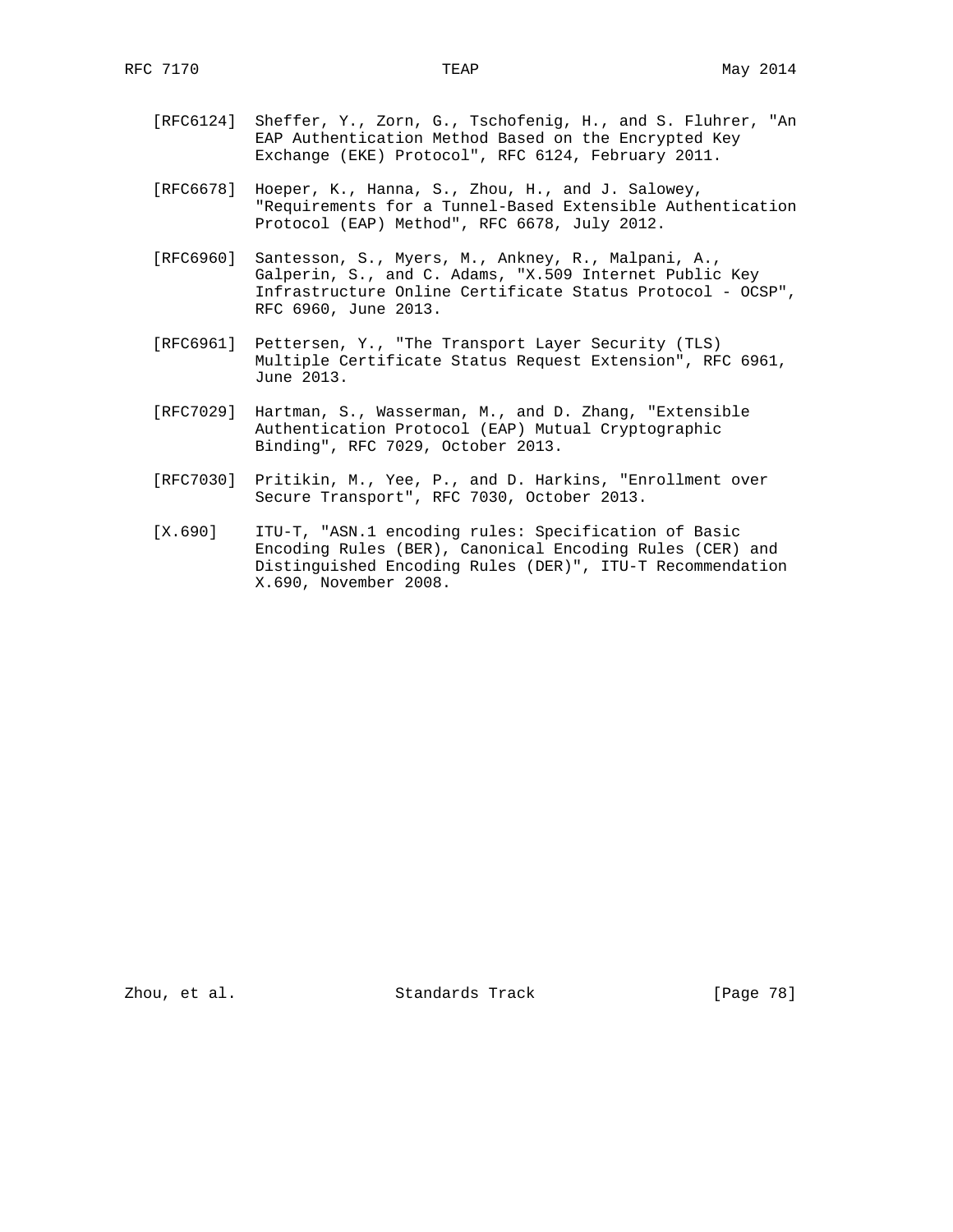Appendix A. Evaluation against Tunnel-Based EAP Method Requirements

 This section evaluates all tunnel-based EAP method requirements described in [RFC6678] against TEAP version 1.

A.1. Requirement 4.1.1: RFC Compliance

 TEAPv1 meets this requirement by being compliant with RFC 3748 [RFC3748], RFC 4017 [RFC4017], RFC 5247 [RFC5247], and RFC 4962 [RFC4962]. It is also compliant with the "cryptographic algorithm agility" requirement by leveraging TLS 1.2 for all cryptographic algorithm negotiation.

A.2. Requirement 4.2.1: TLS Requirements

 TEAPv1 meets this requirement by mandating TLS version 1.2 support as defined in Section 3.2.

A.3. Requirement 4.2.1.1.1: Ciphersuite Negotiation

 TEAPv1 meets this requirement by using TLS to provide protected ciphersuite negotiation.

A.4. Requirement 4.2.1.1.2: Tunnel Data Protection Algorithms

 TEAPv1 meets this requirement by mandating TLS\_RSA\_WITH\_AES\_128\_CBC\_SHA as a mandatory-to-implement ciphersuite as defined in Section 3.2.

A.5. Requirement 4.2.1.1.3: Tunnel Authentication and Key Establishment

 TEAPv1 meets this requirement by mandating TLS\_RSA\_WITH\_AES\_128\_CBC\_SHA as a mandatory-to-implement ciphersuite that provides certificate-based authentication of the server and is approved by NIST. The mandatory-to-implement ciphersuites only include ciphersuites that use strong cryptographic algorithms. They do not include ciphersuites providing mutually anonymous authentication or static Diffie-Hellman ciphersuites as defined in Section 3.2.

A.6. Requirement 4.2.1.2: Tunnel Replay Protection

 TEAPv1 meets this requirement by using TLS to provide sufficient replay protection.

Zhou, et al. Standards Track [Page 79]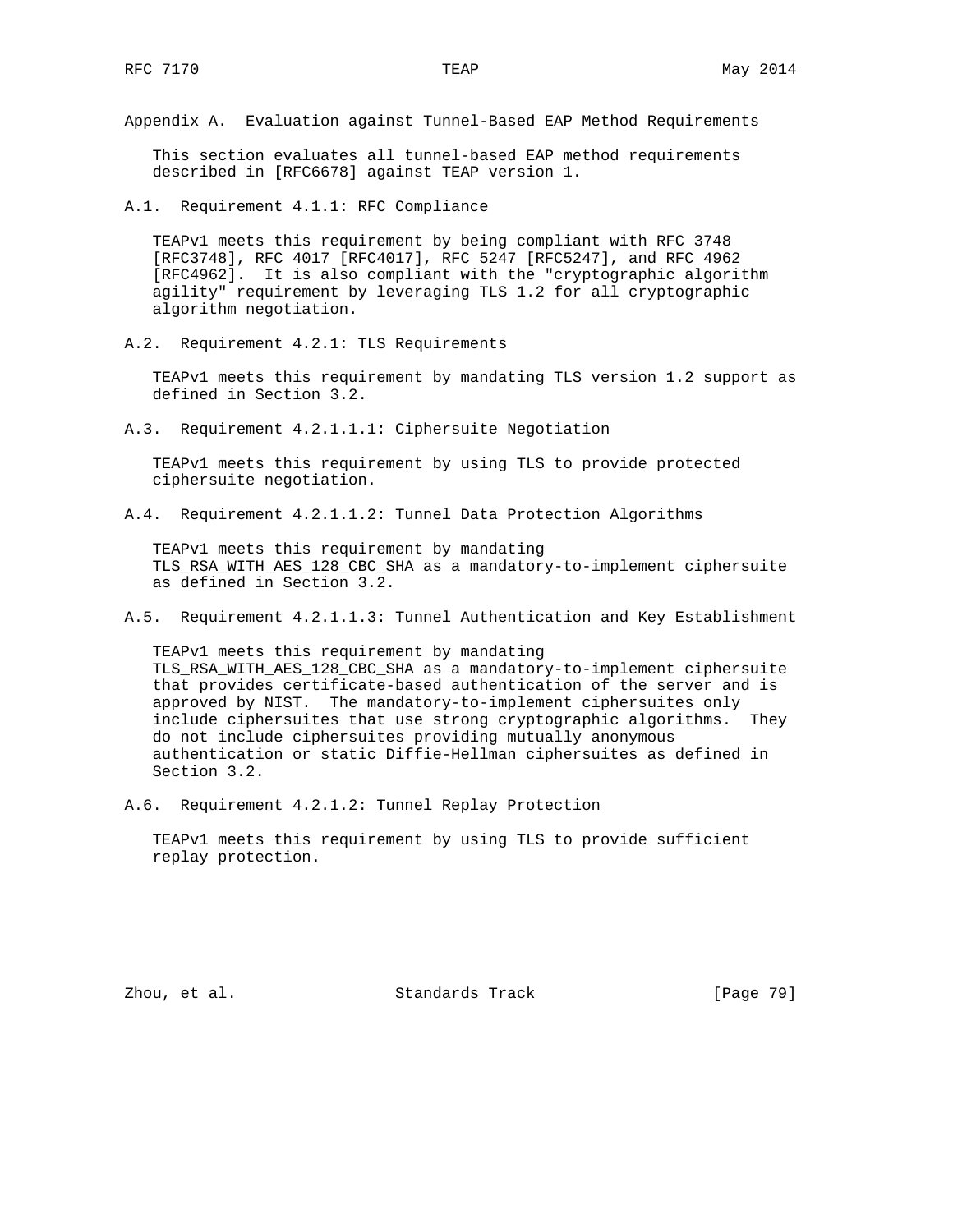A.7. Requirement 4.2.1.3: TLS Extensions

 TEAPv1 meets this requirement by allowing TLS extensions, such as TLS Certificate Status Request extension [RFC6066] and SessionTicket extension [RFC5077], to be used during TLS tunnel establishment.

A.8. Requirement 4.2.1.4: Peer Identity Privacy

 TEAPv1 meets this requirement by establishment of the TLS tunnel and protection identities specific to the inner method. In addition, the peer certificate can be sent confidentially (i.e., encrypted).

A.9. Requirement 4.2.1.5: Session Resumption

 TEAPv1 meets this requirement by mandating support of TLS session resumption as defined in Section 3.2.1 and TLS session resume using a PAC as defined in Section 3.2.2 .

A.10. Requirement 4.2.2: Fragmentation

 TEAPv1 meets this requirement by leveraging fragmentation support provided by TLS as defined in Section 3.7.

A.11. Requirement 4.2.3: Protection of Data External to Tunnel

 TEAPv1 meets this requirement by including the TEAP version number received in the computation of the Crypto-Binding TLV as defined in Section 4.2.13.

A.12. Requirement 4.3.1: Extensible Attribute Types

 TEAPv1 meets this requirement by using an extensible TLV data layer inside the tunnel as defined in Section 4.2.

A.13. Requirement 4.3.2: Request/Challenge Response Operation

 TEAPv1 meets this requirement by allowing multiple TLVs to be sent in a single EAP request or response packet, while maintaining the half duplex operation typical of EAP.

A.14. Requirement 4.3.3: Indicating Criticality of Attributes

 TEAPv1 meets this requirement by having a mandatory bit in each TLV to indicate whether it is mandatory to support or not as defined in Section 4.2.

Zhou, et al. Standards Track [Page 80]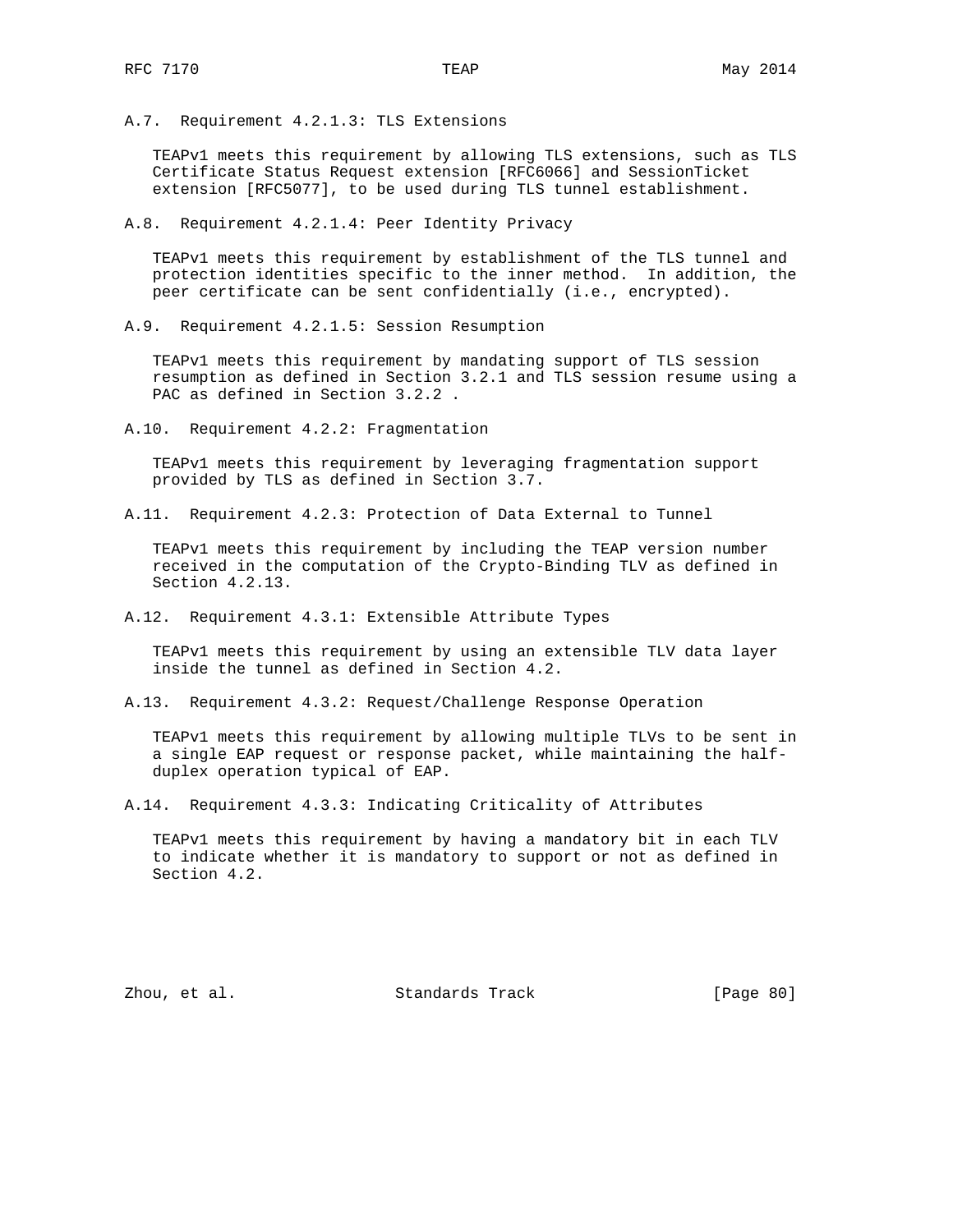A.15. Requirement 4.3.4: Vendor-Specific Support

 TEAPv1 meets this requirement by having a Vendor-Specific TLV to allow vendors to define their own attributes as defined in Section 4.2.8.

A.16. Requirement 4.3.5: Result Indication

 TEAPv1 meets this requirement by having a Result TLV to exchange the final result of the EAP authentication so both the peer and server have a synchronized state as defined in Section 4.2.4.

A.17. Requirement 4.3.6: Internationalization of Display Strings

 TEAPv1 meets this requirement by supporting UTF-8 format in the Basic-Password-Auth-Req TLV as defined in Section 4.2.14 and the Basic-Password-Auth-Resp TLV as defined in Section 4.2.15.

A.18. Requirement 4.4: EAP Channel-Binding Requirements

 TEAPv1 meets this requirement by having a Channel-Binding TLV to exchange the EAP channel-binding data as defined in Section 4.2.7.

A.19. Requirement 4.5.1.1: Confidentiality and Integrity

 TEAPv1 meets this requirement by running the password authentication inside a protected TLS tunnel.

A.20. Requirement 4.5.1.2: Authentication of Server

 TEAPv1 meets this requirement by mandating authentication of the server before establishment of the protected TLS and then running inner password authentication as defined in Section 3.2.

A.21. Requirement 4.5.1.3: Server Certificate Revocation Checking

 TEAPv1 meets this requirement by supporting TLS Certificate Status Request extension [RFC6066] during tunnel establishment.

A.22. Requirement 4.5.2: Internationalization

 TEAPv1 meets this requirement by supporting UTF-8 format in Basic- Password-Auth-Req TLV as defined in Section 4.2.14 and Basic- Password-Auth-Resp TLV as defined in Section 4.2.15.

Zhou, et al. Standards Track [Page 81]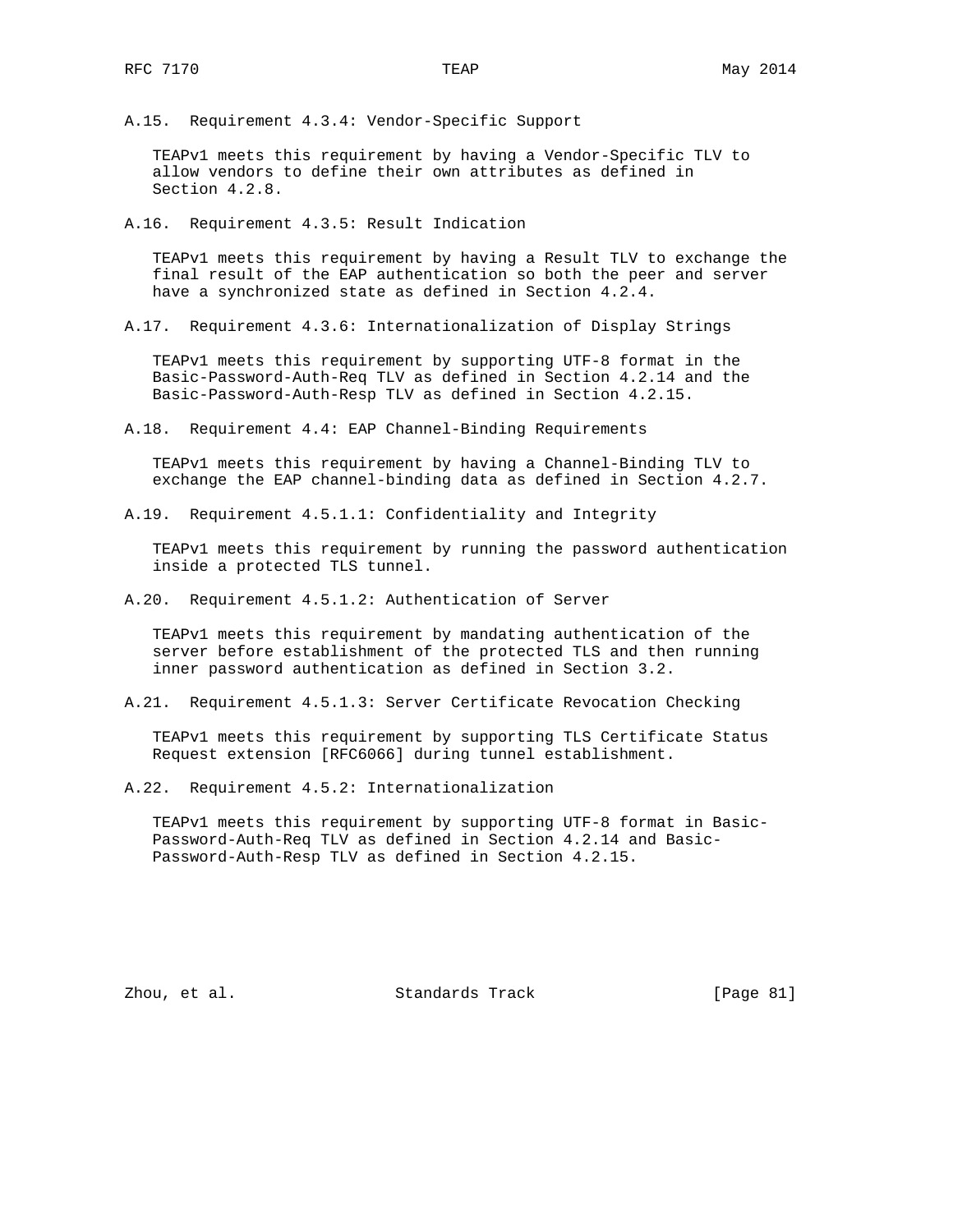A.23. Requirement 4.5.3: Metadata

 TEAPv1 meets this requirement by supporting Identity-Type TLV as defined in Section 4.2.3 to indicate whether the authentication is for a user or a machine.

A.24. Requirement 4.5.4: Password Change

 TEAPv1 meets this requirement by supporting multiple Basic-Password- Auth-Req TLV and Basic-Password-Auth-Resp TLV exchanges within a single EAP authentication, which allows "housekeeping"" functions such as password change.

A.25. Requirement 4.6.1: Method Negotiation

 TEAPv1 meets this requirement by supporting inner EAP method negotiation within the protected TLS tunnel.

A.26. Requirement 4.6.2: Chained Methods

 TEAPv1 meets this requirement by supporting inner EAP method chaining within protected TLS tunnels as defined in Section 3.3.1.

A.27. Requirement 4.6.3: Cryptographic Binding with the TLS Tunnel

 TEAPv1 meets this requirement by supporting cryptographic binding of the inner EAP method keys with the keys derived from the TLS tunnel as defined in Section 4.2.13.

A.28. Requirement 4.6.4: Peer-Initiated EAP Authentication

 TEAPv1 meets this requirement by supporting the Request-Action TLV as defined in Section 4.2.9 to allow a peer to initiate another inner EAP method.

A.29. Requirement 4.6.5: Method Metadata

 TEAPv1 meets this requirement by supporting the Identity-Type TLV as defined in Section 4.2.3 to indicate whether the authentication is for a user or a machine.

Zhou, et al. Standards Track [Page 82]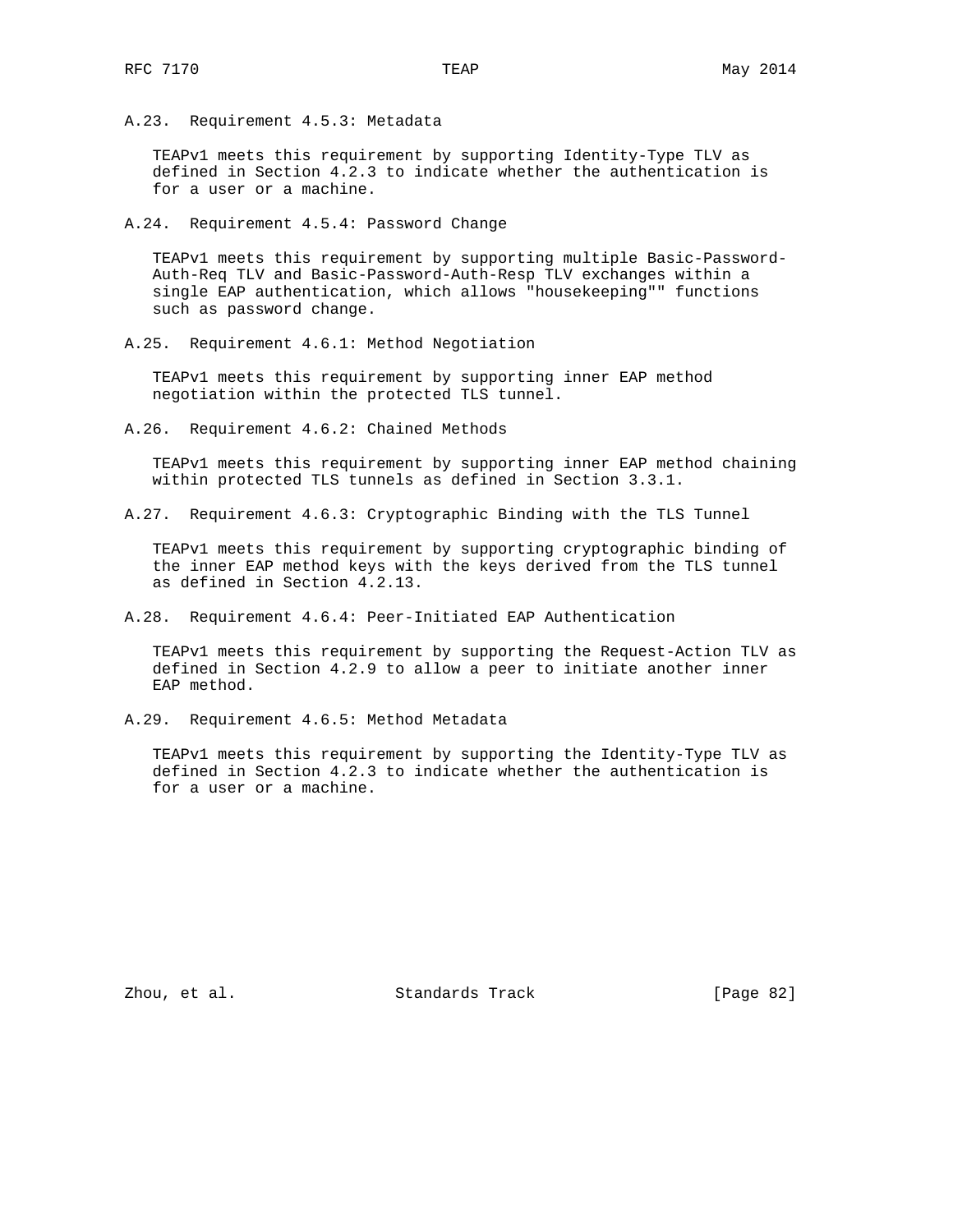Appendix B. Major Differences from EAP-FAST

 This document is a new standard tunnel EAP method based on revision of EAP-FAST version 1 [RFC4851] that contains improved flexibility, particularly for negotiation of cryptographic algorithms. The major changes are:

- 1. The EAP method name has been changed from EAP-FAST to TEAP; this change thus requires that a new EAP Type be assigned.
- 2. This version of TEAP MUST support TLS 1.2 [RFC5246].
- 3. The key derivation now makes use of TLS keying material exporters [RFC5705] and the PRF and hash function negotiated in TLS. This is to simplify implementation and better support cryptographic algorithm agility.
- 4. TEAP is in full conformance with TLS ticket extension [RFC5077] as described in Section 3.2.2.
- 5. Support is provided for passing optional Outer TLVs in the first two message exchanges, in addition to the Authority-ID TLV data in EAP-FAST.
- 6. Basic password authentication on the TLV level has been added in addition to the existing inner EAP method.
- 7. Additional TLV types have been defined to support EAP channel binding and metadata. They are the Identity-Type TLV and Channel-Binding TLVs, defined in Section 4.2.

Appendix C. Examples

C.1. Successful Authentication

 The following exchanges show a successful TEAP authentication with basic password authentication and optional PAC refreshment. The conversation will appear as follows:

| Authenticating Peer | Authenticator                         |
|---------------------|---------------------------------------|
|                     |                                       |
|                     | $\leftarrow$ EAP-Request/<br>Identity |
| EAP-Response/       |                                       |
| Identity (MyID1) -> |                                       |

Zhou, et al. Standards Track [Page 83]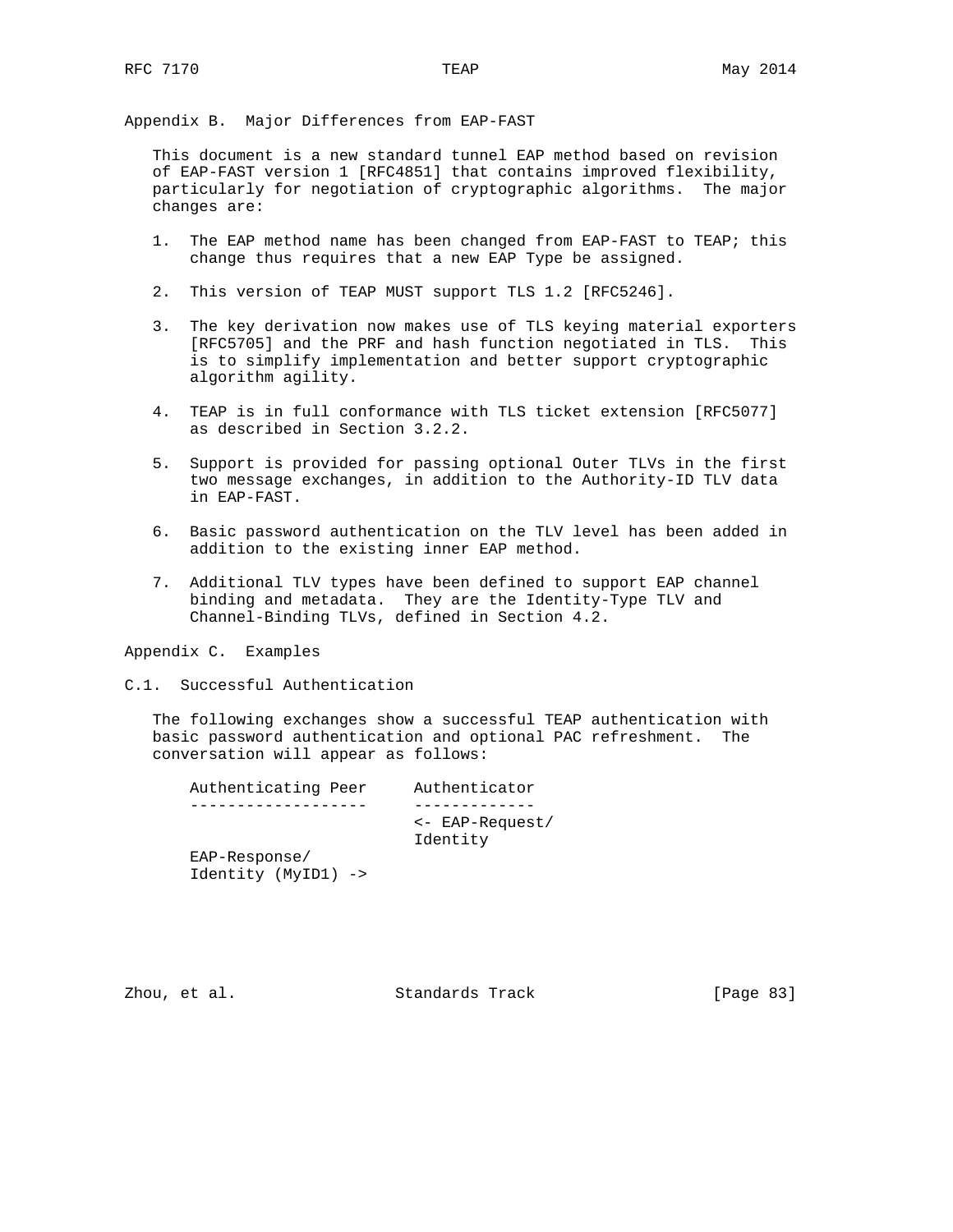<- EAP-Request/ EAP-Type=TEAP, V=1 (TEAP Start, S bit set, Authority-ID) EAP-Response/ EAP-Type=TEAP, V=1 (TLS client\_hello with PAC-Opaque in SessionTicket extension)-> <- EAP-Request/ EAP-Type=TEAP, V=1 (TLS server\_hello, (TLS change\_cipher\_spec, TLS finished) EAP-Response/ EAP-Type=TEAP,  $V=1$  -> (TLS change\_cipher\_spec, TLS finished) TLS channel established (messages sent within the TLS channel) <- Basic-Password-Auth-Req TLV, Challenge Basic-Password-Auth-Resp TLV, Response with both username and password) -> optional additional exchanges (new pin mode, password change, etc.) ... <- Crypto-Binding TLV (Request), Result TLV (Success), (Optional PAC TLV) Crypto-Binding TLV(Response), Result TLV (Success), (PAC-Acknowledgement TLV) -> TLS channel torn down (messages sent in cleartext)

<- EAP-Success

Zhou, et al. Standards Track [Page 84]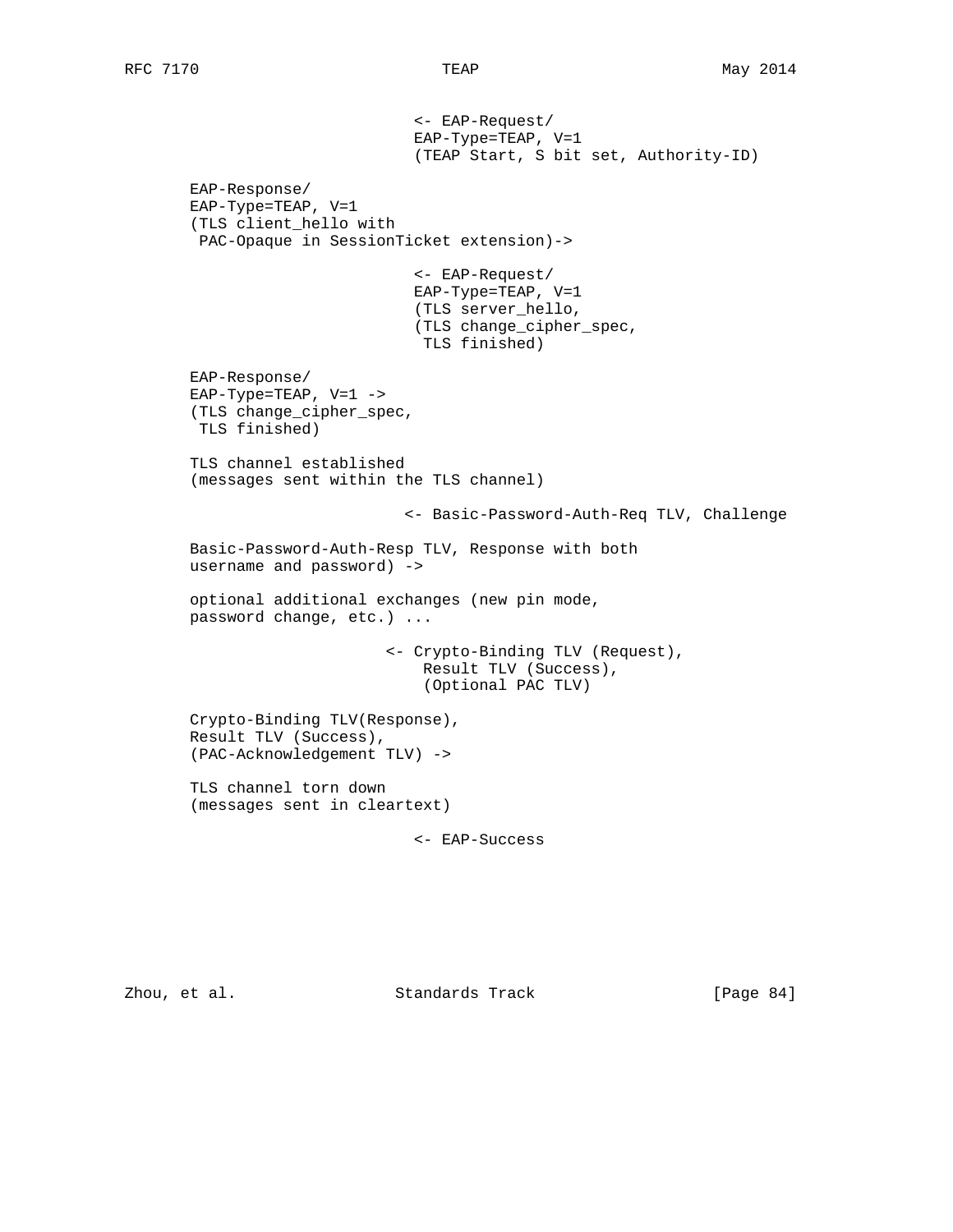# C.2. Failed Authentication

 The following exchanges show a failed TEAP authentication due to wrong user credentials. The conversation will appear as follows:

 Authenticating Peer Authenticator ------------------- ------------- <- EAP-Request/Identity EAP-Response/ Identity (MyID1) -> <- EAP-Request/ EAP-Type=TEAP, V=1 (TEAP Start, S bit set, Authority-ID) EAP-Response/ EAP-Type=TEAP, V=1 (TLS client\_hello with PAC-Opaque in SessionTicket extension)-> <- EAP-Request/ EAP-Type=TEAP, V=1 (TLS server\_hello, (TLS change\_cipher\_spec, TLS finished) EAP-Response/ EAP-Type=TEAP,  $V=1$  -> (TLS change\_cipher\_spec, TLS finished) TLS channel established (messages sent within the TLS channel) <- Basic-Password-Auth-Req TLV, Challenge Basic-Password-Auth-Resp TLV, Response with both username and password) -> <- Result TLV (Failure)

Zhou, et al. Standards Track [Page 85]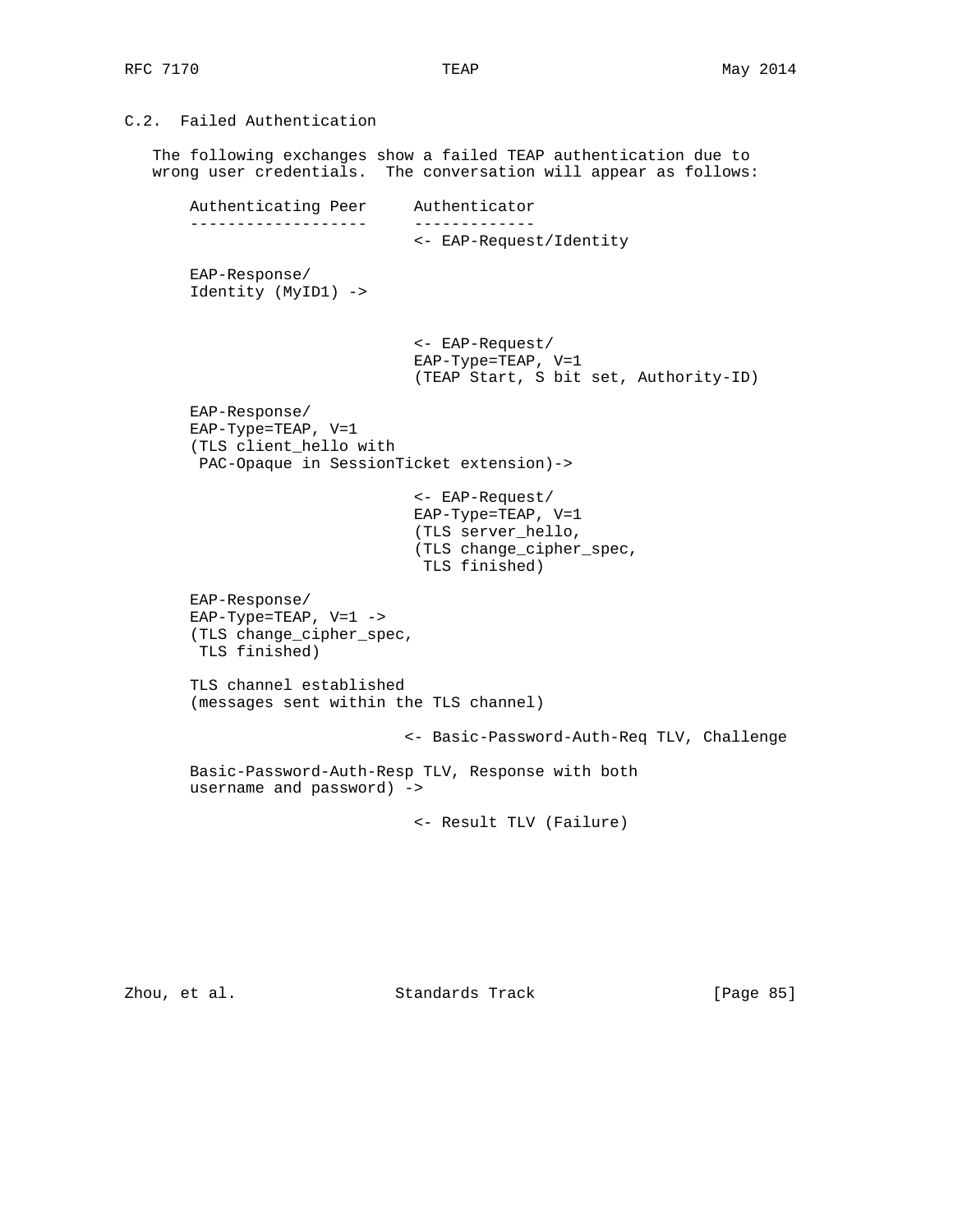Result TLV (Failure) -> TLS channel torn down (messages sent in cleartext)

<- EAP-Failure

C.3. Full TLS Handshake Using Certificate-Based Ciphersuite

 In the case within TEAP Phase 1 where an abbreviated TLS handshake is tried, fails, and falls back to the certificate-based full TLS handshake, the conversation will appear as follows:

| Authenticating Peer  | Authenticator                                                                                                          |
|----------------------|------------------------------------------------------------------------------------------------------------------------|
|                      |                                                                                                                        |
|                      | <- EAP-Request/Identity                                                                                                |
| $EAP-Response/$      |                                                                                                                        |
| Identity (MyID1) ->  |                                                                                                                        |
|                      |                                                                                                                        |
| full user identity.  | // Identity sent in the clear. May be a hint to help route<br>the authentication request to EAP server, instead of the |
|                      | $\leftarrow$ EAP-Request/                                                                                              |
|                      | $EAP-Type=TERP, V=1$                                                                                                   |
|                      | (TEAP Start, S bit set, Authority-ID)                                                                                  |
| EAP-Response/        |                                                                                                                        |
| $EAP-Type=TERP, V=1$ |                                                                                                                        |
| $\sqrt{2}$           |                                                                                                                        |

 (TLS client\_hello with PAC-Opaque in SessionTicket extension)->

 // Peer sends PAC-Opaque of Tunnel PAC along with a list of ciphersuites supported. If the server rejects the PAC- Opaque, it falls through to the full TLS handshake.

> <- EAP-Request/ EAP-Type=TEAP, V=1 (TLS server\_hello, TLS certificate, [TLS server\_key\_exchange,] [TLS certificate\_request,] TLS server\_hello\_done)

Zhou, et al. Standards Track [Page 86]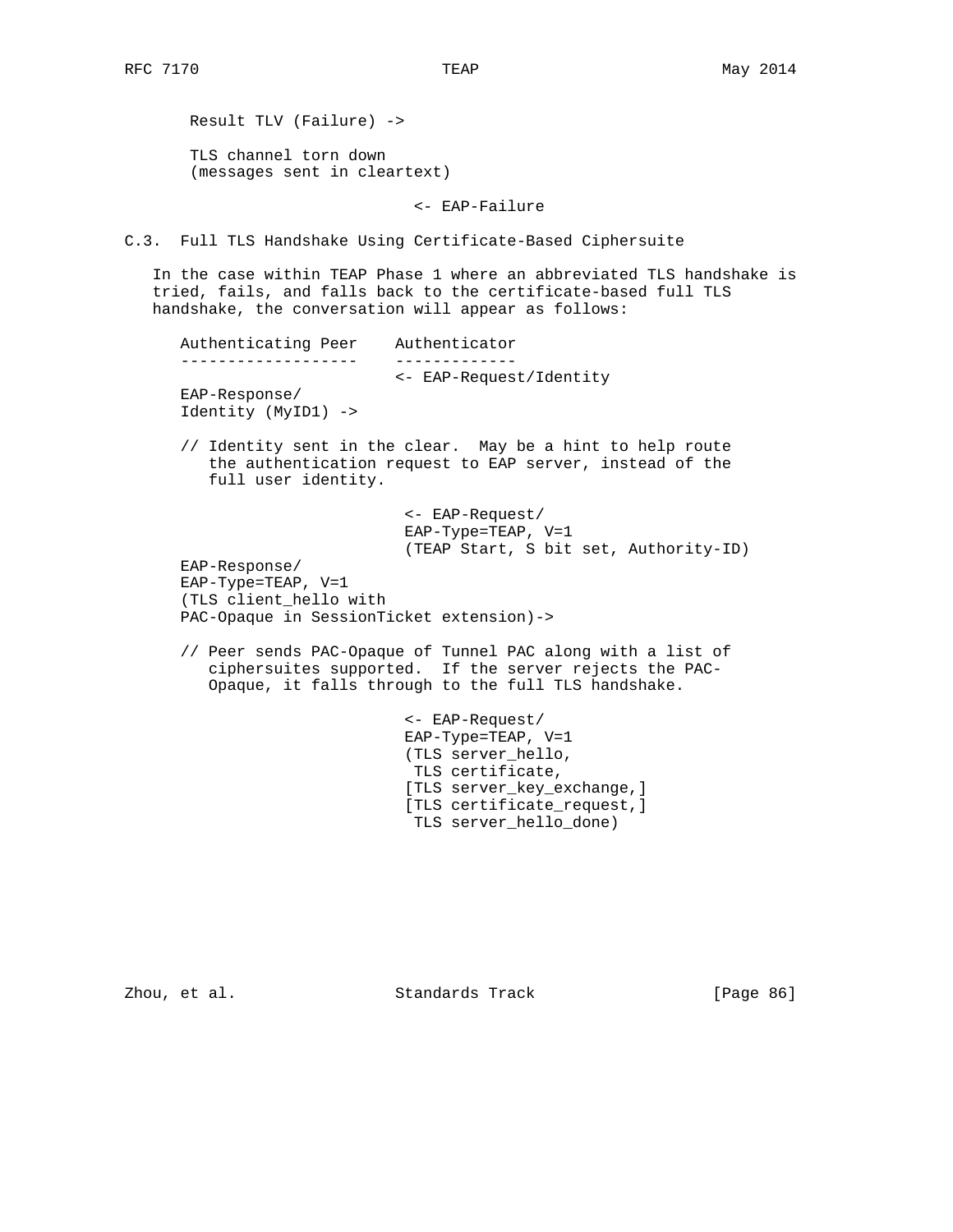```
 EAP-Response/
 EAP-Type=TEAP, V=1
 ([TLS certificate,]
 TLS client_key_exchange,
 [TLS certificate_verify,]
 TLS change_cipher_spec,
 TLS finished) ->
                          <- EAP-Request/
                          EAP-Type=TEAP, V=1
                          (TLS change_cipher_spec,
                           TLS finished,
                           EAP-Payload-TLV[EAP-Request/
                           Identity])
 // TLS channel established
    (messages sent within the TLS channel)
 // First EAP Payload TLV is piggybacked to the TLS Finished as
    Application Data and protected by the TLS tunnel.
 EAP-Payload-TLV
 [EAP-Response/Identity (MyID2)]->
 // identity protected by TLS.
                           <- EAP-Payload-TLV
                           [EAP-Request/EAP-Type=X]
 EAP-Payload-TLV
 [EAP-Response/EAP-Type=X] ->
 // Method X exchanges followed by Protected Termination
                       <- Intermediate-Result-TLV (Success),
                           Crypto-Binding TLV (Request),
                           Result TLV (Success)
 Intermediate-Result-TLV (Success),
 Crypto-Binding TLV (Response),
 Result-TLV (Success) ->
 // TLS channel torn down
 (messages sent in cleartext)
                          <- EAP-Success
```
Zhou, et al. Standards Track [Page 87]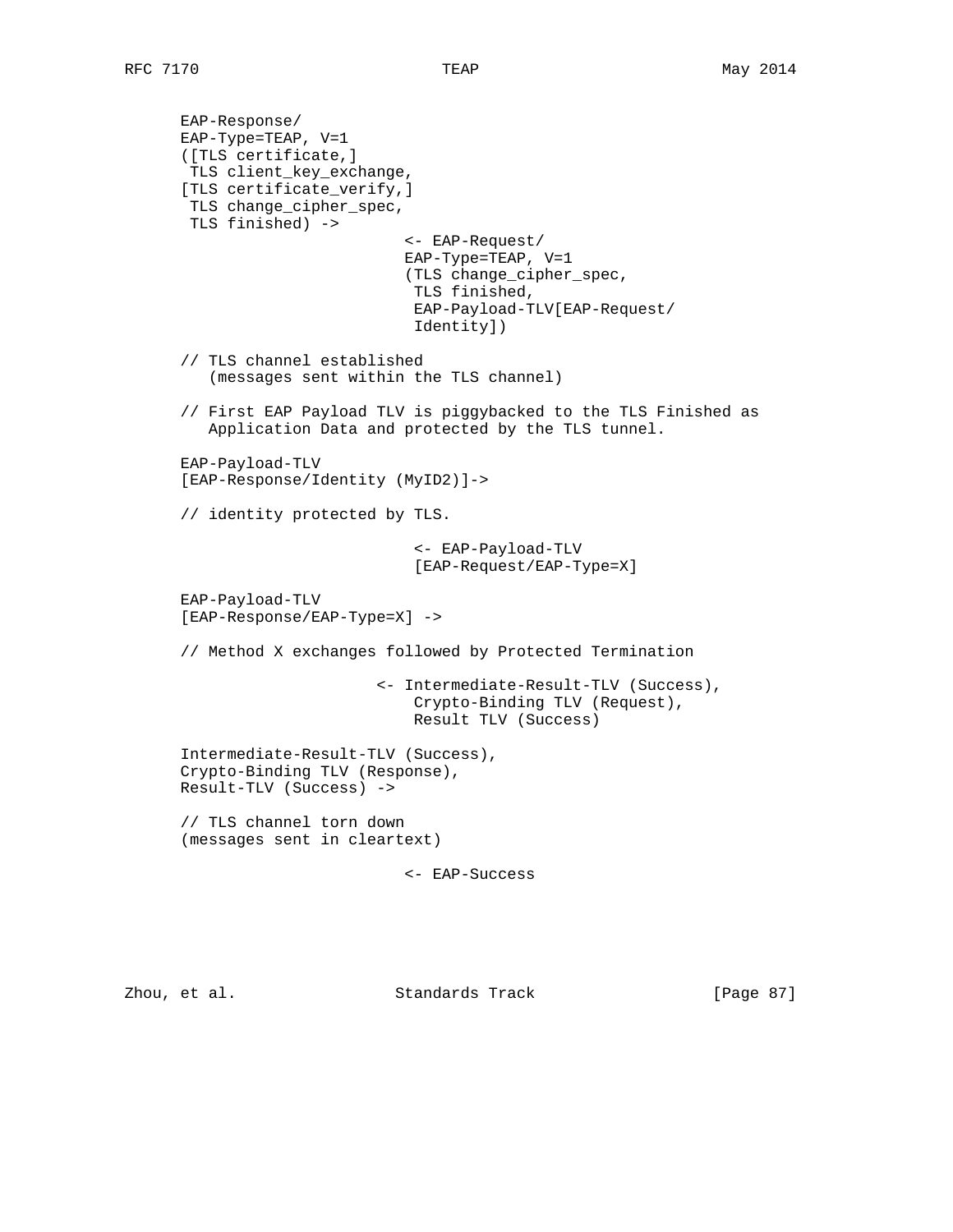C.4. Client Authentication during Phase 1 with Identity Privacy

 In the case where a certificate-based TLS handshake occurs within TEAP Phase 1 and client certificate authentication and identity privacy is desired (and therefore TLS renegotiation is being used to transmit the peer credentials in the protected TLS tunnel), the conversation will appear as follows:

 Authenticating Peer Authenticator ------------------- ------------- <- EAP-Request/Identity EAP-Response/ Identity (MyID1) -> // Identity sent in the clear. May be a hint to help route the authentication request to EAP server, instead of the full user identity. <- EAP-Request/ EAP-Type=TEAP, V=1 (TEAP Start, S bit set, Authority-ID) EAP-Response/ EAP-Type=TEAP, V=1 (TLS client\_hello)-> <- EAP-Request/ EAP-Type=TEAP, V=1 (TLS server\_hello, TLS certificate, [TLS server\_key\_exchange,] [TLS certificate\_request,] TLS server hello done) EAP-Response/ EAP-Type=TEAP, V=1 (TLS client\_key\_exchange, TLS change\_cipher\_spec, TLS finished) -> <- EAP-Request/ EAP-Type=TEAP, V=1 (TLS change\_cipher\_spec, TLS finished, EAP-Payload-TLV[EAP-Request/ Identity]) // TLS channel established (EAP Payload messages sent within the TLS channel) // peer sends TLS client\_hello to request TLS renegotiation

Zhou, et al. Standards Track [Page 88]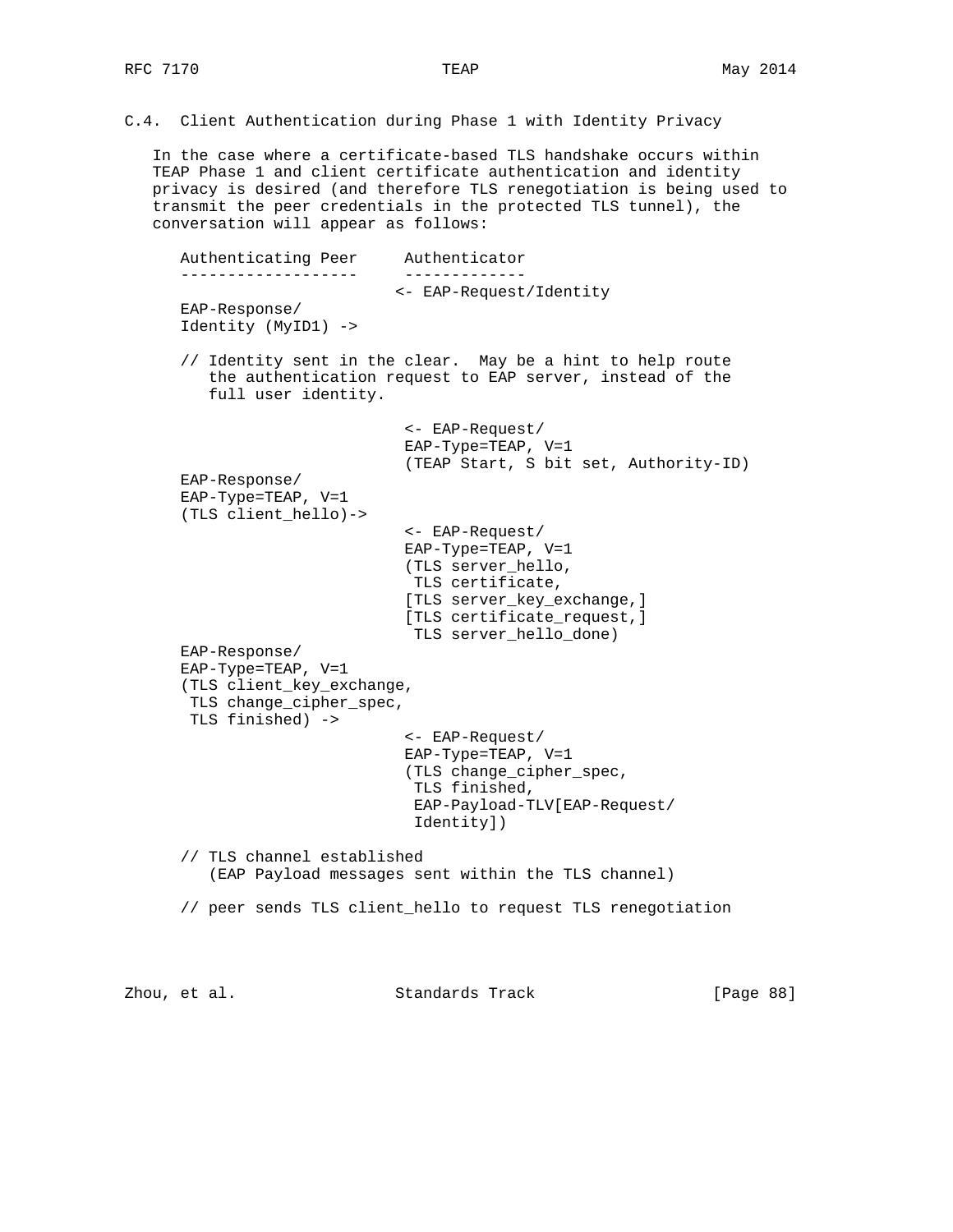TLS client\_hello -> <- TLS server\_hello, TLS certificate, [TLS server\_key\_exchange,] [TLS certificate\_request,] TLS server\_hello\_done [TLS certificate,] TLS client\_key\_exchange, [TLS certificate verify,] TLS change\_cipher\_spec, TLS finished -> <- TLS change\_cipher\_spec, TLS finished, Crypto-Binding TLV (Request), Result TLV (Success) Crypto-Binding TLV (Response), Result-TLV (Success)) -> //TLS channel torn down (messages sent in cleartext) <- EAP-Success C.5. Fragmentation and Reassembly In the case where TEAP fragmentation is required, the conversation will appear as follows: Authenticating Peer Authenticator ------------------- ------------- <- EAP-Request/ Identity EAP-Response/ Identity (MyID) -> <- EAP-Request/ EAP-Type=TEAP, V=1 (TEAP Start, S bit set, Authority-ID) EAP-Response/ EAP-Type=TEAP, V=1 (TLS client\_hello)->

Zhou, et al. Standards Track [Page 89]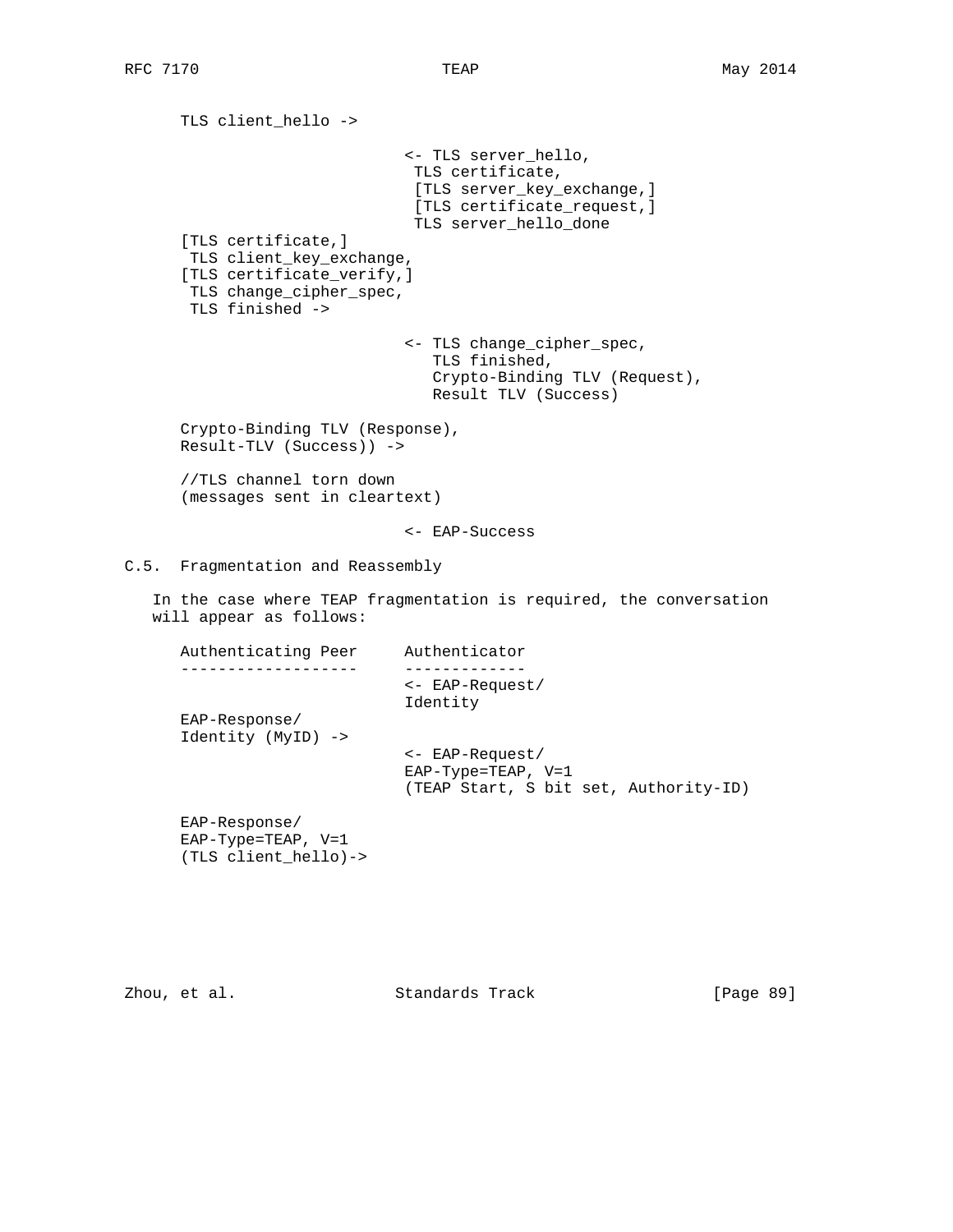```
 <- EAP-Request/
                          EAP-Type=TEAP, V=1
                           (TLS server_hello,
                           TLS certificate,
                           [TLS server_key_exchange,]
                           [TLS certificate_request,]
                           TLS server_hello_done)
                           (Fragment 1: L, M bits set)
 EAP-Response/
 EAP-Type=TEAP, V=1 ->
                          <- EAP-Request/
                             EAP-Type=TEAP, V=1
                          (Fragment 2: M bit set)
 EAP-Response/
EAP-Type=TEAP, V=1 ->
                          <- EAP-Request/
                          EAP-Type=TEAP, V=1
                          (Fragment 3)
 EAP-Response/
 EAP-Type=TEAP, V=1
 ([TLS certificate,]
 TLS client_key_exchange,
 [TLS certificate_verify,]
  TLS change_cipher_spec,
  TLS finished)
  (Fragment 1: L, M bits set)->
                           <- EAP-Request/
                          EAP-Type=TEAP, V=1
 EAP-Response/
 EAP-Type=TEAP, V=1
 (Fragment 2)->
                         <- EAP-Request/
                          EAP-Type=TEAP, V=1
                          (TLS change_cipher_spec,
                           TLS finished,
                           [EAP-Payload-TLV[
                          EAP-Request/Identity]])
 // TLS channel established
    (messages sent within the TLS channel)
 // First EAP Payload TLV is piggybacked to the TLS Finished as
    Application Data and protected by the TLS tunnel.
```
Zhou, et al. Standards Track [Page 90]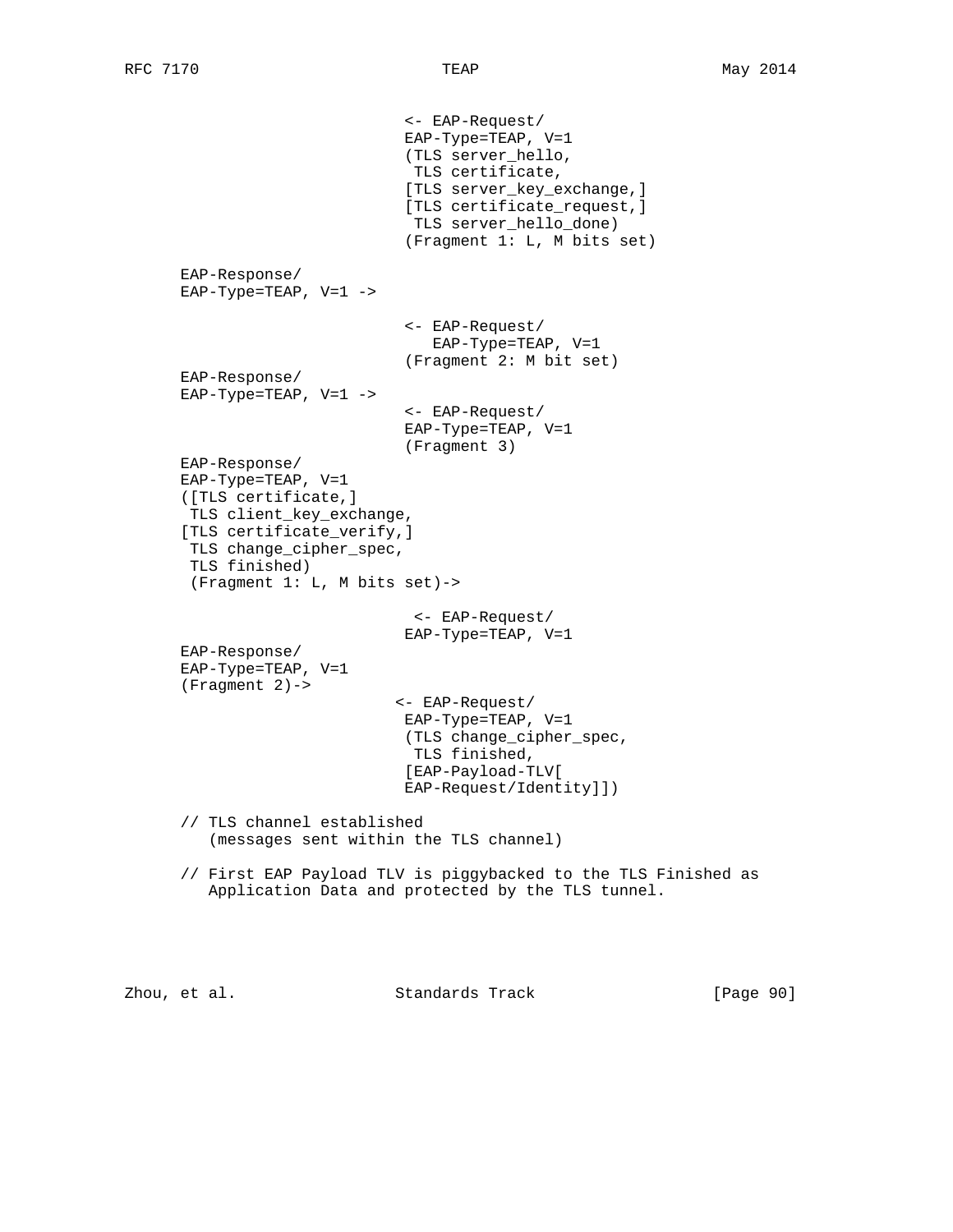EAP-Payload-TLV [EAP-Response/Identity (MyID2)]-> // identity protected by TLS. <- EAP-Payload-TLV [EAP-Request/EAP-Type=X] EAP-Payload-TLV [EAP-Response/EAP-Type=X] -> // Method X exchanges followed by Protected Termination <- Intermediate-Result-TLV (Success), Crypto-Binding TLV (Request), Result TLV (Success) Intermediate-Result-TLV (Success), Crypto-Binding TLV (Response), Result-TLV (Success) -> // TLS channel torn down (messages sent in cleartext) <- EAP-Success C.6. Sequence of EAP Methods Authenticating Peer Authenticator

 When TEAP is negotiated with a sequence of EAP method X followed by method Y, the conversation will occur as follows:

|                                      | $\leftarrow$ EAP-Request/<br>Identity                                                      |
|--------------------------------------|--------------------------------------------------------------------------------------------|
| EAP-Response/<br>Identity (MyID1) -> |                                                                                            |
|                                      | $\leftarrow$ EAP-Request/<br>$EAP-Type=TERP, V=1$<br>(TEAP Start, S bit set, Authority-ID) |
| $EAP-Response/$                      |                                                                                            |

 EAP-Type=TEAP, V=1 (TLS client\_hello)->

Zhou, et al. Standards Track [Page 91]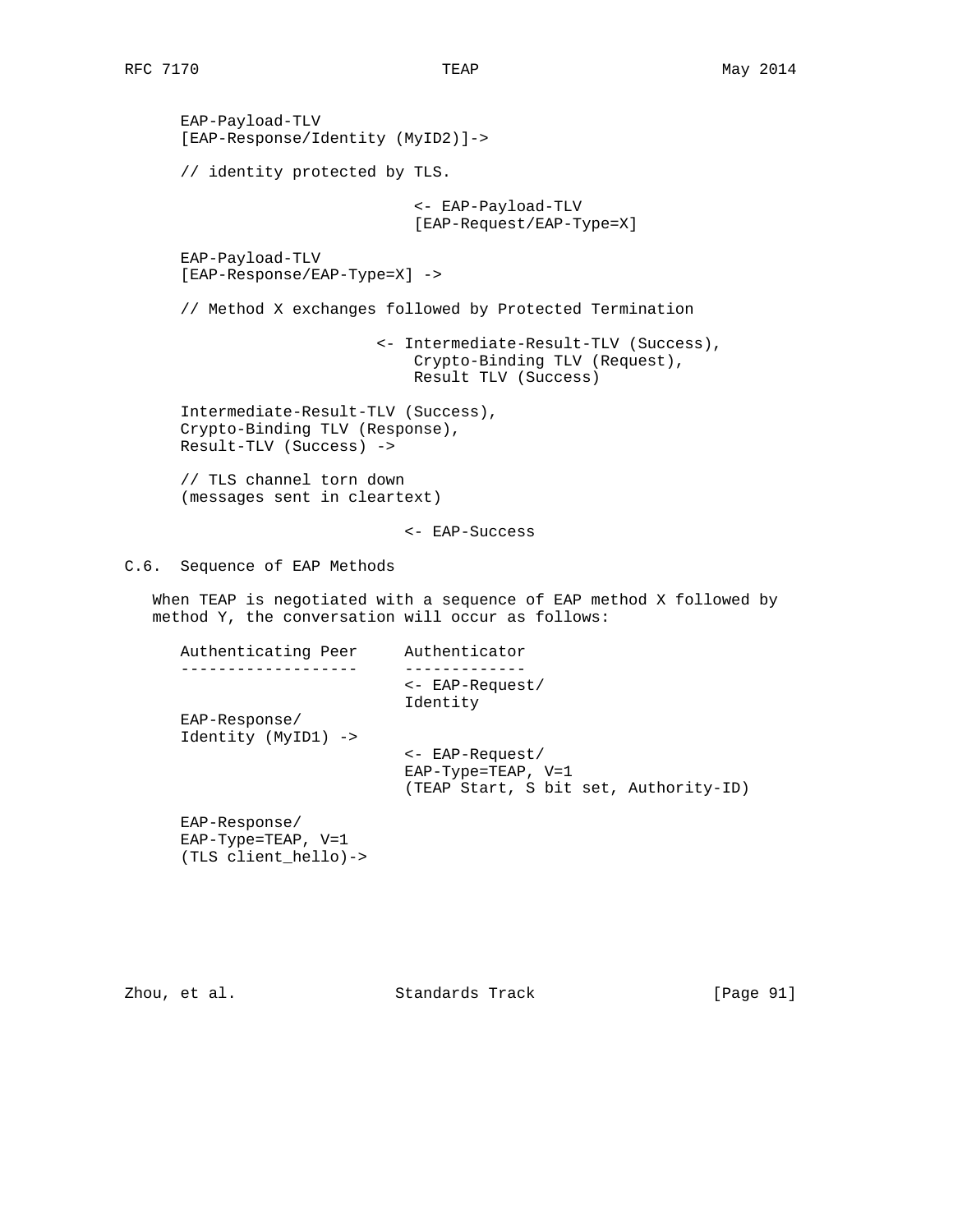```
 <- EAP-Request/
                          EAP-Type=TEAP, V=1
                          (TLS server_hello,
                           TLS certificate,
                          [TLS server_key_exchange,]
                          [TLS certificate_request,]
                           TLS server_hello_done)
 EAP-Response/
 EAP-Type=TEAP, V=1
 ([TLS certificate,]
 TLS client_key_exchange,
 [TLS certificate_verify,]
 TLS change_cipher_spec,
 TLS finished) ->
                         <- EAP-Request/
                          EAP-Type=TEAP, V=1
                          (TLS change_cipher_spec,
                           TLS finished,
                           Identity-Type TLV,
                          EAP-Payload-TLV[
                          EAP-Request/Identity])
 // TLS channel established
    (messages sent within the TLS channel)
 // First EAP Payload TLV is piggybacked to the TLS Finished as
    Application Data and protected by the TLS tunnel
 Identity_Type TLV
 EAP-Payload-TLV
 [EAP-Response/Identity] ->
                          <- EAP-Payload-TLV
                        [EAP-Request/EAP-Type=X]
 EAP-Payload-TLV
 [EAP-Response/EAP-Type=X] ->
        // Optional additional X Method exchanges...
                         <- EAP-Payload-TLV
                        [EAP-Request/EAP-Type=X]
 EAP-Payload-TLV
 [EAP-Response/EAP-Type=X]->
```
Zhou, et al. Standards Track [Page 92]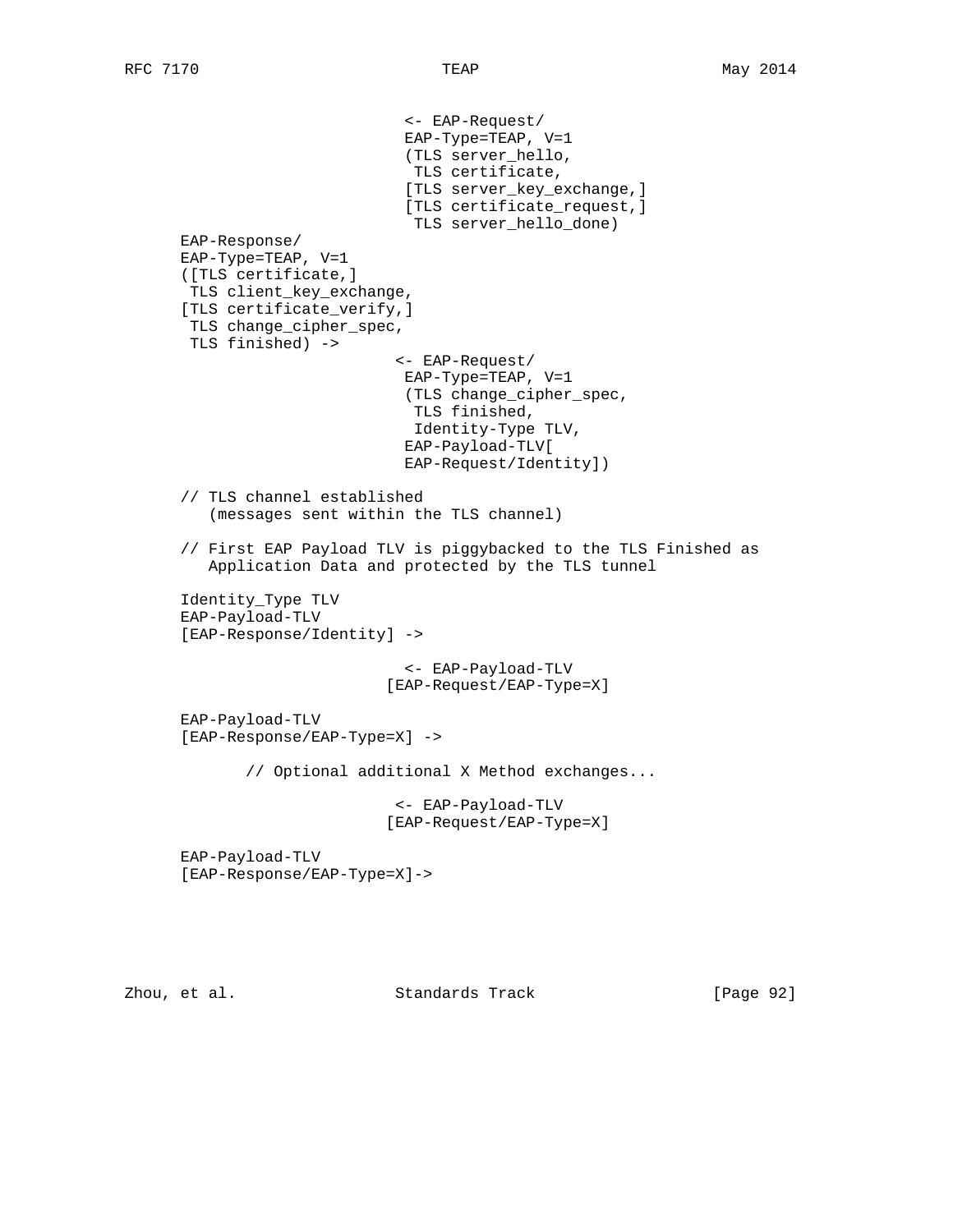<- Intermediate Result TLV (Success), Crypto-Binding TLV (Request), Identity-Type TLV, EAP Payload TLV [EAP-Type=Y],

- // Next EAP conversation started after successful completion of previous method X. The Intermediate-Result and Crypto- Binding TLVs are sent in next packet to minimize round trips. In this example, an identity request is not sent before negotiating EAP-Type=Y.
- // Compound MAC calculated using keys generated from EAP method X and the TLS tunnel.

```
 Intermediate Result TLV (Success),
 Crypto-Binding TLV (Response),
 EAP-Payload-TLV [EAP-Type=Y] ->
```
// Optional additional Y Method exchanges...

 <- EAP Payload TLV [ EAP-Type=Y]

 EAP Payload TLV [EAP-Type=Y] ->

> <- Intermediate-Result-TLV (Success), Crypto-Binding TLV (Request), Result TLV (Success)

 Intermediate-Result-TLV (Success), Crypto-Binding TLV (Response), Result-TLV (Success) ->

- // Compound MAC calculated using keys generated from EAP methods X and Y and the TLS tunnel. Compound keys are generated using keys generated from EAP methods X and Y and the TLS tunnel.
- // TLS channel torn down (messages sent in cleartext)

<- EAP-Success

Zhou, et al. Standards Track [Page 93]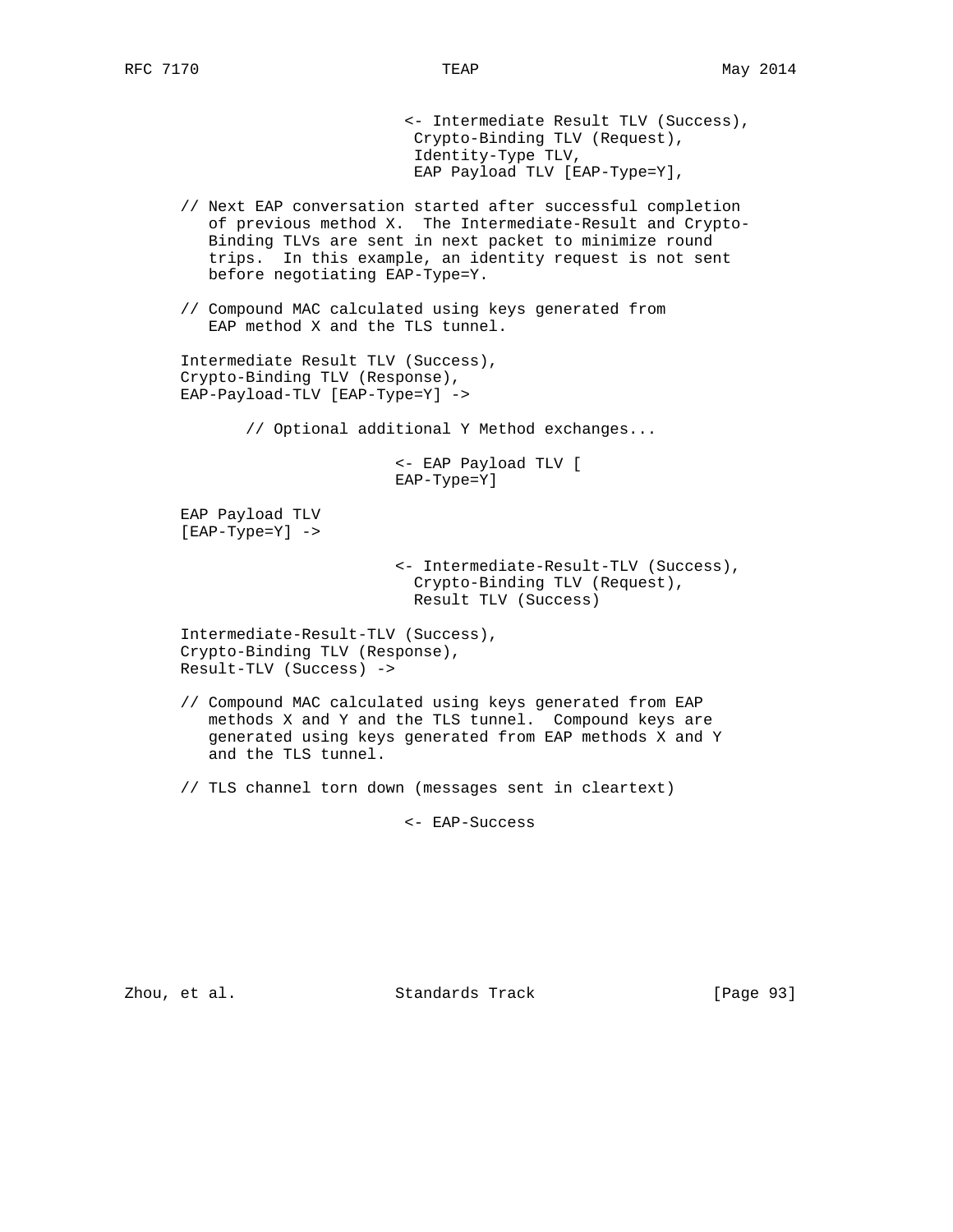## C.7. Failed Crypto-Binding

 The following exchanges show a failed crypto-binding validation. The conversation will appear as follows:

 Authenticating Peer Authenticator ------------------- ------------- <- EAP-Request/ Identity EAP-Response/ Identity (MyID1) -> <- EAP-Request/ EAP-Type=TEAP, V=1 (TEAP Start, S bit set, Authority-ID) EAP-Response/ EAP-Type=TEAP, V=1 (TLS client\_hello without PAC-Opaque in SessionTicket extension)-> <- EAP-Request/ EAP-Type=TEAP, V=1 (TLS Server Key Exchange TLS Server Hello Done) EAP-Response/ EAP-Type=TEAP, V=1 -> (TLS Client Key Exchange TLS change\_cipher\_spec, TLS finished) <- EAP-Request/ EAP-Type=TEAP, V=1 (TLS change\_cipher\_spec TLS finished) EAP-Payload-TLV[ EAP-Request/Identity]) // TLS channel established (messages sent within the TLS channel) // First EAP Payload TLV is piggybacked to the TLS Finished as Application Data and protected by the TLS tunnel. EAP-Payload TLV/ EAP Identity Response -> <- EAP Payload TLV, EAP-Request, (EAP-MSCHAPV2, Challenge)

Zhou, et al. Standards Track [Page 94]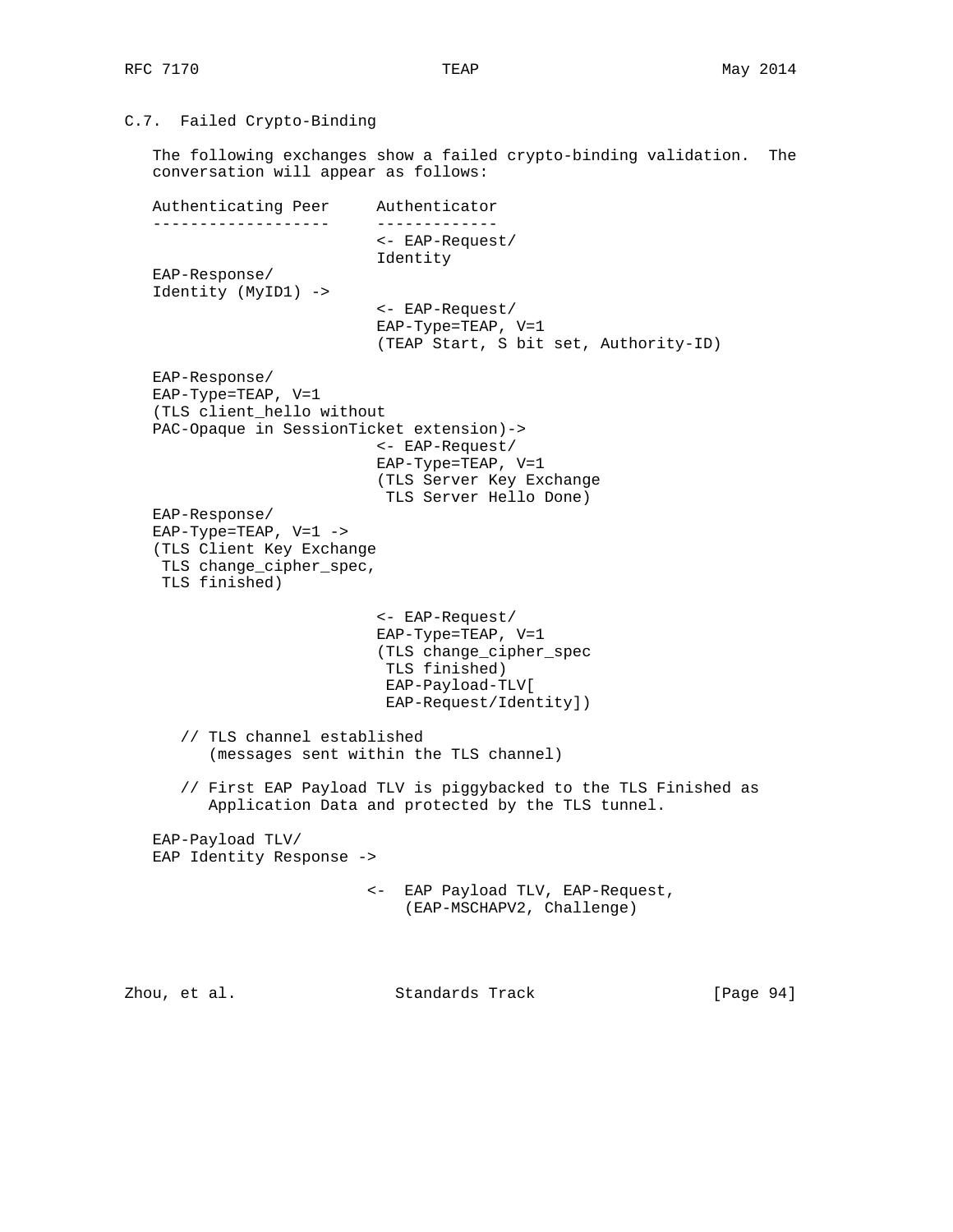EAP Payload TLV, EAP-Response, (EAP-MSCHAPV2, Response) -> <- EAP Payload TLV, EAP-Request, (EAP-MSCHAPV2, Success Request) EAP Payload TLV, EAP-Response, (EAP-MSCHAPV2, Success Response) -> <- Intermediate-Result-TLV (Success), Crypto-Binding TLV (Request), Result TLV (Success) Intermediate-Result-TLV (Success), Result TLV (Failure) Error TLV with (Error Code = 2001) -> // TLS channel torn down (messages sent in cleartext)

C.8. Sequence of EAP Method with Vendor-Specific TLV Exchange

<- EAP-Failure

 When TEAP is negotiated with a sequence of EAP methods followed by a Vendor-Specific TLV exchange, the conversation will occur as follows:

| Authenticating Peer                                             | Authenticator                                                                                          |
|-----------------------------------------------------------------|--------------------------------------------------------------------------------------------------------|
|                                                                 | $\leftarrow$ EAP-Request/<br>Identity                                                                  |
| $EAP-Response/$<br>Identity (MyID1) ->                          |                                                                                                        |
|                                                                 | <- EAP-Request/<br>$EAP-Type=TERP, V=1$<br>(TEAP Start, S bit set, Authority-ID)                       |
| $EAP-Response/$<br>$EAP-Type=TERP, V=1$<br>(TLS client hello)-> |                                                                                                        |
|                                                                 | $\leftarrow$ EAP-Request/                                                                              |
|                                                                 | $EAP-Type=TERP, V=1$                                                                                   |
|                                                                 | (TLS server hello,                                                                                     |
|                                                                 | TLS certificate,<br>[TLS server key exchange,]<br>[TLS certificate request,]<br>TLS server hello done) |
|                                                                 |                                                                                                        |

Zhou, et al. Standards Track [Page 95]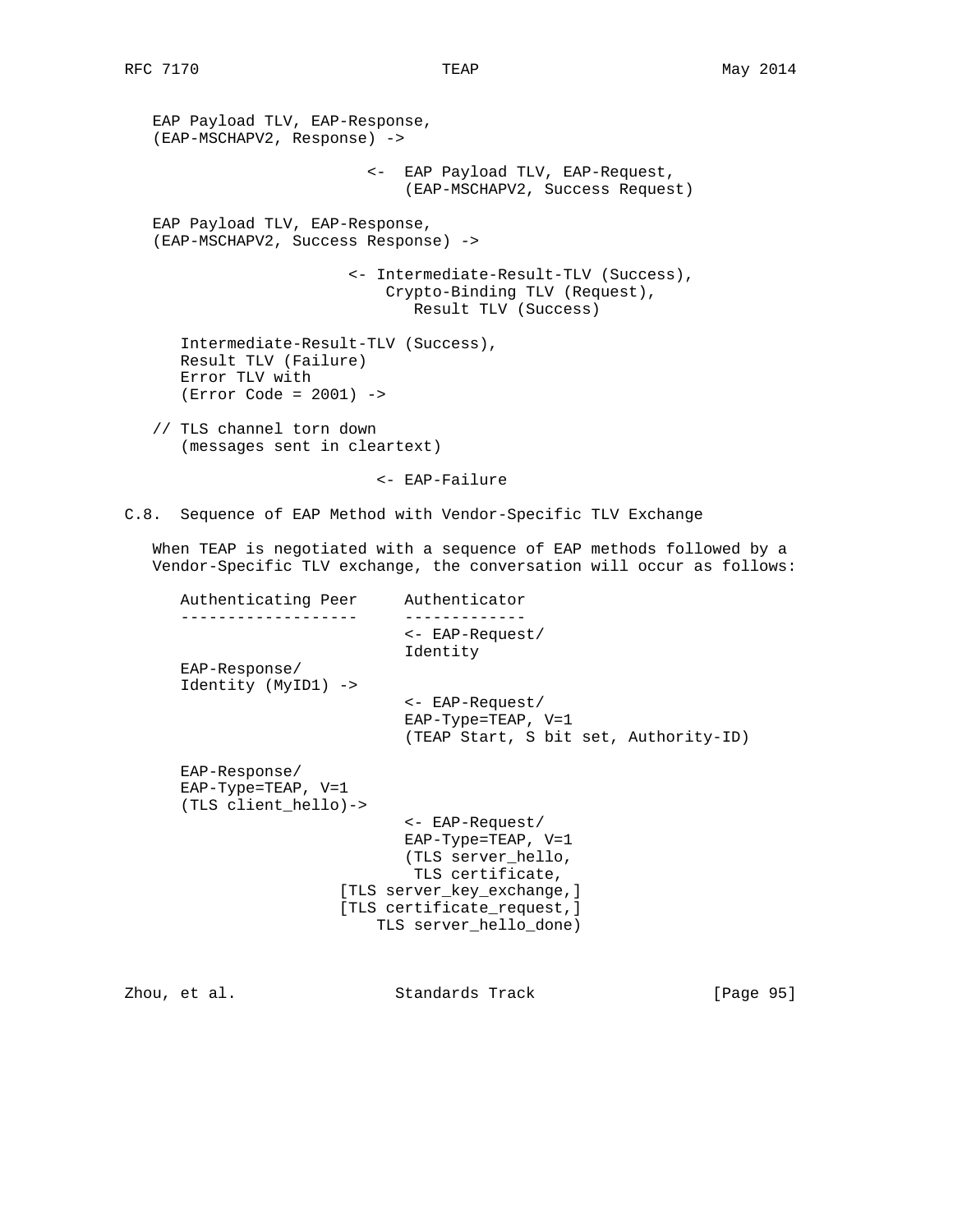```
 EAP-Response/
 EAP-Type=TEAP, V=1
 ([TLS certificate,]
 TLS client_key_exchange,
 [TLS certificate_verify,]
 TLS change_cipher_spec,
 TLS finished) ->
                         <- EAP-Request/
                         EAP-Type=TEAP, V=1
                          (TLS change_cipher_spec,
                          TLS finished,
                          EAP-Payload-TLV[
                          EAP-Request/Identity])
 // TLS channel established
    (messages sent within the TLS channel)
 // First EAP Payload TLV is piggybacked to the TLS Finished as
    Application Data and protected by the TLS tunnel.
 EAP-Payload-TLV
 [EAP-Response/Identity] ->
                        <- EAP-Payload-TLV
                        [EAP-Request/EAP-Type=X]
 EAP-Payload-TLV
 [EAP-Response/EAP-Type=X] ->
                         <- EAP-Payload-TLV
                        [EAP-Request/EAP-Type=X]
 EAP-Payload-TLV
 [EAP-Response/EAP-Type=X]->
                          <- Intermediate Result TLV (Success),
                           Crypto-Binding TLV (Request),
                           Vendor-Specific TLV,
 // Vendor-Specific TLV exchange started after successful
    completion of previous method X. The Intermediate-Result
    and Crypto-Binding TLVs are sent with Vendor-Specific TLV
    in next packet to minimize round trips.
 // Compound MAC calculated using keys generated from
    EAP method X and the TLS tunnel.
```
Zhou, et al. Standards Track [Page 96]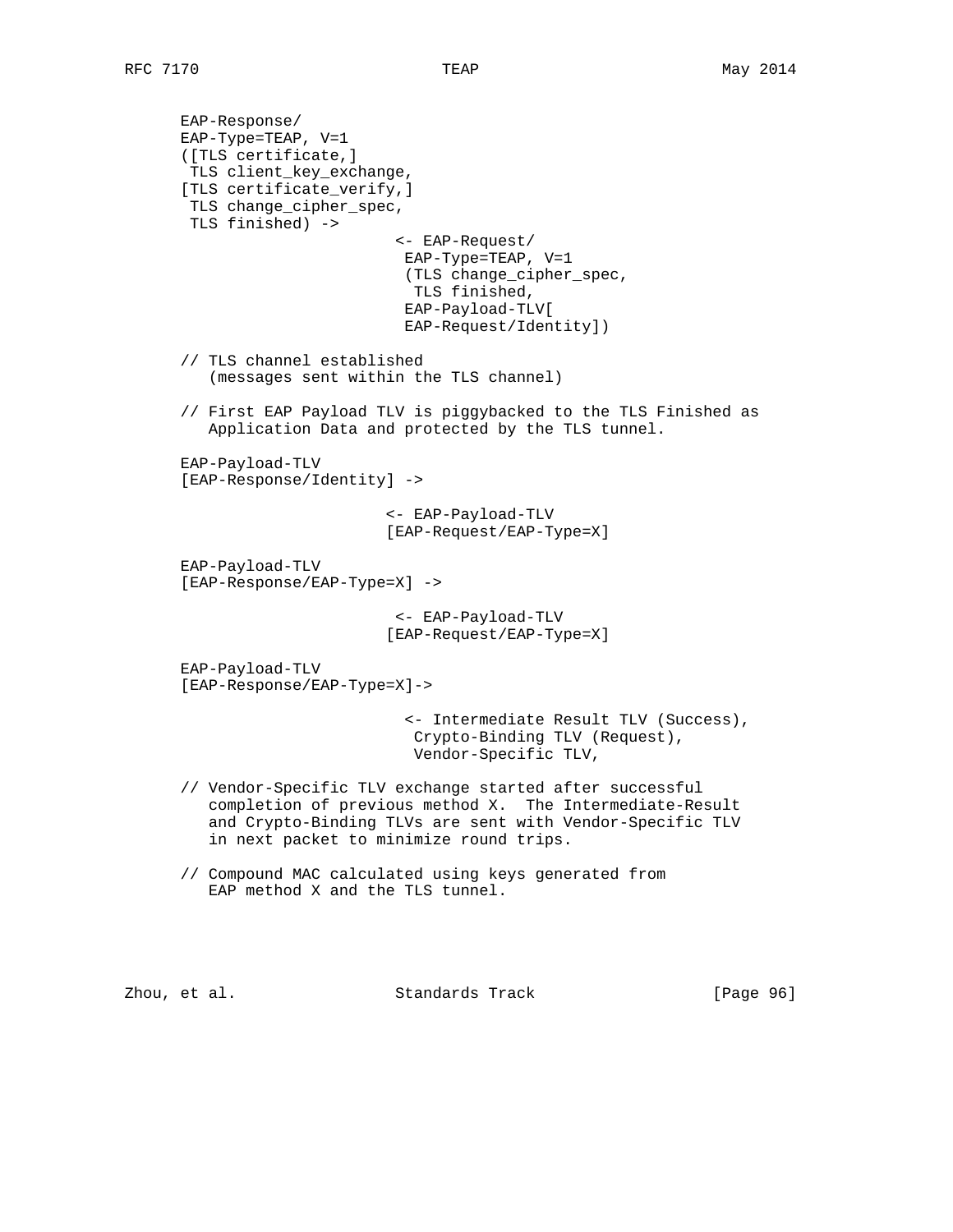Intermediate Result TLV (Success), Crypto-Binding TLV (Response), Vendor-Specific TLV -> // Optional additional Vendor-Specific TLV exchanges... <- Vendor-Specific TLV Vendor-Specific TLV -> <- Result TLV (Success) Result-TLV (Success) -> // TLS channel torn down (messages sent in cleartext) <- EAP-Success C.9. Peer Requests Inner Method after Server Sends Result TLV

 In the case where the peer is authenticated during Phase 1 and the server sends back a Result TLV but the peer wants to request another inner method, the conversation will appear as follows:

```
 Authenticating Peer Authenticator
 ------------------- -------------
                        <- EAP-Request/Identity
 EAP-Response/
 Identity (MyID1) ->
 // Identity sent in the clear. May be a hint to help route
   the authentication request to EAP server, instead of the
    full user identity.
                          <- EAP-Request/
                          EAP-Type=TEAP, V=1
                         (TEAP Start, S bit set, Authority-ID)
 EAP-Response/
 EAP-Type=TEAP, V=1
 (TLS client_hello)->
                          <- EAP-Request/
                          EAP-Type=TEAP, V=1
                          (TLS server_hello,
                          TLS certificate,
                          [TLS server_key_exchange,]
                          [TLS certificate_request,]
                          TLS server_hello_done)
```
Zhou, et al. Standards Track [Page 97]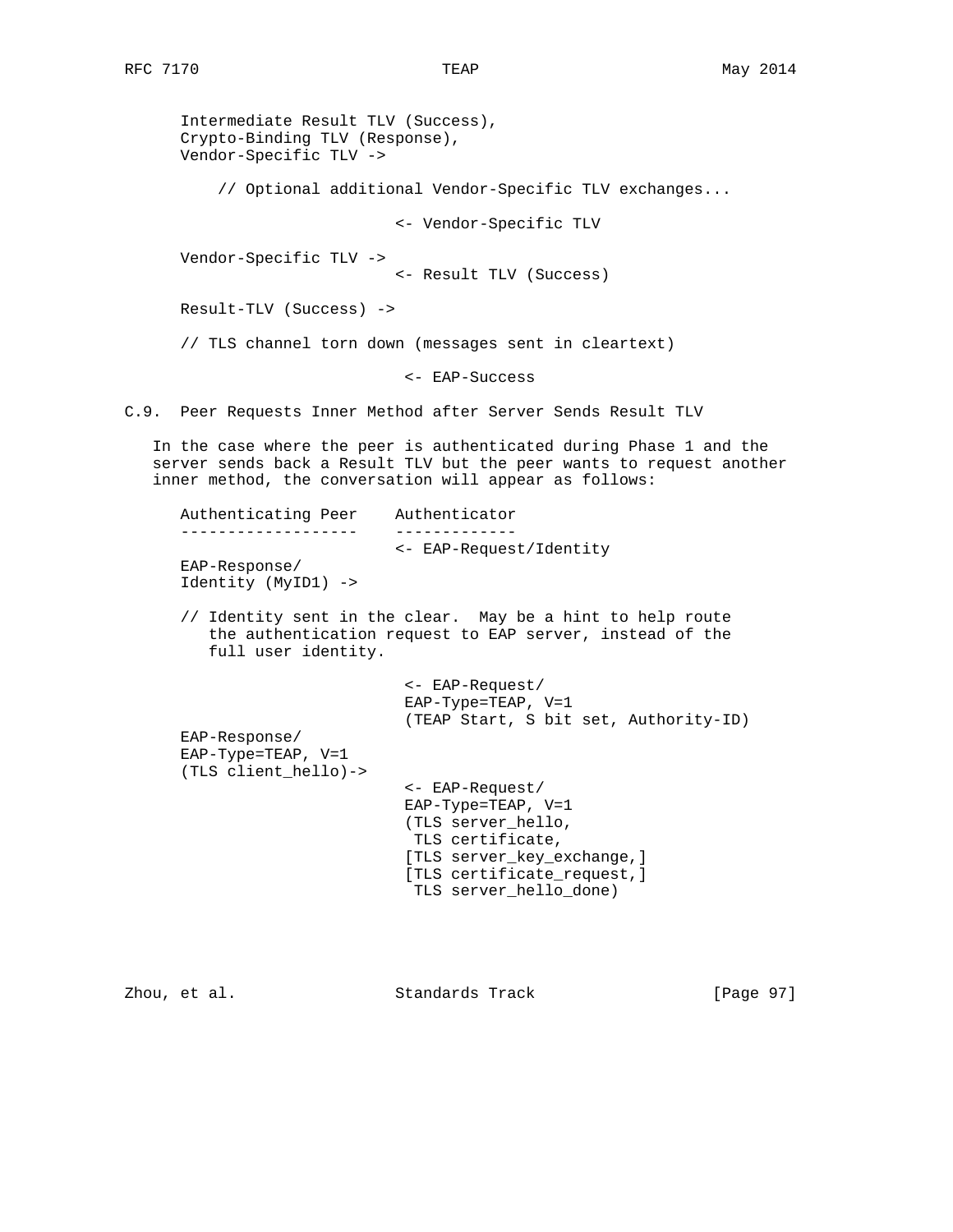EAP-Response/ EAP-Type=TEAP, V=1 [TLS certificate,] TLS client\_key\_exchange, [TLS certificate\_verify,] TLS change\_cipher\_spec, TLS finished -> <- EAP-Request/ EAP-Type=TEAP, V=1 (TLS change\_cipher\_spec, TLS finished, Crypto-Binding TLV (Request), Result TLV (Success)) // TLS channel established (TLV Payload messages sent within the TLS channel) Crypto-Binding TLV(Response), Request-Action TLV (Status=Failure, Action=Negotiate-EAP)-> <- EAP-Payload-TLV [EAP-Request/Identity] EAP-Payload-TLV [EAP-Response/Identity] -> <- EAP-Payload-TLV [EAP-Request/EAP-Type=X] EAP-Payload-TLV [EAP-Response/EAP-Type=X] -> <- EAP-Payload-TLV [EAP-Request/EAP-Type=X] EAP-Payload-TLV [EAP-Response/EAP-Type=X]-> <- Intermediate Result TLV (Success), Crypto-Binding TLV (Request), Result TLV (Success) Intermediate Result TLV (Success), Crypto-Binding TLV (Response), Result-TLV (Success)) ->

Zhou, et al. Standards Track [Page 98]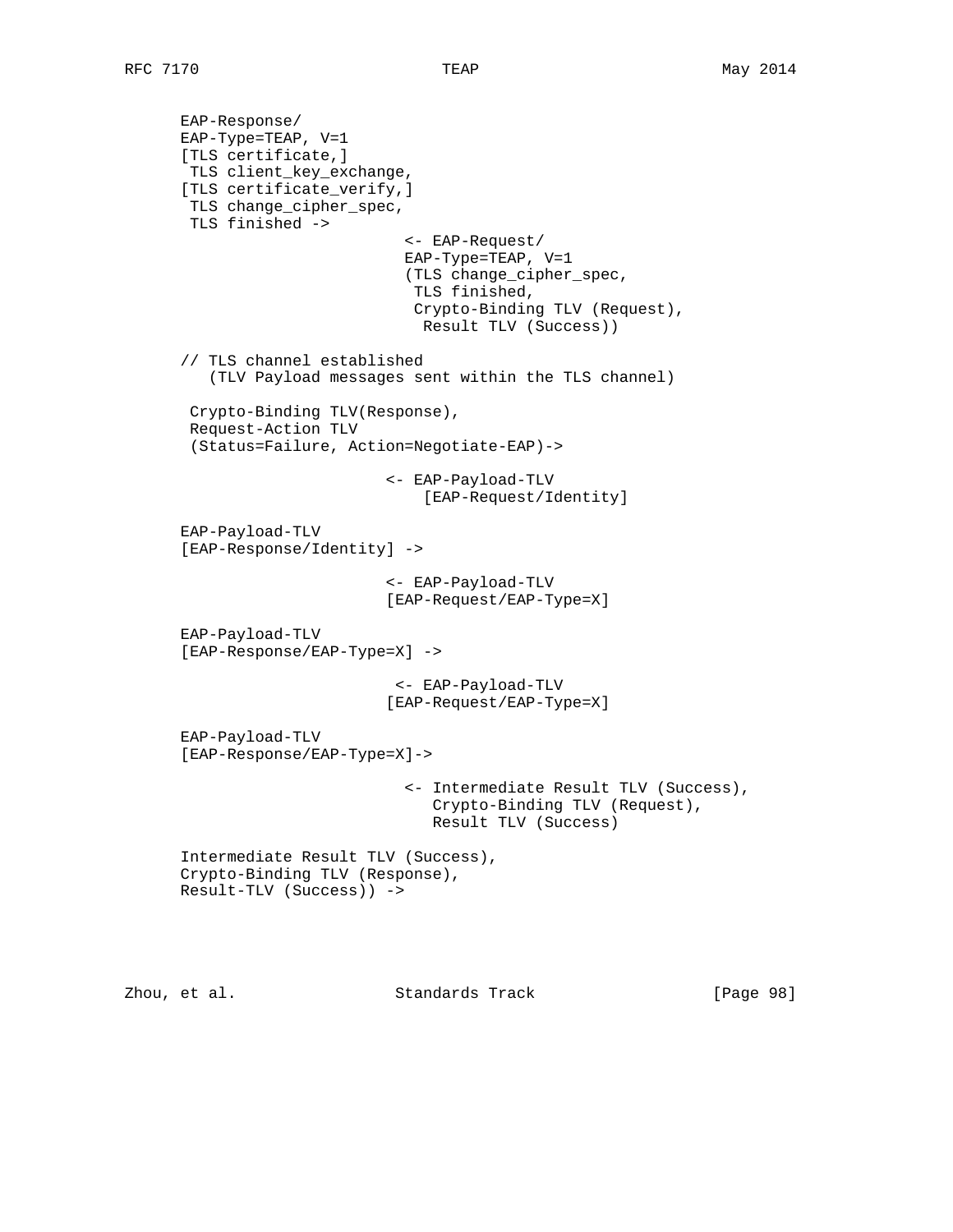// TLS channel torn down (messages sent in cleartext)

<- EAP-Success

C.10. Channel Binding

 The following exchanges show a successful TEAP authentication with basic password authentication and channel binding using a Request- Action TLV. The conversation will appear as follows:

 Authenticating Peer Authenticator ------------------- ------------- <- EAP-Request/ Identity EAP-Response/ Identity (MyID1) -> <- EAP-Request/ EAP-Type=TEAP, V=1 (TEAP Start, S bit set, Authority-ID) EAP-Response/ EAP-Type=TEAP, V=1 (TLS client\_hello with PAC-Opaque in SessionTicket extension)-> <- EAP-Request/ EAP-Type=TEAP, V=1 (TLS server\_hello, (TLS change\_cipher\_spec, TLS finished) EAP-Response/ EAP-Type=TEAP, V=1 -> (TLS change\_cipher\_spec, TLS finished) TLS channel established (messages sent within the TLS channel) <- Basic-Password-Auth-Req TLV, Challenge Basic-Password-Auth-Resp TLV, Response with both username and password) -> optional additional exchanges (new pin mode, password change, etc.) ...

Zhou, et al. Standards Track [Page 99]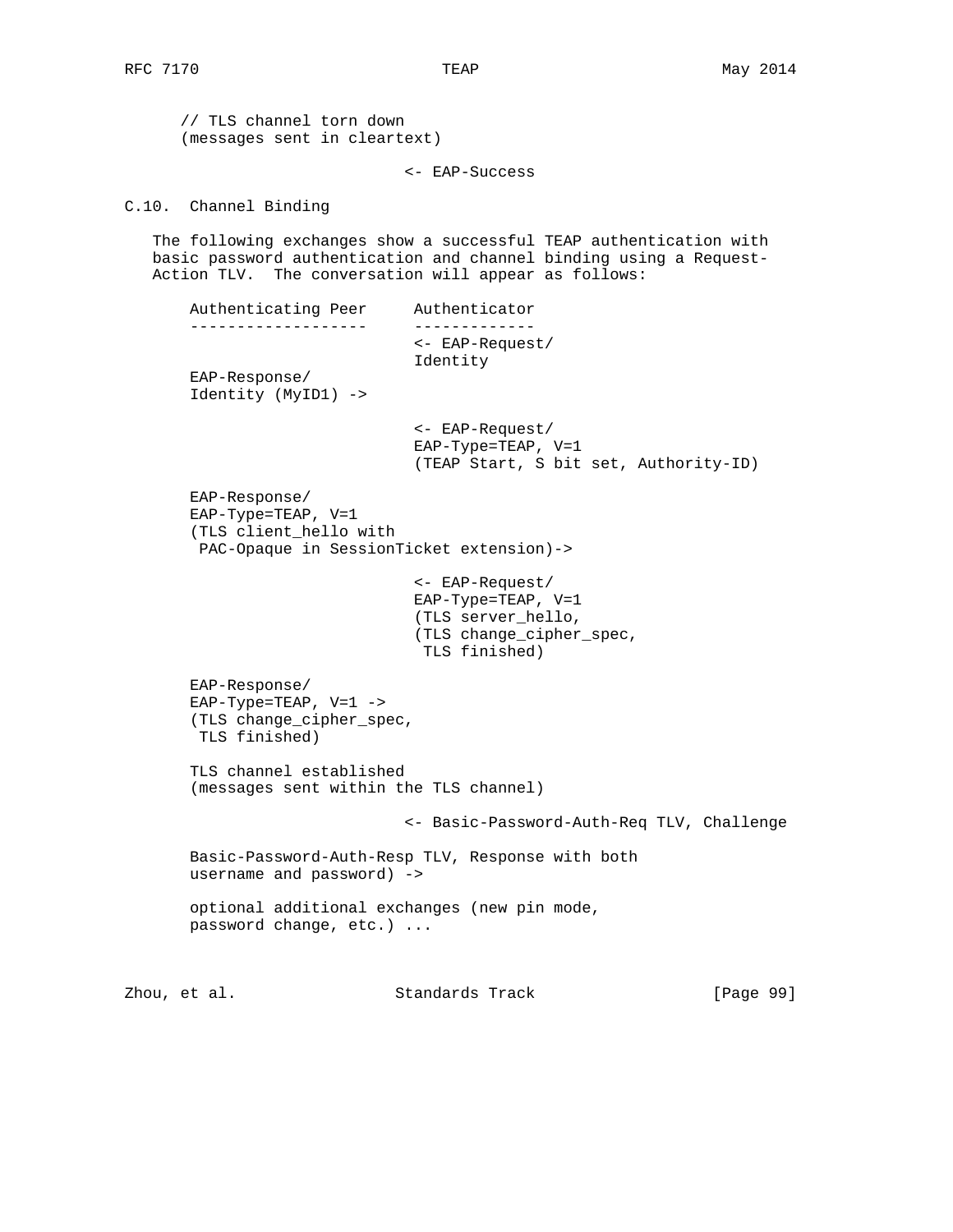<- Crypto-Binding TLV (Request), Result TLV (Success), Crypto-Binding TLV(Response), Request-Action TLV (Status=Failure, Action=Process-TLV, TLV=Channel-Binding TLV)-> <- Channel-Binding TLV (Response), Result TLV (Success), Result-TLV (Success) -> TLS channel torn down (messages sent in cleartext)

<- EAP-Success

Zhou, et al. Standards Track [Page 100]